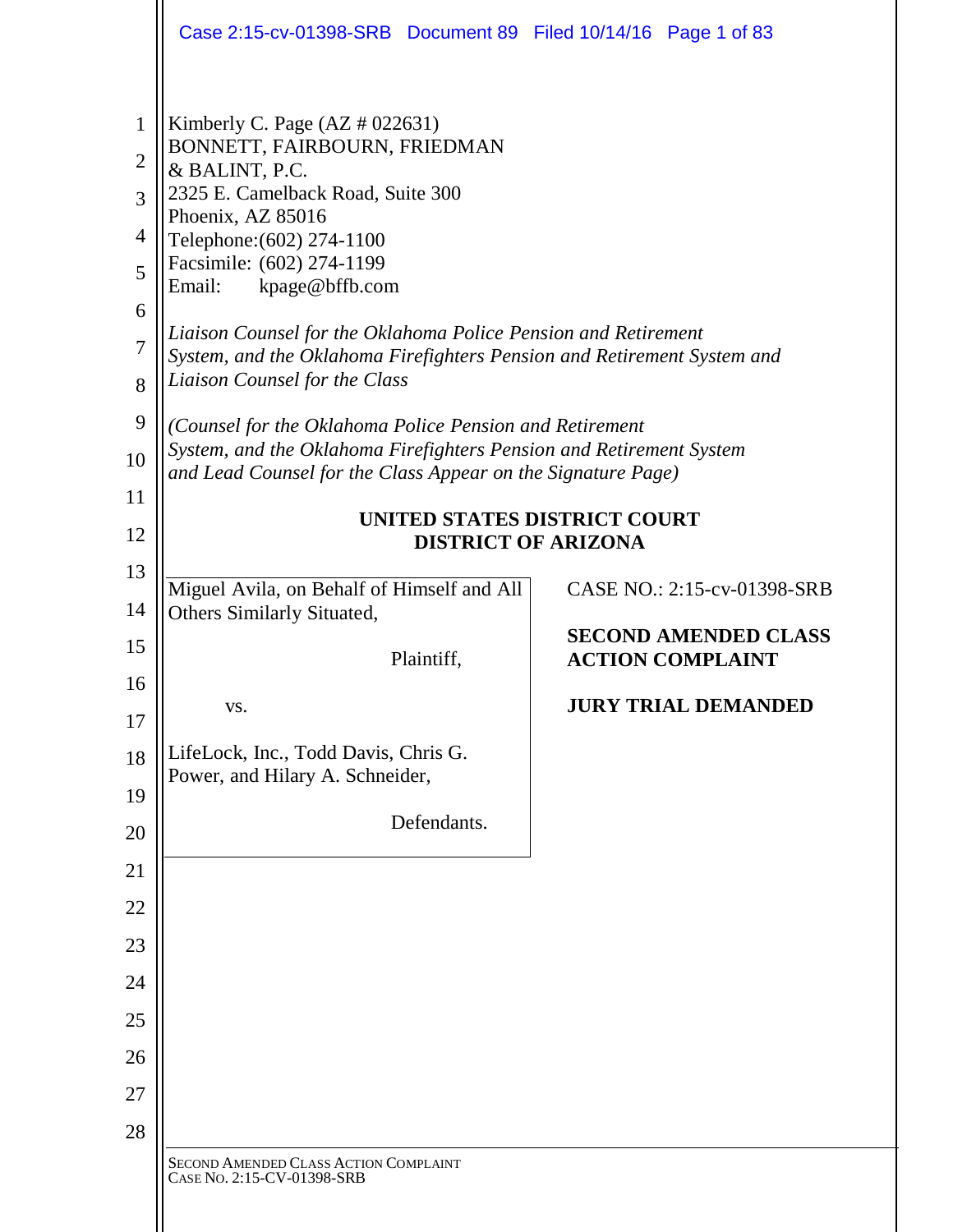|                |             | Case 2:15-cv-01398-SRB Document 89 Filed 10/14/16 Page 2 of 83                                                             |
|----------------|-------------|----------------------------------------------------------------------------------------------------------------------------|
| 1              |             | <b>TABLE OF CONTENTS</b>                                                                                                   |
| $\overline{2}$ |             | Page                                                                                                                       |
| 3              |             |                                                                                                                            |
| $\overline{4}$ |             |                                                                                                                            |
| 5              |             |                                                                                                                            |
| 6              |             |                                                                                                                            |
| 7              |             |                                                                                                                            |
| 8              |             |                                                                                                                            |
| 9              |             |                                                                                                                            |
| 10             | B.          |                                                                                                                            |
| 11             | $C_{\cdot}$ |                                                                                                                            |
| 12             | D.          |                                                                                                                            |
| 13             | Е.          | The FTC's Investigation of LifeLock For Violating The FTC Order 25                                                         |
| 14             | F.          |                                                                                                                            |
| 15             |             |                                                                                                                            |
| 16<br>17       |             | A. LifeLock Did Not Provide Customers With Alerts That Allowed                                                             |
| 18             |             | 1. Defendants' False and Misleading Statements About "Near Real-                                                           |
| 19<br>20       |             | 2. LifeLock Did Not Provide "Near Real-Time" Alerts As                                                                     |
| 21             | B.          | LifeLock Did Not Provide Its Customer's Personal Information                                                               |
| 22             |             | Sufficient Security Protection - Much Less the Very Highest Level, as                                                      |
| 23             |             | 1. LifeLock's False and Misleading Statements About Customer Data                                                          |
| 24             |             |                                                                                                                            |
| 25<br>26       |             | 2. LifeLock Was Not PCI DSS Level 1 Compliant, and Did Not<br>Provide Adequate Data Security Protection for Its Customers' |
| 27             |             | C. Defendants Misled Investors by Misrepresenting the Severity of the                                                      |
| 28             |             |                                                                                                                            |
|                |             | SECOND AMENDED CLASS ACTION COMPLAINT<br>$\blacksquare$<br>CASE No. 2:15-CV-01398-SRB                                      |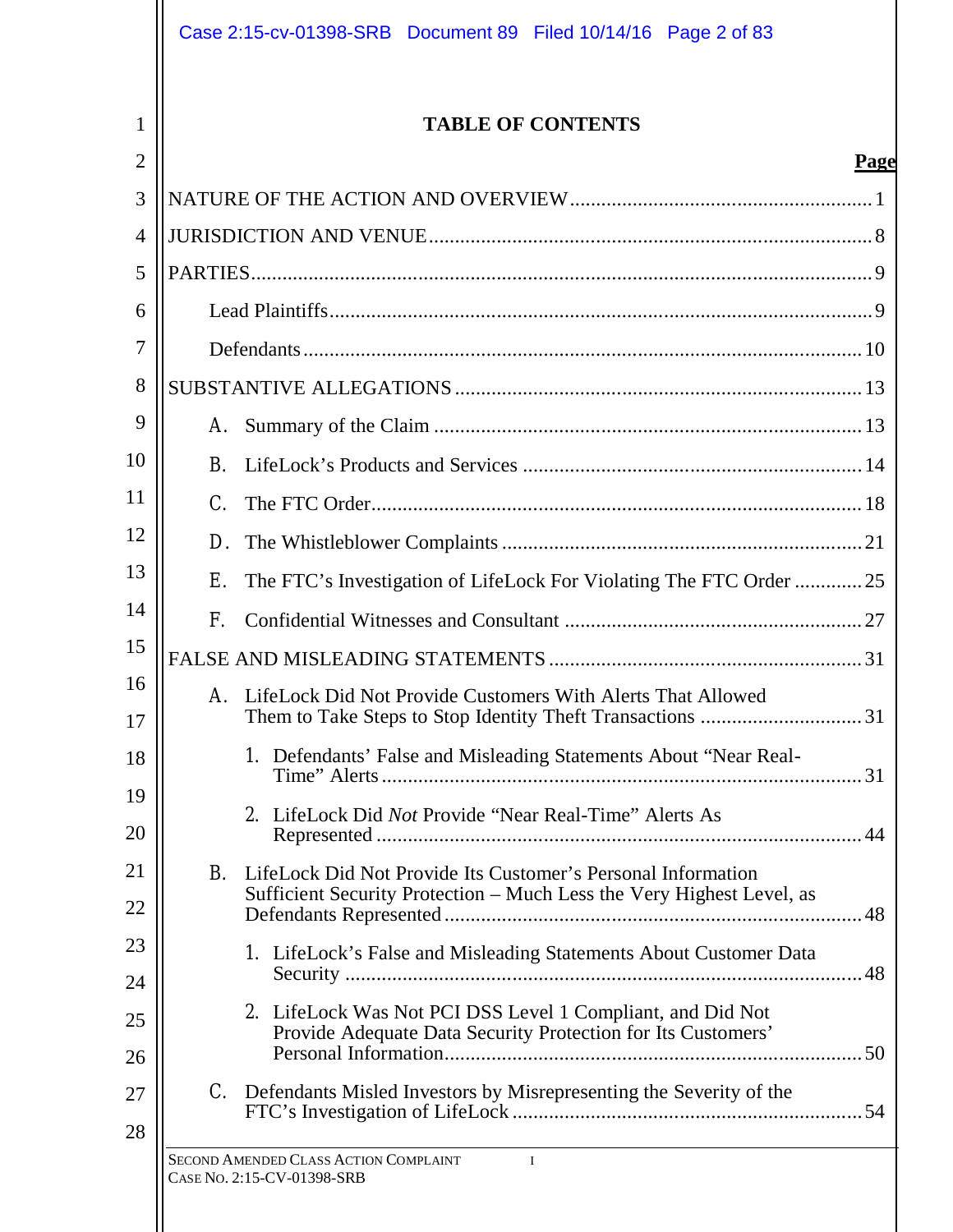|                     |             | Case 2:15-cv-01398-SRB Document 89 Filed 10/14/16 Page 3 of 83                                                                             |  |
|---------------------|-------------|--------------------------------------------------------------------------------------------------------------------------------------------|--|
| 1<br>$\overline{2}$ |             | D. The Truth About LifeLock's Failure to Provide Adequate Identity<br>Protection Services and the Severity of the FTC Investigation Begins |  |
| 3                   | F.          |                                                                                                                                            |  |
| $\overline{4}$      | $F_{\perp}$ |                                                                                                                                            |  |
| 5                   |             |                                                                                                                                            |  |
| 6                   |             |                                                                                                                                            |  |
| 7                   |             |                                                                                                                                            |  |
| 8<br>9              |             | APPLICABILITY OF PRESUMPTION OF RELIANCE (FRAUD-ON-THE-                                                                                    |  |
| 10                  |             |                                                                                                                                            |  |
| 11                  |             | COUNT I Violation of $\S$ 10(b) of the Exchange Act and Rule 10b-5                                                                         |  |
| 12<br>13            |             | COUNT II Violation of $\S 20(a)$ of the Exchange Act Against the Individual                                                                |  |
| 14                  |             |                                                                                                                                            |  |
| 15                  |             |                                                                                                                                            |  |
| 16                  |             |                                                                                                                                            |  |
| 17                  |             |                                                                                                                                            |  |
| 18                  |             |                                                                                                                                            |  |
| 19                  |             |                                                                                                                                            |  |
| 20                  |             |                                                                                                                                            |  |
| 21                  |             |                                                                                                                                            |  |
| 22                  |             |                                                                                                                                            |  |
| 23                  |             |                                                                                                                                            |  |
| 24                  |             |                                                                                                                                            |  |
| 25                  |             |                                                                                                                                            |  |
| 26                  |             |                                                                                                                                            |  |
| 27                  |             |                                                                                                                                            |  |
| 28                  |             |                                                                                                                                            |  |
|                     |             | SECOND AMENDED CLASS ACTION COMPLAINT<br>П<br>CASE No. 2:15-CV-01398-SRB                                                                   |  |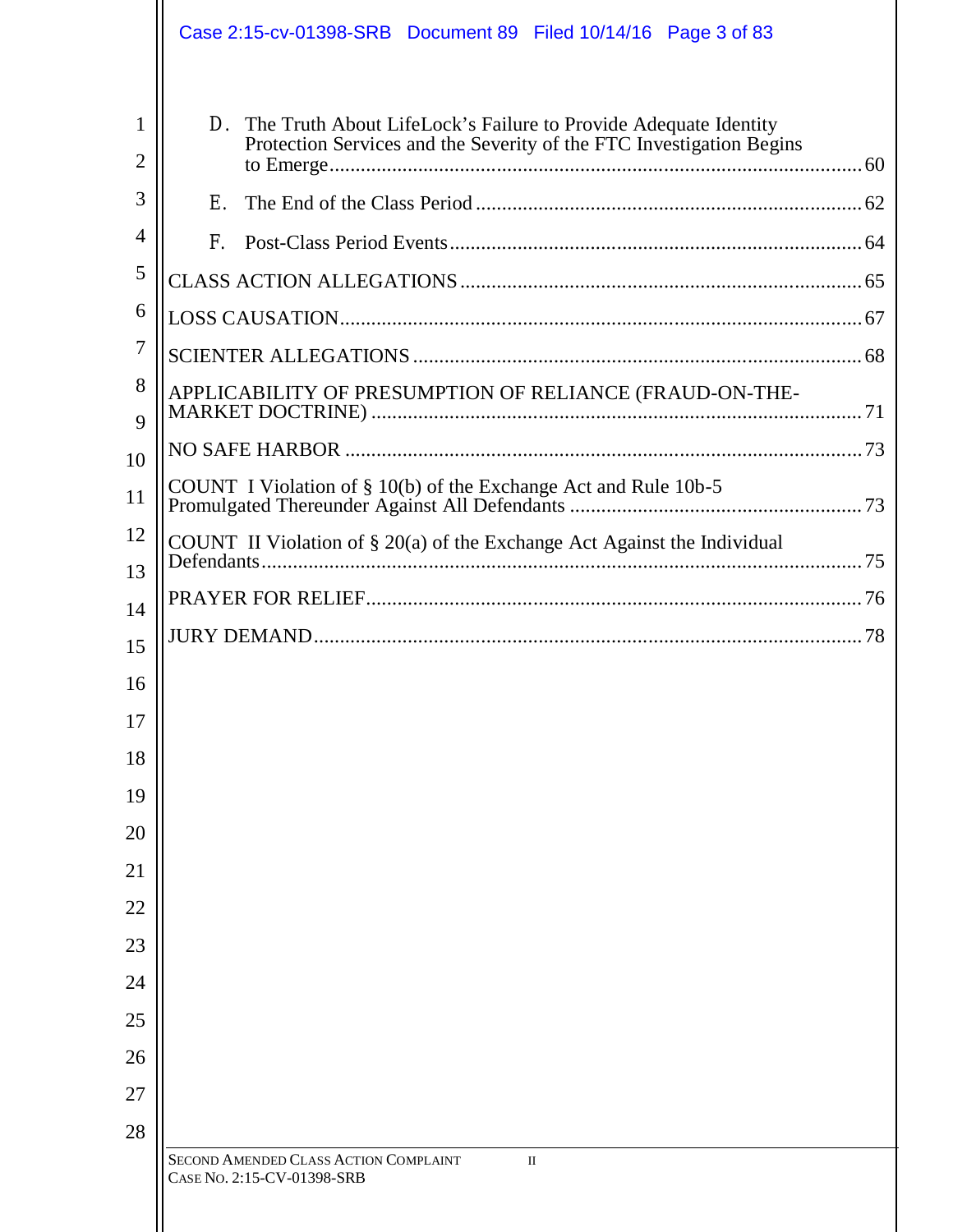1 2 3 4 5 6 7 8 9 10 11 12 13 14 15 16 Lead Plaintiffs Oklahoma Police Pension and Retirement System and Oklahoma Firefighters Pension and Retirement System ("Lead Plaintiffs"), by and through their attorneys, allege the following upon information and belief, except as to those allegations concerning Lead Plaintiffs, which are alleged upon personal knowledge. Lead Plaintiffs' information and belief is based upon, among other things, their counsel's investigation, which includes without limitation: (a) review and analysis of regulatory filings made by LifeLock, Inc. ("LifeLock" or the "Company"), with the United States Securities and Exchange Commission ("SEC"); (b) review and analysis of press releases, conference calls, investor presentations, and media reports issued by and disseminated by LifeLock; (c) review of other publicly available information concerning LifeLock; (d) interviews with former employees of LifeLock ("Confidential Witnesses" or "CWs") concerning events during their tenure at the Company; (e) documents obtained from the Federal Trade Commission ("FTC") through the Freedom of Information Act ("FOIA"); (f) a declaration filed in *Ebarle v. LifeLock, Inc.,* No. 3:15-cv-00258-HSG (N.D. Cal.) (the "Ebarle Action"); and (g) consultation with Joel Winston ("Winston"), former associate director of the FTC Division of Privacy and Identity Theft Protection.

17

### **NATURE OF THE ACTION AND OVERVIEW**

18 19 20 21 22 23 24 25 26 27 1. Lead Plaintiffs bring this action on their own behalf and as a class action pursuant to Rules 23(a) and (b)(3) of the Federal Rules of Civil Procedure on behalf of a class consisting of all persons and entities who, during the period from July 30, 2014 through July 21, 2015, inclusive (the "Class Period"), purchased shares of LifeLock's publicly traded common stock and/or call options, and/or sold LifeLock's publicly traded put options, and were damaged thereby (the "Class"). Excluded from the Class are Defendants; members of the immediate families of the Individual Defendants; LifeLock's subsidiaries and affiliates, including LifeLock's employee retirement and benefit plan(s); any person who is or was an officer or director of LifeLock or any of LifeLock's subsidiaries or affiliates during the Class Period; any entity in which any Defendant has a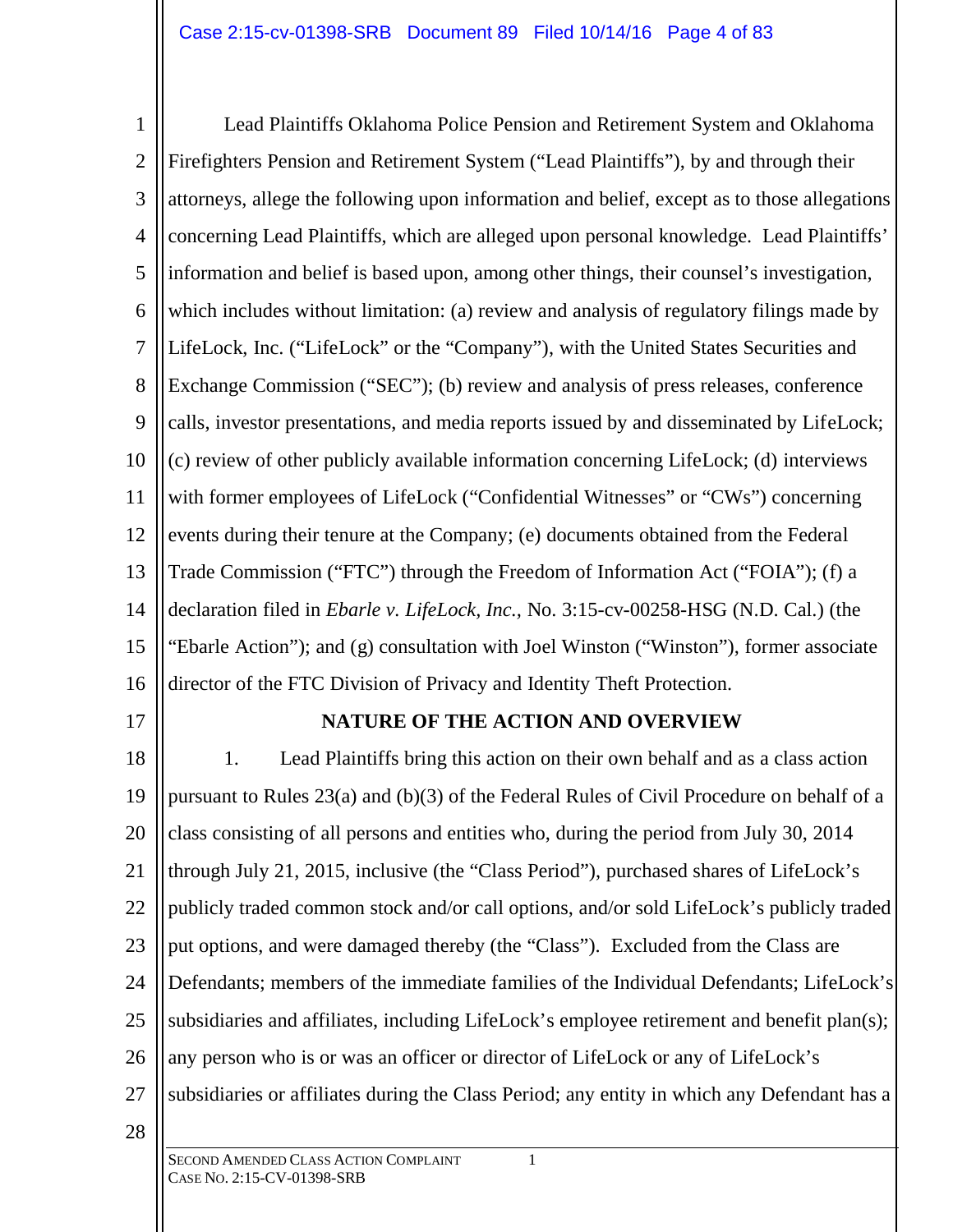1 2 controlling interest; and the legal representatives, heirs, successors and assigns of any such excluded person or entity (the "Excluded Parties").

3 4 5 6 7 8 9 10 11 12 13 14 2. LifeLock provides identity theft protection services for consumers and risk management services for enterprise clients. LifeLock claims to protect its members from identity theft by monitoring identity related events, such as new account openings and credit-related applications. If LifeLock detects that a member's identity is being used, LifeLock claims that it will send its member an alert that allows the member to stop the unauthorized identity use. In the event identity theft occurs, LifeLock represents that it will assist its members in restoring their identities through the Company's remediation services. In addition, LifeLock offers The Wallet™ mobile app, which is supposed to help consumers manage their identity and payment cards on the go and enable LifeLock members to receive alerts and services on their digital devices. In short, for the price of membership, LifeLock purports to provide peace of mind for consumers amid the wellpublicized threat of identity theft.

15 16 17 18 19 20 21 22 23 24 25 26 3. Since its founding in 2005, LifeLock has exploited the public's fear of data breaches and identity theft by emphasizing the myriad security risks associated with living in a digital world. In numerous filings with the SEC, LifeLock has described the cybersecurity threats that consumers face every day, from data breaches to other forms of identity theft and fraud, claiming that consumers and enterprises struggle to protect themselves effectively against these cybersecurity risks. LifeLock goes so far as to claim that: (a) the credit monitoring services most often used by consumers for identity protection are ineffective and often sell their customers' information to third parties; and (b) the self-identity risk assessments developed by some enterprises fail to provide comprehensive identity theft protection because they are often based solely on the enterprise's own records of personal information and customer transactions, and sometimes supplemented by credit reports and other third-party information.

27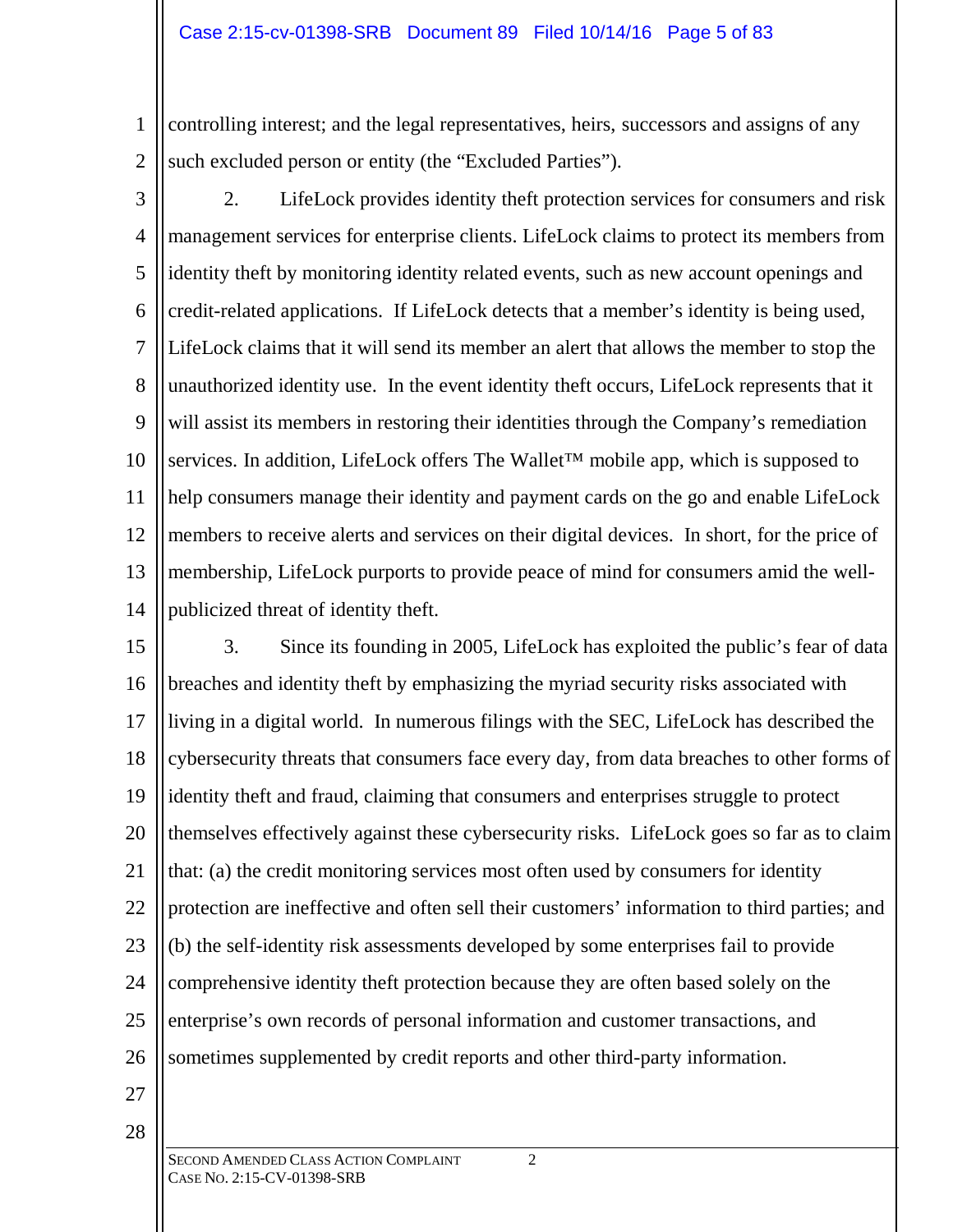Case 2:15-cv-01398-SRB Document 89 Filed 10/14/16 Page 6 of 83

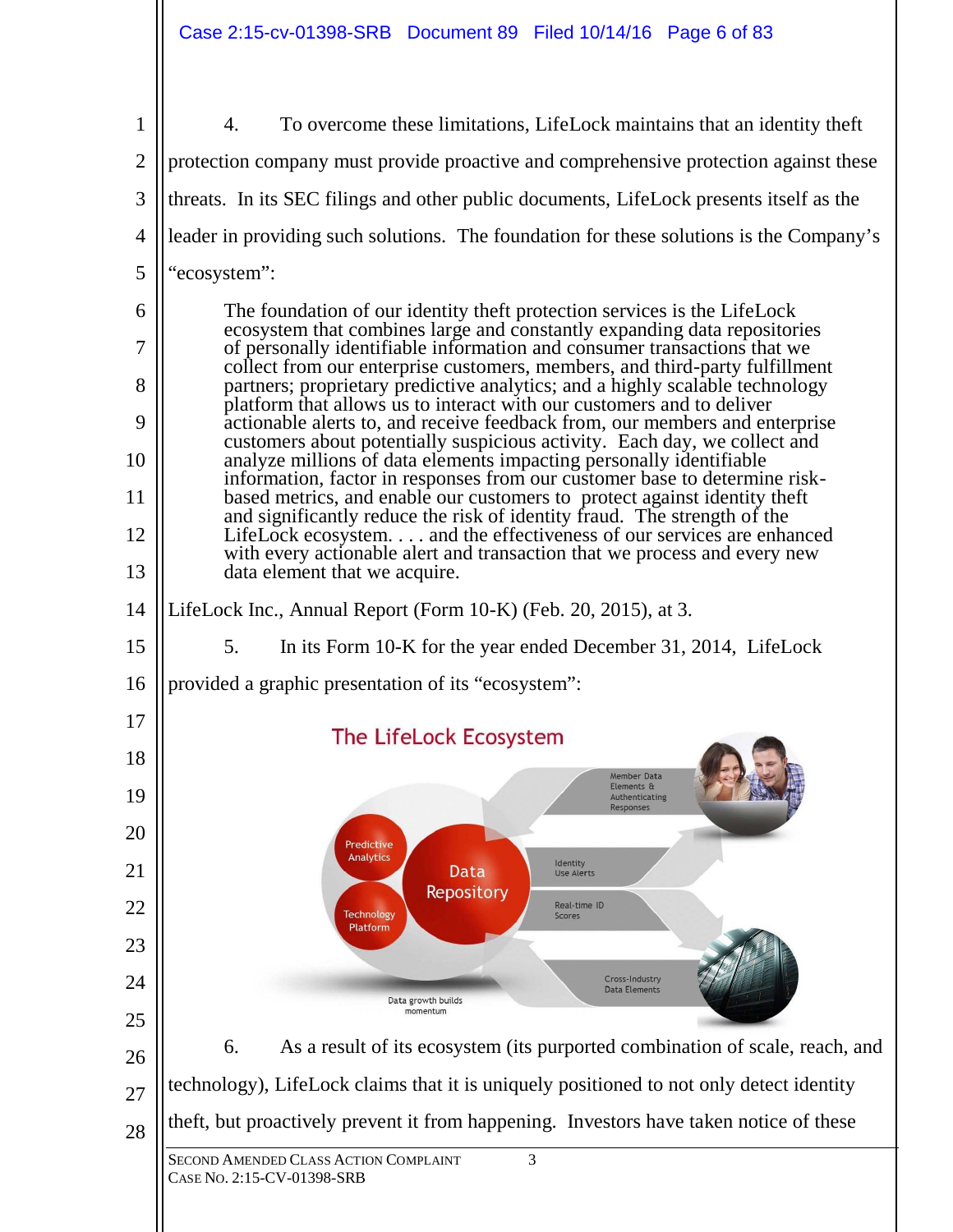1 2 3 4 representations. Since October 2012, when the Company went public, the price of the Company's common stock increased two-fold, closing at \$8.36 per share on October 3, 2012, and at \$16.74 per share on July 14, 2015, and trading as high as \$19.15 per share on December 31, 2014.

5 6 7 8 9 10 11 12 13 14 15 16 17 18 19 20 21 22 7. As alleged below, these representations, and others related to LifeLock's products and services, were materially false and misleading as verified by former employees of LifeLock, FTC documents, and a declaration submitted in a related action. 8. For example, Defendants represented that LifeLock would send its nearly 4 million members "proactive, near real-time, actionable alerts," upon detection of an identity threat. However, LifeLock's alerts did not allow its members to proactively protect their identities. Former employees of the Company and a declaration filed in the Ebarle Action both confirm that LifeLock lacked the technology and resources to provide its members with alerts in near real-time for all of the threats it was detecting. LifeLock's internal systems frequently experienced extended system shutdowns, which rendered the alert system non-functional. During these shutdowns customers did not receive alerts and thus were vulnerable to identity theft. At the same time, however, Defendants were telling the market that customers would receive an alert on a "subsecond basis" when standing in a store making a purchase. In addition, LifeLock's systems were overwhelmed by alerts and Defendants consciously decided to address the Company's inability to handle the volume of alerts by "throttling" them – that is, Defendants suppressed the issuance of alerts to certain classes of members, primarily members with poor credit ratings and the elderly.

- 23 24 25 26 27 9. In addition, a former Identity Alerts Specialist who was responsible for processing alerts and generating reports on alert trends stated that stale credit inquiry alerts went out to customers who signed up for "LifeLock Ultimate Plus" – the most comprehensive and most expensive level of LifeLock's service. According to this former employee, credit inquiry alerts were one of the main reasons for signing up for the
- 28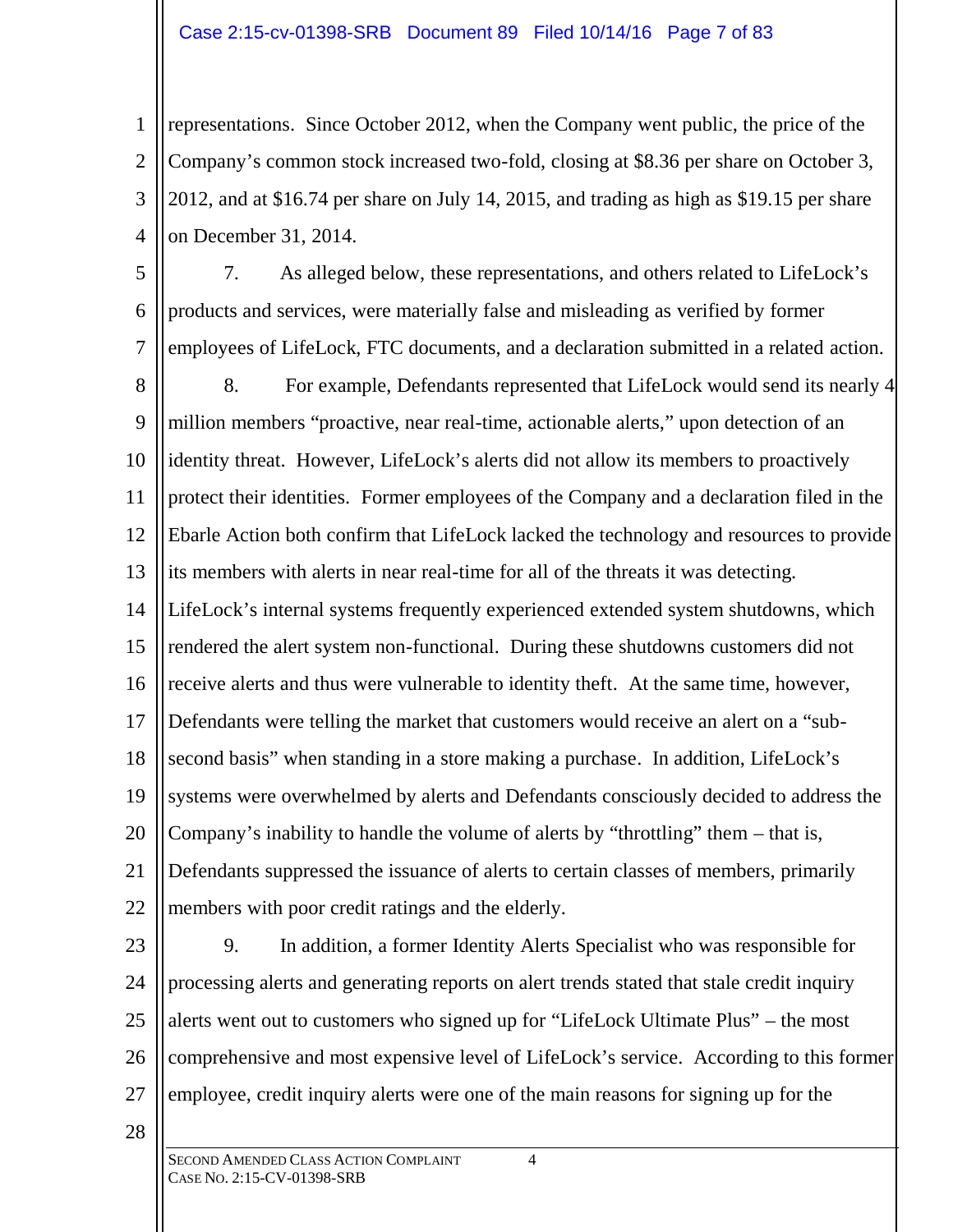1 2 3 4 5 6 7 8 9 10 premium service – as these alerts would provide a notification every time a credit inquiry was made on the account (as opposed to "LifeLock Standard," the lowest and least expensive level of service, which would only provide alerts when LifeLock's proprietary algorithm detected potentially fraudulent activity). Significantly, this former employee states that *70% of credit inquiry alerts were stale* meaning (under the Company's own definition) that these premium customers *would receive alerts at least a week after the threat occurred*. While touting LifeLock's services, Defendants omitted this material information from the market. Thus, in addition to shutdowns and throttling, which affected all alerts, LifeLock was sending stale alerts to over two-thirds of its highest paying customers.

11 12 13 14 15 16 17 10. LifeLock's Ultimate Plus package provided material amounts of revenue to LifeLock and fueled its growth. The Company launched its Ultimate Plus package at the beginning of the Class Period. Indeed, LifeLock trumpeted the increase in members and monthly average revenue per member resulting from, in part, its LifeLock Ultimate Plus services. The Company also stated that its premium service offerings, including LifeLock Advantage, LifeLock Ultimate, and LifeLock Ultimate Plus, accounted for more than 40% of its gross new members enrolled during 2014.

18 19 20 21 22 23 24 25 26 11. Importantly, the former Identity Alerts Specialist confirms that senior management at the highest levels of the Company, including Defendant Schneider, had access to and received regular reporting that the former Identity Alerts Specialist prepared, which showed detailed statistics on alerts that were sent out, including stale alerts. Moreover, this former employee confirmed that Defendant Schneider knew about the problems with the system regularly shutting down (during which times alerts could not be sent), the throttling, and the stale credit inquiry alerts. In particular, the former employee attended a meeting during the Class Period with Defendant Schneider where Schneider directly stated that she was aware of the stale alerts.

27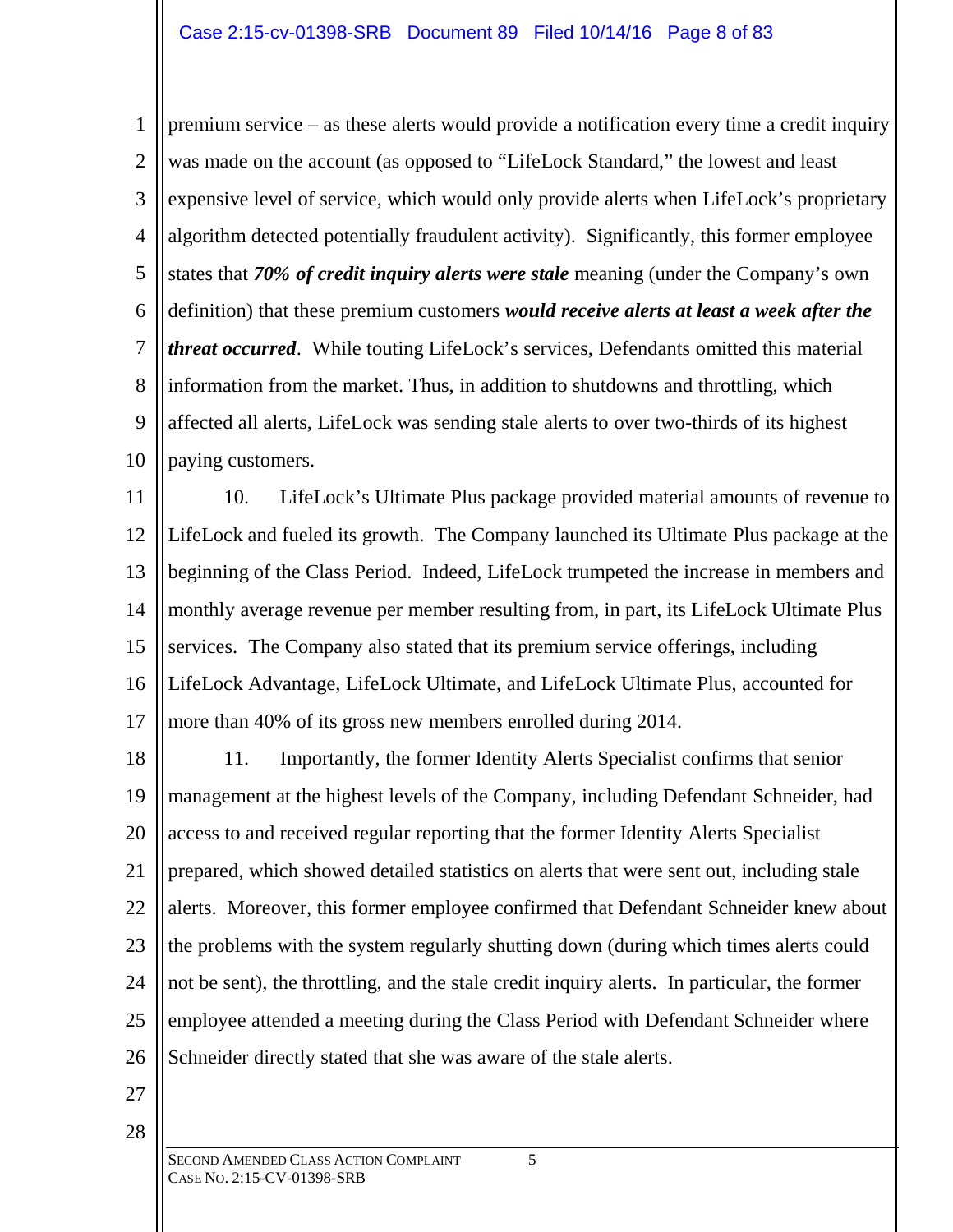1 2 3 4 5 6 7 8 9 10 12. Defendants also represented that the Company maintained a comprehensive information security program that complied with the highest standards of credit protection called the Payment Card Industry Data Security Standard ("PCI DSS") that protected its members' sensitive personal data. However, former employees and FTC documents confirm that LifeLock's systems and member information was susceptible to security risks, including during system downtimes. Notably, an internal LifeLock email dated August 1, 2014, referenced in the FTC's Memorandum in Support of its Notice of Lodging Proposed Documents Under Seal stated that at the time LifeLock had "over 100 high or critical Vulnerability Remediation Requests more than 150 days old." PCI guidelines required Defendants to fix these issues monthly.

11 12 13 14 15 16 17 18 19 20 21 22 23 13. In addition, a few years prior to the Class Period, LifeLock was in the FTC's cross hairs for certain misrepresentations relating to its services. In or about March of 2010, the FTC filed an action in this District against LifeLock, Defendant Todd Davis, and Robert J. Maynard, Jr., a former officer of the Company, alleging, among other things, that LifeLock misrepresented the effectiveness of its identity protection services – specifically the effectiveness of its customer alerts. The FTC charged that the fraud alerts LifeLock placed on members' credit files protected against only certain forms of identity theft and gave members no protection against the misuse of existing accounts. The FTC also alleged that LifeLock provided no protection against medical identity theft or employment identity theft. The FTC further alleged that LifeLock did not, as it represented, prevent unauthorized changes to members' address information, constantly monitor activity on member credit reports, and ensure that a member would receive a telephone call from a potential creditor before a new account was opened.

- 24 25 26 27 14. On March 15, 2010, LifeLock entered into a decree with the FTC (the "FTC Order") pursuant to which LifeLock agreed that it would not misrepresent the "means, methods, procedures, effects, effectiveness, coverage, or scope of" any "identity theft protection . . . services," or the manner or extent to which it maintained the privacy
- 28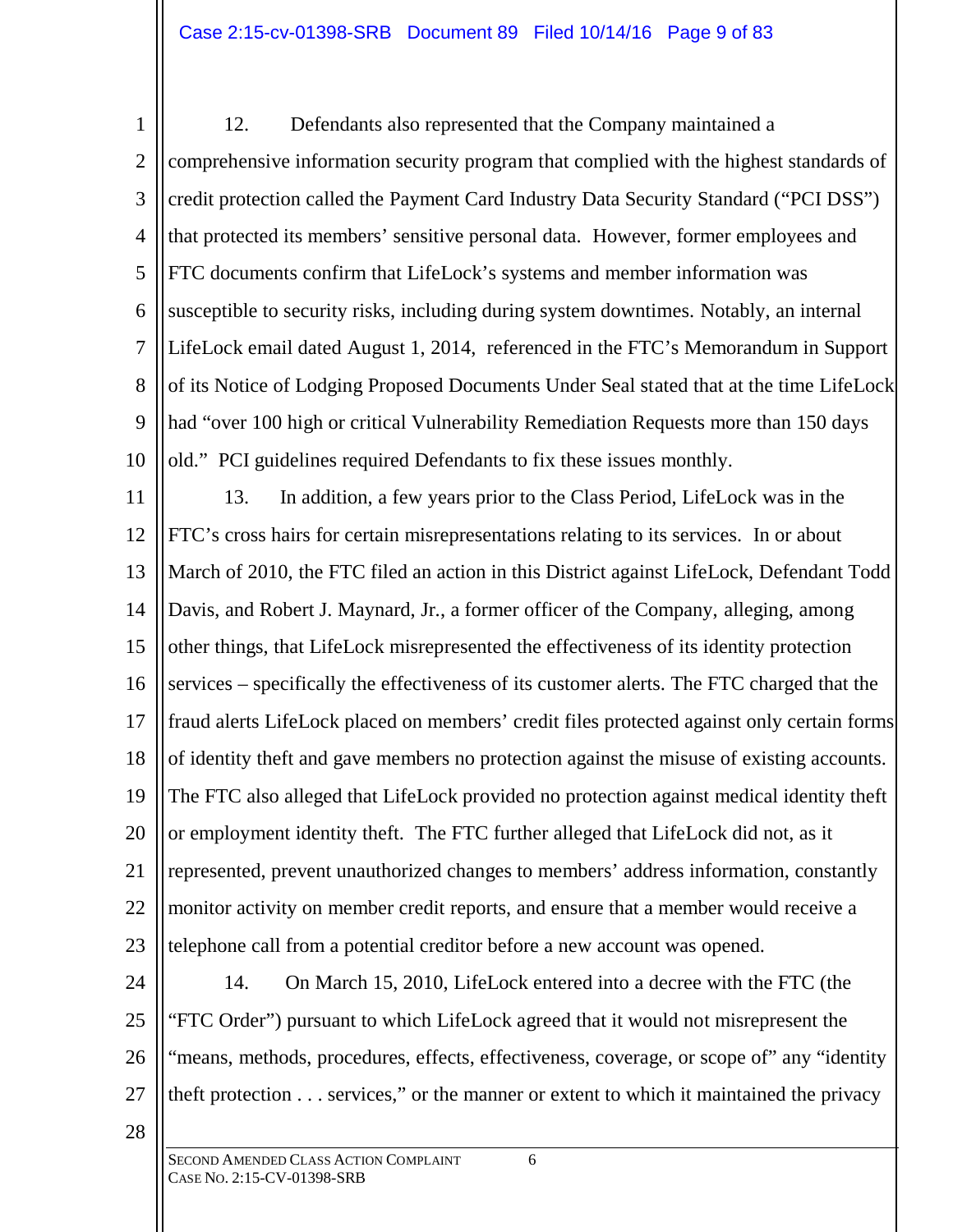1 2 3 4 5 confidentiality, or security of personal information collected from or about members. LifeLock also agreed to establish a comprehensive data security program for the protection of members' sensitive information. Finally, the defendants agreed to pay \$11 million to the FTC and \$1 million to a group of 35 state attorneys general to settle the charges in the March 8, 2010 complaint.

6

7 8 9 10 11 15. Despite the injunctive provisions and prohibitions in the FTC Order, Defendants did not change the wrongful conduct underlying the FTC's complaint. Leading up to the Class Period, two high level LifeLock employees blew the whistle on Defendants' wrongful conduct, providing notice to Defendants and senior management that LifeLock was throttling and manipulating member alerts, by turning off or reducing the frequency of alerts that were to be sent to elderly customers.

12 13 14 15 16 16. Moreover, LifeLock's former Chief Information Security Officer averred in a legal filing that LifeLock's security posture was "high risk" and that the Company's technology security readiness and security vigilance were woefully below the minimum level necessary to protect members' sensitive personal data, again putting Defendants on notice that the Company's security system was not sufficient.

17 18 19 20 21 22 23 24 25 26 27 17. As alleged above, this conduct continued through the Class Period, putting LifeLock under the FTC's microscope once again. Email correspondence obtained through a FOIA request of the FTC shows that by at least January 2, 2014, and continuing through the first week of 2015, the FTC staff inquired as to whether LifeLock placed limitations on alerts to LifeLock members, and requested confirmation (which it received) that LifeLock was preserving documents because the staff intended to seek documents related to LifeLock's alert practices. At LifeLock's request, because of "the importance and immediacy of the issue," the FTC agreed to meet with LifeLock representatives on January 17, 2014. LifeLock advised the FTC staff that it wanted to use one of the whistleblower complaints as a roadmap of issues to discuss during the meeting.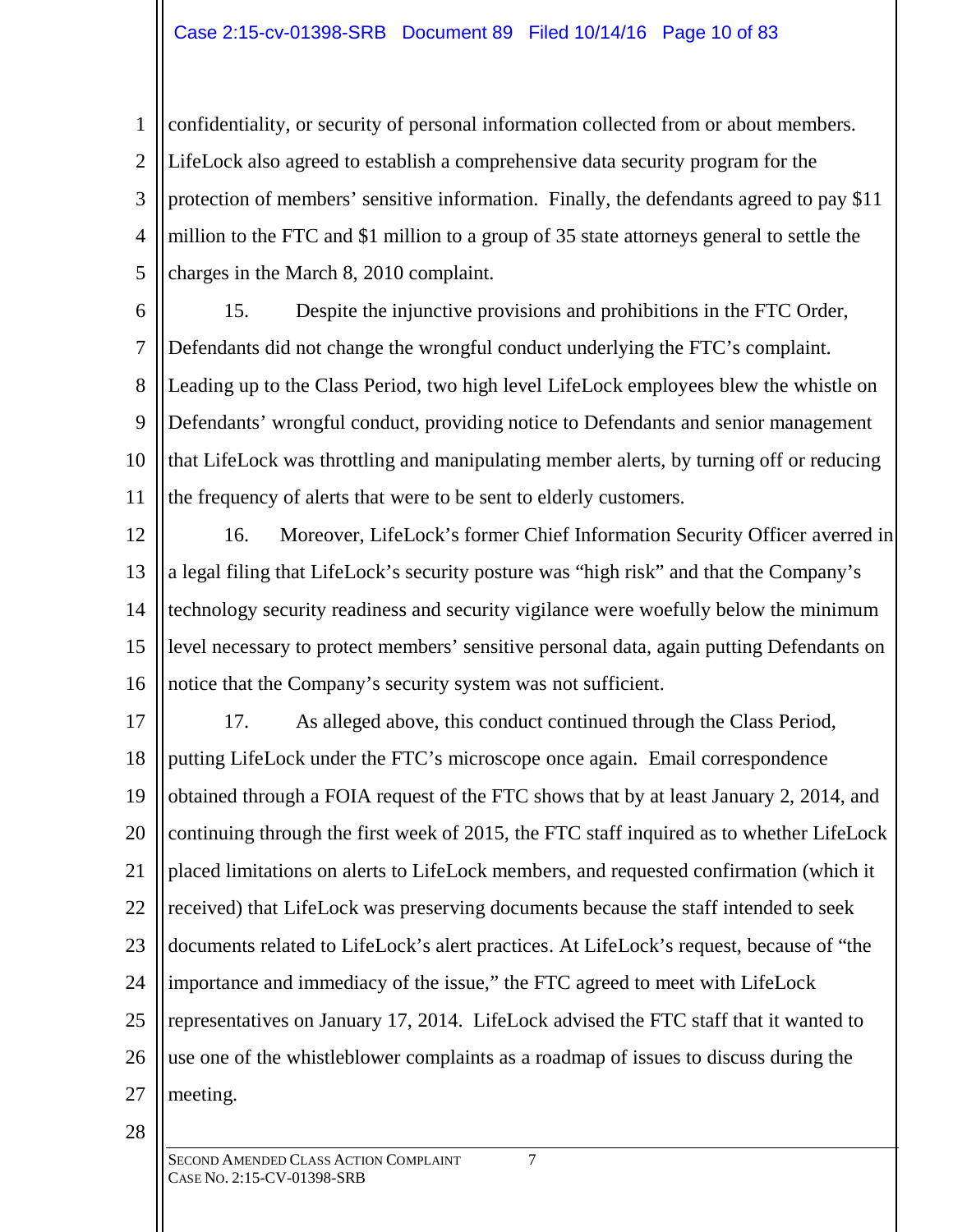1 2 3 4 5 6 7 8 18. Less than a week following the January 17, 2014 meeting, LifeLock provided documents to the FTC, including materials that were provided by the Company during the meeting. By this time, email correspondence shows that the FTC had either formally initiated an investigation, or contemplated commencing a formal investigation, of potential violations of the FTC Order. Notwithstanding, Defendants misleadingly and falsely portrayed this meeting in LifeLock's SEC filings, both before and during the Class Period, as nothing more than a discussion about the Company's "compliance" with the FTC Order in response to nuisance lawsuits.

9 10 11 12 13 14 19. The market began to learn of Defendants' fraud when on February 10, 2015, LifeLock announced that it had accrued a \$20 million legal reserve for a possible settlement into LifeLock's compliance with the FTC Order, which was the decree ordering LifeLock from engaging in certain conduct, including conduct relating to the effectiveness of LifeLock's customer alerts and the effectiveness of its security system. On this news, LifeLock's stock dropped over 6% on heavy volume.

15 16 17 18 19 20 20. On July 21, 2015, the market learned the full truth when the FTC announced that it was seeking to hold LifeLock in contempt for engaging in conduct that violated the FTC Order. Among other things, the FTC alleged that LifeLock was not providing near "real-time" alerts, and not protecting members' sensitive data. On this news, the price of LifeLock's common stock plummeted, falling 49.25% to \$8.15 per share after a mid-day trading halt, on unusually heavy volume.

21 22 23 21. As a result of Defendants' wrongful acts and omissions, and the precipitous decline in the market value of the Company's securities, Lead Plaintiffs and other Class members have suffered significant losses and damages.

24

# **JURISDICTION AND VENUE**

25 26 27 22. The claims asserted herein arise under Sections 10(b) and 20(a) of the Securities Exchange Act of 1934, as amended (the "Exchange Act"), 15 U.S.C. §§ 78j(b) and 78t(a), and Rule 10b-5 promulgated thereunder by the SEC, 17 C.F.R. § 240.10b-5.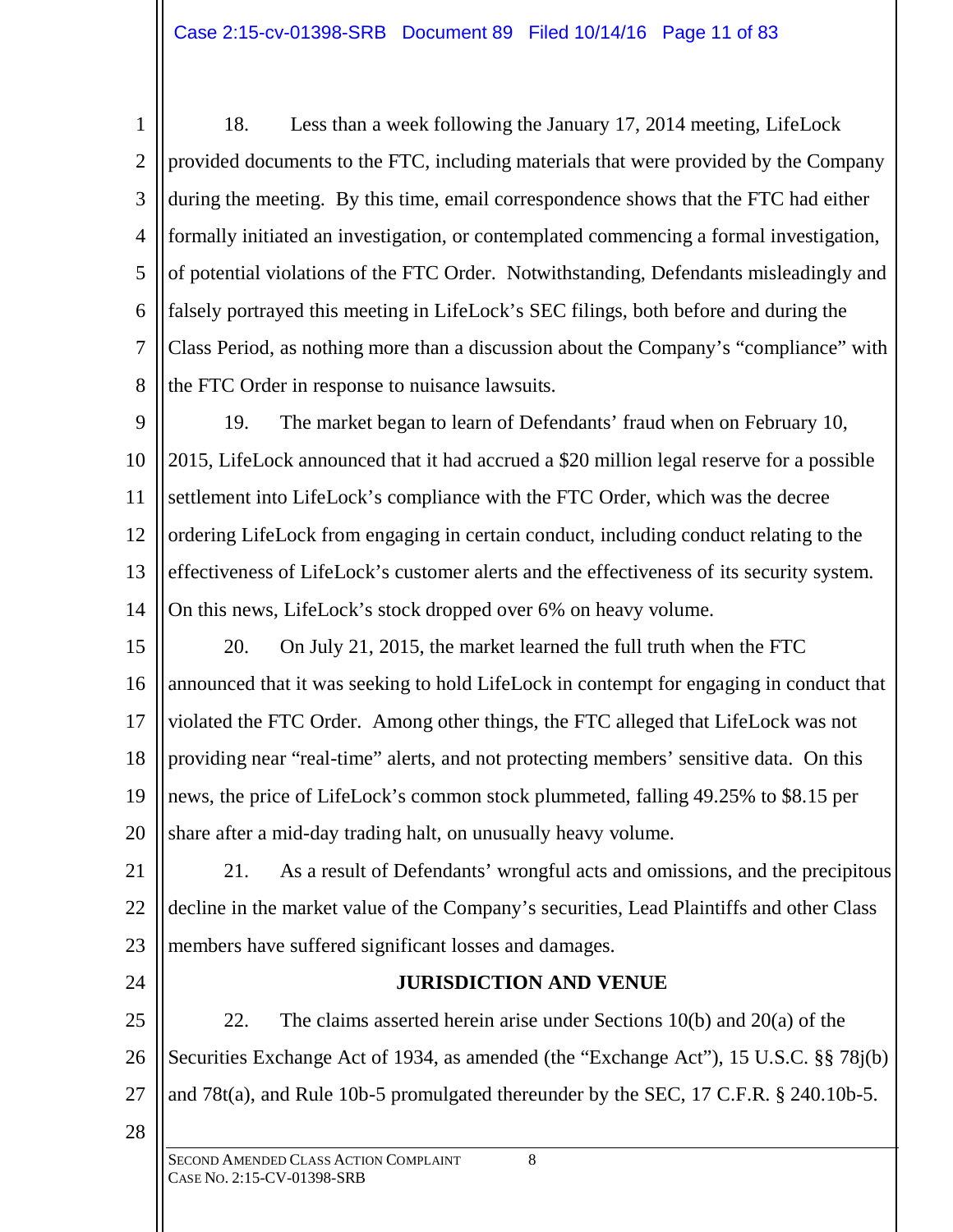| 1              | 23.<br>This Court has jurisdiction over the subject matter of this action pursuant to      |
|----------------|--------------------------------------------------------------------------------------------|
| $\overline{2}$ | 28 U.S.C. § 1331 and Section 27 of the Exchange Act, 15 U.S.C. § 78aa.                     |
| 3              | Venue is proper in this District pursuant to 28 U.S.C. § 1391(b) and Section<br>24.        |
| $\overline{4}$ | 27 of the Exchange Act, 15 U.S.C. § 78aa(c). Many of the acts charged herein, including    |
| 5              | the preparation and dissemination of materially false and/or misleading information,       |
| 6              | occurred in substantial part in this District.                                             |
| $\overline{7}$ | 25.<br>In connection with the acts, transactions, and conduct alleged herein,              |
| 8              | Defendants directly and indirectly used the means and instrumentalities of interstate      |
| 9              | commerce, including the United States mail, interstate telephone communications, and       |
| 10             | the facilities of a national securities exchange.                                          |
| 11             | <b>PARTIES</b>                                                                             |
| 12             | <b>Lead Plaintiffs</b>                                                                     |
| 13             | On October 9, 2015, this Court appointed the Oklahoma Police Pension and<br>26.            |
| 14             | Retirement System ("Oklahoma Police") and Oklahoma Firefighters Pension and                |
| 15             | Retirement System ("Oklahoma Fire") to serve as Lead Plaintiffs in this action pursuant    |
| 16             | to the Private Securities Litigation Reform Act of 1995 (the "PSLRA") (ECF No. 31).        |
| 17             | Oklahoma Police is a defined benefit pension plan that provides retirement<br>27.          |
| 18             | benefits and other specified benefits to the policemen and women of Oklahoma.              |
| 19             | Oklahoma Police was established in 1981 and is based in Oklahoma City, Oklahoma.           |
| 20             | Oklahoma Police manages more than \$2.2 billion in assets on behalf of more than 8,500     |
| 21             | beneficiaries and is overseen by a 13-member board of trustees, which acts as a fiduciary  |
| 22             | for the investment of Oklahoma Police's assets. As set forth in its PSLRA certification    |
| 23             | previously filed with the Court, Oklahoma Police purchased LifeLock common stock           |
| 24             | during the Class Period and suffered damages as a result of the securities law violations  |
| 25             | alleged herein.                                                                            |
| 26             | Oklahoma Firefighters is a defined benefit pension plan that provides<br>28.               |
| 27             | retirement benefits and other specified benefits to Firefighters in the State of Oklahoma. |
| 28             |                                                                                            |
|                | 9<br>SECOND AMENDED CLASS ACTION COMPLAINT<br>CASE No. 2:15-CV-01398-SRB                   |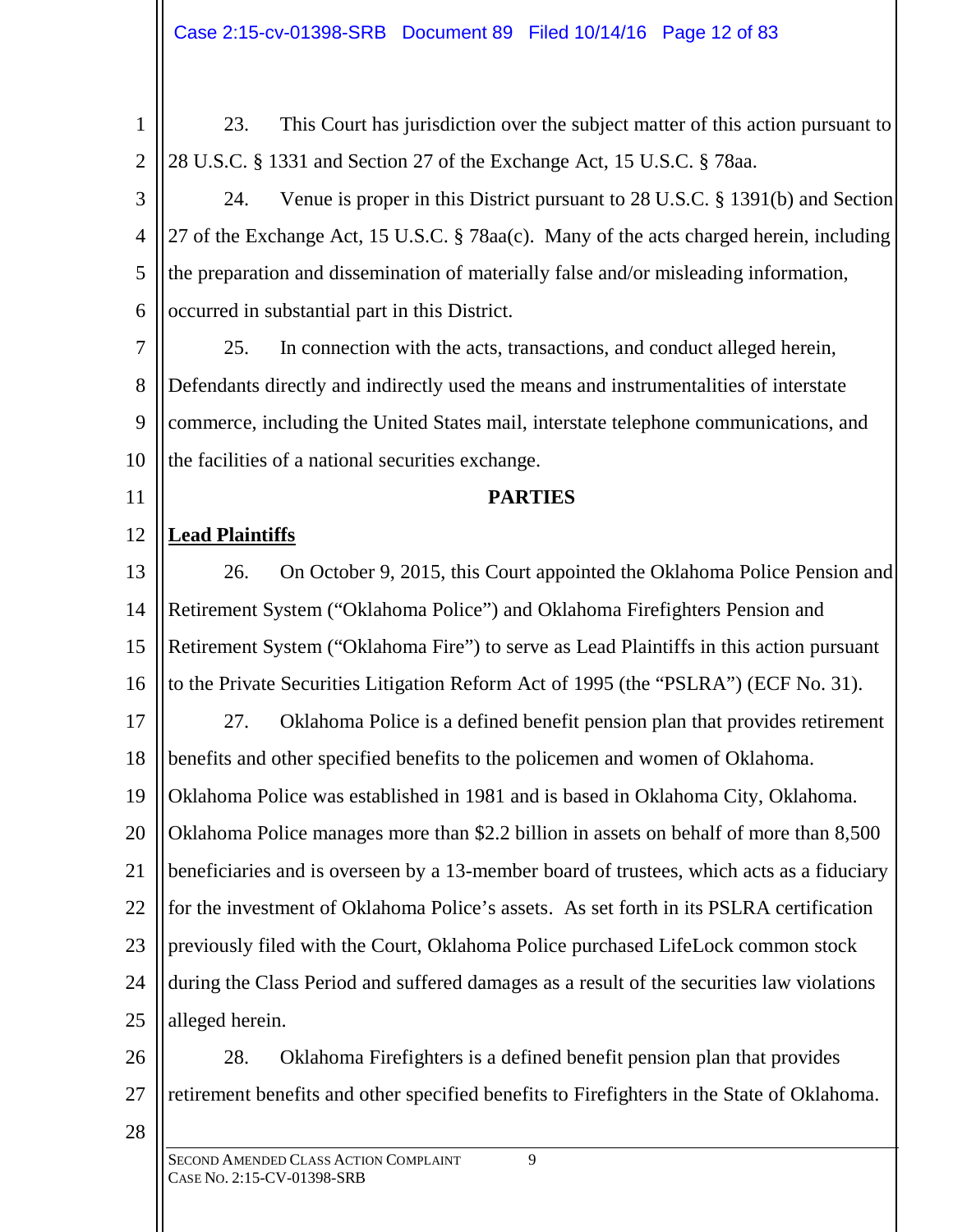Oklahoma Firefighters was established in 1981 and is based in Oklahoma City,

2 3 4 5 6 7 Oklahoma. Oklahoma Firefighters manages more than \$2 billion in assets on behalf of more than 19,000 beneficiaries and is overseen by a 13-member board of trustees, which acts as a fiduciary for the investment of Oklahoma Firefighters' assets. As set forth in its PSLRA certification previously filed with the Court, Oklahoma Firefighters purchased LifeLock common stock during the Class Period and suffered damages as a result of the securities law violations alleged herein.

#### 8 **Defendants**

1

9 10 11 12 13 14 15 29. Defendant LifeLock is a Delaware corporation with its principal executive offices located at 60 East Rio Salado Parkway, Suite 400, Tempe, Arizona 85281. LifeLock describes itself as a provider of proactive identity theft protection services to consumer subscribers, whom LifeLock refers to as its "members," and businesses, which LifeLock refers to as "enterprises," on an annual or monthly subscription basis. Throughout the Class Period, LifeLock common stock traded actively on the New York Stock Exchange ("NYSE") under the ticker symbol "LOCK."

16 17 18 19 20 21 22 23 24 25 26 27 30. Defendant Todd Davis ("Davis") has, at all relevant times, served as Chief Executive Officer ("CEO") of LifeLock. Davis was appointed CEO in April 2005 when the Company was founded. Davis also serves as Chairman of the Company's Board of Directors and is named as LifeLock's Principal Executive Officer in the Company's Form DEF 14A filed with the SEC on March 23, 2015. Davis is involved in the day-today operations of the Company and is considered to be a "key" to LifeLock's success. As noted by the Company in its SEC filings, Davis is a "key person" on which LifeLock maintains a "key person policy." According to the Company, "[t]he loss of Mr. Davis ... could have a material adverse effect on our business." During the Class Period, as more fully alleged below, Davis made materially false and misleading statements in LifeLock's quarterly conference calls, SEC filings, industry events, and events for analysts, investors, and the media.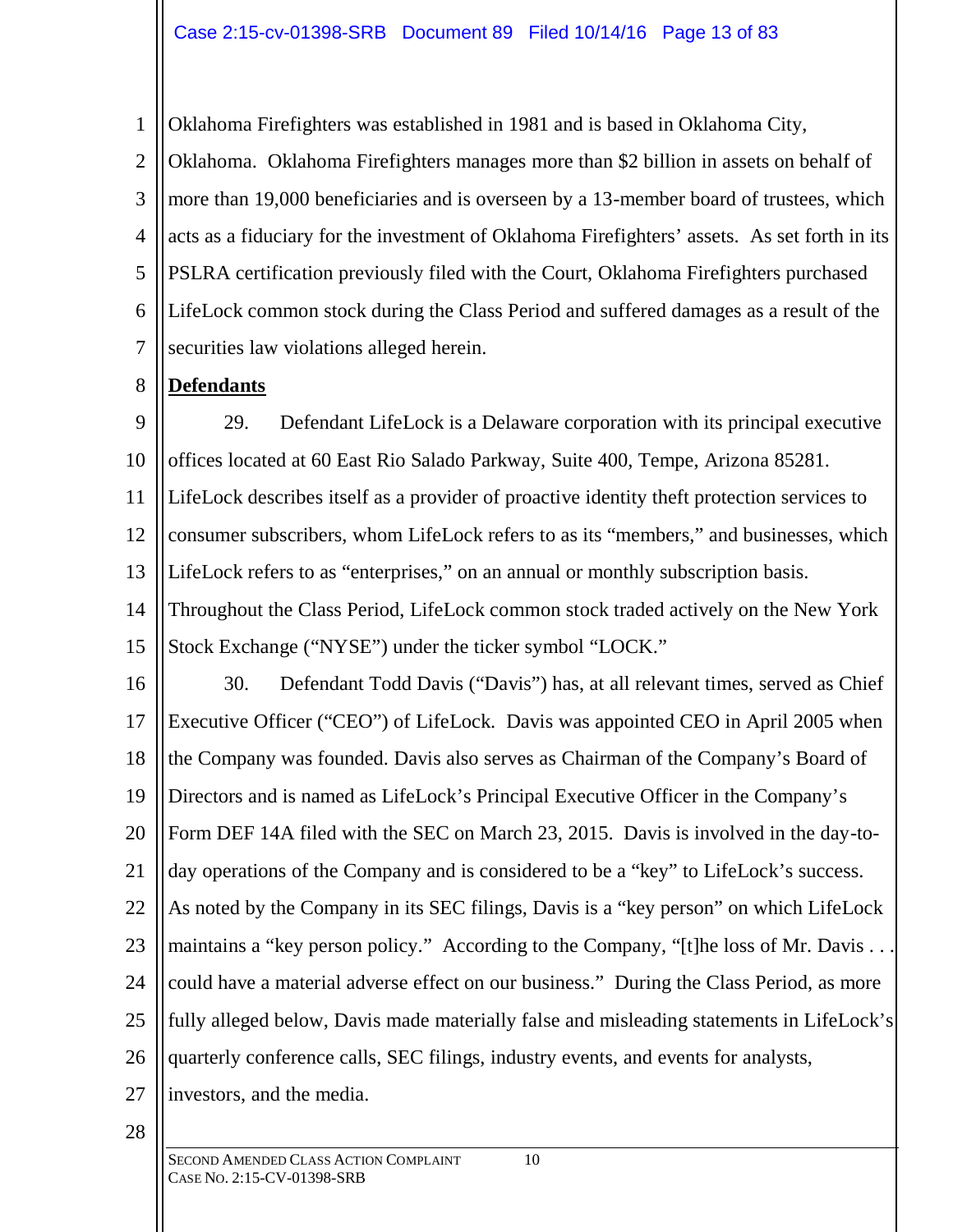1 2 3 4 5 6 7 8 9 10 11 31. Defendant Chris G. Power ("Power") has, at all relevant times, served as Chief Financial Officer ("CFO") of LifeLock. Power was appointed CFO of LifeLock in January 2011. Power is involved in the day-to-day operations of the Company. According to CW 2, prior to and during the Class Period, Power attended and led every almost monthly Operations Review Meeting that was held for the IT, Marketing, Call Center, and Finance departments, as well as other departments within the Company. These meetings were conducted to discuss key metrics affecting the respective departments, as well as forecasting and budgeting. During the Class Period, as more fully alleged below, Power made materially false and misleading statements in LifeLock's quarterly conference calls, SEC filings, industry events, and events for analysts, investors, and the media.

12 13 14 15 16 17 18 19 20 21 22 23 24 25 32. Defendant Hilary Schneider ("Schneider") has, at all relevant times, served as President of LifeLock. She was appointed President on September 10, 2012 after spending several years as an executive at Yahoo!. In March 2016, Schneider was named Chief Executive Officer of LifeLock. According to a former Identity Alerts Specialist at LifeLock, during the Class Period, Defendant Schneider was in charge of the member services side of the business because Defendant Davis had taken a step back in order to focus more on marketing. During the Class Period, as more fully alleged below, Schneider made materially false and misleading statements during one of LifeLock's quarterly conference calls and was present and/or spoke, at a number of the conference calls, industry events, and events for analysts, investors, and the media at which Defendants Davis and Power made false and misleading statements to the market. 33. The Defendants enumerated in Paragraphs 30 through 32 are collectively referred to herein as the "Individual Defendants." The Individual Defendants together with LifeLock are referred to as the "Defendants."

- 26
- 

27 34. Each of the Individual Defendants, by virtue of their high-level positions with LifeLock, directly participated in the management of the Company, was directly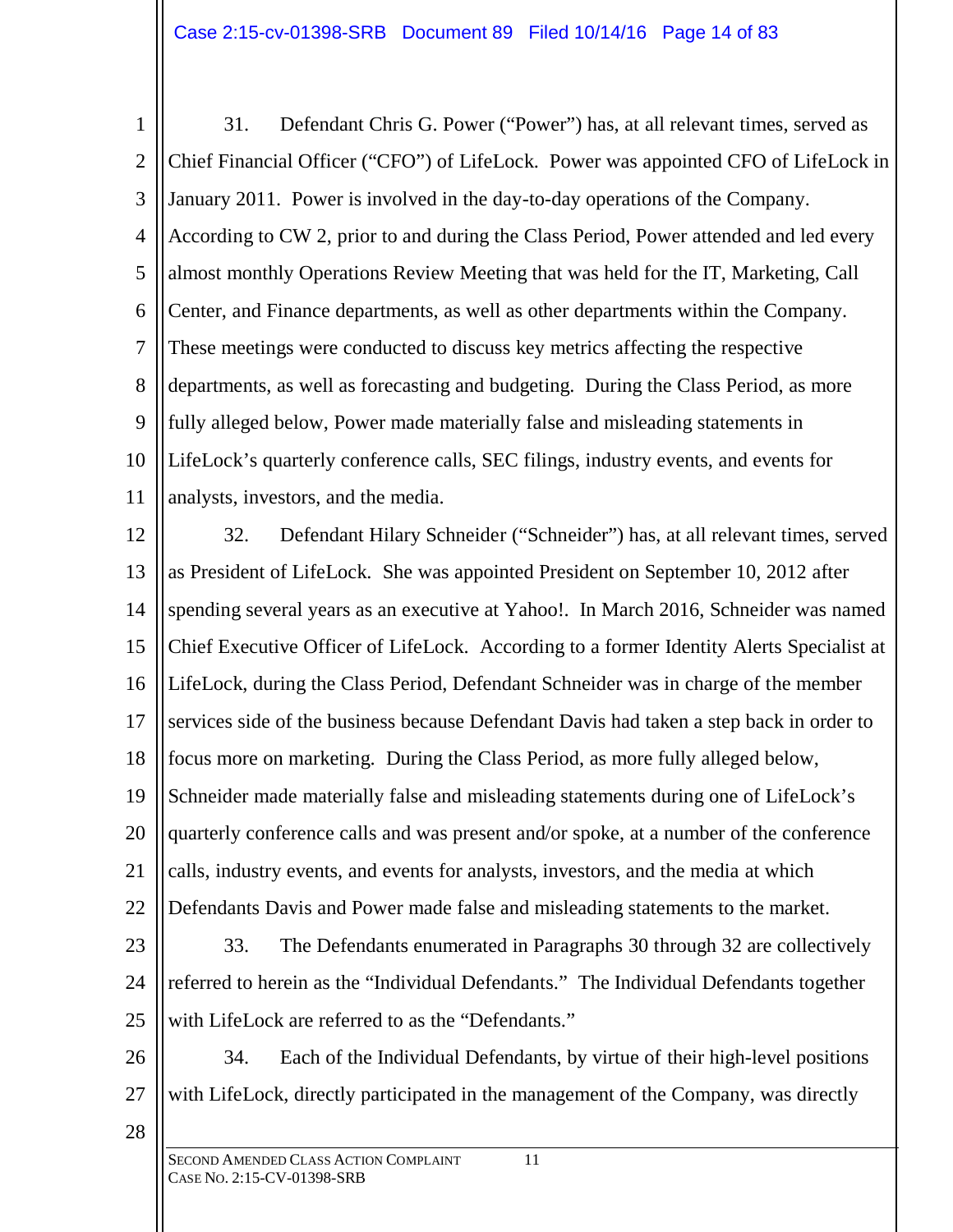1 2 3 4 5 6 7 8 9 involved in the day-to-day operations of the Company at the highest levels, and was privy to confidential proprietary information concerning the Company and its business, operations, growth, financial statements, and financial condition during their tenure with the Company, as alleged herein. As set forth below, the materially misstated information conveyed to the public was the result of the collective actions of these individuals. Each of these individuals, during his tenure with the Company, was involved in drafting, producing, reviewing, and/or disseminating the statements at issue in this case, approved or ratified these statements, or was aware or recklessly disregarded that these statements were being issued regarding the Company.

10 11 12 13 14 15 16 17 18 19 35. As senior executive officers and/or directors of a publicly-held company whose common stock was, and is, registered with the SEC pursuant to the Exchange Act, and whose common stock was, and is, traded on the NYSE, and governed by the federal securities laws, the Individual Defendants each had a duty to disseminate prompt, accurate, and truthful information with respect to the Company's business, operations, financial statements, and internal controls, and to correct any contemporaneous or previously issued statements that was presently or had become materially misleading or untrue, so that the market prices of the Company's publicly-traded securities would be based on accurate information. The Individual Defendants each violated these requirements and obligations during the Class Period.

20 21 22 23 24 25 26 36. The Individual Defendants, because of their positions of control and authority as senior executive officers and/or directors of LifeLock, were able to and did control the content of the SEC filings, press releases, and other public statements issued by LifeLock during the Class Period. Each of these individuals was provided with copies of the statements at issue in this action before they were issued to the public and had the ability to prevent their issuance or cause them to be corrected. Accordingly, each of these individuals is responsible for the accuracy of the public statements detailed herein.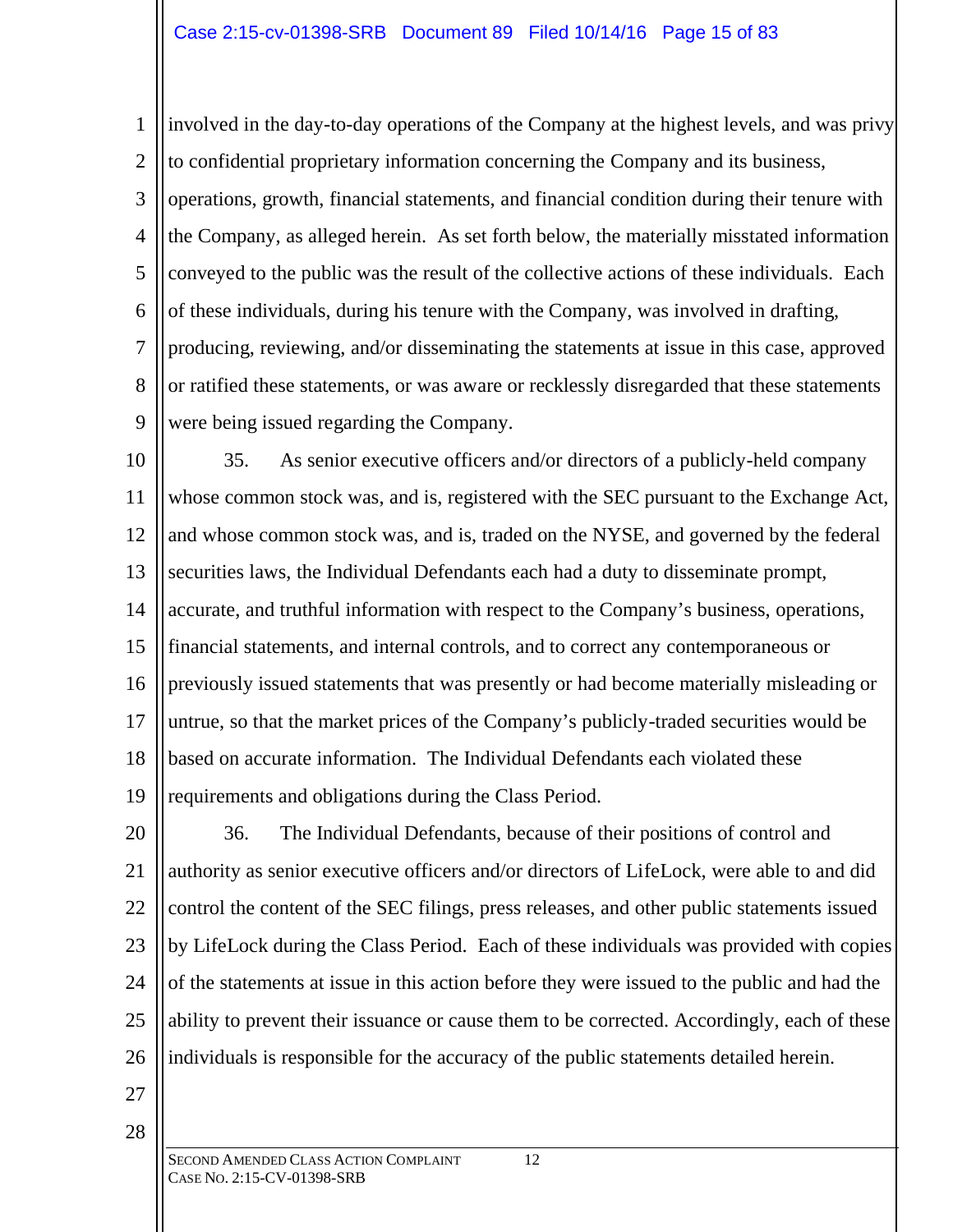1 2 3 4 5 6 7 8 9 37. The Individual Defendants, because of their positions of control and authority as senior executive officers and/or directors of LifeLock, had access to the adverse undisclosed information about LifeLock's business, operations, financial statements, and internal controls through access to internal corporate documents, conversations with other corporate officers and employees, attendance at LifeLock management and Board of Directors meetings and committees thereof, and via reports and other information provided to them in connection therewith, and knew or recklessly disregarded that these adverse undisclosed facts rendered the positive representations made by or about LifeLock materially false and misleading.

10 11 12 13 14 15 16 17 38. The Individual Defendants are liable as participants in a fraudulent scheme and course of conduct that operated as a fraud or deceit on purchasers of LifeLock common stock and call options and sellers of put options by disseminating materially false and misleading statements and/or concealing material adverse facts. The scheme: (i) deceived the investing public regarding LifeLock's products, business, operations, and management, and the intrinsic value of LifeLock common stock and options; and (ii) caused Lead Plaintiffs and members of the Class to acquire LifeLock common stock and/or call options at artificially inflated prices or to sell put options at deflated prices.<sup>1</sup>

18

# **SUBSTANTIVE ALLEGATIONS**

19

# **A. Summary of the Claim**

20 21 22 23 24 39. LifeLock purports to provide identity theft protection services for consumers and fraud and risk solutions for enterprises. LifeLock's threat detection, proactive identity alerts, and comprehensive remediation services purportedly provide peace of mind for consumers amid the growing threat of identity theft and identity fraud.

<sup>25</sup> 26 27 28  $\overline{a}$ 1 Throughout this Complaint, references to occurrences of artificial price "inflation" also denote artificial price "deflation" in the case of put options; similarly, where the price of LifeLock's common stock and call options – or "securities" in general – is said to "decline," this also denotes that the price of put options rose, causing damage to sellers of put options. Finally, all references to "purchases" or "purchasers" of "securities" are to be read as including "sales" or "sellers" of put options.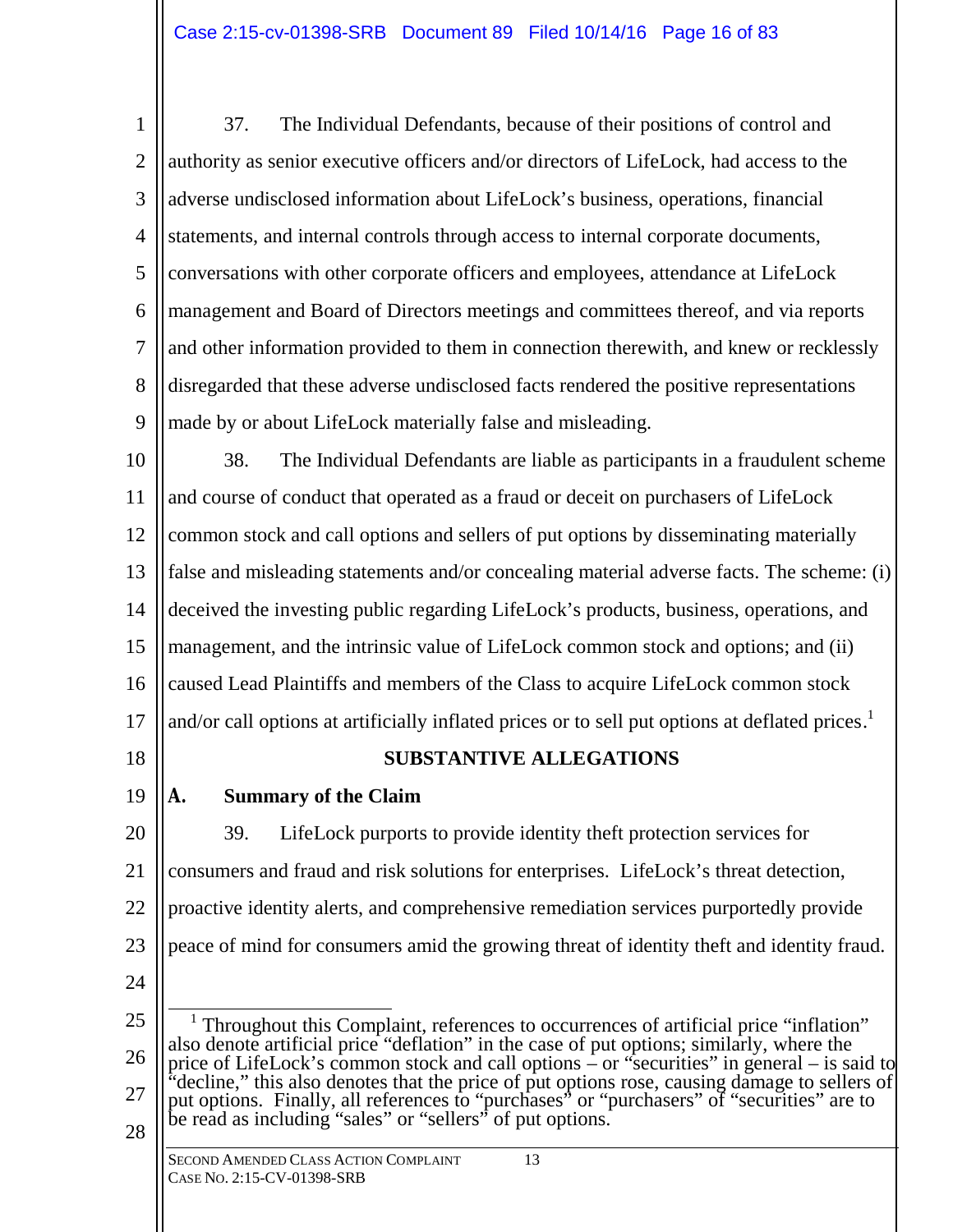1 2 3 4 5 6 7 8 9 10 11 12 However, as more fully set forth below, Defendants violated the federal securities laws by: (a) representing the provision of "near real-time" alerts to consumer customers as the cornerstone of LifeLock's services, when in fact, owing to lack of capacity, LifeLock intentionally *suppressed* and *delayed* such alerts to certain selected classes of customers; (b) representing that LifeLock was compliant with the very highest standards of data security protection for the personal information it acquired relating to its customers, when, in fact, LifeLock failed to take even basic steps to protect personal customer information; and (c) representing that LifeLock was in compliance with the FTC Order, and that the FTC's investigation of LifeLock's compliance was a run-of-the-mill industry-wide inquiry, when LifeLock knew that it was not in compliance with the FTC Order and that the FTC investigation was significant and likely to lead to an enforcement proceeding for contempt (as in fact it did).

13

14 40. The following background information provides context of the alleged violation of the federal securities laws.

15

# **B. LifeLock's Products and Services**

16 17 18 19 20 21 22 41. LifeLock's primary method of providing identity protection to its customers is through the Company's compliment of alert services. Initially, LifeLock purchased alerts from third-party companies who had contractual permission to monitor various companies consumer transactions. LifeLock's ability to provide alerts to customers was always limited by the coverage of the third-party monitoring companies from which LifeLock received alerts; no company or combination of companies provided universal monitoring of all consumer transactions.

23

24

25

26

42. On or about March 14, 2012, LifeLock acquired one such monitoring company, ID Analytics, Inc. ("ID Analytics"), giving it direct access to ID Analytics' set of alerts along with certain patents and algorithms. The information and patents obtained from the ID Analytics acquisition allowed LifeLock to refine its monitoring system to provide alerts based on an algorithm designed to process information and detect potential

28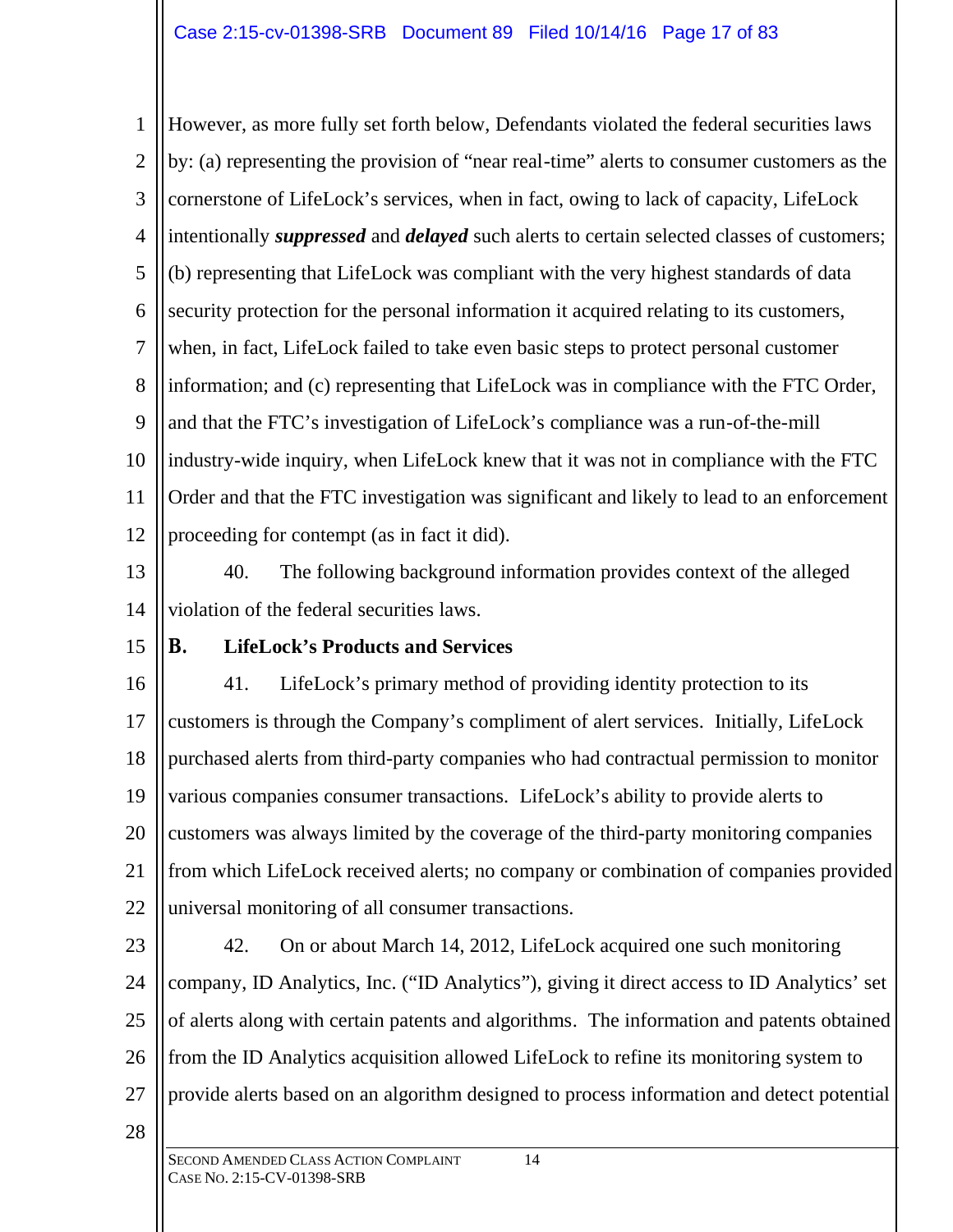1 2 3 4 5 6 7 8 9 10 11 fraud. For example, during a customer transaction,<sup>2</sup> LifeLock reviews customers' behavioral patterns, spending patterns, velocity and location and generates a score based on the ID Analytics algorithm. If LifeLock detects a score that the Company considers sufficiently abnormal, the Company would purportedly send an alert to the customer. The customer could then respond and verify if they were the person engaging in the transaction or not. In the event that the system did not detect a score with sufficient abnormality, LifeLock would not alert the customer. This system of alerts is what LifeLock refers to as the "LifeLock Identity Alert System." The LifeLock Identity Alert System is provided to all subscribers of LifeLock, including customers subscribed to its basic, least expensive package, known as LifeLock "Standard."<sup>3</sup> The Standard Package retails for \$9.99 a month.

12 13 14 15 16 17 18 19 20 21 22 43. For an additional fee, LifeLock customers can upgrade from Standard to "LifeLock Advantage" or "Ultimate Plus." Under the LifeLock Advantage subscription, LifeLock members are entitled to additional alert services such as data breach notifications and credit card, checking and savings account activity alerts. The LifeLock Advantage Plan retails for \$19.99 a month. Under the Ultimate Plus subscription, the Company's most comprehensive (and most expensive) service, customers would receive all of the services provided under Basic and Advantage, as well as other alerts such as credit inquiry activity alerts, which are designed to prevent potential fraud by notifying the customer every time an inquiry about their credit-worthiness is triggered, such as during a credit card application or similar transaction. These credit inquiry activity alerts are also referred to as credit check alerts. The Ultimate Plus subscription retails for

23

24 25  $\overline{a}$  $2$  The only transactions covered by LifeLock are those which occur with LifeLock's enterprise customers or other companies LifeLock has partnered with. It is for this reason that during the Class Period LifeLock included a disclaimer on its website stating that the "Network does not cover all transactions."

26 27 28  $3$ At the beginning of the Class Period, LifeLock introduced a new suite of identity theft services with differing levels of protection and price points known as "Standard," "Advantage" and "Ultimate Plus." These services replaced the old three-level system under which the levels were known as "LifeLock," "LifeLock Command Center" and "Ultimate."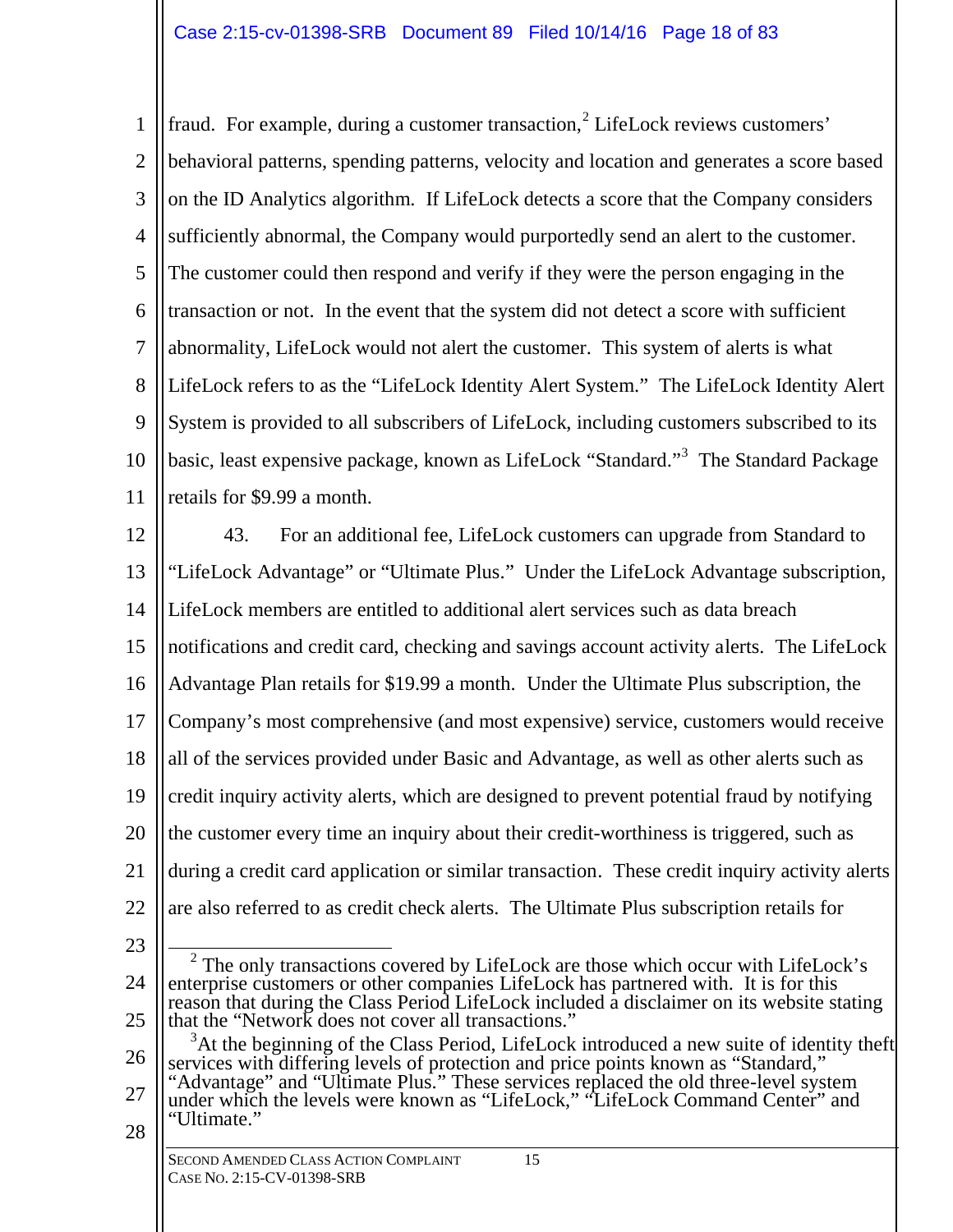SECOND AMENDED CLASS ACTION COMPLAINT 16 CASE NO. 2:15-CV-01398-SRB 1 2 3 4 5 6 7 8 9 10 11 12 13 14 15 16 17 18 19 20 21 22 23 24 25 26 27 28 \$29.99 a month. During the Class Period, Defendants touted the Company's Ultimate Plus package as providing "the most comprehensive identity protection product in the market today." 44. During the Class Period, LifeLock had approximately 3.4 to 4 million active subscribers, of these subscribers approximately 20%, or 680,000 to 800,000, were LifeLock "Ultimate Plus" subscribers. 45. Ultimate Plus was a material portion of the Company's business, as demonstrated by both revenues and growth. For example, the November 10, 2014 Form 10-Q, signed by Defendants Power and Davis, stated as follows: Consumer revenue for the three-month period ended September 30, 2014 was \$116.1 million, an increase of \$27.7 million, or 31.4%, over consumer revenue for the three-month period ended September 30, 2013. The increase in our consumer revenue related primarily to an increase in the number of our members, which grew from 2.9 million as of September 30, 2013 to 3.5 million as of September 30, 2014, an increase of 23%. In addition, our monthly average revenue per member increased 7% to \$11.22 for the three-month period ended September 30, 2014 from \$10.48 for the three-month period ended September 30, 2013. **The increase in members and monthly average revenue per member resulted from the continued success of our premium service offerings, including the release of our new LifeLock Advantage and LifeLock Ultimate Plus services at the end of July 2014, and our advertising and marketing campaigns designed to increase the overall awareness of our services and identity theft.** (Emphasis added). 46. Similarly, the April 30, 2015 Form 10-Q, signed by Defendants Power and Davis, stated: Consumer revenue for the three-month period ended March 31, 2015 was \$128.2 million, an increase of \$27.2 million, or 26.9%, over consumer revenue for the three-month period ended March 31, 2014. The increase in our consumer revenue related primarily to an increase in the number of our members, which grew from approximately 3.2 million as of March 31, 2014 to approximately 3.9 million as of March 31, 2015, an increase of 21%. In addition, our monthly average revenue per member increased 5% to \$11.38 for the three-month period ended March 31, 2015 from \$10.81 for the three-month period ended March 31, 2014. **The increase in members and monthly average revenue per member resulted from the continued success of our premium service offerings, including the**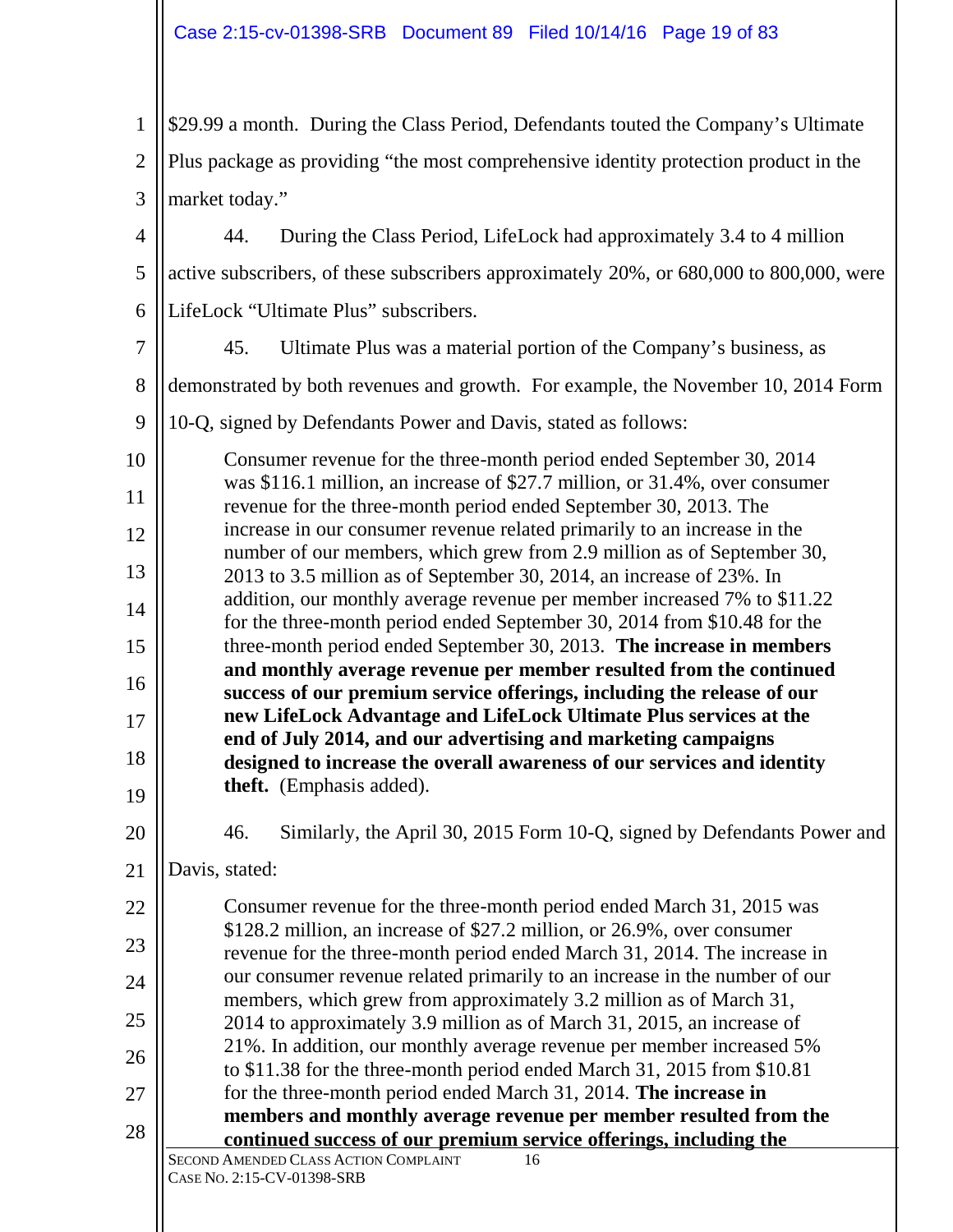|                | Case 2:15-cv-01398-SRB Document 89 Filed 10/14/16 Page 20 of 83                                                                                        |
|----------------|--------------------------------------------------------------------------------------------------------------------------------------------------------|
| 1              | release of our new LifeLock Advantage and LifeLock Ultimate Plus                                                                                       |
| $\overline{2}$ | services at the end of July 2014, and our advertising and marketing<br>campaigns designed to increase the overall awareness of our services            |
| 3              | and identity theft. (Emphasis added).                                                                                                                  |
| $\overline{4}$ | 47.<br>In addition, the Company's February 20, 2015 annual report on Form 10-K,                                                                        |
| 5              | which was also signed by Defendant Davis and Power, provided, in pertinent part:                                                                       |
| 6              | <b>Consumer Services</b>                                                                                                                               |
| $\overline{7}$ | We currently offer our identity theft protection services to consumer                                                                                  |
| 8              | subscribers under our LifeLock Standard, LifeLock Advantage, and                                                                                       |
| 9              | LifeLock Ultimate Plus services, which we launched at the end of July<br>2014. We will also continue to offer our LifeLock Junior Services and, on a   |
| 10             | limited basis and for a limited time in connection with certain of our                                                                                 |
| 11             | partnerships, our basic LifeLock, LifeLock Command Center, and premium<br>LifeLock Ultimate services. We will continue to provide services to our      |
| 12             | existing members currently enrolled in our basic LifeLock, LifeLock                                                                                    |
| 13             | Command Center, and premium LifeLock Ultimate services. At the heart of<br>our consumer service offerings is our LifeLock Identity Alert system,       |
| 14             | which provides our members with notifications and alerts, including<br>actionable alerts for new account openings and applications, and a response     |
| 15             | system for identity threats via text message, phone call, mobile application,                                                                          |
| 16             | or e-mail. We have continued to see success with our premium service                                                                                   |
|                | offerings, including LifeLock Advantage, LifeLock Ultimate, and<br>LifeLock Ultimate Plus, which accounted for more than 40% of our                    |
| 17             | gross new members enrolled during 2014.                                                                                                                |
| 18             | $\ast$<br>∗<br>∗                                                                                                                                       |
| 19             |                                                                                                                                                        |
| 20             | Revenue from our consumer segment for the year ended December 31,<br>2013 was \$340.1 million, an increase of \$85.4 million, or 33.5%, over           |
| 21             | revenue of \$254.7 million for the year ended December 31, 2012. The                                                                                   |
| 22             | increase in our consumer revenue from 2012 to 2013 related primarily to an<br>increase in the number of our members, which grew from 2.5 million as of |
| 23             | December 31, 2012 to approximately 3.0 million as of December 31, 2013,                                                                                |
| 24             | an increase of 21%. In addition, our monthly average revenue per member<br>increased 11% to \$10.32 for the year ended December 31, 2013 from \$9.28   |
| 25             | for the year ended December 31, 2012. The increase in members and                                                                                      |
| 26             | monthly average revenue per member resulted from the introduction<br>of our LifeLock Ultimate service offering and our advertising and                 |
| 27             | marketing campaigns designed to increase the overall awareness of our                                                                                  |
| 28             | services and identity theft. (Emphasis added).                                                                                                         |
|                | SECOND AMENDED CLASS ACTION COMPLAINT<br>17<br>CASE No. 2:15-CV-01398-SRB                                                                              |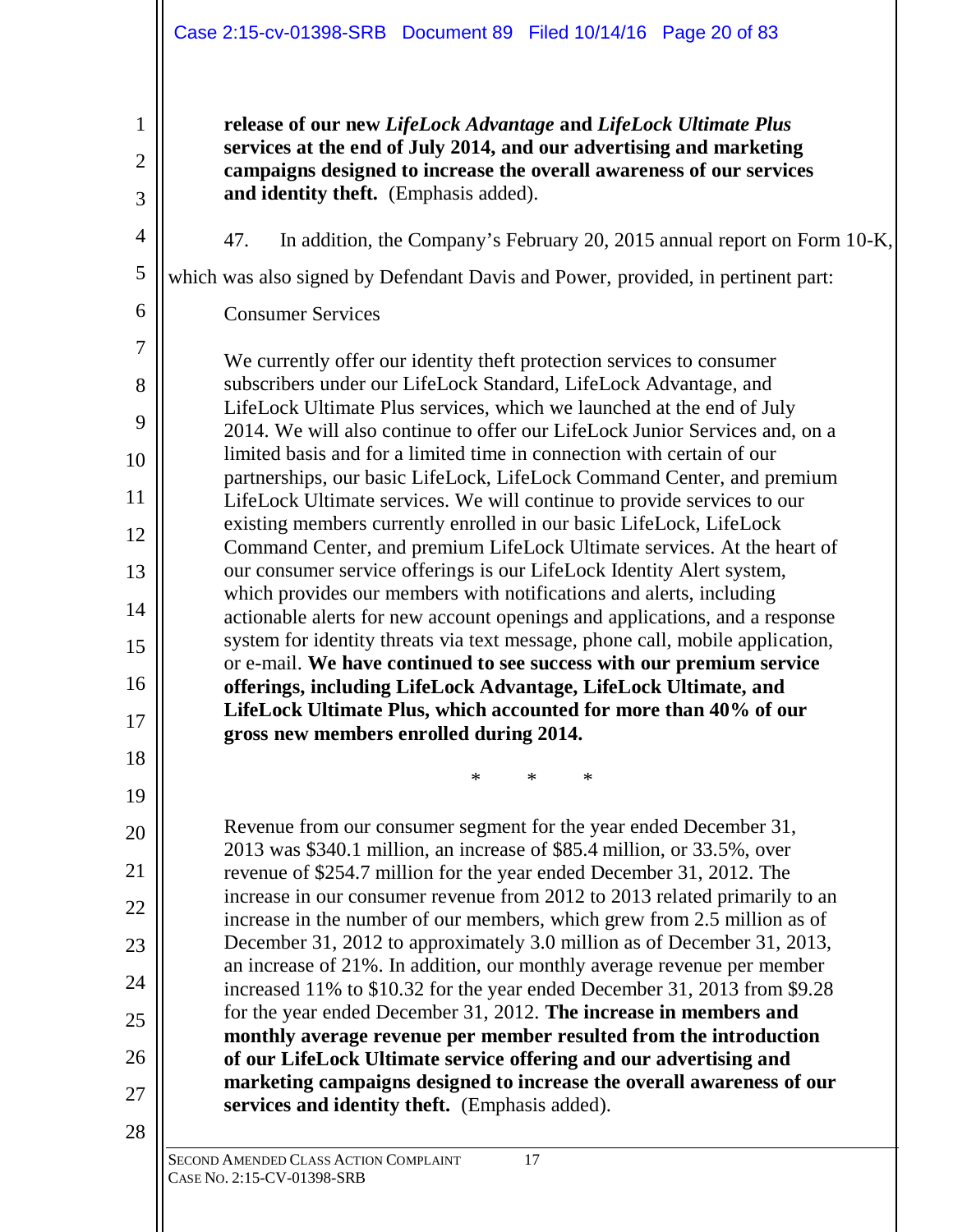### 1 **C. The FTC Order**

| $\overline{2}$ | 48.<br>On or around 2010, the FTC conducted an investigation of LifeLock and                                                                                                                                                                           |  |
|----------------|--------------------------------------------------------------------------------------------------------------------------------------------------------------------------------------------------------------------------------------------------------|--|
| 3              | determined that LifeLock's advertising and promotions misled consumers as to the scope                                                                                                                                                                 |  |
| 4              | and effectiveness of the identity theft protection services that LifeLock offered. The FTC                                                                                                                                                             |  |
| 5              | also determined that there was reason to believe that LifeLock's advertising and                                                                                                                                                                       |  |
| 6              | promotions misled consumers as to the extent to which LifeLock protected the personal                                                                                                                                                                  |  |
| 7              | information that it collected from and about the consumers who purchased its services.                                                                                                                                                                 |  |
| 8              | 49.<br>Thus, on or about March 9, 2010, the FTC commenced an action against                                                                                                                                                                            |  |
| 9              | LifeLock in this District seeking a permanent injunction and other equitable relief. FTC                                                                                                                                                               |  |
| 10             | v. LifeLock, Inc., et al., No. 2:10-cv-00530-JJT (D. Ariz. filed Mar. 9. 2010) ("FTC                                                                                                                                                                   |  |
| 11             | Complaint"). The FTC alleged that, from at least December 2006, LifeLock and its                                                                                                                                                                       |  |
| 12             | management (including Davis) "directly or indirectly  disseminated or caused to be                                                                                                                                                                     |  |
| 13             | disseminated to consumers advertisements and other promotional materials in connection                                                                                                                                                                 |  |
| 14             | with the advertising, promotion, marketing, offering for sale, sale, or distribution of their                                                                                                                                                          |  |
| 15             | ID theft prevention service." FTC Complaint $\P$ 17. Among such statements were the                                                                                                                                                                    |  |
| 16             | following:                                                                                                                                                                                                                                             |  |
| 17<br>18       | "Do you ever worry about identity theft? If so, it's time you got to know<br>$\bullet$<br>LifeLock. We work to stop identity theft before it happens. We're so<br>confident, we back our clients with a \$1 million guarantee." <i>Id.</i> $\P$ 17(b). |  |
| 19<br>20       | "We aim to stop identity theft before it happens. Every three<br>$\bullet$<br>seconds an identity is stolen. We're here to make sure it doesn't happen<br>to you." Id. $\P$ 17(c).                                                                     |  |
| 21             | "LifeLock clients are contacted every time someone attempts to open<br>credit in their name or change an address." <i>Id.</i> $\P$ 17(g).                                                                                                              |  |
| 22<br>23       | "LifeLock will make your personal information useless to a criminal."<br><i>Id.</i> $\P$ 17(i).                                                                                                                                                        |  |
| 24             | "Every time you apply for new credit or someone tries to do something<br>with your credit: You should receive a phone call from the bank asking                                                                                                        |  |
| 25<br>26       | if you are actually the person applying for credit in your name." <i>Id.</i> $\P$<br>$17(k)$ .                                                                                                                                                         |  |
| 27<br>28       | "We work with all major credit bureaus on an ongoing basis, setting up<br>fraud alerts and constantly monitoring what's happening with each<br>person's credit." <i>Id.</i> $\P$ 17(1).                                                                |  |
|                | SECOND AMENDED CLASS ACTION COMPLAINT<br>18<br>CASE No. 2:15-CV-01398-SRB                                                                                                                                                                              |  |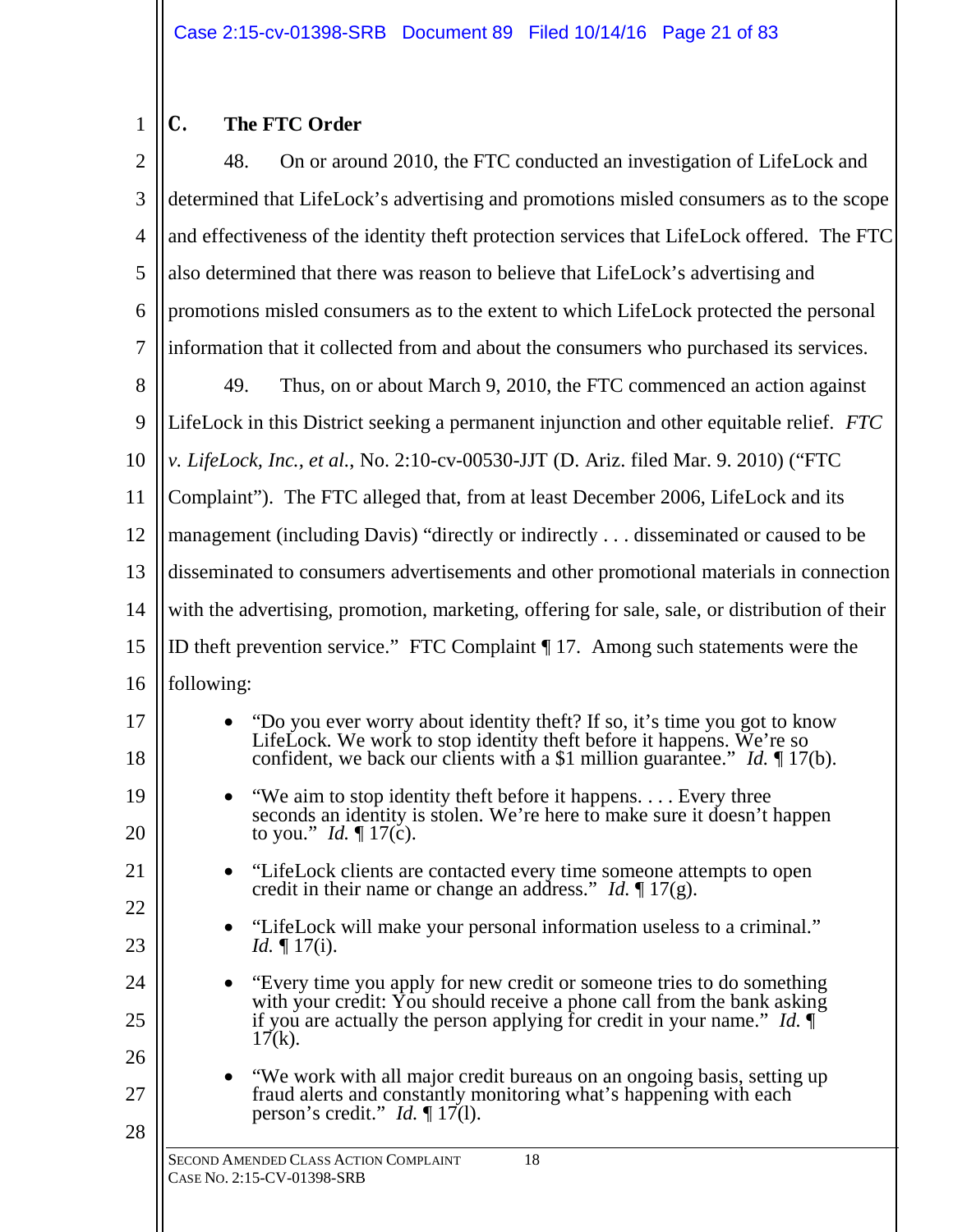| Case 2:15-cv-01398-SRB  Document 89  Filed 10/14/16  Page 22  of 83                                                                                                                                                              |
|----------------------------------------------------------------------------------------------------------------------------------------------------------------------------------------------------------------------------------|
| "LifeLock, the industry leader in proactive identity theft protection,<br>offers a proven solution that prevents your identity from being stolen<br>before it happens." <i>Id.</i> $\P$ 17(m).                                   |
| 50.<br>In fact, the FTC alleged that LifeLock's services did not live up to the                                                                                                                                                  |
| promotional claims, in that LifeLock did not effectively prevent all fraudulent                                                                                                                                                  |
| transactions based on misuse by others of consumers' personal information. FTC                                                                                                                                                   |
| Complaint ¶18.                                                                                                                                                                                                                   |
| 51.<br>The FTC further alleged that, since at least December 2006, LifeLock and                                                                                                                                                  |
| its management (including Davis) "caused to be disseminated to consumers privacy                                                                                                                                                 |
| policies and statements regarding the privacy, confidentiality, and security of personal                                                                                                                                         |
| information LifeLock receive from their customers." FTC Complaint 19. Among these                                                                                                                                                |
| statements were the following:                                                                                                                                                                                                   |
| "Only authorized employees of LifeLock will have access to the data"<br>that you provide to us, and that access is granted only on a 'need to<br>know' basis." <i>Id.</i> $\P$ 19(a).                                            |
| "Your documents, while in our care, will be treated as if they were<br>cash." <i>Id.</i> $\P$ 19(e).                                                                                                                             |
| "LifeLock uses highly secure physical, electronic, and managerial<br>procedures to safeguard the confidentiality and security of the data you<br>provide to us." <i>Id.</i> $\P$ 19(f).                                          |
| In fact, the FTC alleged, "at least until September 2007," Defendants failed<br>52.                                                                                                                                              |
| to protect personal information collected from or about consumer customers of LifeLock                                                                                                                                           |
| as they represented. FTC Complaint [20. Among other things, the FTC alleged,                                                                                                                                                     |
| LifeLock and Davis:                                                                                                                                                                                                              |
| "Failed to limit access to personal information stored on or in transit<br>through its networks only to employees and vendors needing access to<br>the information to perform their jobs." <i>Id.</i> $\llbracket 20(c)$ .       |
| "Failed, from at least December 2006 until February 2007, to secure<br>paper documents containing personal information that were received by<br>facsimile in an open and easily accessible area." <i>Id.</i> $\mathbb{I}$ 20(h). |
| Less than a week after the filing of the FTC Complaint, LifeLock and Davis<br>53.                                                                                                                                                |
| entered into a consent decree with the FTC dated March 15, 2010 (previously defined as                                                                                                                                           |
| 19<br>SECOND AMENDED CLASS ACTION COMPLAINT<br>CASE No. 2:15-CV-01398-SRB                                                                                                                                                        |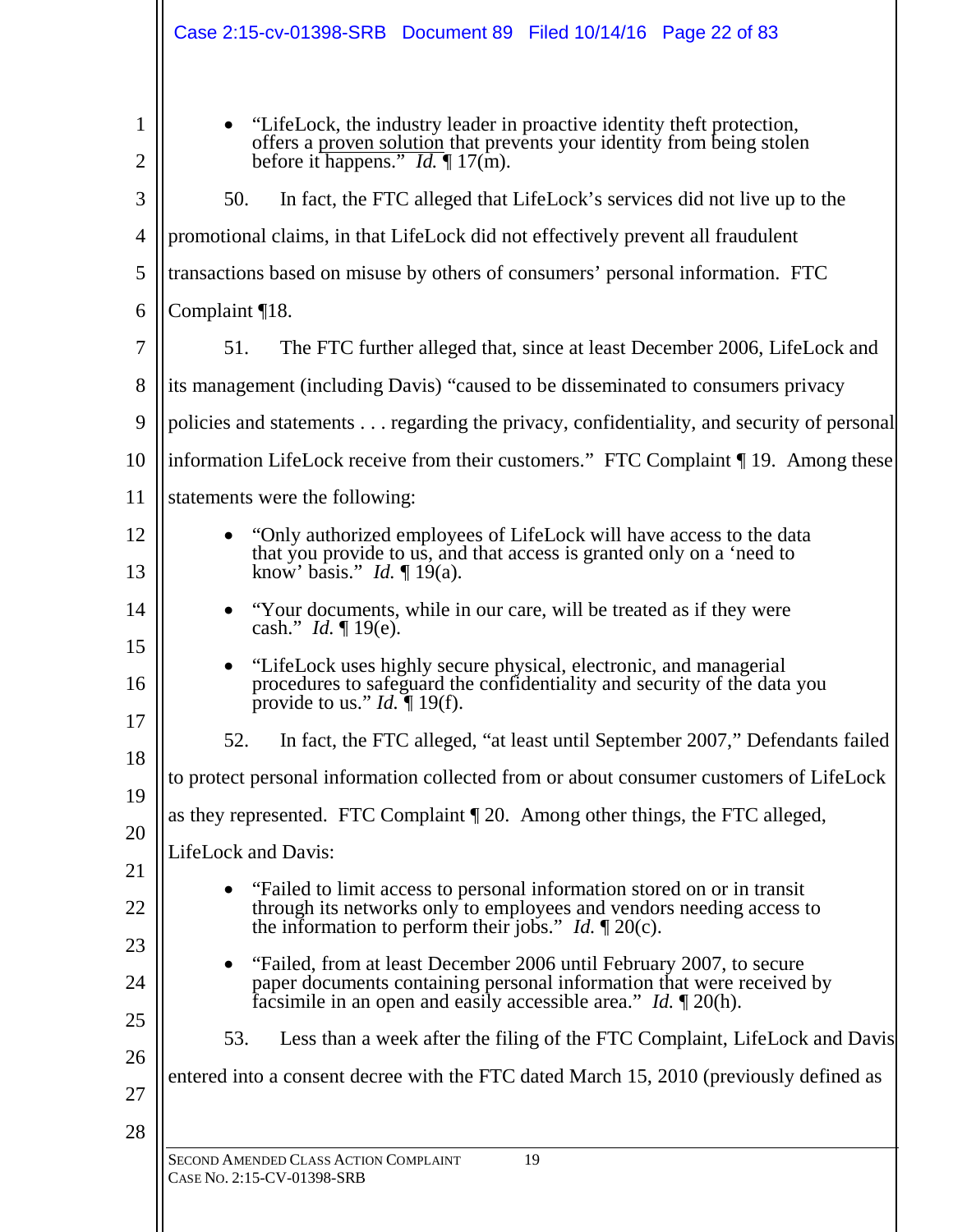| 1              | the "FTC Order"). Pursuant to the FTC Order (§ I), LifeLock and Davis were enjoined                                                                       |
|----------------|-----------------------------------------------------------------------------------------------------------------------------------------------------------|
| $\overline{2}$ | from falsely advertising the services the Company provided:                                                                                               |
| 3              | in connection with the advertising, distributing, promoting, offering<br>A.                                                                               |
| 4              | for sale, or sale of any product, service, or program designed for the<br>purpose of preventing, mitigating, or recovering from any form of identity      |
| 5              | theft as defined in $18$ U.S.C. § 1028, misrepresenting in any manner,<br>expressly or by implication:                                                    |
| 6              | 1.<br>that such product, service, or program provides complete                                                                                            |
| 7              | protection against all forms of identity theft by making customers'<br>personal information useless to identity thieves;                                  |
| 8              | 2.<br>that such product, service, or program prevents unauthorized<br>changes to customers' address information;                                          |
| 9              | 3.<br>that such product, service, or program constantly monitors                                                                                          |
| 10             | activity on each of its customers' consumer reports;                                                                                                      |
| 11             | that such product, service, or program ensures that a customer<br>4.<br>will always receive a phone call from a potential creditor before a               |
| 12             | new credit account is opened in the customer's name;                                                                                                      |
| 13             | 5.<br>the means, methods, procedures, effects, effectiveness,<br>coverage, or scope of such product, service, or program;                                 |
| 14             | 6.<br>the risk of identity theft to consumers;                                                                                                            |
| 15             | whether a particular consumer has become or is likely to<br>7.                                                                                            |
| 16             | become a victim of identity theft; and/or                                                                                                                 |
| 17             | 8.<br>the opinions, beliefs, findings, or experiences of an individual<br>or group of consumers related in any way to any such product,                   |
| 18             | service, or program.                                                                                                                                      |
| 19             | Such products, services, or programs include, but are not limited to, the<br>placement of fraud alerts on behalf of consumers, searching the internet for |
| 20             | consumers' personal data, monitoring commercial transactions for<br>consumers' personal data, identity theft protection for minors, and                   |
| 21             | guarantees of any such products, services, or programs.                                                                                                   |
| 22             | misrepresenting in any manner, expressly or by implication, the<br>Β.<br>manner or extent to which they maintain and protect the privacy,                 |
| 23             | confidentiality, or security of any personal information collected from or<br>about consumers.                                                            |
| 24             | Further pursuant to the FTC Order (§ II), LifeLock and Davis were ordered<br>54.                                                                          |
| 25             | to "establish and implement, and thereafter maintain, a comprehensive information                                                                         |
| 26             | security program that is designed to protect the security, confidentiality, and integrity of                                                              |
| 27             | personal information collected from or about consumers":                                                                                                  |
| 28             |                                                                                                                                                           |
|                | SECOND AMENDED CLASS ACTION COMPLAINT<br>20<br>CASE No. 2:15-CV-01398-SRB                                                                                 |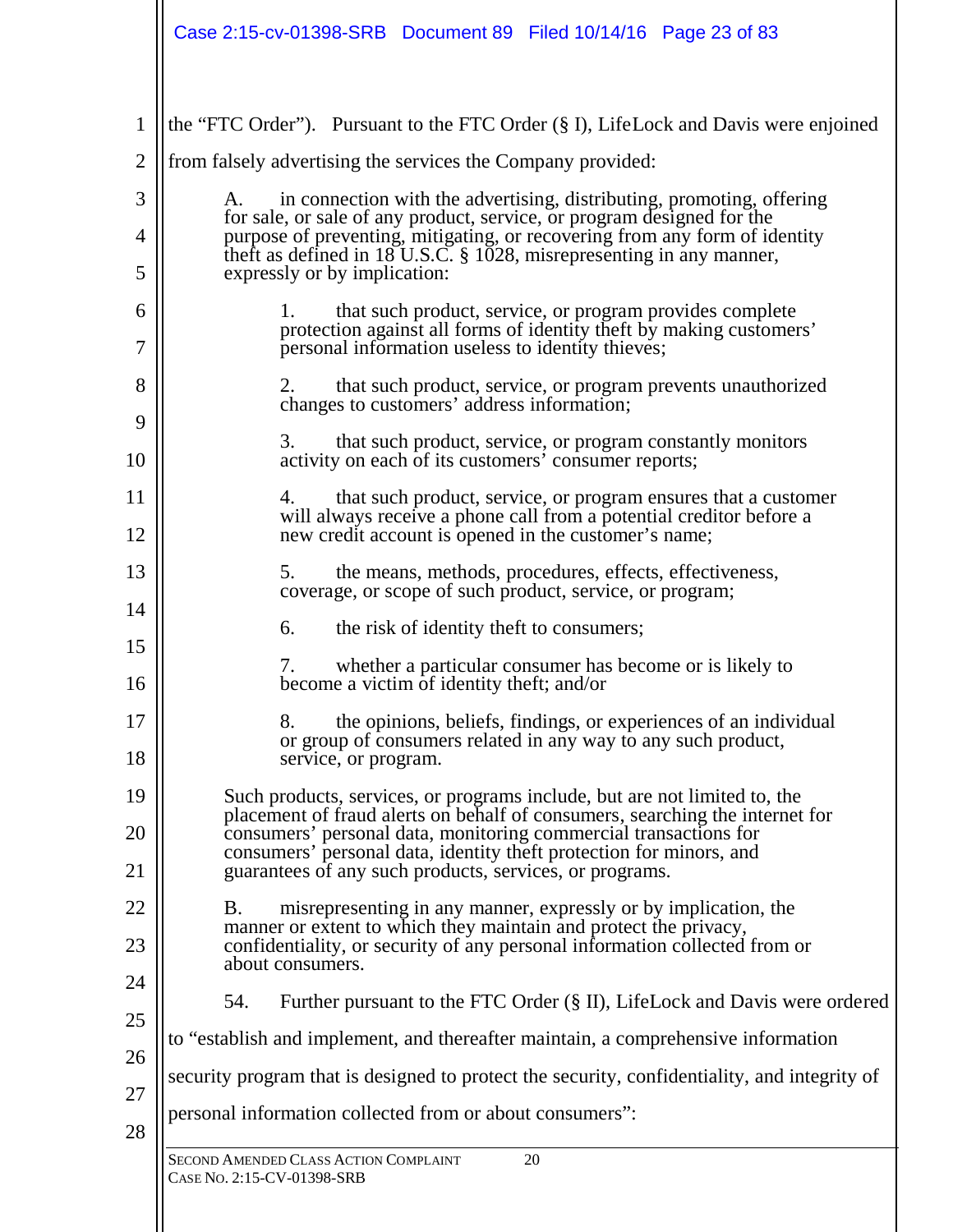|                                                                                       | Case 2:15-cv-01398-SRB Document 89 Filed 10/14/16 Page 24 of 83                                                                                                                                                                                                                                                                                                                                                                                                                                                                                                                                                                                                                                                                                                                                                                                                                                                                                                                                                                                                                                                                                                                                                                                                                                                                                                                                                                                                                                                                                                                                                                                                                                                                                                                                                                                                                                                                                             |
|---------------------------------------------------------------------------------------|-------------------------------------------------------------------------------------------------------------------------------------------------------------------------------------------------------------------------------------------------------------------------------------------------------------------------------------------------------------------------------------------------------------------------------------------------------------------------------------------------------------------------------------------------------------------------------------------------------------------------------------------------------------------------------------------------------------------------------------------------------------------------------------------------------------------------------------------------------------------------------------------------------------------------------------------------------------------------------------------------------------------------------------------------------------------------------------------------------------------------------------------------------------------------------------------------------------------------------------------------------------------------------------------------------------------------------------------------------------------------------------------------------------------------------------------------------------------------------------------------------------------------------------------------------------------------------------------------------------------------------------------------------------------------------------------------------------------------------------------------------------------------------------------------------------------------------------------------------------------------------------------------------------------------------------------------------------|
| $\overline{2}$<br>3<br>4<br>5<br>6<br>7<br>8<br>9<br>10<br>12<br>13<br>14<br>15<br>16 | the designation of an employee or employees to coordinate and be<br>A.<br>accountable for the information security program;<br>the identification of material internal and external risks to the<br>B.<br>security, confidentiality, and integrity of personal information that could<br>result in the unauthorized disclosure, misuse, loss, alteration, destruction, or<br>other compromise of such information, and assessment of the sufficiency of<br>any safeguards in place to control these risks. At a minimum, this risk<br>assessment should include consideration of risks in each area of relevant<br>operation, including, but not limited to, (1) employee training and<br>management, (2) information systems, including network and software<br>design, information processing, storage, transmission, and disposal, and (3)<br>prevention, detection, and response to attacks, intrusions, or other systems<br>failure;<br>the design and implementation of reasonable safeguards to control<br>C.<br>the risks identified through risk assessment, and regular testing or<br>monitoring of the effectiveness of the safeguards' key controls, system, and<br>procedures;<br>the development and use of reasonable steps to retain service<br>D.<br>providers capable of appropriately safeguarding personal information<br>received from Settling Defendants and requiring service providers by<br>contract to implement and maintain appropriate safeguards; and<br>the evaluation and adjustment of Settling Defendants' information<br>Е.<br>security program in light of the results of the testing and monitoring<br>required by Subsection C of this Section, any material changes to Settling<br>Defendants' operations or business arrangements, or any other<br>circumstances that Settling Defendants know or have reason to know may<br>have a material impact on the effectiveness of their information security<br>program. |
| 17                                                                                    | The Whistleblower Complaints<br>D.                                                                                                                                                                                                                                                                                                                                                                                                                                                                                                                                                                                                                                                                                                                                                                                                                                                                                                                                                                                                                                                                                                                                                                                                                                                                                                                                                                                                                                                                                                                                                                                                                                                                                                                                                                                                                                                                                                                          |
| 18                                                                                    | In the years following the issuance of the FTC Order, two former LifeLock<br>55.                                                                                                                                                                                                                                                                                                                                                                                                                                                                                                                                                                                                                                                                                                                                                                                                                                                                                                                                                                                                                                                                                                                                                                                                                                                                                                                                                                                                                                                                                                                                                                                                                                                                                                                                                                                                                                                                            |
| 19<br>20                                                                              | employees filed complaints against LifeLock alleging, among other things, that LifeLock                                                                                                                                                                                                                                                                                                                                                                                                                                                                                                                                                                                                                                                                                                                                                                                                                                                                                                                                                                                                                                                                                                                                                                                                                                                                                                                                                                                                                                                                                                                                                                                                                                                                                                                                                                                                                                                                     |
|                                                                                       | was throttling alerts to certain classes of customers by delaying or not sending them at all,                                                                                                                                                                                                                                                                                                                                                                                                                                                                                                                                                                                                                                                                                                                                                                                                                                                                                                                                                                                                                                                                                                                                                                                                                                                                                                                                                                                                                                                                                                                                                                                                                                                                                                                                                                                                                                                               |
|                                                                                       | despite representations to the contrary $(e.g.,$ of providing proactive, near real-time alerts),                                                                                                                                                                                                                                                                                                                                                                                                                                                                                                                                                                                                                                                                                                                                                                                                                                                                                                                                                                                                                                                                                                                                                                                                                                                                                                                                                                                                                                                                                                                                                                                                                                                                                                                                                                                                                                                            |
|                                                                                       | in violation of the FTC Order, which enjoined Davis and LifeLock from making false                                                                                                                                                                                                                                                                                                                                                                                                                                                                                                                                                                                                                                                                                                                                                                                                                                                                                                                                                                                                                                                                                                                                                                                                                                                                                                                                                                                                                                                                                                                                                                                                                                                                                                                                                                                                                                                                          |
|                                                                                       | representations about LifeLock's products and services. Michael D. Peters v. LifeLock,                                                                                                                                                                                                                                                                                                                                                                                                                                                                                                                                                                                                                                                                                                                                                                                                                                                                                                                                                                                                                                                                                                                                                                                                                                                                                                                                                                                                                                                                                                                                                                                                                                                                                                                                                                                                                                                                      |
| 24                                                                                    | Inc., No. 14-cv-00576-ROS (D. Ariz. Mar. 20, 2014) (the "Peters Compl."); Stephen P.                                                                                                                                                                                                                                                                                                                                                                                                                                                                                                                                                                                                                                                                                                                                                                                                                                                                                                                                                                                                                                                                                                                                                                                                                                                                                                                                                                                                                                                                                                                                                                                                                                                                                                                                                                                                                                                                        |
| 25                                                                                    | Burke v. LifeLock, Inc., No. 13-cv-01355-SPL (D. Ariz. July 8, 2013) (the "Burke                                                                                                                                                                                                                                                                                                                                                                                                                                                                                                                                                                                                                                                                                                                                                                                                                                                                                                                                                                                                                                                                                                                                                                                                                                                                                                                                                                                                                                                                                                                                                                                                                                                                                                                                                                                                                                                                            |
| 26                                                                                    | Compl.").                                                                                                                                                                                                                                                                                                                                                                                                                                                                                                                                                                                                                                                                                                                                                                                                                                                                                                                                                                                                                                                                                                                                                                                                                                                                                                                                                                                                                                                                                                                                                                                                                                                                                                                                                                                                                                                                                                                                                   |
| 27<br>28                                                                              |                                                                                                                                                                                                                                                                                                                                                                                                                                                                                                                                                                                                                                                                                                                                                                                                                                                                                                                                                                                                                                                                                                                                                                                                                                                                                                                                                                                                                                                                                                                                                                                                                                                                                                                                                                                                                                                                                                                                                             |
|                                                                                       | SECOND AMENDED CLASS ACTION COMPLAINT<br>21                                                                                                                                                                                                                                                                                                                                                                                                                                                                                                                                                                                                                                                                                                                                                                                                                                                                                                                                                                                                                                                                                                                                                                                                                                                                                                                                                                                                                                                                                                                                                                                                                                                                                                                                                                                                                                                                                                                 |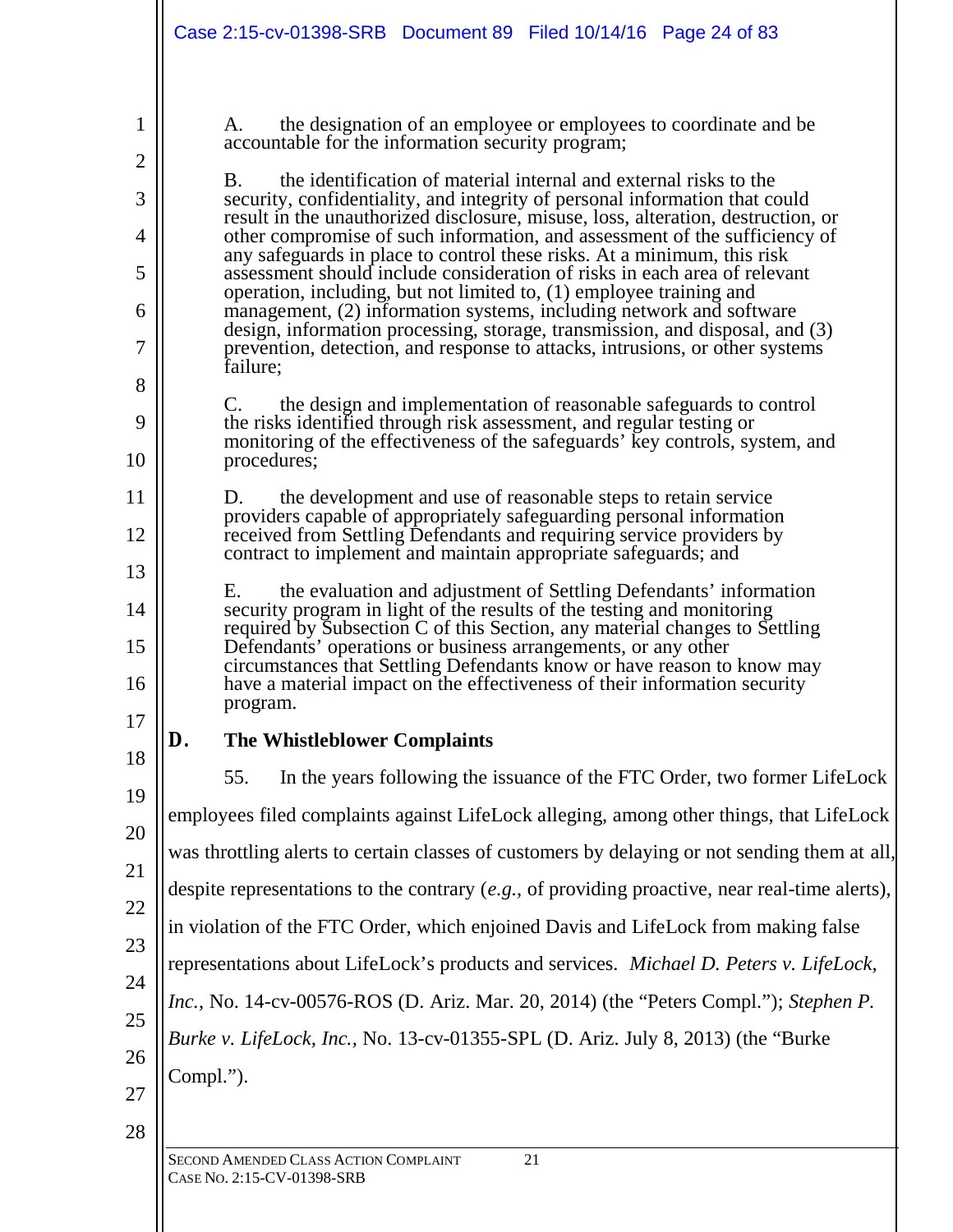1 2 3 4 5 6 7 8 56. In Burke's wrongful termination suit, Burke revealed that during his employment (between February 2010 and March 2013), LifeLock systemically and intentionally failed to process and send alerts to customers. According to Burke, "[t]he problem of timely informing customers that their credit information was accessed is so widespread that Defendant instituted a code freeze." As a consequence, LifeLock "deliberately 'stepp[ed] on the brakes' with regard to sending this critical information to customers on a timely basis, and worse, often choosing not to send these alerts out at all." Burke referred to the practice as "throttling." Burke Compl. ¶ 13.

9 10 11 12 13 14 15 16 17 18 19 20 57. As part of his job duties and responsibilities, "[Burke] prepared analyses on alerts provided to customers by [LifeLock]." *Id*. at ¶ 14. In the course of these responsibilities, Burke "first learned of an issue with [LifeLock's] alert notification services to customers through an e-mail chain forwarded to him in late November 2012 by John Lenstrohm ("Lenstrohm"), [LifeLock's] Director, Direct Response." *Id*. at ¶ 15. 58. Burke reported the problems related to the timing and "throttling" of alerts to the following LifeLock officers and employees, among others: Lenstrohm, Director, Direct Response; Erick Dickens, Vice President of Marketing; Amanda Mellon, Senior Manager; Brent Hazel, Manager; Melinda Keels, Finance; and Gregory Lim, Burke's immediate supervisor. Burke raised concerns about the effects of not sending out alerts, specifically that "throttling" might violate the FTC Order. *Id*. at ¶¶ 16-19. In expressing

21 22 his concerns about LifeLock violating the FTC Order, Burke relied on, inter alia, the following excerpt from the Company's Form 10-K for the year ended December 31, 2012 (emphasis added):

> We protect our members by constantly monitoring identity-related events, such as new account openings and credit-related applications. If we detect that a member's personally identifiable information is being used, we offer notifications and alerts, *including proactive, near real-time, actionable alerts* that provide our members peace of mind that we are monitoring use of their identity and allow our members to confirm valid or unauthorized

23

24 25

26

27

28

SECOND AMENDED CLASS ACTION COMPLAINT 22 CASE NO. 2:15-CV-01398-SRB

identity use.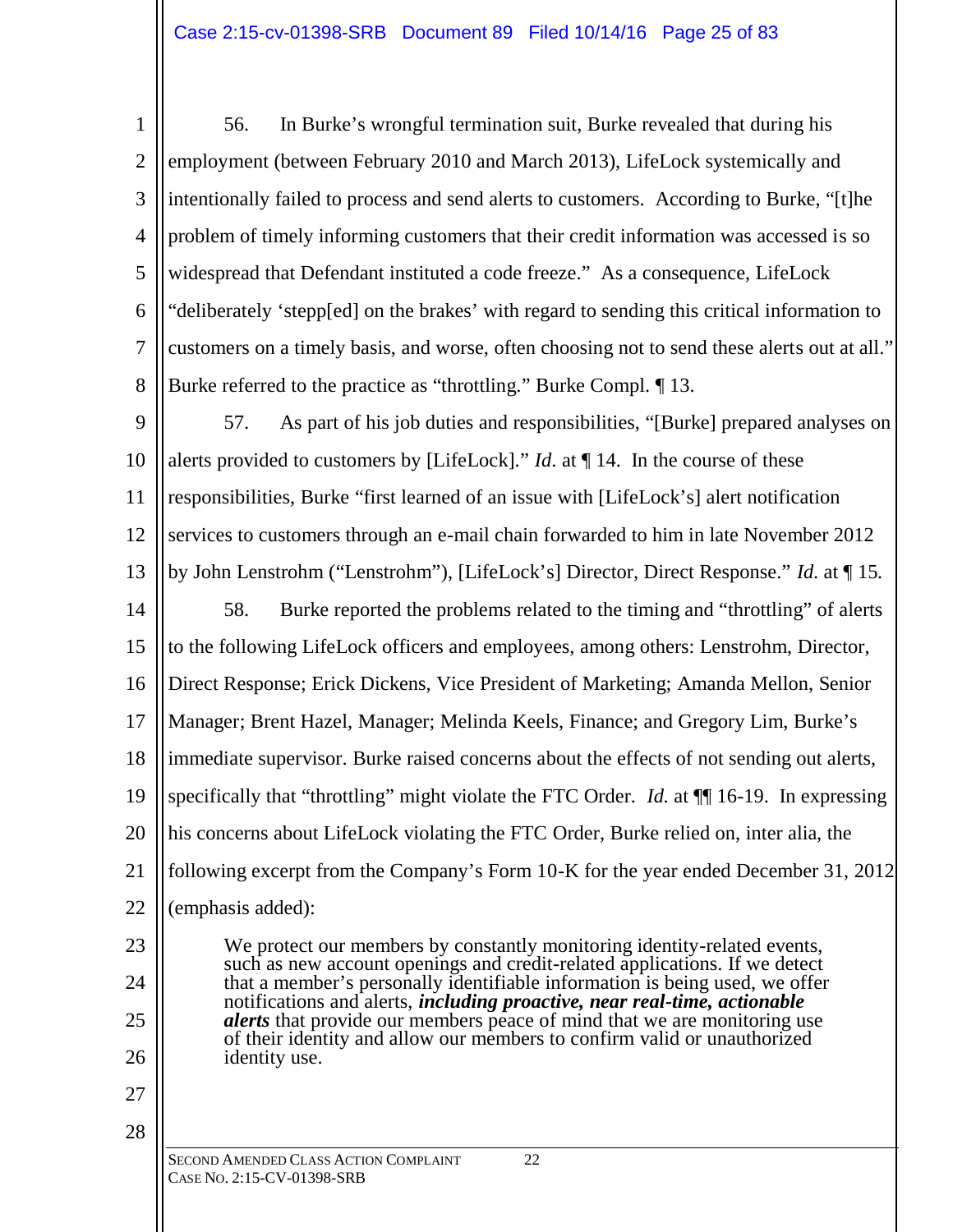1 2 *Id.* at  $\P$  13. As alleged herein, Defendants repeated this statement in words and substance in Class Period filings with the SEC and statements to investors and market analysts.

3 4 5 59. In February 2014, following the FTC's renewed scrutiny of LifeLock and its violation of the FTC Order, LifeLock settled Burke's wrongful termination suit for an undisclosed amount.

6 7 8 9 10 60. On the heels of the Burke settlement, Peters, a LifeLock Chief Information Security Officer, corroborated Burke's allegations about throttling alerts in Peters' whistleblower complaint. In addition, Peters alleged that LifeLock provided insufficient protection for its members' private information, leaving such information unencrypted and otherwise vulnerable.

11 12 13 14 61. According to Peters, at the outset of his employment, he conducted a risk assessment of the Company's systems – a review that Peters maintained had never been conducted in earnest prior to his employment. Peters Compl. ¶ 17. The risk assessment revealed that LifeLock's technology and security were ineffective to deliver the security

### 15 protections LifeLock represented in its public statements and SEC filings.

# 62. Specifically, Peters averred, among other things, that:

- "LifeLock's internal capacity for governance implemented (policies, audit plan, change controls, architecture review, etc.) was at 47% of the minimum to protect LifeLock's customers and their sensitive information." *Id*. at ¶ 18;
- "LifeLock's technological security readiness (intrusion prevention, data leakage, data encryption, access controls, physical security, etc.) was only at 27% of the minimum to protect LifeLock's customers and their sensitive information." *Id*. at ¶ 19; and
- "LifeLock's security vigilance (vulnerability testing, auditing, monitoring, awareness education, event logging, incident management, etc.) was at 0% of the minimum to protect LifeLock's customers and their sensitive information." *Id*. at ¶ 20.
- 63. According to Peters, millions of consumers were at risk, causing him to
- 26 advise Defendant Power, and LifeLock Chief Information Officer, Rich Stebbins, of the

27

28

16

17

18

19

20

21

22

23

24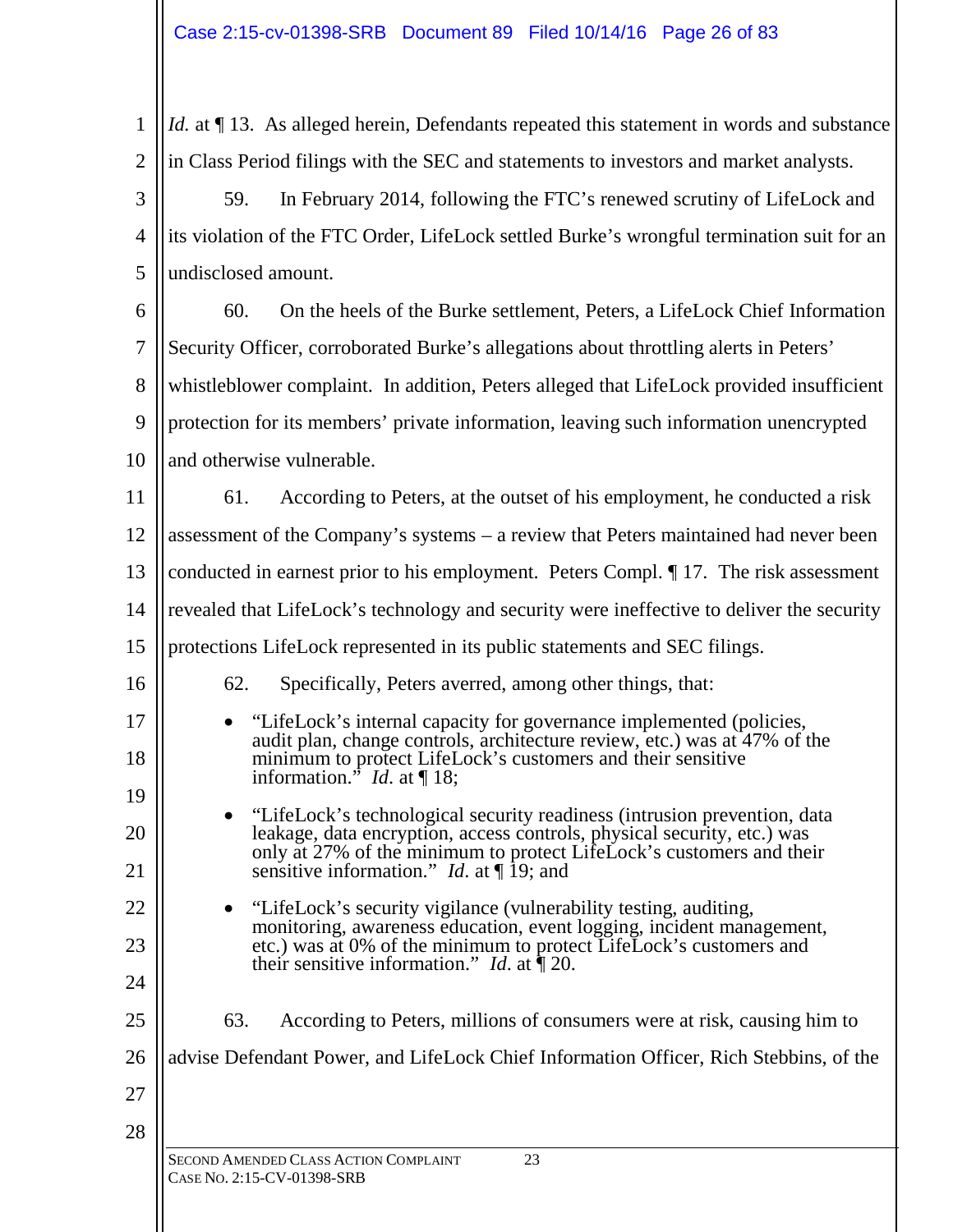# Case 2:15-cv-01398-SRB Document 89 Filed 10/14/16 Page 27 of 83

| $\mathbf{1}$   | findings and the reasons therefor. In response, LifeLock fired Peters, resulting in Peters                                                                           |
|----------------|----------------------------------------------------------------------------------------------------------------------------------------------------------------------|
| $\overline{2}$ | filing suit. <i>Id.</i> at $\P$ 20-25.                                                                                                                               |
| 3              | 64.<br>Peters further found, among other material deficiencies, the following:                                                                                       |
| 4              | LifeLock's director of internal audits, Tony Valentine, had collected<br>evidence from the information security team that existed prior to                           |
| 5              | Peters's arrival related to access logging, audit logging, audit log<br>reviews, network security controls, and data leakage controls that either                    |
| 6              | $(1)$ did not truly exist because the technology was still in boxes; or $(2)$<br>LifeLock lacked the staff to keep track of everything; or (3) such                  |
| 7              | reviews were not actually conducted. <i>Id.</i> at $\P$ 17(b).                                                                                                       |
| 8              | LifeLock employee Dave Bridgman reported that LifeLock's current<br>practice was to manipulate the customer alerts sent to its elderly                               |
| 9              | customers. LifeLock would turn off or reduce the services alerting<br>elderly customers to reduce the call volume received by LifeLock's                             |
| 10             | customer support center. <i>Id.</i> at $\P$ 17(c).                                                                                                                   |
| 11             | LifeLock was in the process of finalizing a new product offering called<br>PassLock. This system was designed to allow customers to include their                    |
| 12             | passwords for up to ten accounts. PassLock would then crawl through<br>hundreds of internet sites to check the username and password supplied                        |
| 13             | by the customer and report back to the customer. The problem was that<br>the database was not being protected with industry-grade encryption.                        |
| 14             | The database was predicted to contain millions of customer credentials<br>that would be devastating to consumers if a breach occurred. Moreover,                     |
| 15             | the system was going to utilize a third-party cloud hosting business<br>without that third party's knowledge or consent. Technically, the                            |
| 16<br>17       | PassLock crawling would be identified by most service providers as<br>intrusive, illegal, illegitimate, and then blacklist the source address. Id.<br>at $\P$ 17(d). |
| 18             | As alleged herein, Confidential Witnesses corroborate the substantive<br>65.                                                                                         |
| 19             | allegations in the Burke and Peters Compls., showing that the throttled alerts and                                                                                   |
| 20             | deficient security programs, procedures and protocols continued through the Class                                                                                    |
| 21             | Period. Additionally, the email correspondence related to the FTC's investigation of the                                                                             |
| 22             | Company, as well as the FTC's motion to hold LifeLock in contempt for violating the                                                                                  |
| 23             | FTC Order by, <i>inter alia</i> , failing: (1) to establish and maintain a comprehensive                                                                             |
| 24             | information security program to protect its users' sensitive personal data, including credit                                                                         |
| 25             | card, social security, and bank account numbers; and (2) to provide proactive, near real-                                                                            |
| 26             | time actionable alerts upon receiving an indication there was a problem with a members'                                                                              |
| 27             | information, corroborates the substantive allegations in the Burke and Peters Compls. and                                                                            |
| 28             | <b>SECOND AMENDED CLASS ACTION COMMANY</b><br>24                                                                                                                     |
|                |                                                                                                                                                                      |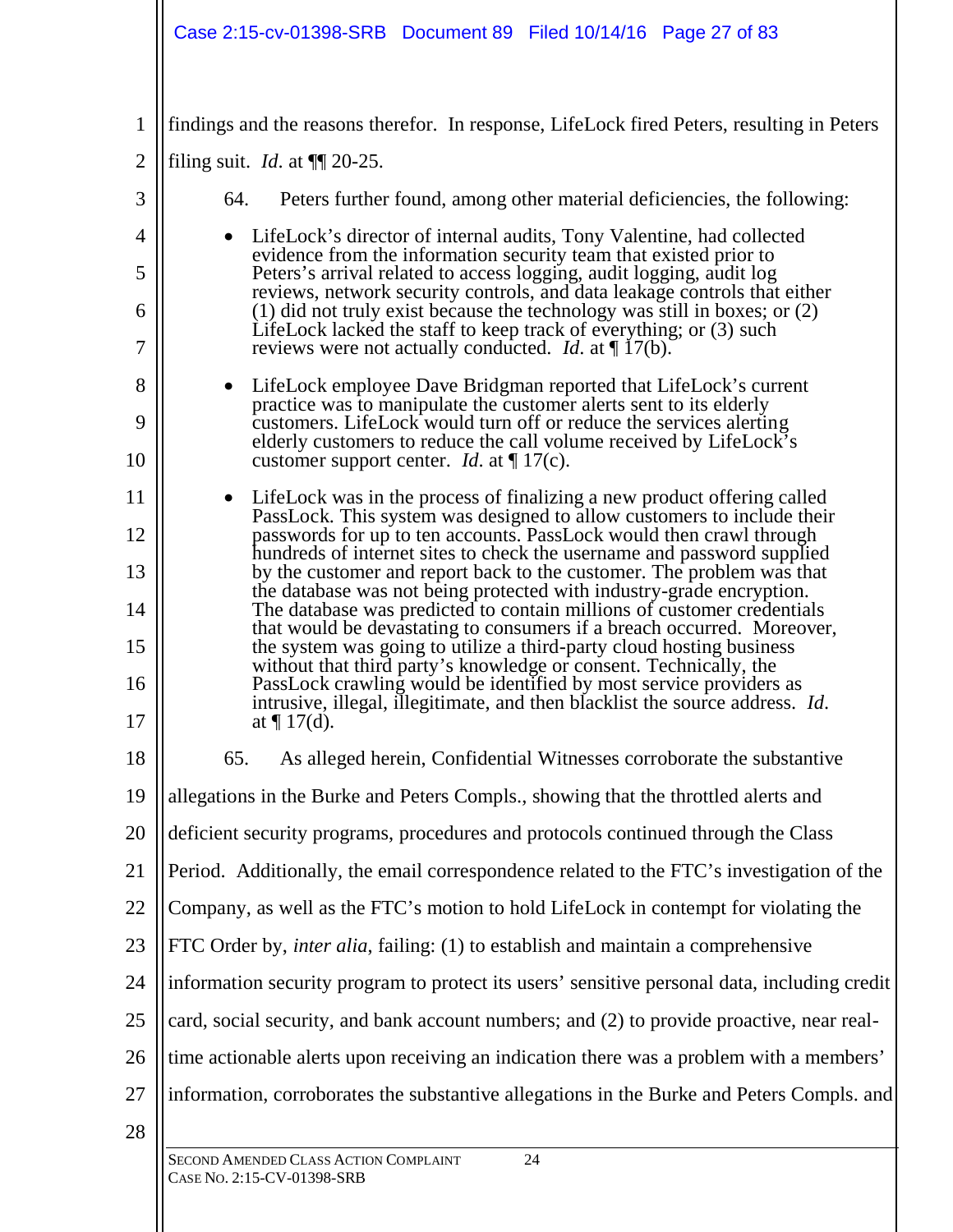1 2 3 the CW accounts. The allegations found in the Burke and Peters Compls. are further corroborated by excerpts from internal LifeLock emails and/or reports that describe the Company's inadequate information security systems.

4

# **E. The FTC's Investigation of LifeLock For Violating The FTC Order**

5 6 7 8 9 10 11 12 13 14 66. On January 2, 2014, an FTC staff attorney spoke to LifeLock about the staff's concerns that LifeLock was violating the FTC Order. In particular, FTC attorney Gregory Madden ("Madden") advised counsel for LifeLock that the staff was "interest[ed] . . . [in] the 'alerts' that LifeLock provides as one of its services to its customers." Because of the FTC's interest in the "LifeLock customer alerts," Madden advised LifeLock's counsel that the FTC "may seek documents related to alerts and, in particular, limitations on alerts provided to LifeLock customers." Though not mentioning the Burke action by name, Madden referenced the Burke action and asked about a litigation hold on documents and "urge[d] LifeLock to ensure the preservation of any documents relevant to LifeLock alerts."

15 16 17 18 19 67. The following day, LifeLock's counsel emailed Madden to confirm the existence of a litigation hold on relevant documents and materials, and to request a meeting on January 17, 2014 to discuss the FTC's inquiry. Significantly, LifeLock's counsel advised Madden that LifeLock would "use the Burke complaint for purposes of identifying issues to discuss" at the meeting.

20 21 22 23 24 25 26 27 68. A few days later, in trying to confirm the date for the meeting, LifeLock acknowledged the "importance and immediacy of the issue" in an email to Madden. 69. By email dated January 7, 2014, Madden confirmed the meeting for January 17, 2014. Significantly, and without mentioning the Peters whistleblower complaint filed with the FTC on August 19, 2013, Madden told LifeLock that "besides [having] the discussion of 'alerts,' the FTC would also like to discuss LifeLock's information security program to protect consumers' personal information." To underscore the seriousness and scope of the inquiry, Madden requested the following: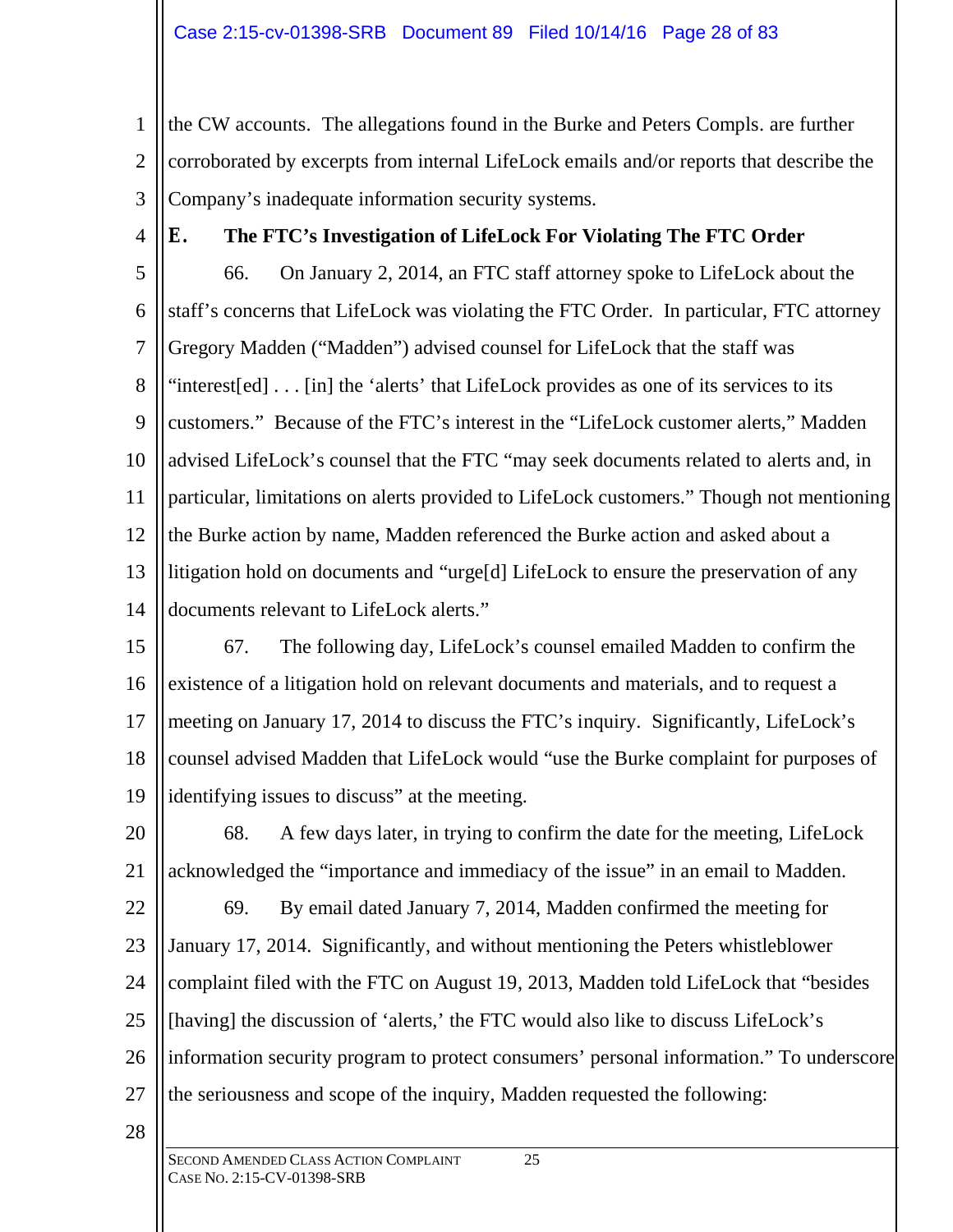|                                    | Case 2:15-cv-01398-SRB Document 89 Filed 10/14/16 Page 29 of 83                                                                                                                                                                                                                                                                                                                                                                                                                                                                                                                                                                                                                                                                                                               |
|------------------------------------|-------------------------------------------------------------------------------------------------------------------------------------------------------------------------------------------------------------------------------------------------------------------------------------------------------------------------------------------------------------------------------------------------------------------------------------------------------------------------------------------------------------------------------------------------------------------------------------------------------------------------------------------------------------------------------------------------------------------------------------------------------------------------------|
| 1<br>$\overline{2}$<br>3<br>4<br>5 | Specifically, we would like LifeLock to identify the employee(s) currently<br>responsible for the company's information security program, including job<br>titles and qualifications, and the internal organizational structure in place<br>for reviewing and reporting on the adequacy of the information security<br>program. In addition, we are interested in learning about internal<br>information security risk assessments conducted since November 2012,<br>including assessment of safeguards in place to protect consumer<br>information, and the results of any such assessments. Please include any<br>reviews of service providers' capabilities for protecting consumers' financial<br>information provided to them by LifeLock. Finally, please have LifeLock |
| 6<br>7<br>8                        | identify how it receives and responds to information from third parties<br>regarding risks to consumers' personal information.<br>The following day, LifeLock confirmed the meeting for 1:00 p.m. on<br>70.<br>January 17 <sup>th</sup> at Madden's office and advised that the Company's representatives "would                                                                                                                                                                                                                                                                                                                                                                                                                                                              |
| 9<br>10<br>11                      | be prepared to address [the] list of issues (in particular, those identified in [the quote<br>above])."                                                                                                                                                                                                                                                                                                                                                                                                                                                                                                                                                                                                                                                                       |
| 12<br>13                           | 71.<br>According to Joel Winston, former Associate Director of the FTC Division<br>of Privacy and Identity Theft Protection, the email correspondence discussed above                                                                                                                                                                                                                                                                                                                                                                                                                                                                                                                                                                                                         |
| 14<br>15                           | indicates that the FTC was contemplating opening a formal investigation into the alerts<br>issue and the security of member information or had already done so. Email<br>correspondence following the meeting indicates that LifeLock had been advised that the                                                                                                                                                                                                                                                                                                                                                                                                                                                                                                               |
| 16<br>17<br>18                     | FTC was formally investigating the Company's non-compliance with the FTC Order.<br>72.<br>For example, on January 22, 2014, LifeLock emailed Madden to provide                                                                                                                                                                                                                                                                                                                                                                                                                                                                                                                                                                                                                |
| 19<br>20                           | materials requested by the FTC and also given to the government participants during the<br>January 17 <sup>th</sup> meeting. Significantly, LifeLock requested confidential treatment of the<br>email and attachments – a request that, according to Winston, is often made during a                                                                                                                                                                                                                                                                                                                                                                                                                                                                                          |
| 21<br>22<br>23                     | formal FTC investigation. To underscore the fact that the FTC staff was contemplating<br>and/or initiating a formal investigation, the email, as produced by the FTC pursuant to a                                                                                                                                                                                                                                                                                                                                                                                                                                                                                                                                                                                            |
| 24<br>25                           | FOIA request, has been redacted for reasons associated with a formal FTC investigation –<br><i>i.e.</i> , it states that it is redacted pursuant to Section 21(f) of the FTC Act, which exempts<br>from production documents obtained by the FTC in a law enforcement investigation.                                                                                                                                                                                                                                                                                                                                                                                                                                                                                          |
| 26<br>27<br>28                     | 73.<br>Emails produced pursuant to Lead Plaintiffs' FOIA request show that in the<br>months that followed, the FTC requested documents and information from the Company,                                                                                                                                                                                                                                                                                                                                                                                                                                                                                                                                                                                                      |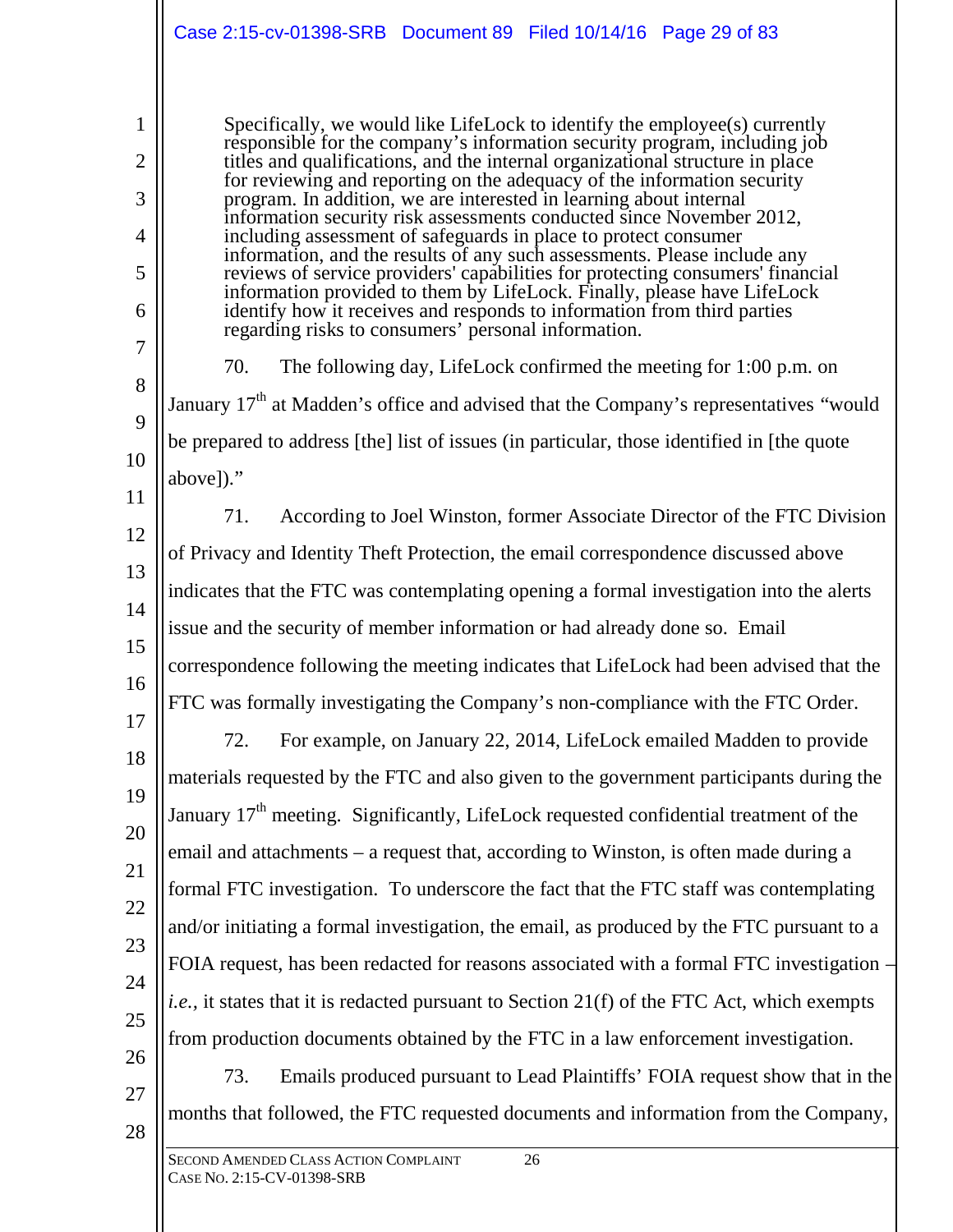| $\mathbf{1}$   | which the Company provided. The emails also show that the FTC repeatedly sought                                                                                                                                |  |
|----------------|----------------------------------------------------------------------------------------------------------------------------------------------------------------------------------------------------------------|--|
| $\overline{2}$ | clarification and questioned the Company's production of documents and information.                                                                                                                            |  |
| 3              | Attempts to resolve the undisclosed FTC staff's recommendation to file<br>74.                                                                                                                                  |  |
| $\overline{4}$ | contempt proceedings for violating the FTC Order were reported in the Company's SEC                                                                                                                            |  |
| 5              | filings beginning in February 10, 2015. Those attempts failed.                                                                                                                                                 |  |
| 6              | On July 21, 2015, the FTC moved to hold LifeLock in contempt for<br>75.                                                                                                                                        |  |
| 7              | violating the FTC Order. In the notice of lodging filed in this District, the FTC identified                                                                                                                   |  |
| 8              | the following underlying conduct as violative of the FTC Order:                                                                                                                                                |  |
| 9<br>10        | 1) The failure "to establish and maintain a comprehensive information<br>security program to protect its users' sensitive personal data, including<br>credit card, social security, and bank account numbers"; |  |
| 11<br>12       | 2) The failure to protect "consumers' sensitive data with the same high-<br>level safeguards as financial institutions";                                                                                       |  |
| 13             | 3) The failure "to meet the 2010 order's record keeping requirements"; and                                                                                                                                     |  |
| 14             | 4) "from at least January 2012 through December 2014," failing to protect<br>"consumers' identity $24/7/365$ by providing alerts 'as soon as' it received<br>any indication there was a problem."              |  |
| 15             | On October 28, 2015, the Company announced that it reached tentative<br>76.                                                                                                                                    |  |
| 16             | agreements to settle lawsuits with the FTC and consumers who sued the Company for a                                                                                                                            |  |
| 17<br>18       | combined \$116 million.                                                                                                                                                                                        |  |
|                | F.<br><b>Confidential Witnesses and Consultant</b>                                                                                                                                                             |  |
| 19<br>20       | The factual allegations below are based in part on facts provided by the<br>77.                                                                                                                                |  |
| 21             | following Confidential Witnesses and Consultant.                                                                                                                                                               |  |
| 22             | CW 1 was Director of Mobile Product Management at LifeLock from<br>78.                                                                                                                                         |  |
| 23             | August 2014 to April 2015. CW 1 reported to LifeLock's Vice President of Products,                                                                                                                             |  |
| 24             | Juan Paul Bedoya. As Director of Mobile Product Management, CW 1 took ownership                                                                                                                                |  |
| 25             | of the Company's mobile products and applications ("apps") on both the iOS and                                                                                                                                 |  |
| 26             | Android platforms, and has personal knowledge about customer alerts sent through the                                                                                                                           |  |
| 27             | mobile platform. CW 1 also has knowledge of the March 2015 GRANITE presentation                                                                                                                                |  |
| 28             | made by LifeLock's former Director of Design and User Experience, Soudy Khan                                                                                                                                   |  |
|                | SECOND AMENDED CLASS ACTION COMPLAINT<br>27<br>CASE No. 2:15-CV-01398-SRB                                                                                                                                      |  |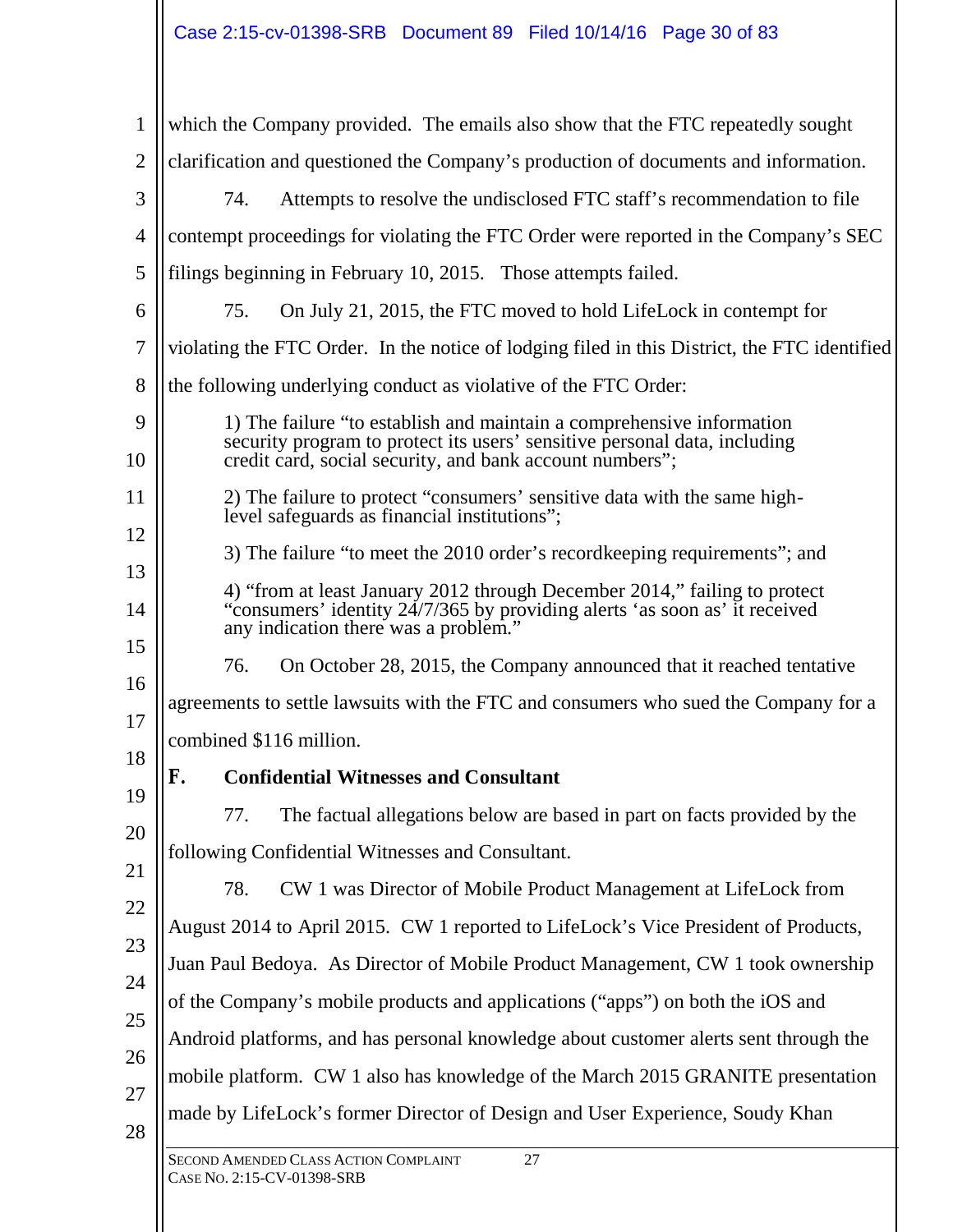1 2 ("Khan"). CW 1 worked with Khan on a daily basis. Khan told CW 1 that he made the GRANITE presentation to LifeLock senior management.

3 4 5 6 7 8 9 10 11 12 13 14 15 16 79. CW 2 was a Senior Financial Analyst at LifeLock from June 2012 through January 2014. During the latter portion of CW 2's tenure at LifeLock, CW 2 reported to Defendant Power. Prior to that, CW 2 reported to LifeLock's Director of Finance, Gregory Lim, and LifeLock's Vice President of Finance, Audra Taylor. As a Senior Financial Analyst, CW 2 was assigned to the Company's Customer Service department, where CW 2 learned about the Company's systems and processes, including handling outgoing customer alerts and incoming customer calls. CW 2 has personal knowledge about LifeLock's inability to distribute the overwhelming amount of information received from third-party monitoring services and the Company's use of throttling to delay or suppress customer alerts. Additionally, CW 2 attended the Finance department's monthly Operating Review Meetings, which were led by Defendant Power and often attended by Defendant Davis as well as other executives. According to CW 2, customer alerts, throttling, data security issues, and system latency were frequently discussed at these meetings.

17 18 19 20 21 22 23 24 80. CW 3 was the Vice President of Marketing at LifeLock from 2007 to October 2011. CW 3 initially reported directly to Todd Davis and then to former Chief Marketing Officer, Marvin Davis after 2009. As Vice President of Marketing, CW 3 was responsible for all marketing and advertising activities at LifeLock. In this role, CW 3 developed personal knowledge of LifeLock's products, systems, and practices in order to accurately reflect the Company's service offerings in its advertisements. CW 3 has personal knowledge the Company was purposely not sending customer alerts to members who were more likely to call LifeLock, like the elderly.

25 26 27 81. CW 4 was employed at LifeLock from 2007 to October 2014. CW 4 began as a Member Operations Analyst and eventually transitioned into a role as a Partner Operations Implementation Specialist. From 2010 to 2012, CW 4 reported to LifeLock's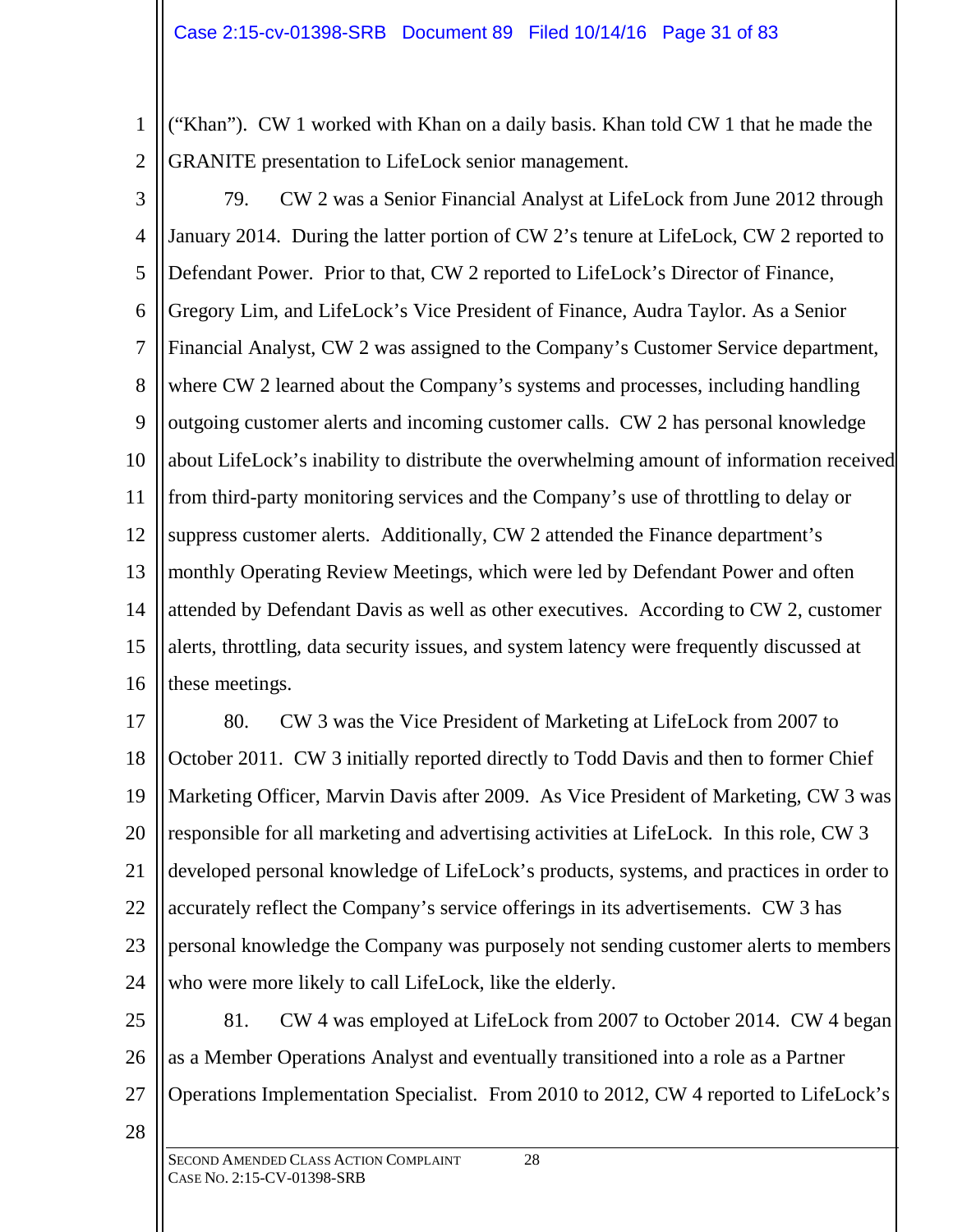1 2 3 4 5 6 7 Member Operations Manager, Melissa Hanshaw. From March 2012 to May 2014, CW 4 reported to LifeLock's Manager of Member Experience and Sales Operation, Rusty Cash. From May 2014 to October 2014, CW 4 reported to LifeLock's Director of Member Services Mark Rodriguez. In CW 4's role as a Member Operations Analyst, CW 4 worked directly with ID Analytics following LifeLock's acquisition of the company, transferring ID Analytics data into LifeLock's system, and has personal knowledge about LifeLock's customer alert practices, including throttling.

8 9 10 11 12 13 14 15 16 82. CW 5 was an Identity Alerts Specialist at LifeLock from July 2007 to June 2015. During CW 5's tenure CW 5 reported to Anthony Aguilar, who at that time was Alert Manager and is currently Director of Member Services. In CW 5's role as an Identity Alert Specialist, CW 5 was responsible for the processing of alerts and generating reports on alert trends and sending them to Rob Ryan, Vice President of Member Services, as well as other directors within member services. According to CW 5, Ryan sent the reports to Defendant Schneider. In addition, CW 5 was responsible for managing Defendant Davis' personal LifeLock account and had power of attorney to handle issues related to his personal LifeLock account.

17

83. CW 6 was employed at LifeLock from July 2014 to February 2016.

18 19 20 21 22 23 24 25 26 27 Initially, CW 6 started at LifeLock as Member Services Team Manager. In this role, CW 6 reported to David O'Neill, former Director of Member Services, who in turn reported to Rob Ryan, Vice President of Member Operations. In October 2015, CW 6 was promoted to Team Manager of Escalations and Identity Operations. As Team Manager of Escalations and Identity Operations, CW 6 initially reported to Rob Ryan, until Ryan was promoted. After Ryan's promotion, CW 6 reported to Eric Blomgren, former Director of Member Operations who, in turn, reported to Mike Hargis, Senior Vice President of Member Services, Consumer Sales and Business Operations, who reported to Defendant Schneider. During his tenure at LifeLock CW 6 interacted with Davis and Schneider directly. In CW 6's role as Team Manager of Escalations and Identity Operations, CW 6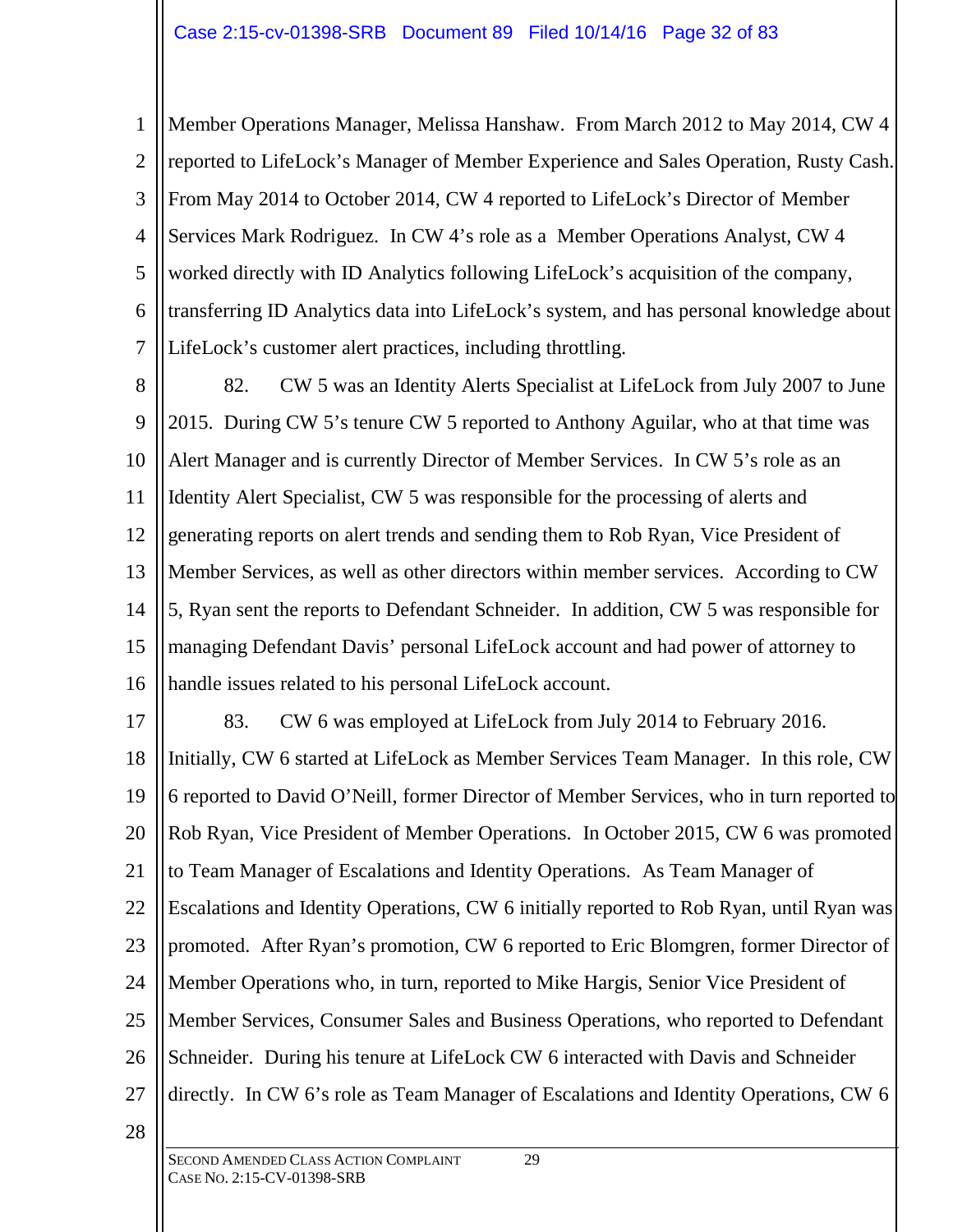1 2 3 dealt directly with LifeLock's customers when their complaints were elevated beyond the customer service agents and would respond on behalf of Defendant Schneider in response to their complaint letters.

4 5 6 7 8 9 10 11 12 13 14 15 16 17 18 19 20 21 22 23 24 25 26 84. Consultant Joel Winston is now an attorney in private practice with the firm of Hudson Cook, LLP, which he joined as a Partner in May 2012 and where he focuses his practice on consumer financial services and consumer protection matters, representing clients in government investigations, examinations, and enforcement actions before federal agencies, including the Federal Trade Commission. Prior to his time in private practice, Winston spent more than 30 years working for the FTC in a number of significant positions. From 2009 to 2011 and from 2000 to 2005, he served as the Associate Director, Division of Financial Practices. From 2005 to 2009 he was the Associate Director, Division of Privacy & Identity Protection and from 1985 to 2000 he served as Assistant Director, Division of Advertising Practices. Prior to that, he served as a staff attorney and program advisor in the FTC's offices in Washington DC. Winston's career at the FTC began in 1976, when he served as a staff attorney for four years (until 1980) in the agency's Dallas, Texas office. From 2003 to 2009, Winston served as the head of the FTC's Identity Theft Program and was responsible for starting a new FTC office tasked with protecting consumers from identity theft known as the Division of Privacy & Identity Protection. During his tenure, Winston was also the recipient of the 2008 Presidential Rank Award of Meritorious Executive and 1998 Chairman's Award, the FTC's highest award. In addition, Winston was a member of President George W. Bush's Identity Task Force, an intergovernmental group tasked with developing recommendations and solutions for identity theft. From November 11, 2011, through May 2012, Winston served as Vice President for Governmental Affairs and Chief Privacy Officer at ID Analytics, Inc. Winston left ID Analytics, Inc. prior to its consolidation with LifeLock. Prior to joining the FTC, Winston received his J.D. from the University

27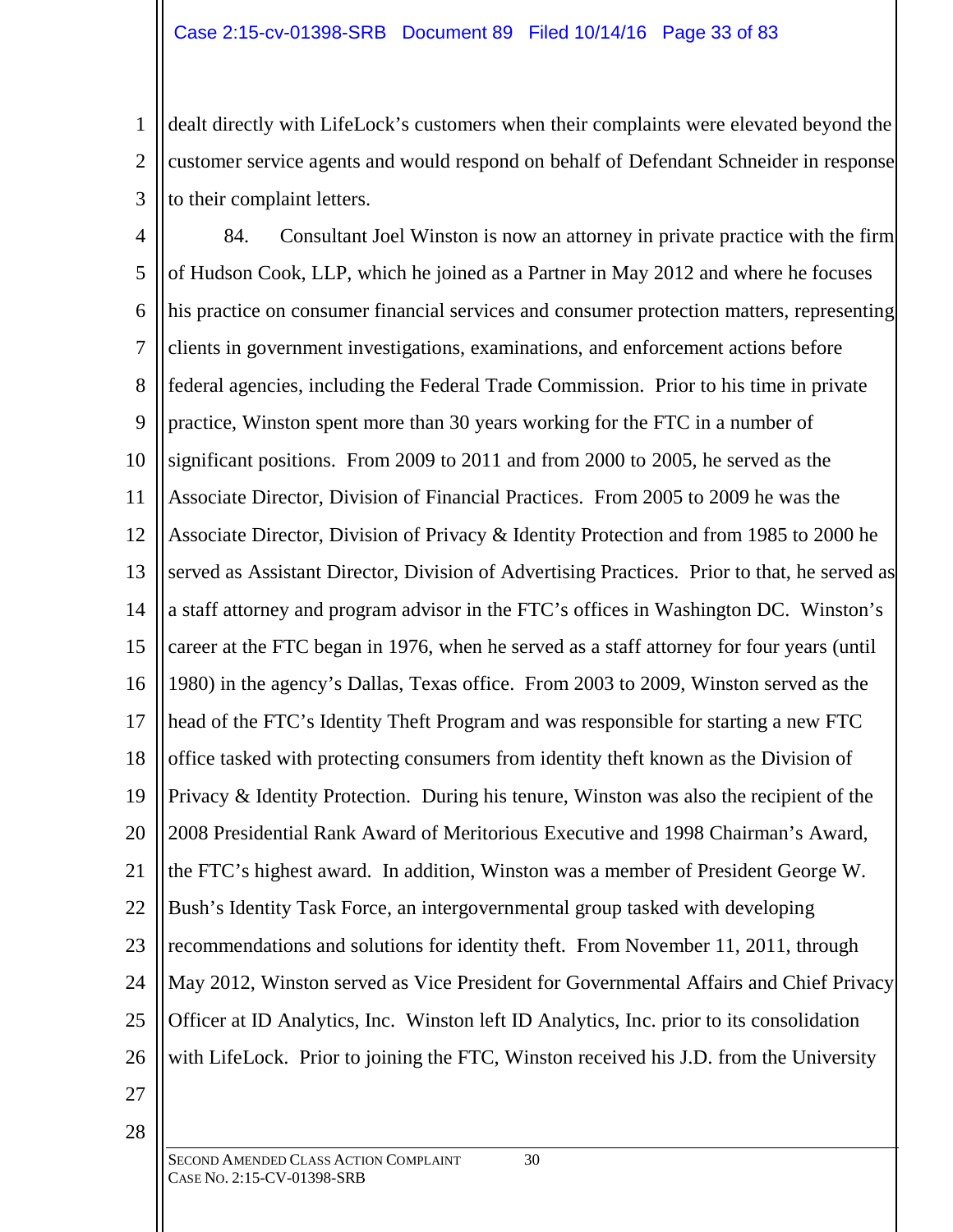1 2 3 4 5 6 7 8 9 10 11 12 13 14 15 16 17 18 19 20 21 22 23 24 25 26 of Michigan Law School, Ann Arbor, Michigan, in 1976, having received a B.A. from the University of Michigan in Ann Arbor, Michigan in 1973. **FALSE AND MISLEADING STATEMENTS A. LifeLock Did Not Provide Customers With Alerts That Allowed Them to Take Steps to Stop Identity Theft Transactions 1. Defendants' False and Misleading Statements About "Near Real-Time" Alerts** 85. Throughout the Class Period, Defendants represented to investors that the "foundation of [LifeLock's] identity theft protection services is the LifeLock ecosystem that combines large and constantly expanding data repositories of personally identifiable information and consumer transactions that [it] collect[s] from our enterprise customers, members, and third-party fulfillment partners; proprietary predictive analytics; and a highly scalable technology platform that *allows us to interact with our customers and to deliver actionable alerts to, and receive feedback from, our members and enterprise customers about potentially suspicious activity*. . . *The strength of the LifeLock ecosystem , . . . and the effectiveness of our services are enhanced with every actionable alert and transaction that we process and every new data element that we acquire*." *See* LifeLock Inc., Annual Report (Form 10-K) (Feb. 20, 2015) (emphasis added $)$ .<sup>4</sup> 86. On the first day of the Class Period, Davis described services that would be offered to customers subscribing to new categories of "Advantage" or "Ultimate Plus" service. Among these were "*data breach notifications that will keep members up to date on significant breaches, along with the recommended actions in the case of a breach*." *LOCK – Q2 2014 LifeLock Inc. Earnings Call*, Thomson Reuters Streetevents, July 30, 2014, at 3 (emphasis added). The earnings call was also attended by Defendants Power and Schneider.  $\overline{a}$ 4 In the allegations of false and misleading statements, the false and misleading

27 28

used for emphasis.

statements are presented in bold italics. In other parts of this Complaint, bold italics are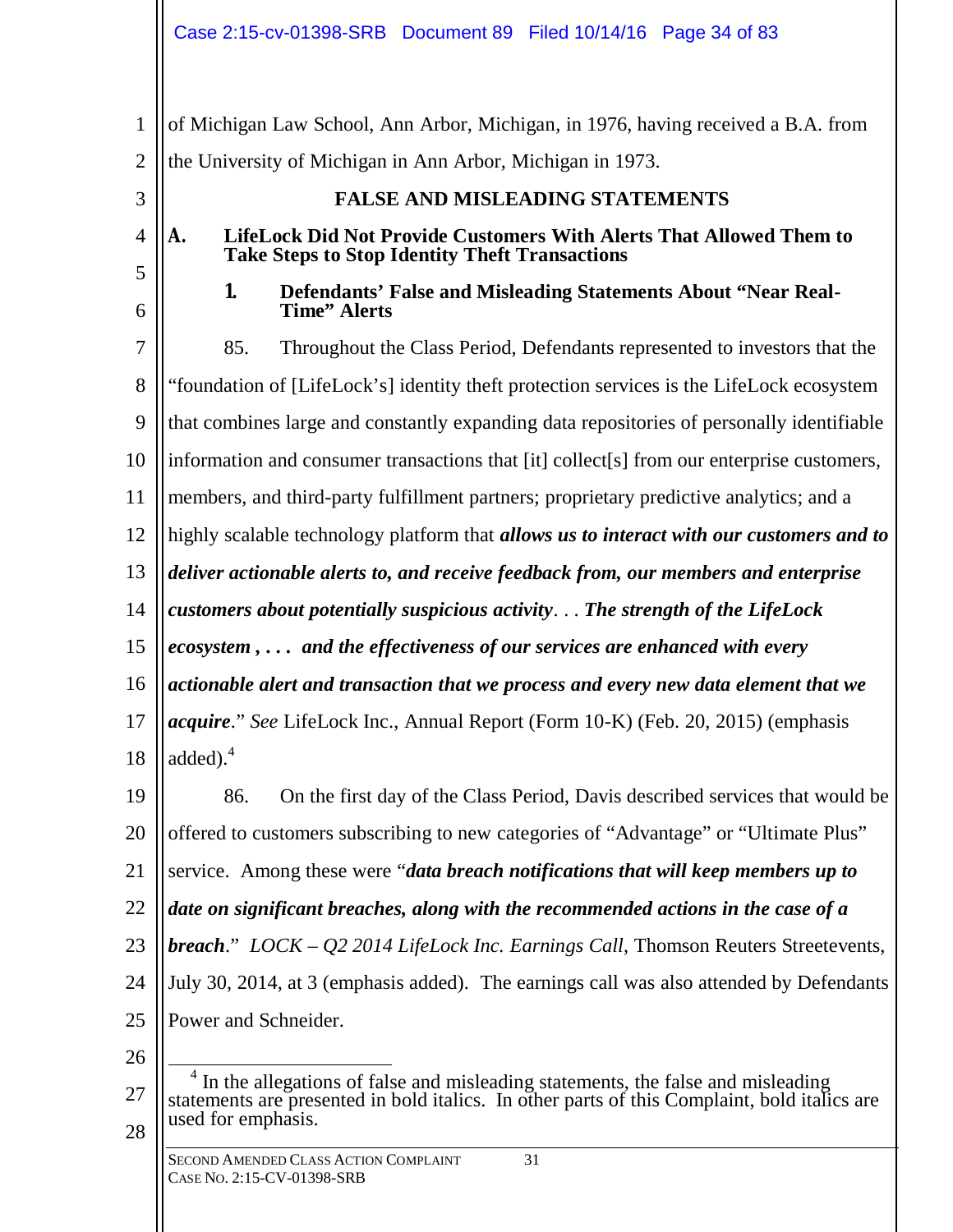| 1              | On July 31, 2014, the Company filed its quarterly report for the period<br>87.                                                                        |
|----------------|-------------------------------------------------------------------------------------------------------------------------------------------------------|
| $\overline{2}$ | ending June 30, 2014 with the SEC on Form 10-Q (the "Q2 2014 10-Q"). Defendants                                                                       |
| 3              | Davis and Power signed the Q2 2014 10-Q. Relevant to the allegations in this                                                                          |
| $\overline{4}$ | Complaint, Defendants stated the following (emphasis added):                                                                                          |
| 5              | If we detect that a member's personally identifiable information is being<br>used, we offer notifications and alerts, including proactive, near real- |
| 6              | time, actionable alerts that provide our members peace of mind that we<br>are monitoring use of their identity and allow our members to confirm       |
| 7              | valid or unauthorized use.                                                                                                                            |
| 8              | 88.<br>On August 5, 2014, the Company filed a Form 8-K with the SEC in which                                                                          |
| 9              | it attached a PowerPoint presentation that the Company was using in meetings to provide                                                               |
| 10             | information about LifeLock to institutional investors and/or analysts. (The Form 8-K)                                                                 |
| 11             | was filed as Exhibit 99.1 (the "LifeLock Presentation")). Slide 9 depicted the LifeLock                                                               |
| 12             | ecosystem, and showed that one part of the system was responsible for providing                                                                       |
| 13             | " <i>proactive identity use alerts</i> " (emphasis added). Another slide (Slide 18), titled                                                           |
| 14             | "LifeLock Consumer - 3 Layers of Protection," showed that one layer involved providing                                                                |
| 15             | " <i>proactive alerts that empower customers</i> " (emphasis added).                                                                                  |
| 16             | That same day, Davis spoke at the Needham Interconnect Conference held<br>89.                                                                         |
| 17             | in New York City and attended by financial analysts, investors, and members of the                                                                    |
| 18             | industry, among others. Defendant Power was also present. During the conference,                                                                      |
| 19             | Davis touted LifeLock's Ultimate Plus package as "clearly being the most"                                                                             |
| 20             | comprehensive identity protection product in the market today." LOCK - LifeLock Inc                                                                   |
| 21             | at Needham Interconnect Conference, Thomson Reuters Streetevents, Aug. 5, 2014, at 3                                                                  |
| 22             | (emphasis added).                                                                                                                                     |
| 23             | 90.<br>On September 4, 2014, Davis presented at the Citi Global Technology                                                                            |
| 24             | Conference (the "Citi Conference"), a conference held in New York City and attended by                                                                |
| 25             | financial analysts, investors, and members of the industry, among others. Accompanying                                                                |
| 26             | Davis was Stephen Palmer, LifeLock's Controller. Davis' presentation, which was                                                                       |
| 27             | hosted by Citi analyst Jim Fish, was streamed live and hosted on the Investor Relations                                                               |
| 28             |                                                                                                                                                       |
|                | SECOND AMENDED CLASS ACTION COMPLAINT<br>32<br>CASE No. 2:15-CV-01398-SRB                                                                             |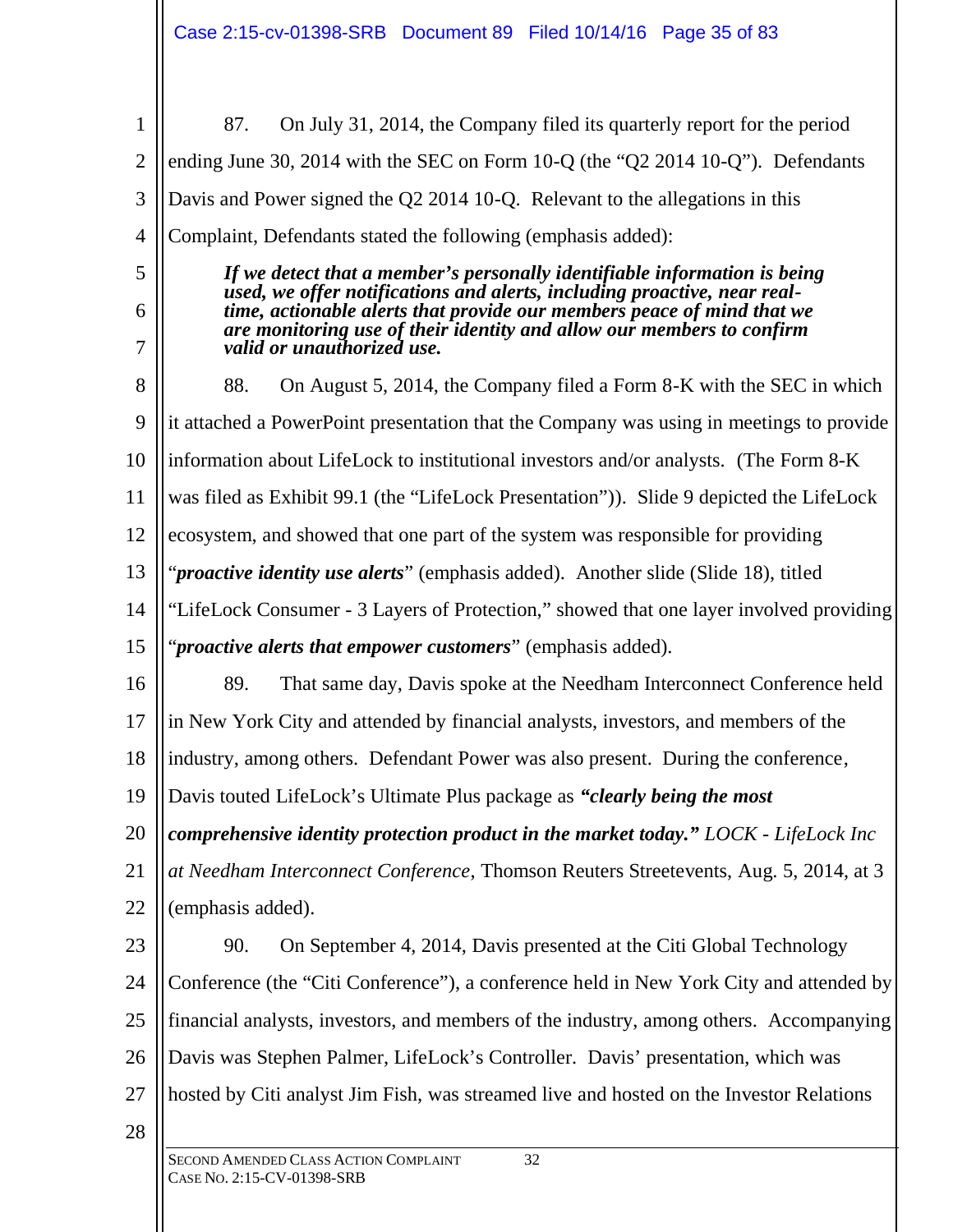SECOND AMENDED CLASS ACTION COMPLAINT 33 CASE NO. 2:15-CV-01398-SRB 1 2 3 4 5 6 7 8 9 10 11 12 13 14 15 16 17 18 19 20 21 22 23 24 25 26 27 28 page of LifeLock's website. Replays of the presentation were also made available on the Investor Relations page. During the presentation, Davis gave an example of how LifeLock provides real-time alerts to combat identity theft: *[I]f you are a LifeLock subscriber, if it is you standing in that Verizon store, we will ping you, you will get it however you want to get it, email, text, whatever. You will get an alert that says, hey, we see you trying to get a new phone, is this you? And you have the chance to say yes me or no, not me. Of course, the beauty of that is if it is not you, you can stop that transaction before you become a victim of identity theft. And that applies across the board to things like new credit card applications, checking and savings accounts, payday loans, auto loans, mortgages. LOCK- LifeLock Inc. at Citi Global Technology Conference*, Thomson Reuters Streetevents, Sept. 4, 2014, at 2 (emphasis added). Davis went on to assert that a positive aspect of LifeLock's acquisition of ID Analytics was that LifeLock bought "*those realtime alerts, the most valuable part of the service.*" *Id.* at 9 (emphasis added). 91. Davis similarly explained how the real-time alerts worked at the Deutsche Bank Technology Conference on September 9, 2014 (the "Deutsche Bank Conference") held in Las Vegas, Nevada. Like the Citi Conference, the Deutsche Bank Conference, which was hosted by Deutsche Bank's Nandan Amladi, was attended by financial analysts, investors, and members of the industry, among others. Accompanying Davis was Defendant Power. Davis' presentation was streamed live and hosted on the Investor Relations page of LifeLock's website. Replays of the presentation were also made available on the Investor Relations page. As he did during the Citi Conference, Davis illustrated how the real-time alerts worked: *[W]e're uniquely positioned to alert one of our 3.4 million LifeLock subscribers – we see your information being used now. So even if it's you standing in the store, we can send you that real-time alert, have you see us fulfill our value proposition. You hired us to watch your back, now you see us doing that. LOCK – LifeLock Inc. at Deutsche Bank Technology Conference,* Thomson Reuters Streetevents, Sept. 9, 2014, at 3 (emphasis added). 92. Following the Deutsche Bank Conference, on September 10, 2014, Deutsche Bank issued a report discussing the highlights of the first day of the conference.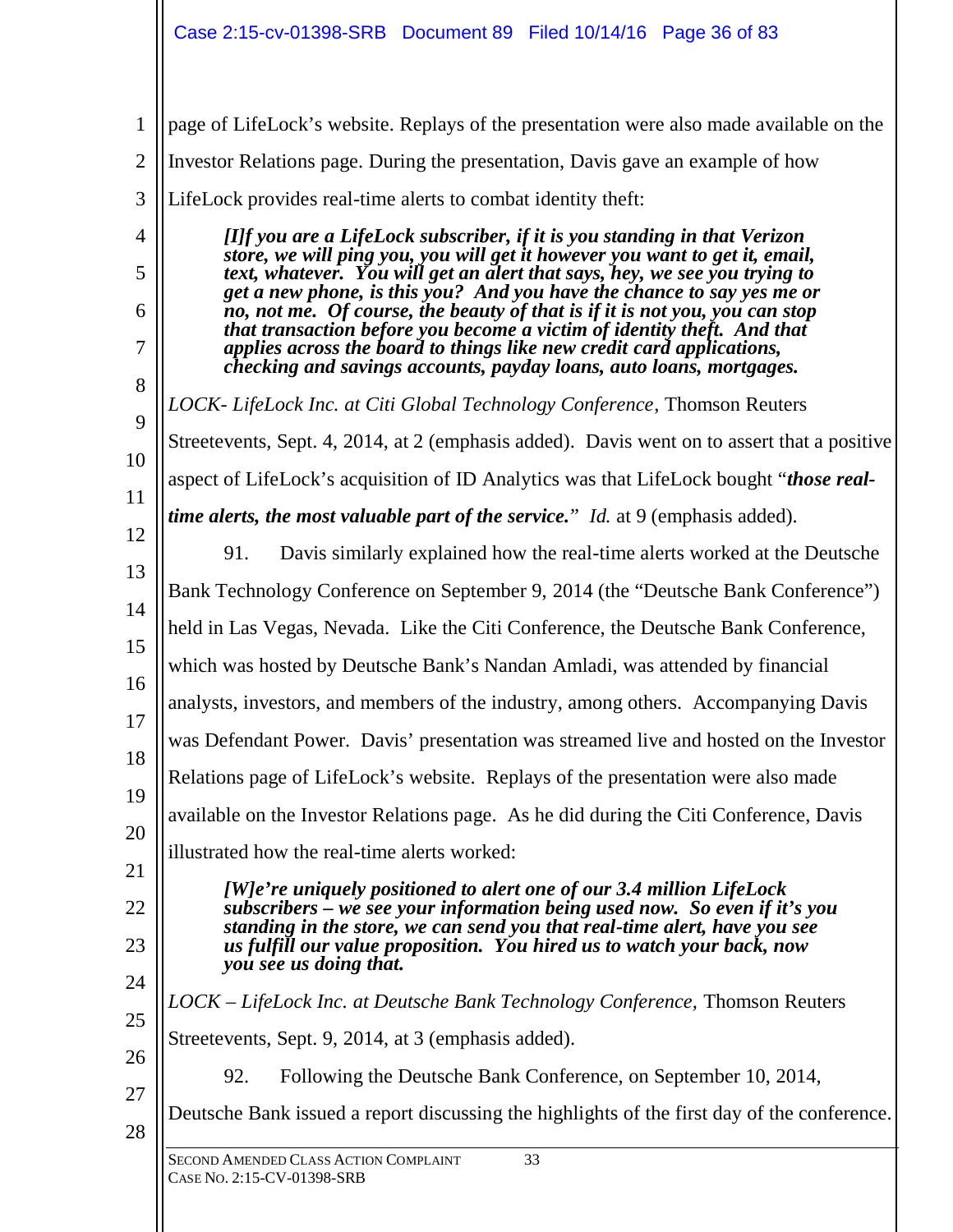SECOND AMENDED CLASS ACTION COMPLAINT 34 CASE NO. 2:15-CV-01398-SRB 1 2 3 4 5 6 7 8 9 10 11 12 13 14 15 16 17 18 19 20 21 22 23 24 25 26 27 28 In discussing LifeLock, the analysts reiterated Davis' false statements about the Company's alerts service, stating (emphasis added): "*A key differentiator is the ability to actively monitor security breaches and prevent fraudulent transactions from going through by providing real time alerts and ID scoring alerts through the capabilities acquired with the ID analytics acquisition*." 93. On November 10, 2014, the Company filed its quarterly report for the period ending September 30, 2014 with the SEC on Form 10-Q (the "Q3 2014 10-Q"). Defendants Davis and Power signed the Q3 2014 10-Q. Relevant to the allegations in this Complaint, Defendants stated the following (emphasis added): *If we detect that a member's personally identifiable information is being used, we offer notifications and alerts, including proactive, near realtime, actionable alerts that provide our members peace of mind that we are monitoring use of their identity and allow our members to confirm valid or unauthorized identity use.* 94. The day after LifeLock filed the Q3 2014 10-Q, Davis and Power attended the RBC Capital Markets Technology, Internet, Media & Telecom Conference held in New York City ("RBC Capital Conference"). The RBC Capital Conference, which was hosted by RBC Capital analyst Dan Bergstrom, was attended by financial analysts, investors, and members of the industry, among others. Davis' presentation was streamed live and hosted on the Investor Relations page of LifeLock's website. Replays of the presentation were also made available on the Investor Relations page. As he did during the prior conferences, Davis illustrated how the real-time alerts worked, and explained one bad consequence the Company would suffer if real-time alerts failed: So we have been able to put together a network we can – for 100% of the US adult population. And so far, 3.5 million subscribers today and growing. *We afford them the chance that, when someone goes out to open a new wireless account, get the new iPhone, when they're trying to get a new credit card, when someone wants to make a change to their checking or savings account or activity on their investment or retirement account, we actually give them a LifeLock alert. We say, . . . is this you trying to make this change, do this transaction? You have the ability to proactively say, yes, it's me or, no, it's not me. And of course if our service for any reason fails you, then we're there with a \$1 million total service guarantee to say we will do the work. We're there to actually help clean it up, use our expertise, cover you on a per-incident basis up to \$1 million.*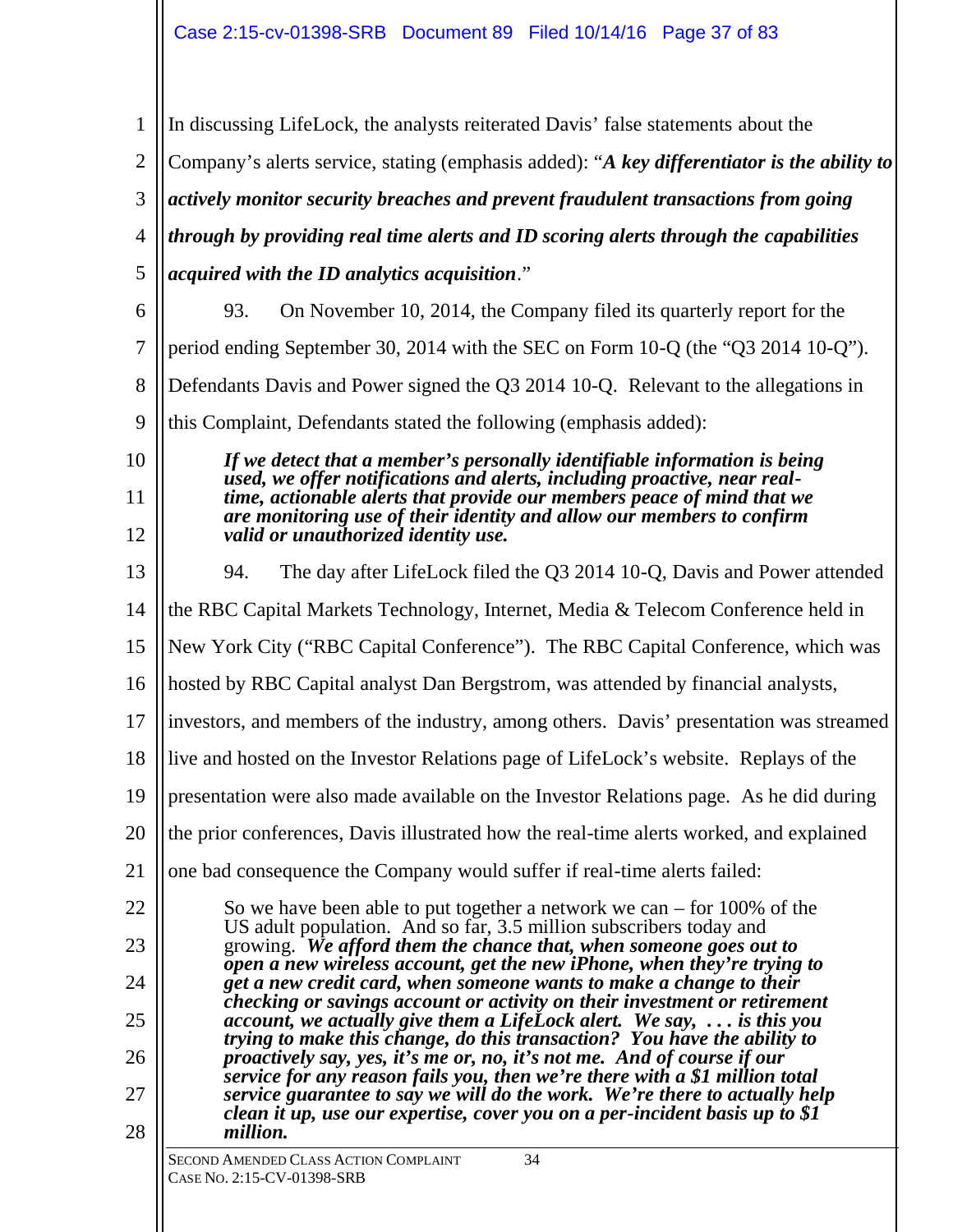SECOND AMENDED CLASS ACTION COMPLAINT 35 CASE NO. 2:15-CV-01398-SRB 1 2 3 4 5 6 7 8 9 10 11 12 13 14 15 16 17 18 19 20 21 22 23 24 25 26 27 28 *LOCK- LifeLock Inc. at RBC Capital Markets Technology, Internet, Media & Telecom Conference*, Thomson Reuters Streetevents, Nov. 11, 2014, at 2 (emphasis added). Davis later stated, at the same conference, that LifeLock aggregates data about consumer transactions not to sell them to others, but only "*to give the most accurate, visible, realtime response back when it comes to fraud*." *Id.* at 5 (emphasis added). 95. The following day, November 12, 2014, Davis and Power presented at the Pacific Crest Internet Innovations Conference in New York City (the "Pacific Crest Conference"). The Pacific Crest Conference, which was hosted by Pacific Crest analyst Josh Beck, was attended by financial analysts, investors, and members of the industry, among others. Davis' presentation was streamed live and hosted on the Investor Relations page of LifeLock's website. Replays of the presentation were also made available on the Investor Relations page. During the presentation, Davis emphasized the importance of real-time alerts to both LifeLock's consumer customers and enterprise customers, who use LifeLock's services to monitor, in real time, the identities of consumers trying to engage in transactions with them: *We are taking from our unique visibility of seeing across multiple different industries and verticals and any given moment in the most real time kind of basis to be able to say, this is – I will oversimplify, but – green status: this is Josh. You can go ahead and give them the iPhone 6. This is yellow: you should authenticate further. This is a red transaction: you probably do not want to do this. It is probably fraud.* \* \* \* So the reason we are so effective at stopping the crime is because these criminals aren't willing to work hard or they would be productive members of society. They may be smart, but they are not willing to work real hard. The second you add friction or a spotlight to them, when they go try to monetize someone's identity, they want to get rid of it. So, if I stick with the same example, Josh, of you getting your iPhone 6*, if I am the criminal and I go in and say, hey, Verizon, I want this new iPhone. I am Josh. The second we add friction to the process, where they ping our network, they see that we are saying, hey, this one looks a little funny, we have pinged you as our client and say, Josh, is this you trying to get an iPhone? You are like, no, I am at my conference. No, not me. That information then tells Verizon, do not issue this. At the time of transaction, they are going to go to the criminal and say, hey, Josh, we are going to need more identification. Our system requires that we get something else.* The criminal<sup>[']</sup>s response is typically going to be, look, I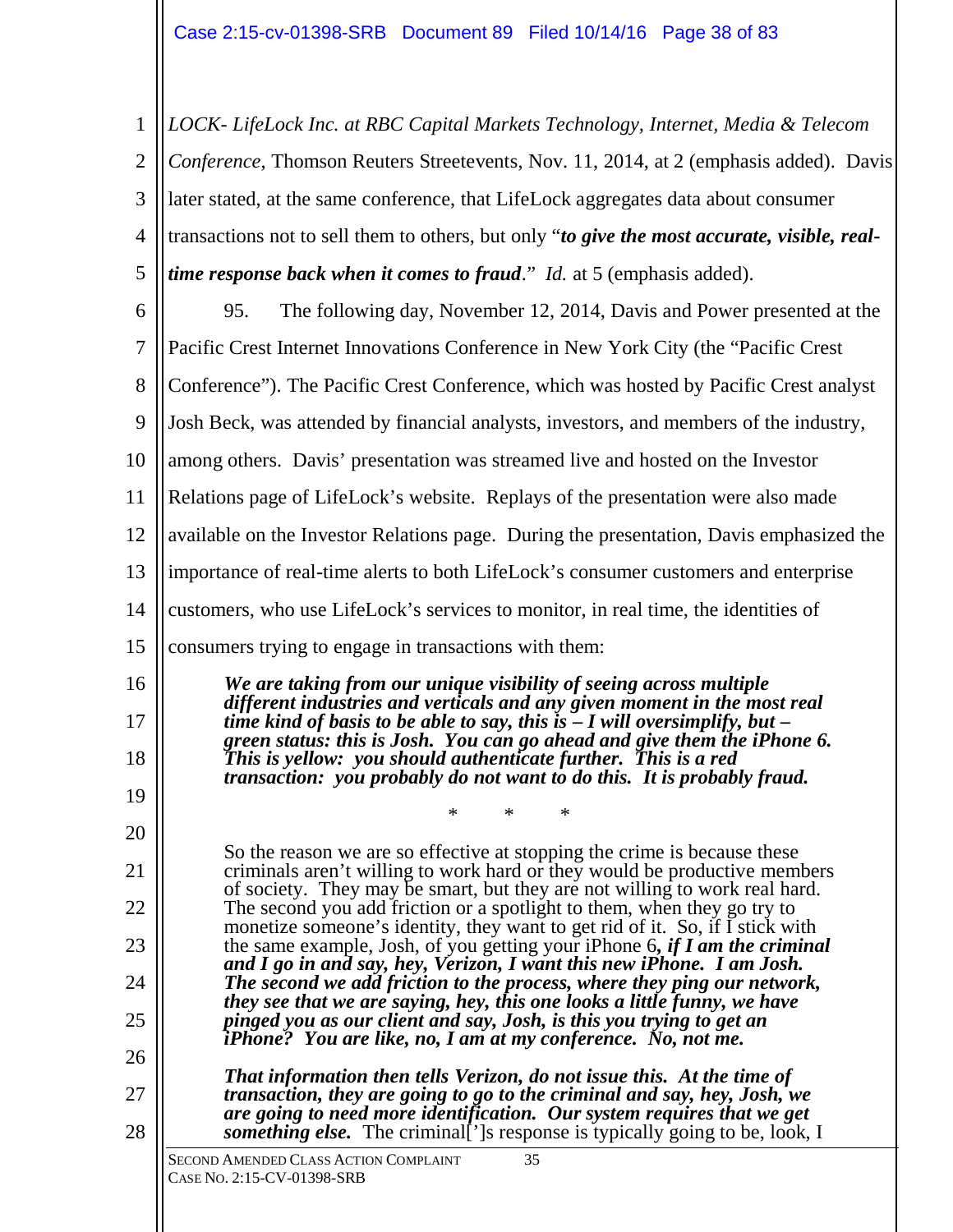|                               | Case 2:15-cv-01398-SRB  Document 89  Filed 10/14/16  Page 39  of 83                                                                                                                                                                                                                                                                                                            |
|-------------------------------|--------------------------------------------------------------------------------------------------------------------------------------------------------------------------------------------------------------------------------------------------------------------------------------------------------------------------------------------------------------------------------|
| 1<br>$\overline{2}$<br>3<br>4 | don't have time for this. I'm just trying to do this on my lunch break,<br>whatever, I'll get my iPhone; I'll come back later.<br>Well, they leave. Well, they are throwing your information away because<br>you were getting the spotlight turned on them. They are going to go out<br>and look for easier prey. Someone that doesn't have that kind of<br><i>protection.</i> |
| 5                             | LOCK – LifeLock Inc at Pacific Crest Internet Innovations Conference, Thomson Reuters                                                                                                                                                                                                                                                                                          |
| 6                             | Streetevents, Nov. 12, 2014, at 2-3 (emphasis added). Davis later stated that "what                                                                                                                                                                                                                                                                                            |
| 7                             | makes us materially different is that we give you that opportunity while standing in the                                                                                                                                                                                                                                                                                       |
| 8                             | <i>store.</i> " <i>Id.</i> at 4 (emphasis added).                                                                                                                                                                                                                                                                                                                              |
| 9                             | 96.<br>On November 20, 2014, Davis presented at the Goldman Sachs US                                                                                                                                                                                                                                                                                                           |
| 10                            | Emerging/SMID Cap Growth Conference (the "Goldman Sachs Conference"), a                                                                                                                                                                                                                                                                                                        |
| 11                            | conference held in New York City and attended by financial analysts, investors, and                                                                                                                                                                                                                                                                                            |
| 12                            | members of the industry, among others. Accompanying Davis was Defendant Power.                                                                                                                                                                                                                                                                                                 |
| 13                            | Davis's presentation, which was hosted by Goldman Sachs analyst Matt Niknam, was                                                                                                                                                                                                                                                                                               |
| 14                            | streamed live and hosted on the Investor Relations page of LifeLock's website. Replays                                                                                                                                                                                                                                                                                         |
| 15                            | of the presentation were also made available on the Investor Relations page. At the start                                                                                                                                                                                                                                                                                      |
| 16                            | of the presentation, Davis emphasized the "trust" that customers have in the Company                                                                                                                                                                                                                                                                                           |
| 17                            | because of the real-time alerts the Company purportedly sends when an intrusion is                                                                                                                                                                                                                                                                                             |
| 18                            | occurring:                                                                                                                                                                                                                                                                                                                                                                     |
| 19<br>20                      | And we are really pleased with the idea of how many people are saying,<br>yeah, I want LifeLock, I already trusted you. I already gave you my name,<br>birthday, Social Security number and credit card to sign up for the service.                                                                                                                                            |
| 21                            | Sure, I am willing to let you guys monitor the transaction, sift through<br>them and alert me with a meaningful alert when you really see                                                                                                                                                                                                                                      |
| 22                            | something that I should pay attention to, almost view it like the dashboard<br>of your car.                                                                                                                                                                                                                                                                                    |
| 23                            | LOCK- LifeLock Inc. at Goldman Sachs US Emerging/SMID Cap Growth                                                                                                                                                                                                                                                                                                               |
| 24                            | Conference, Thomson Reuters Streetevents, Nov. 20, 2014, at 2-3                                                                                                                                                                                                                                                                                                                |
| 25                            | (emphasisadded).                                                                                                                                                                                                                                                                                                                                                               |
| 26                            | 97.<br>At another point, Davis gave an example of how LifeLock provides real-                                                                                                                                                                                                                                                                                                  |
| 27                            | time alerts to combat identity theft:                                                                                                                                                                                                                                                                                                                                          |
| 28                            |                                                                                                                                                                                                                                                                                                                                                                                |
|                               | 36<br>SECOND AMENDED CLASS ACTION COMPLAINT<br>CASE No. 2:15-CV-01398-SRB                                                                                                                                                                                                                                                                                                      |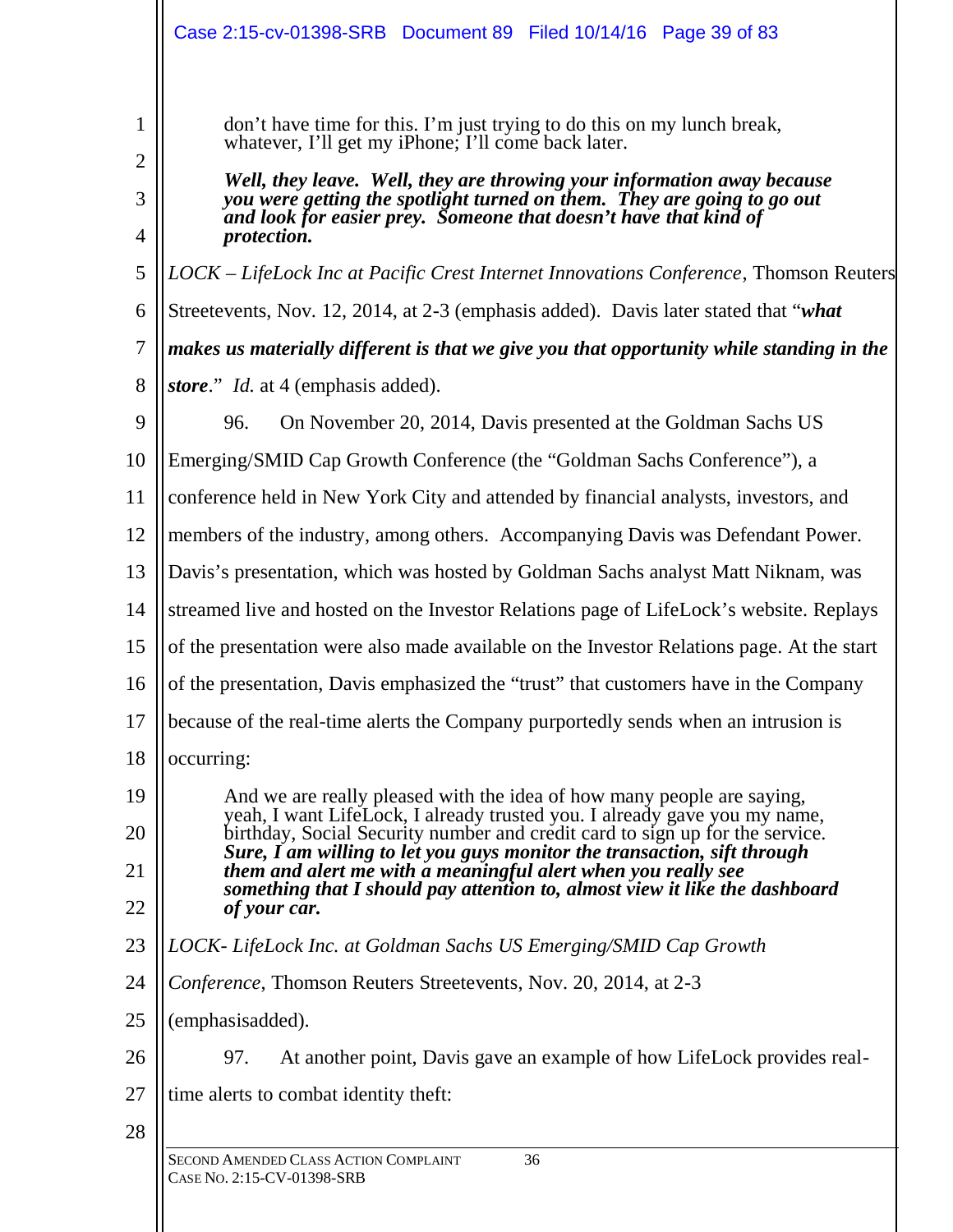1 2 *[S]omebody walks down the street to Verizon to get a new iPhone 6, I can immediately ping you, . . . is this you? Are you trying to get it? With one button push you can say, no, not me.*

3 *Id*. at 9 (emphasis added).

| 4  | 98.<br>On December 4, 2014, Davis presented at the 18th Annual Credit Suisse                                                                            |
|----|---------------------------------------------------------------------------------------------------------------------------------------------------------|
| 5  | Technology Conference (the "Credit Suisse Conference"), held in Scottsdale, Arizona                                                                     |
| 6  | and attended by financial analysts, investors, and members of the industry, among others.                                                               |
| 7  | Accompanying Davis was Defendant Power. Davis's presentation, which was hosted by                                                                       |
| 8  | Credit Suisse analyst Michael Beresich, was streamed live and hosted on the Investor                                                                    |
| 9  | Relations page of LifeLock's website. Replays of the presentation were also made                                                                        |
| 10 | available on the Investor Relations page. At the outset of the presentation, Davis                                                                      |
| 11 | explained how the LifeLock ecosystem purportedly works, in particular the issuance of                                                                   |
| 12 | real-time alerts to prevent fraud:                                                                                                                      |
| 13 | Sure. Thanks, Michael. Really we have two sides of our ecosystem, right?<br>So there is an enterprise side where we actually $-$ our customers are the  |
| 14 | large financial institutions, seven of the top eight. They will be the top<br>wireless providers, so Sprint, AT&T, Verizon, Chase, HSBC, Discover       |
| 15 | Financial.                                                                                                                                              |
| 16 | So they contribute data into our data repositories about their customer<br>information and transactions and we really [need] those -- the kind of high- |
| 17 | value transactions. Things like when you go into a Verizon store to get the<br>new iPhone 6 they are actually pinging our network. It's through our     |
| 18 | wholly-owned subsidiary called ID Analytics.                                                                                                            |
| 19 | They are pinging that network to say is Michael who he says he is? What is<br>the risk of doing business from an identity fraud standpoint? And we are  |
| 20 | delivering in a sub-second basis an informed algorithm output, a 3 digit<br>score that says we have taken into account everything we know about         |
| 21 | Michael and maybe even what happened minutes earlier down the street at<br>Sprint or AT&T.                                                              |
| 22 | $*$ $*$                                                                                                                                                 |
| 23 | But what is really valuable is that we can also turn around and go to                                                                                   |
| 24 | consumers and say if you are concerned about identity theft, we are<br>uniquely positioned that we would send you that alert while you were in          |
| 25 | the Verizon store.                                                                                                                                      |
| 26 | Or by the way, if you were up here on stage with us, Michael, you would<br>get an alert that says, hey, are you trying to buy some new iPhones? And     |
| 27 | you could just very quickly, easily click no, not me, get back to the<br>conference, and we have stopped identity theft. And we have sent               |
| 28 |                                                                                                                                                         |
|    | SECOND AMENDED CLASS ACTION COMPLAINT<br>37<br>CASE No. 2:15-CV-01398-SRB                                                                               |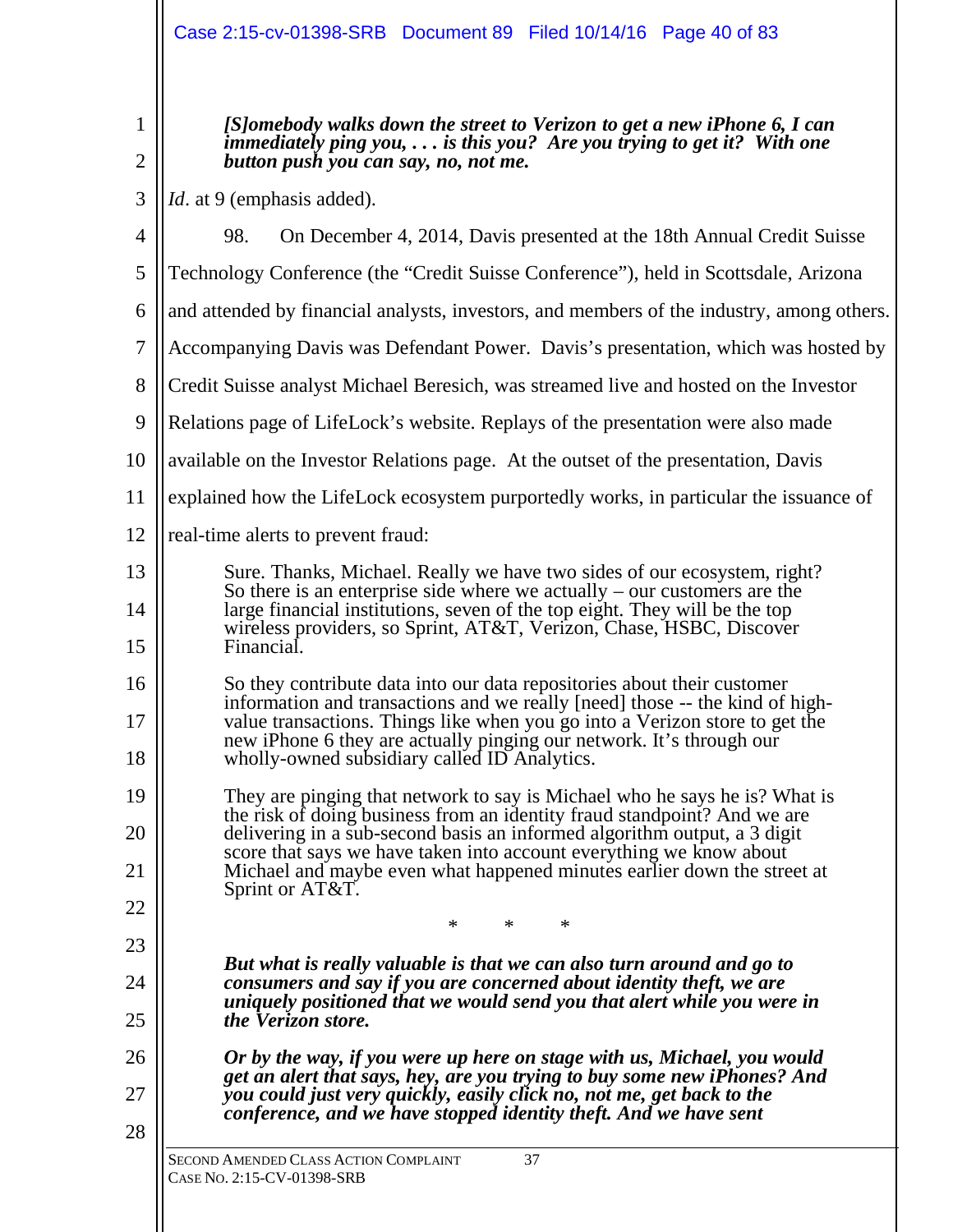2

3

1

*multifactor authentication back to Verizon to say with 100% certainty we know -- stop that transaction; it's fraud.* 

*LOCK – LifeLock Inc. at Credit Suisse Technology Conference*, Thomson Reuters Streetevents, Dec. 4, 2014, at 2 (emphasis added).

 $\Delta$ 5 6 7 8 9 10 11 12 13 14 15 16 17 18 19 20 21 22 99. On February 12, 2015, Davis presented at the Goldman Sachs Technology and Internet Conference 2015 (the "Goldman Sachs 2015 Conference"), held in San Francisco, California and attended by financial analysts, investors, and members of the industry, among others. Accompanying Davis were Defendants Power and Schneider. The presentation, which was hosted by Goldman Sachs analyst Matt Niknam, was streamed live and hosted on the Investor Relations page of LifeLock's website. Replays of the presentation were also made available on the Investor Relations page. During the presentation, Davis noted that LifeLock's 2012 acquisition of ID Analytics gave it exclusive access to the "*proactive alerts*" ID Analytics's technology permitted. *LOCK – LifeLock Inc. at Goldman Sachs Technology & Internet Conference*, Thomson Reuters Streetevents, Feb. 12, 2015, at 8 (emphasis added). 100. On February 20, 2015, the Company filed its annual report for the period ending December 31, 2014 with the SEC on Form 10-K (the "2014 10-K"). Defendants Davis and Power, among others, signed the 2014 10-K. Relevant to the allegations in this Complaint, Defendants stated the following: *We protect our members by monitoring identity-related events, such as new account openings and credit-related applications. If we detect that a member's personally identifiable information is being used, we offer notifications and alerts, including actionable alerts for new account openings and applications, in order to provide our members peace of mind that we are monitoring use of their identity and allow our members to confirm valid or unauthorized identity use.*

23 2014 10-K at 46 (emphasis added).

24 25 26 27 28 101. On March 18, 2015, Davis presented at the Bank of America Merrill Lynch 2015 SMID Cap Conference in Boston, Massachusetts. The conference was attended by financial analysts, investors, and members of the industry, among others. Accompanying Davis was Defendant Power. The presentation was streamed live and hosted on the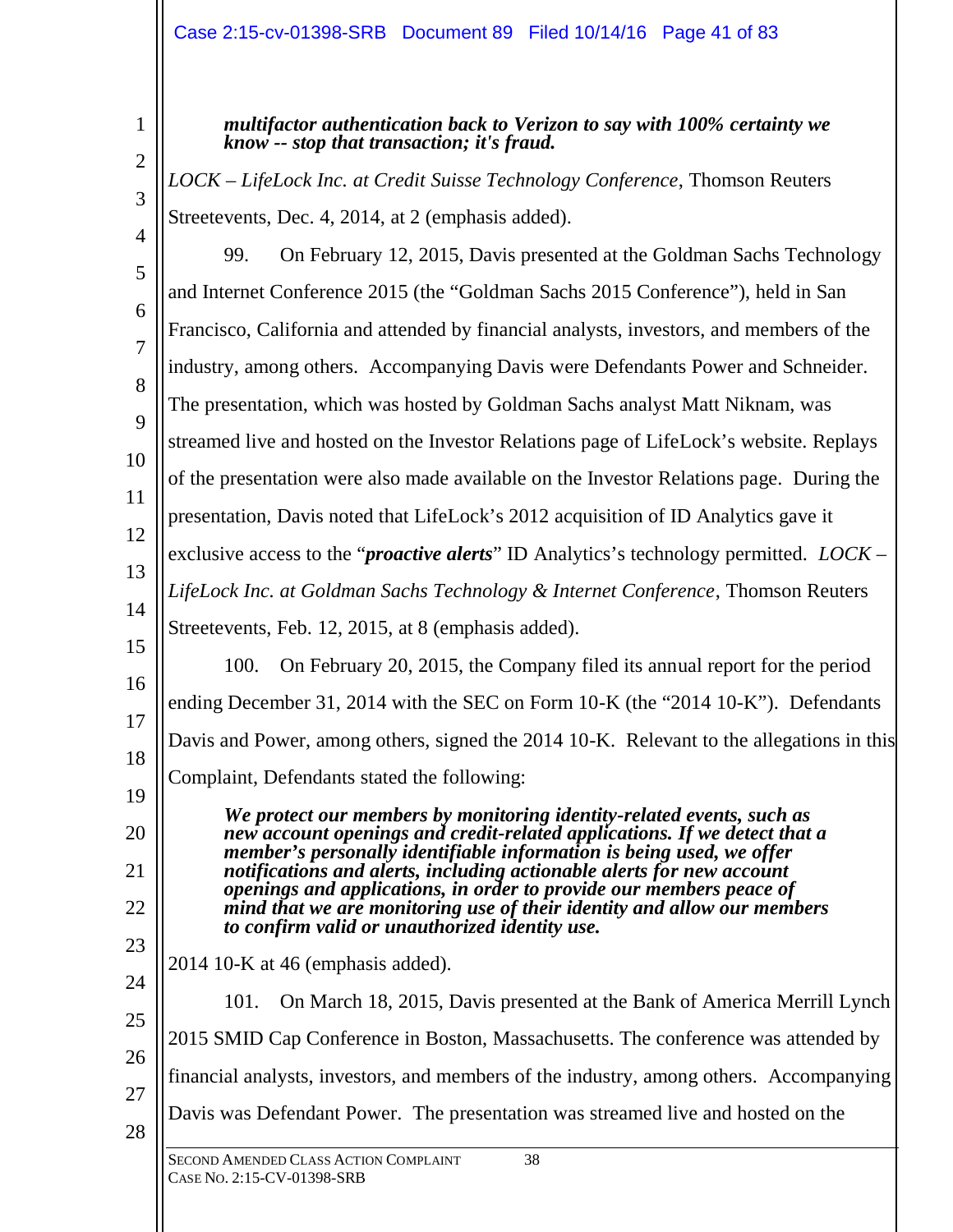SECOND AMENDED CLASS ACTION COMPLAINT 39 1 2 3 4 5 6 7 8 9 10 11 12 13 14 15 16 17 18 19 20 21 22 23  $24$ 25 26 27 28 Investor Relations page of LifeLock's website. Replays of the presentation were also made available on the Investor Relations page. During the presentation, Davis explained how the Company sends alerts in real time so that a customer can prevent any damage from being done to his/her identity: *Are you trying to buy a new phone? We see you right now. Are you trying to get this new credit card at a Macy's or a Nordstrom? We have the ability to alert you and you the chance to do what we deem multifactor authentication. LOCK – LifeLock at the BAML 2015 SMID Cap Conference*, Thomson Reuters Streetevents, Mar. 18, 2015, at 3. He later stated: Now we don't see every transaction in real time, but *we're going to have the broadest coverage, give you the opportunity to say is this you trying to open this new wireless account or this new credit card account before any damage is done*. *Id.* at 9 (emphasis added). 102. On April 30, 2015, the Company filed its quarterly report for the period ending March 31, 2015 with the SEC on Form 10-Q (the "Q1 2015 10-Q"). Defendants Davis and Power signed the Q1 2015 10-Q. Relevant to the allegations in this Complaint, Defendants stated the following (emphasis added): *We protect our members by monitoring identity-related events, such as new account openings and credit-related applications. If we detect that someone is using a member's personally identifiable information, we offer notifications and alerts, including actionable alerts for new account openings and applications, in order to provide our members peace of mind that we are monitoring use of their identity and allow our members to confirm valid or unauthorized identity use.* 103. On June 3, 2015, Davis presented at the Bank of America Merrill Lynch Global Technology Conference in San Francisco, California. The conference was attended by financial analysts, investors, and members of the industry, among others. Accompanying Davis were Defendants Power and Schneider. The presentation, which was hosted by BAML analysts Kash Rangan and Scott Shiao, was streamed live and hosted on the Investor Relations page of LifeLock's website. Replays of the presentation were also made available on the Investor Relations page. As he had done in prior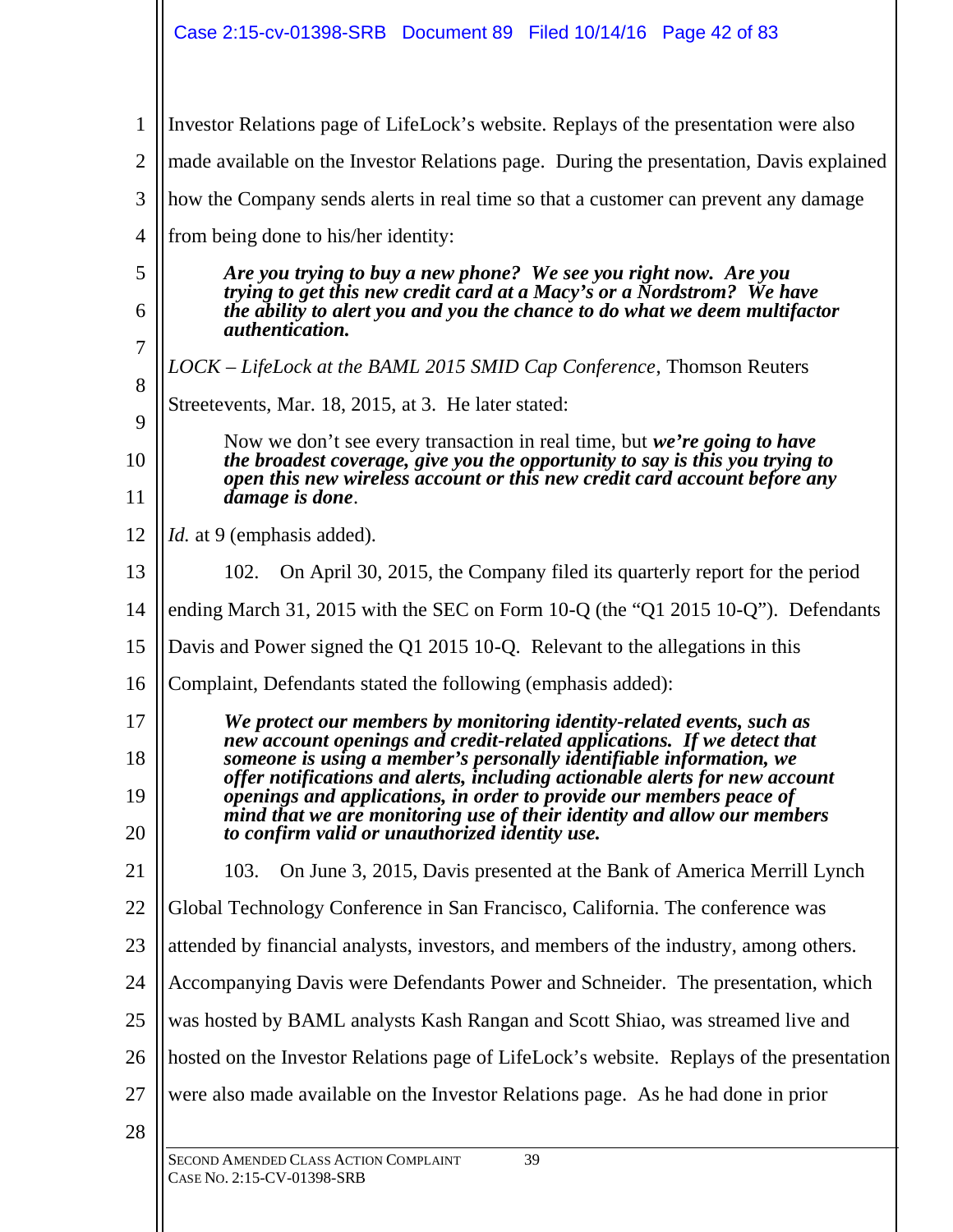|                | Case 2:15-cv-01398-SRB Document 89 Filed 10/14/16 Page 43 of 83                                                                                            |
|----------------|------------------------------------------------------------------------------------------------------------------------------------------------------------|
| $\mathbf{1}$   | conferences, Davis used the iPhone purchase to illustrate how the Company purportedly                                                                      |
| $\overline{c}$ | delivers near-real time alerts:                                                                                                                            |
| 3              | LifeLock is uniquely positioned in the fact that we serve consumers, a                                                                                     |
| 4              | subscription-based service, where they can come in and protect their<br>identity where we try to send them alerts. Within our network, when we             |
| 5              | see activity, someone trying to go into get the new iPhone 6, someone<br>trying to get a wireless account, which is something a criminal does              |
| 6              | typically right away, both because they want the devices because they can<br>monetize those on the black market, but they also want a phone number         |
| 7              | that rings to them while they're posing as you when they open that next<br>do, account opening.                                                            |
| 8              | We are uniquely positioned within the ecosystem that we see many of                                                                                        |
| 9              | those transactions in a near real-time basis. We would be able to alert our<br>consumers, our members that subscribe to our service and say, hey, Scott,   |
| 10             | we see you trying to get an iPhone 6. Hey, Kash, you're trying to open a<br>new credit card, get a payday loan. I think things are going better with       |
| 11             | BAML. Hopefully, you don't need a payday loan. Right?                                                                                                      |
| 12             | When we see that activity we have the ability to alert you.                                                                                                |
| 13             | LOCK – LifeLock Inc at Bank of America Merrill Lynch Global Technology                                                                                     |
| 14             | Conference, Thomson Reuters Streetevents, June 3, 2015, at 3 (emphasis added).                                                                             |
| 15             | Davis emphasized that the delivery of alerts occurs "on a subsecond basis"<br>104.                                                                         |
| 16             | and for almost 4 million subscribers," so that customers have " <i>a chance to say</i> , <i>no</i> , <i>not</i>                                            |
| 17             | Id. (emphasis added).<br>$me.$ "                                                                                                                           |
| 18             | Schneider reiterated the reliability and effectiveness of real-time alerts to<br>105.                                                                      |
| 19             | LifeLock's consumer customers, using the purchase of goods as an example:                                                                                  |
| 20             | [T]hese alerts are very valuable to our members. We know that. If we<br>ask you, we just detected, I'm in a Banana Republic buying something, I            |
| 21             | open a credit card, I'm standing there and I get that alert that says, your<br>PII was just detected in a transaction. Is that you? Even if it is me and I |
| 22             | say, yes, our users love it because they know it's working.                                                                                                |
| 23             | $\ast$<br>∗<br>∗                                                                                                                                           |
| 24             | I did the same thing with my son who needed something besides jeans.<br>My son said, wow, that really works. On the alerting side, consumers               |
| 25             | really value just knowing that it doesn't take -- all you have to do is say,<br>yes or no. It is low friction but high value to the consumer.              |
| 26             | <i>Id.</i> at 7-8 (emphasis added).                                                                                                                        |
| 27             |                                                                                                                                                            |
| 28             |                                                                                                                                                            |
|                | SECOND AMENDED CLASS ACTION COMPLAINT<br>40<br>CASE No. 2:15-CV-01398-SRB                                                                                  |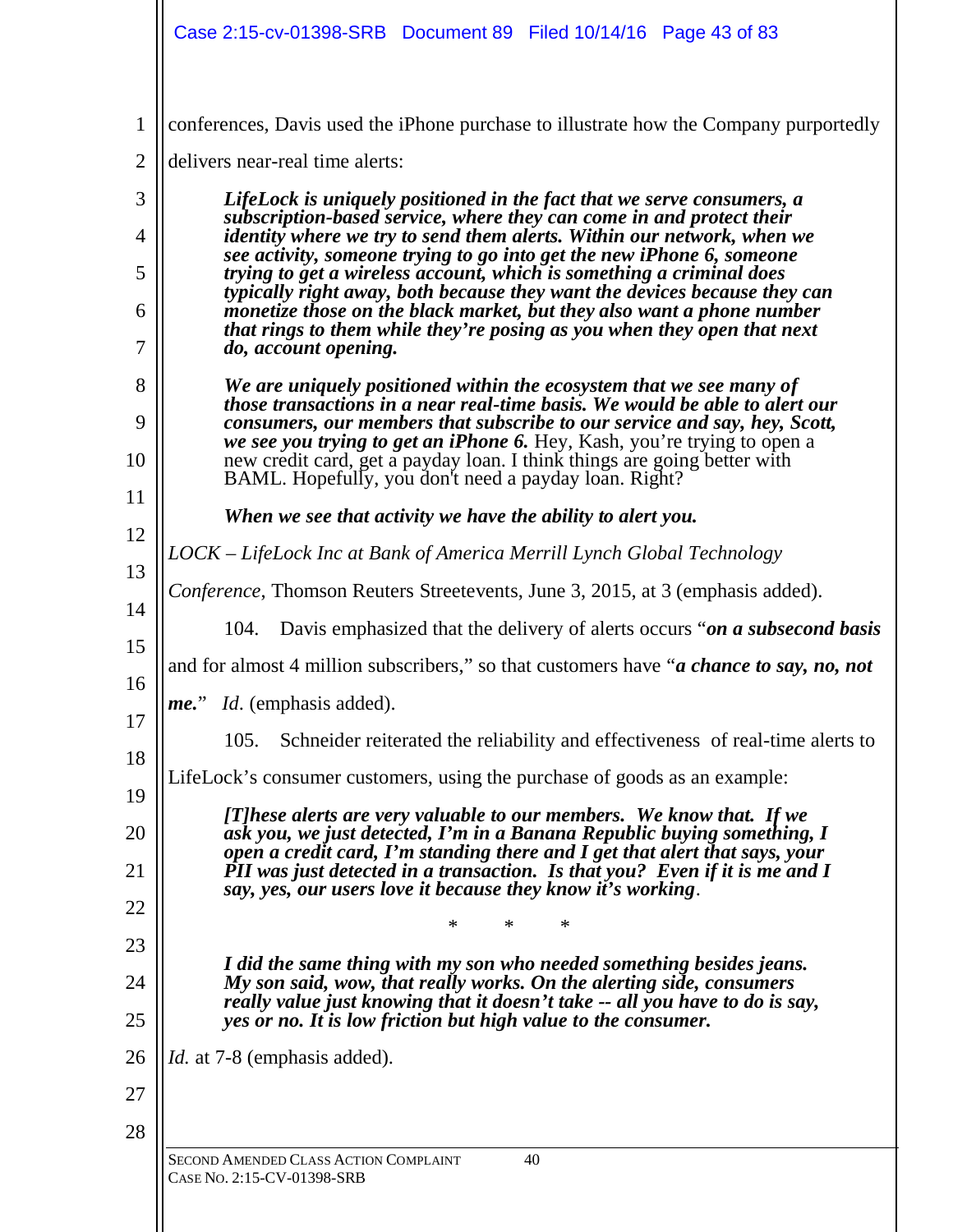| $\mathbf{1}$   | LifeLock's representations in its SEC filings and investor conferences<br>106.                                                                                                                                                                                                                                                      |
|----------------|-------------------------------------------------------------------------------------------------------------------------------------------------------------------------------------------------------------------------------------------------------------------------------------------------------------------------------------|
| $\overline{2}$ | about providing customers with real-time alerts were consistent with the representations                                                                                                                                                                                                                                            |
| 3              | LifeLock made on its website $-$ a source of information investors visit in making                                                                                                                                                                                                                                                  |
| $\overline{4}$ | investment decisions about a company.                                                                                                                                                                                                                                                                                               |
| 5              | 107.<br>From at least September 2014 on, LifeLock's website stated that alerts were                                                                                                                                                                                                                                                 |
| 6              | sent "as soon as" potentially fraudulent transactions were detected:                                                                                                                                                                                                                                                                |
| 7              | <b>Alerts When you Need Them</b>                                                                                                                                                                                                                                                                                                    |
| 8<br>9<br>10   | With our patented LifeLock Identity Alert <sup>®</sup> system, as soon as we detect a<br>threat to your identity, you'll be notified by text, phone or email, to help<br>stop thieves before they do damage. So while you're out there connecting<br>to the world, we'll be here helping to keep your personal information<br>safe. |
| 11             | LifeLock, Responding to Identity Theft (Sept. 2014),                                                                                                                                                                                                                                                                                |
| 12             | https://web.archive.org/web/20140920205351/http://www.lifelock.com/how-                                                                                                                                                                                                                                                             |
| 13             | itworks/responding/ (emphasis added).                                                                                                                                                                                                                                                                                               |
| 14             |                                                                                                                                                                                                                                                                                                                                     |
| 15             | 108.<br>Prior to August 2014, Lifelock's website boasted about how fast the                                                                                                                                                                                                                                                         |
| 16             | response would be:                                                                                                                                                                                                                                                                                                                  |
| 17             | <b>Taking Fast Action</b>                                                                                                                                                                                                                                                                                                           |
| 18<br>19<br>20 | We review each attempt to misuse your identity, and proactively contact<br>you anytime we detect an exposure or threat. LifeLock Ultimate <sup>®</sup><br>protection goes one step further-if we detect a change to the contact<br>information on your bank accounts, we'll contact you to help correct the<br>situation fast.      |
| 21             | LifeLock, Responding to Identity Theft (July 2014),                                                                                                                                                                                                                                                                                 |
| 22             | https://web.archive.org/web/20140718105138/http://www.lifelock.com/how-it-                                                                                                                                                                                                                                                          |
| 23             | works/responding/ (emphasis added).                                                                                                                                                                                                                                                                                                 |
| 24             | Other sections of the LifeLock website also included misleading<br>109.                                                                                                                                                                                                                                                             |
| 25             | information about the benefits of instant, "near real-time" alerts in stopping criminals                                                                                                                                                                                                                                            |
| 26             | from stealing a person's identity. For example, throughout the Class Period, a section of                                                                                                                                                                                                                                           |
| 27             | LifeLock's website explaining the multiple layers of protection provided by LifeLock                                                                                                                                                                                                                                                |
| 28             | stated, "With the patented LifeLock Identity Alert® system, as soon as we detect a                                                                                                                                                                                                                                                  |
|                | SECOND AMENDED CLASS ACTION COMPLAINT<br>41<br>CASE No. 2:15-CV-01398-SRB                                                                                                                                                                                                                                                           |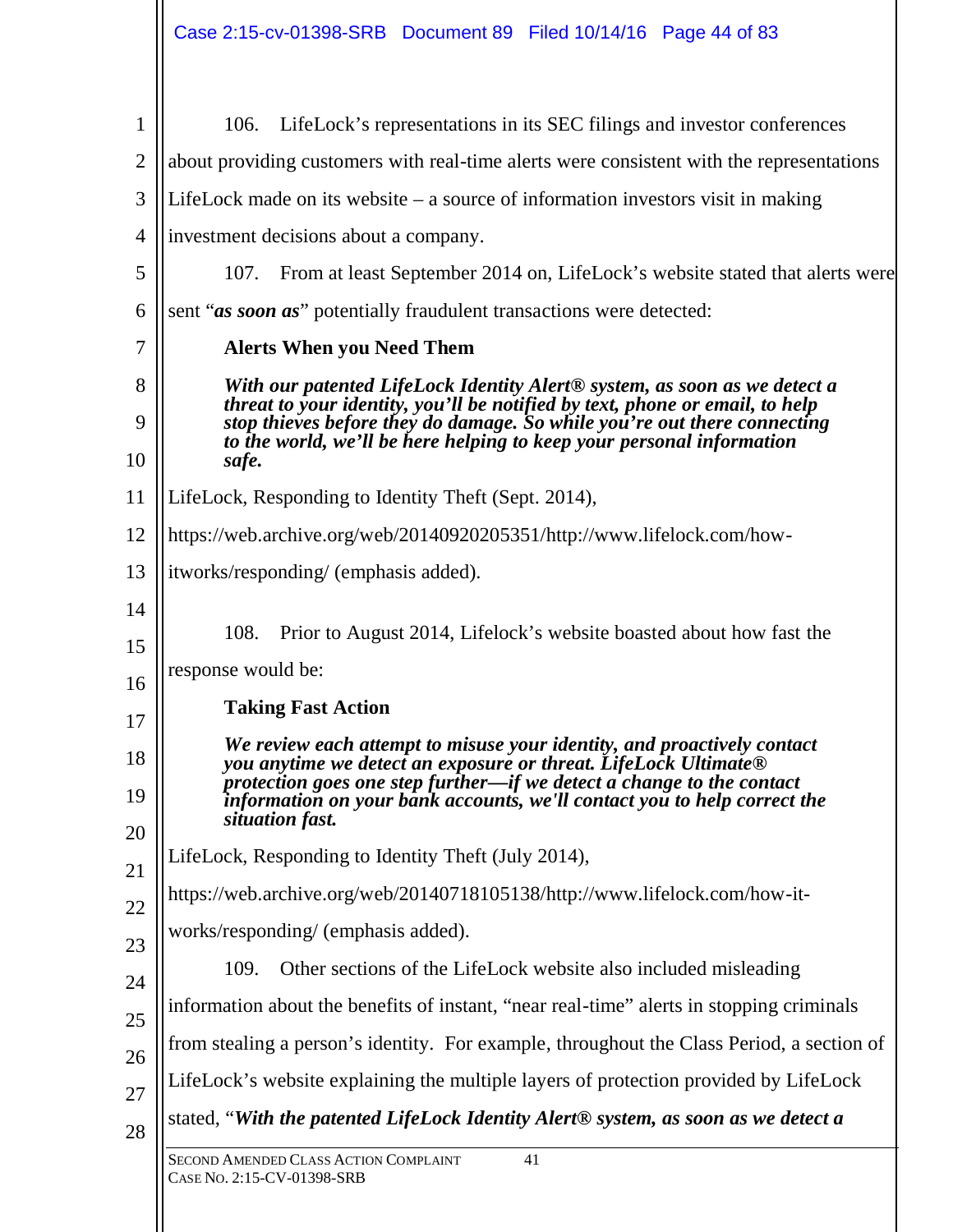1 2 3 4 *threat to your identity you'll be notified by text, phone or email, to help stop criminals before they do damage to your identity*." LifeLock, Our Services (Nov. 2014), <https://web.archive.org/web/20141109114248/http://www.lifelock.com/services/>

5 (emphasis added).

6 7 8 9 10 110. Indeed, throughout the Class Period, LifeLock's homepage discussed the importance of real-time alerts, stating "*When we find something suspicious, we'll let you know through our patented LifeLock Identity Alert® system.*" LifeLock, (Aug. 2014), <https://web.archive.org/web/20140811185204/http://www.lifelock.com/>(emphasis added).

11 12 13 14 15 111. LifeLock buried meaningless and insufficient disclaimers in small-type footnotes about the alerts on its website. These footnotes, which appeared during the Class Period, stated that "[f]astest alert requires member's current email address" and "[n]etwork does not cover all transactions." LifeLock, Responding to Identity Theft (Sept. 2014),

16 <https://web.archive.org/web/20140920205351/http://www.lifelock.com/how-it->

17 works/responding/. Nowhere did LifeLock disclose the key fact that it was throttling

18 and/or intentionally failing to send contemporaneous alerts to certain classes of

19 customers.

20 21 22 23 24 112. The securities market took account of these representations concerning the near real-time actionable alerts Defendants claimed LifeLock sends to customers. Indeed, the alerts were the subject of frequent comment by market analysts. To choose a few examples, Deutsche Bank Market Research Reports on LifeLock dated July 31, 2014, and October 30, 2014, both stated:

25 26 27 28 Company Profile - LifeLock is a leading provider of proactive identity theft protection services for consumers and identity risk assessment and fraud protection services for enterprises. LifeLock's differentiated ecosystem combines large data repositories of personally identifiable information and consumer transactions, proprietary predictive analytics, and a highly scalable technology platform.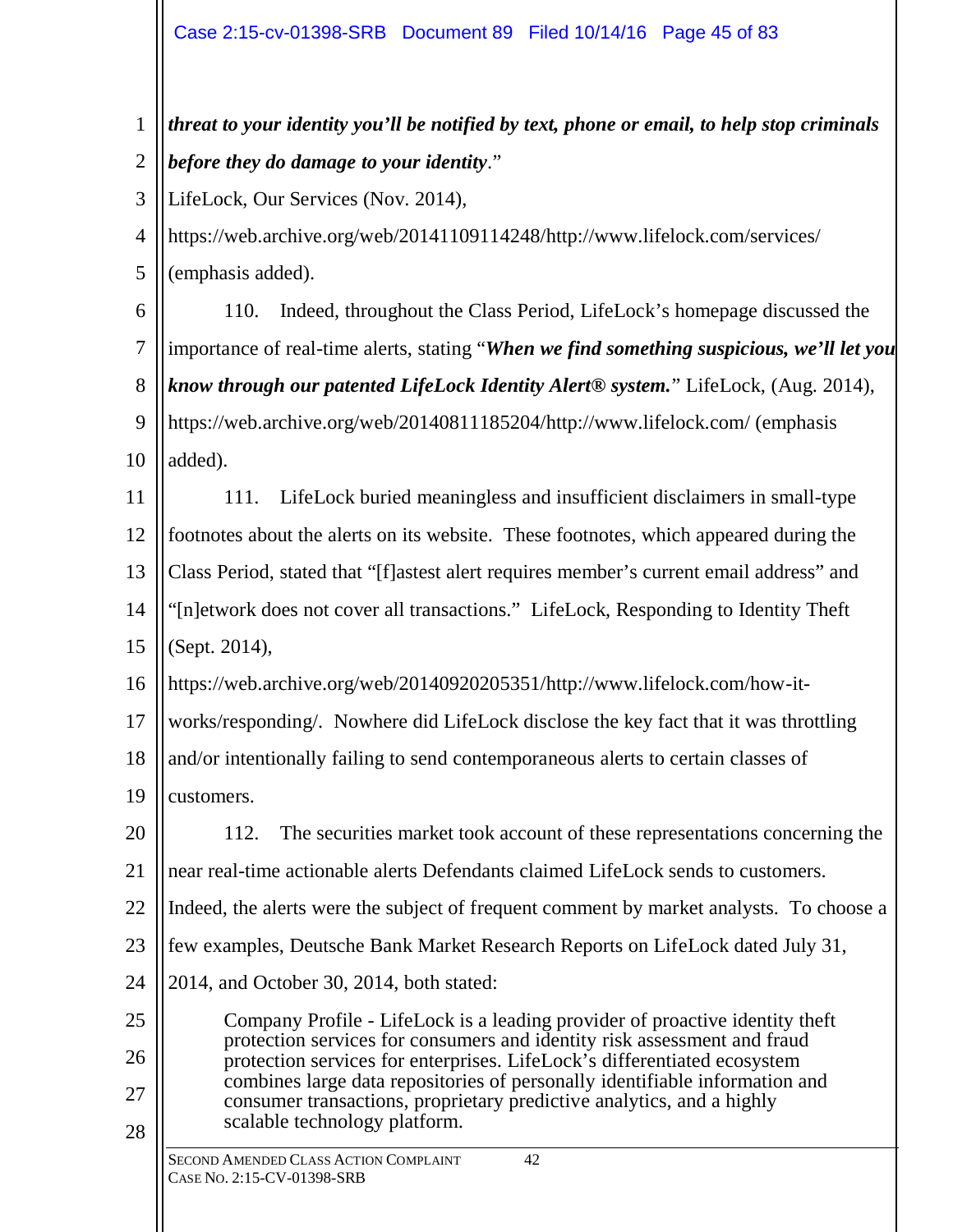| 1                   | A Dougherty & Company LLC report on LifeLock dated December 5,<br>113.                                                                                           |
|---------------------|------------------------------------------------------------------------------------------------------------------------------------------------------------------|
| $\overline{2}$      | 2014, stated:                                                                                                                                                    |
| 3                   | LifeLock, Inc. is a leading provider of proactive identity theft protection<br>services for consumers and fraud and risk solutions for enterprises. Its threat   |
| $\overline{4}$      | detection, proactive identity alerts, and comprehensive remediation services<br>help provide peace of mind for consumers amid the growing threat of identity     |
| 5                   | theft. Leveraging unique data, science and patented technology from ID                                                                                           |
| 6<br>$\overline{7}$ | Analytics, Inc., a wholly-owned subsidiary, LifeLock offers identity theft<br>protection that goes significantly beyond credit monitoring.                       |
| 8                   | LifeLock offers the most comprehensive consumer identity protection in the                                                                                       |
| 9                   | industry. We believe its strong brand recognition, patented and industry<br>leading technology, and premium services differentiate it among peers. The           |
| 10                  | company detects suspicious activity by constantly monitoring more than a                                                                                         |
| 11                  | trillion data points, uses predictive analytics to create near real time ID scores<br>(utilized by enterprise customers), and proactivity enables consumers to   |
| 12                  | respond and prevent potential threats (such as a credit card application in their<br>name, a change to a checking account, etc.) with near real-time actionable  |
| 13                  | alerts.                                                                                                                                                          |
| 14                  | LifeLock's primary alert system sends near real-time alerts to its subscribers<br>$\bullet$                                                                      |
| 15                  | when it detects a social security number, name, address, or date of birth in<br>applications for credit cards, wireless services, retail credit, mortgages, auto |
| 16                  | loans, payday loans, etc. Member can choose alerts by text message, phone, or                                                                                    |
| 17                  | email and respond immediately to confirm if the activity is fraudulent with the<br>company's proprietary Not Me verification technology.                         |
| 18                  | A Dougherty & Company LLC report on LifeLock dated February 11,<br>114.                                                                                          |
| 19                  | 2015, stated:                                                                                                                                                    |
| 20                  | Business Description: LifeLock, Inc. is a leading provider of proactive                                                                                          |
| 21                  | identity theft protection services for consumers and fraud and risk solutions                                                                                    |
| 22                  | for enterprises. LifeLock's threat detection, proactive identity alerts, and<br>comprehensive remediation services help provide peace of mind for                |
| 23                  | consumers amid the growing threat of identity theft. Leveraging unique<br>data, science and patented technology from ID Analytics, Inc., a                       |
| 24                  | whollyowned subsidiary, LifeLock offers identity theft protection that goes                                                                                      |
| 25                  | significantly beyond credit monitoring.                                                                                                                          |
| 26                  | 115.<br>Wright Investors' Service reports on LifeLock dated March 10, 2015, and                                                                                  |
| 27                  | June 11, 2015, both stated:                                                                                                                                      |
| 28                  | SECOND AMENDED CLASS ACTION COMPLAINT<br>43                                                                                                                      |
|                     | CASE NO. 2:15-CV-01398-SRB                                                                                                                                       |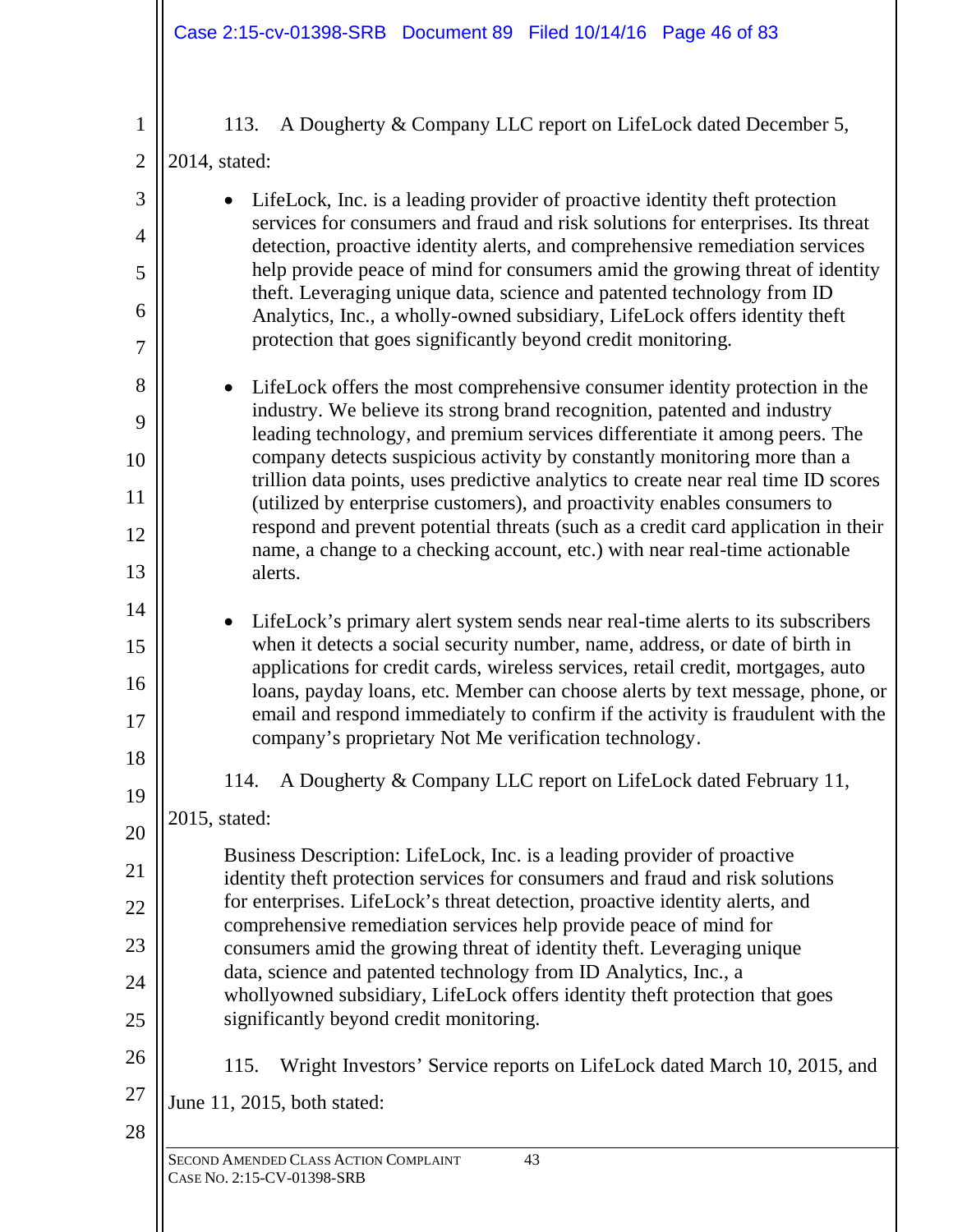|                                                    | Case 2:15-cv-01398-SRB  Document 89  Filed 10/14/16  Page 47 of 83                                                                                                                                                                                                                                                                                                                                                                                                                                                                                                                                                                                                                                                                                                                                                                                                                                       |
|----------------------------------------------------|----------------------------------------------------------------------------------------------------------------------------------------------------------------------------------------------------------------------------------------------------------------------------------------------------------------------------------------------------------------------------------------------------------------------------------------------------------------------------------------------------------------------------------------------------------------------------------------------------------------------------------------------------------------------------------------------------------------------------------------------------------------------------------------------------------------------------------------------------------------------------------------------------------|
| 1<br>$\overline{2}$<br>3                           | It protects consumer subscribers, whom it refers to as its members, through<br>monitoring identity-related events, such as new account openings and<br>credit-related applications and enterprise customers through delivering on-<br>demand identity risk and authentication information about consumers.<br>A Pacific Crest Securities report on LifeLock dated April 29, 2015, stated<br>116.                                                                                                                                                                                                                                                                                                                                                                                                                                                                                                         |
| 4<br>5<br>6<br>7                                   | (emphasis added):<br>LifeLock's ID Analytics and Lemon acquisitions have added technology to its<br>platform, and LifeLock's ability to analyze nontraditional data from top wireless<br>providers and credit issuers in real time and distribute alerts instantly to mobile<br>devices puts it ahead of competitors.                                                                                                                                                                                                                                                                                                                                                                                                                                                                                                                                                                                    |
| 8<br>9<br>10<br>11<br>12                           | A Wunderlich report dated June 9, 2015, stated (emphasis added):<br>117.<br>Although credit bureaus including Equifax, Experian, and TransUnion provide<br>credit event monitoring in addition to credit scoring, they are limited to their<br>internal data that lack real-time reliability and reactivity versus proactive.<br>LifeLock provides a real-time, crossindustry, deeper, and wider data sourcing of<br>information, as well as impressive analytics, capped by a recognized brand name<br>and unparalleled service with a guarantee.                                                                                                                                                                                                                                                                                                                                                       |
| 13<br>14<br>15<br>16<br>17<br>18<br>19<br>20<br>21 | 2.<br>LifeLock Did Not Provide "Near Real-Time" Alerts As Represented<br>118.<br>In fact, Defendants knew, or with deliberate recklessness disregarded, that<br>LifeLock did <i>not</i> consistently provide "near real-time" alerts that enabled customers to<br>proactively prevent fraudulent transactions before they were completed. As discussed<br>herein: (a) LifeLock actively disabled alerts to specific segments of its customer<br>population, such as customers with poor credit ratings and the elderly; (b) LifeLock<br>delayed alerts to segments of its customer base; and (c) LifeLock had regular, weekly<br>system downtime – often with outages of 8-12 hours – that prevented LifeLock from<br>sending near real-time alerts. Consequently, the statements in paragraphs 85 through 110<br>concerning the issuance of near real-time alerts were materially false and misleading. |
| 22<br>23<br>24<br>25<br>26<br>27<br>28             | Moreover, the statement found in paragraph 89 was additionally false and misleading<br>because, far from providing the most comprehensive protection in the market, there was a<br>70% likelihood that customers enrolled in the Company's Ultimate Plus package would<br>receive stale credit check alerts at least a week late – the most important feature of the<br>Company's purportedly most comprehensive service.<br>SECOND AMENDED CLASS ACTION COMPLAINT<br>44                                                                                                                                                                                                                                                                                                                                                                                                                                 |

CASE NO. 2:15-CV-01398-SRB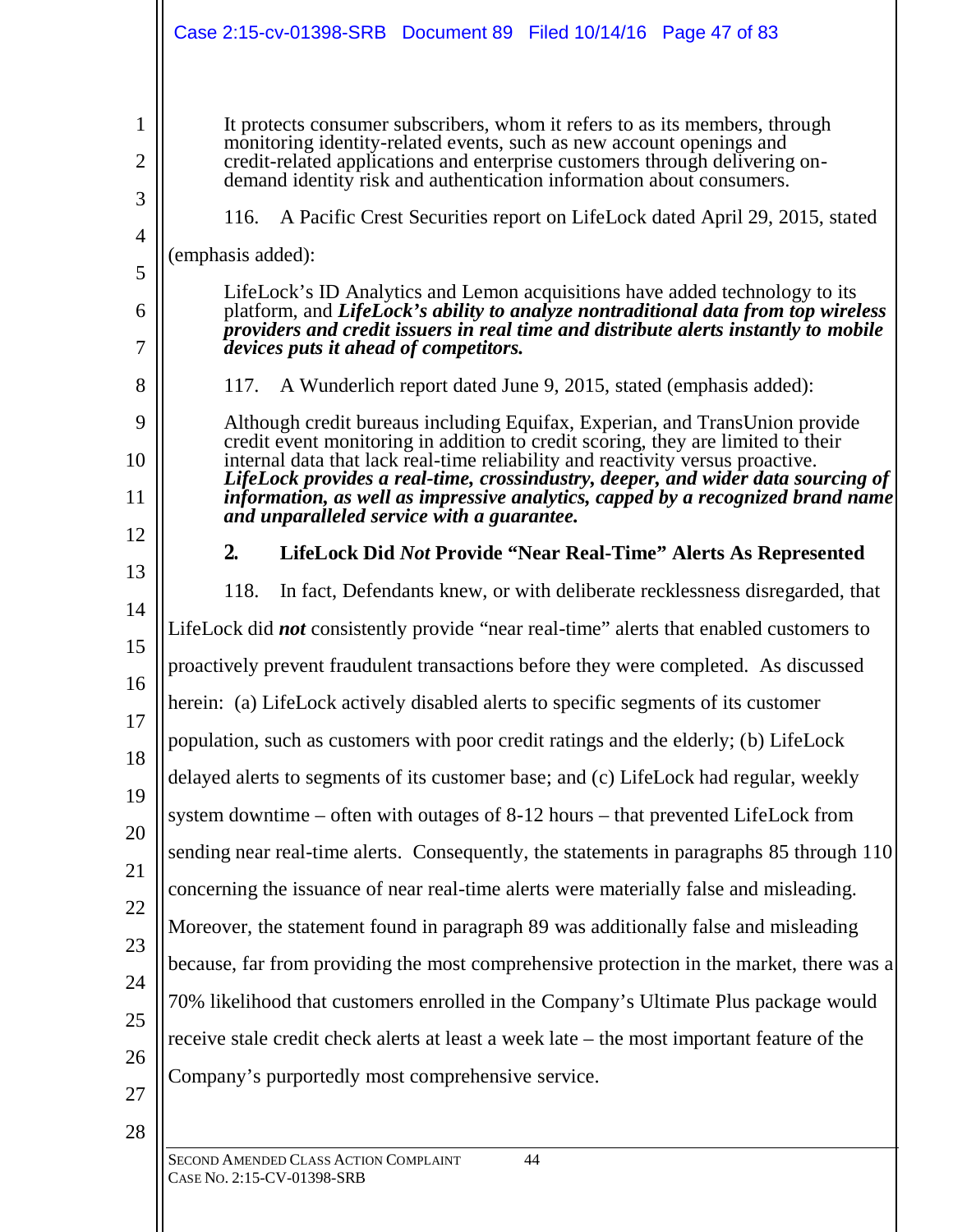1 2 3 4 5 6 7 8 119. In an internal presentation he made to LifeLock management in March 2015, entitle "Granite – Proposal for a more sustainable Customer Experience model," LifeLock's then-Director of Design and User Experience, Soudy Khan, described the alerts LifeLock provided customers as "stale" – they did not permit customers to proactively intervene in fraudulent transactions. In this regard, Khan wrote "that we will never best the banks and card issuers at providing alerts . . . [because it is] something we are not (and never will be) the very best at<sup>[1]</sup>.<sup>5</sup> Khan told CW 1 that he made this presentation to LifeLock's executives.

9 10 11 12 13 14 15 16 17 18 19 120. CW 5 stated that 70% of the credit check alerts were stale and that a stale alert meant that an alert was at least one week old*.* According to CW 5, the 70% chance of a week or longer delay applied to – the situation Defendant Davis described in his false and misleading statements – where a customer receives an alert while waiting in line at a Verizon store to buy a phone and having their credit check run in order to get that phone. CW 5 stated that a "huge chunk" of LifeLock's "Ultimate" customers were affected by the stale credit check alerts. CW 5 added that credit check alerts were the most common alerts as a result of there being three credit rating agencies. According to CW 5, credit check alerts were also the most important because "that's what people were paying for" by choosing the most comprehensive subscription and that there was "no value" in the credit check alerts given that there was a 70% likelihood of the alert being stale.

20 21 22 23 24 25 121. CW 5 confirmed that the highest level of management was aware of the stale alerts as well. CW 5 stated that she knew the executive team was aware of the stale alerts issue because she created reports that were sent to a "conglomerate of the executive management team." According to CW 5, the reports included detailed statistics on alerts including stale alerts and how many alerts were to be sent out. During his/her tenure, CW 5 created these reports for three types of alerts: (a) alerts from ID Analytics; (b)

- 27
- 28

<sup>&</sup>lt;sup>5</sup> Should the Court so request, Plaintiffs shall submit the "GRANITE" presentation (which is labeled "confidential") *in camera* for the Court's review.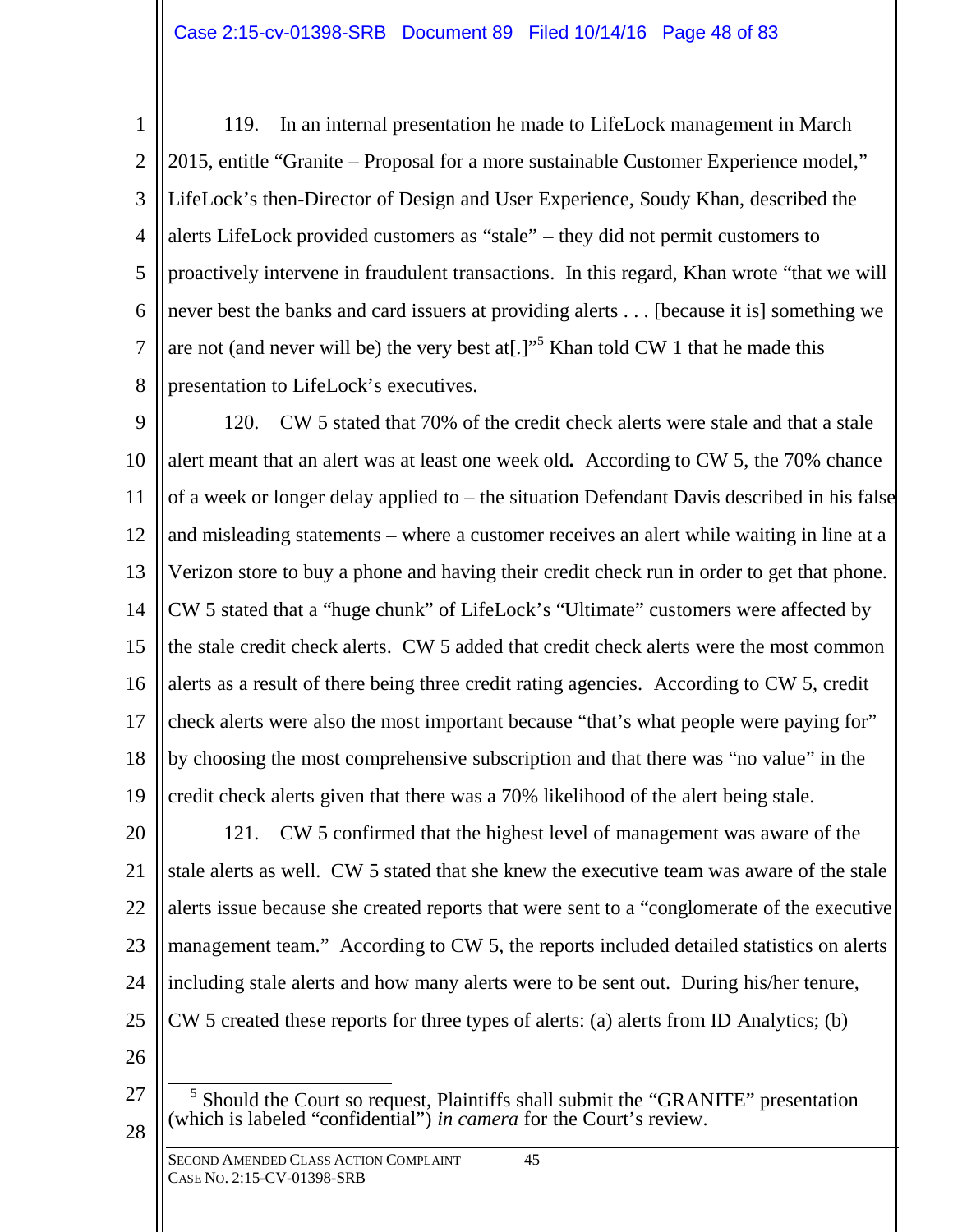1 2 3 4 5 6 7 8 9 10 checking and savings account alerts; and (c) credit check alerts. The reports would be completed on a weekly basis and sent to LifeLock's then Alert Manager, Anthony Aguilar. According to CW 5, she would consolidate the three reports and that would be sent to executive management. CW 5 confirmed that Schneider was aware of and received this report as early as November 2014. Moreover, CW 5 confirmed that this report was sent to Defendant Schneider on a monthly basis. CW 5 knew this because Rob Ryan, Vice President of Member Services, told CW 5 that he was sending Defendant Schneider the reports and that he had meetings with Schneider about the data in the reports. CW 5 also confirmed that stale alerts were pervasive and occurred through at least June of 2015, the end of her tenure.

11 12 13 14 15 16 122. Moreover, in May 2015, CW 5, along with 15-20 others attended a luncheon with Defendant Schneider named "Have Lunch with the President Day" at LifeLock's headquarters. According to CW 5, Schneider confirmed she was aware of stale alerts issues at this luncheon while discussing "better system stability." According to CW 5, during the luncheon, one of the other attendees asked about stale alerts to which Schneider responded "I am aware of it and we are working on it."

17 18 19 20 21 123. Similarly, CW 6, who confirmed that the stale alerts continued even after the Class Period, also stated that a lot of problems including stale alerts were elevated to LifeLocks's executive management but that they tended to fall on "deaf ears" even though CW 6 would hear about stale alerts "all the time . . . constantly." CW 6 also attributed the stale alerts to "issues in [Lifelock's] systems."

22 23 24 25 26 27 124. Confidential Witnesses also explained that LifeLock's ecosystem was unable to provide the comprehensive protection against identity theft and identity fraud that the Company represented it would to investors and the public. These CWs describe a system that was plagued by inadequate technology and staffing, which prevented the Company from sending near real-time alerts and prevented LifeLock customers from being able to proactively respond to identity theft and identity fraud threats.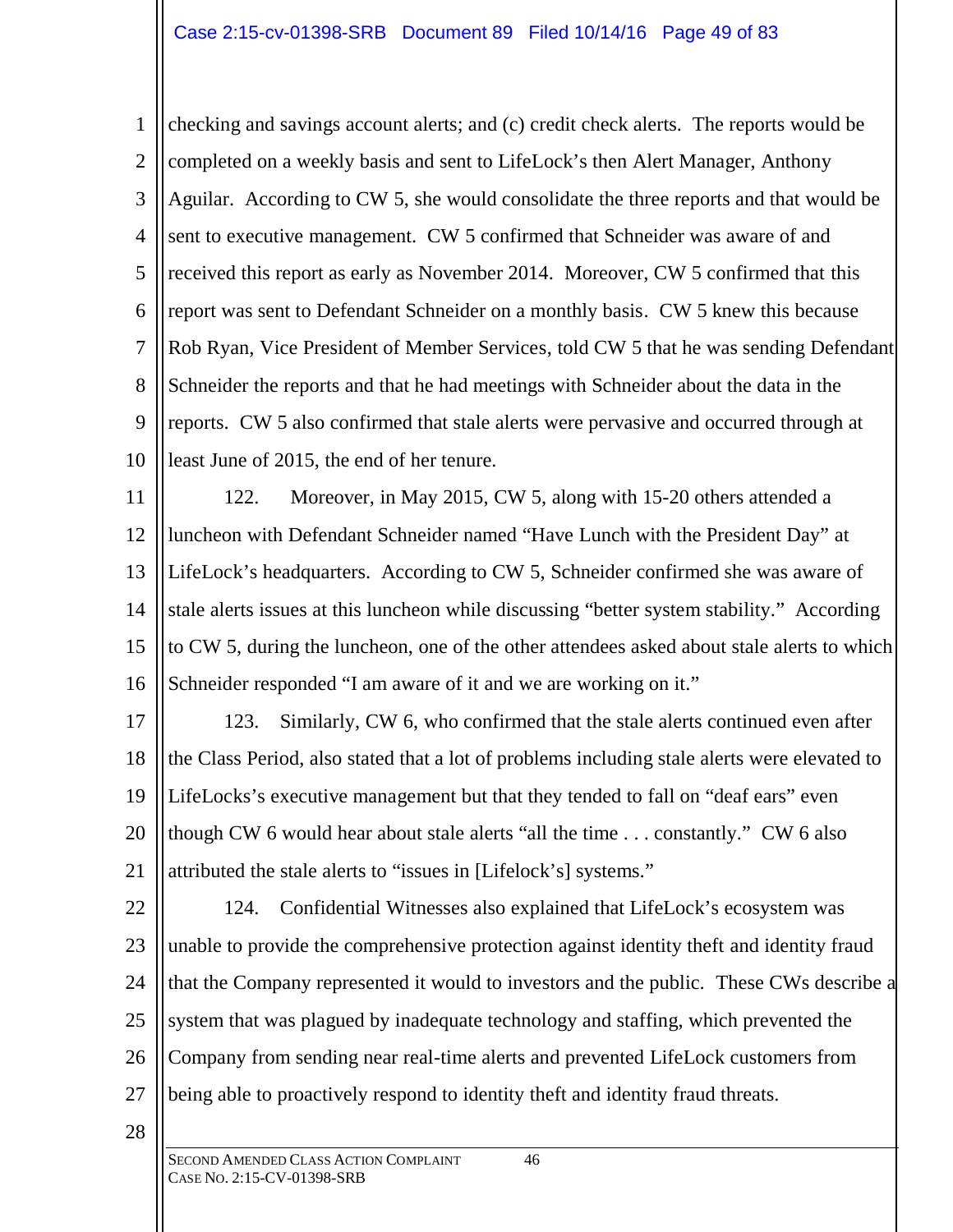1 2 3 4 5 6 7 8 125. CW 2 explained that LifeLock used third-party vendors to provide the information underlying the alerts that LifeLock would send to its customers. According to CW 2, the amount of information that was coming into LifeLock during the CW's witness's tenure (from June 2012 through January 2014) was overwhelming. LifeLock did not have processes in place to distribute that information. After obtaining and processing the information from the monitoring services, LifeLock sent the alerts to its customers. In response, call volume would "blow up." However, LifeLock did not have enough agents to handle follow-ups from all of the alerts.

9 10 11 12 13 14 15 16 17 18 19 20 21 22 23 24 126. Rather than improving its technology and staffing to enable the Company to provide the services it represented, LifeLock purposely delayed or suppressed alerts, without advising customers – or investors – that it was doing so. More particularly, both prior to and during the Class Period, LifeLock engaged in the practice known as "throttling," whereby it purposely delayed or suppressed alerts to certain classes of its customers. As CW 3 explained, during times when LifeLock's call centers were lightly staffed, LifeLock would suppress alerts to elderly customers, because those customers were the more likely to burden LifeLock with calls. As whistleblower Peters alleged: LifeLock employee Dave Bridgman told Peters that LifeLock's current practice was to manipulate the customer alerts sent to its elderly customers. LifeLock would turn off or reduce the services alerting elderly customers to reduce the call volume received by LifeLock's customer support center. Peters Compl. ¶ 17(c). CW 4 added that during the Class Period, LifeLock similarly "throttled" alerts to customers with lower credit ratings, on the theory that those customers had the least to lose from failing to receive alerts as their credit ratings were impaired already. 127. CW 4 stated that, toward the end of the witness's tenure in October 2014,

25 26 27 28 LifeLock would only send out a total of about 1,000 alerts per weekday **–** even though LifeLock received as many as 5,000 potential fraud or identity theft alerts per weekday. 128. According to CW 4, LifeLock took its computer system offline for maintenance every Tuesday and Thursday night, for as much as 12 hours each time and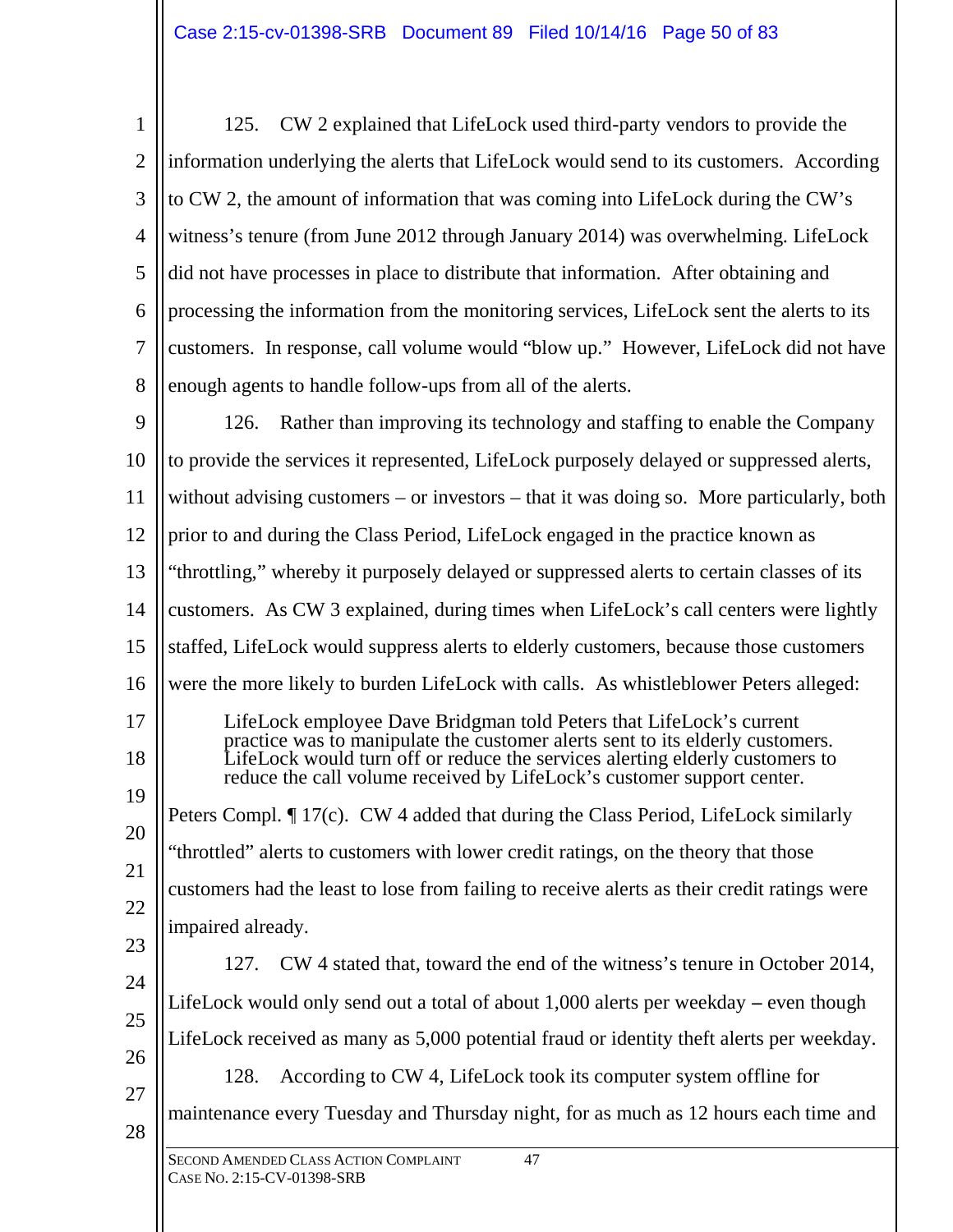# Case 2:15-cv-01398-SRB Document 89 Filed 10/14/16 Page 51 of 83

| 1              | that these shutdowns continued until the end of her tenure at LifeLock. During these                                                                                         |
|----------------|------------------------------------------------------------------------------------------------------------------------------------------------------------------------------|
| $\overline{2}$ | twice-weekly down periods, new alerts could not be sent out, and customer service                                                                                            |
| 3              | personnel could not respond to customer inquiries regarding alerts previously sent.                                                                                          |
| $\overline{4}$ | CW 5 likewise confirmed that throughout the Class Period, LifeLock's<br>129.                                                                                                 |
| 5              | systems would go down regularly. CW 5 explained that when the systems went down                                                                                              |
| 6              | some members would not get alerts and when the systems started back up there would be                                                                                        |
| 7              | a push to get all of the alerts out and "some fell through the cracks for sure." CW 5 also                                                                                   |
| 8              | stated in 2014 and 2015 it was a "constant roller coaster with the systems" and that                                                                                         |
| 9              | system outages occurred during the day as well as overnight.                                                                                                                 |
| 10             | Moreover, CW 5 confirmed that Schneider was also aware of system<br>130.                                                                                                     |
| 11             | shutdown issues and the throttling of the Early Warning System alerts because those                                                                                          |
| 12             | issues were also discussed by Schneider during the "Have Lunch with the President Day"                                                                                       |
| 13             | meeting. According to CW 5, during the luncheon, Schneider explained to the attendees                                                                                        |
| 14             | that she was "working with the IT people" including the CIO and CTO to get "better"                                                                                          |
| 15             | system stability."                                                                                                                                                           |
| 16<br>17       | LifeLock Did Not Provide Its Customer's Personal Information Sufficient<br>В.<br>Security Protection - Much Less the Very Highest Level, as Defendants<br><b>Represented</b> |
| 18             | LifeLock's False and Misleading Statements About Customer Data<br>1.<br><b>Security</b>                                                                                      |
| 19             | Throughout the Class Period, Defendants represented that LifeLock<br>131.                                                                                                    |
| 20             | complied with the highest standards of data security applicable to major financial                                                                                           |
| 21             | institutions, which is known as Level 1 of the Payment Card Industry Data Security                                                                                           |
| 22             | Standard ("PCI DSS"). PCI DSS is a set of requirements, formulated by an industry                                                                                            |
| 23             | group in the payment card industry, designed to ensure that all companies that process,                                                                                      |
| 24             | store, or transmit credit card information maintain a secure environment. The highest                                                                                        |
| 25             | level of data security under this industry standard, used by large banks and other financial                                                                                 |
| 26             | institutions, is Level 1.                                                                                                                                                    |
| 27<br>28       |                                                                                                                                                                              |
|                | SECOND AMENDED CLASS ACTION COMPLAINT<br>48<br>CASE No. 2:15-CV-01398-SRB                                                                                                    |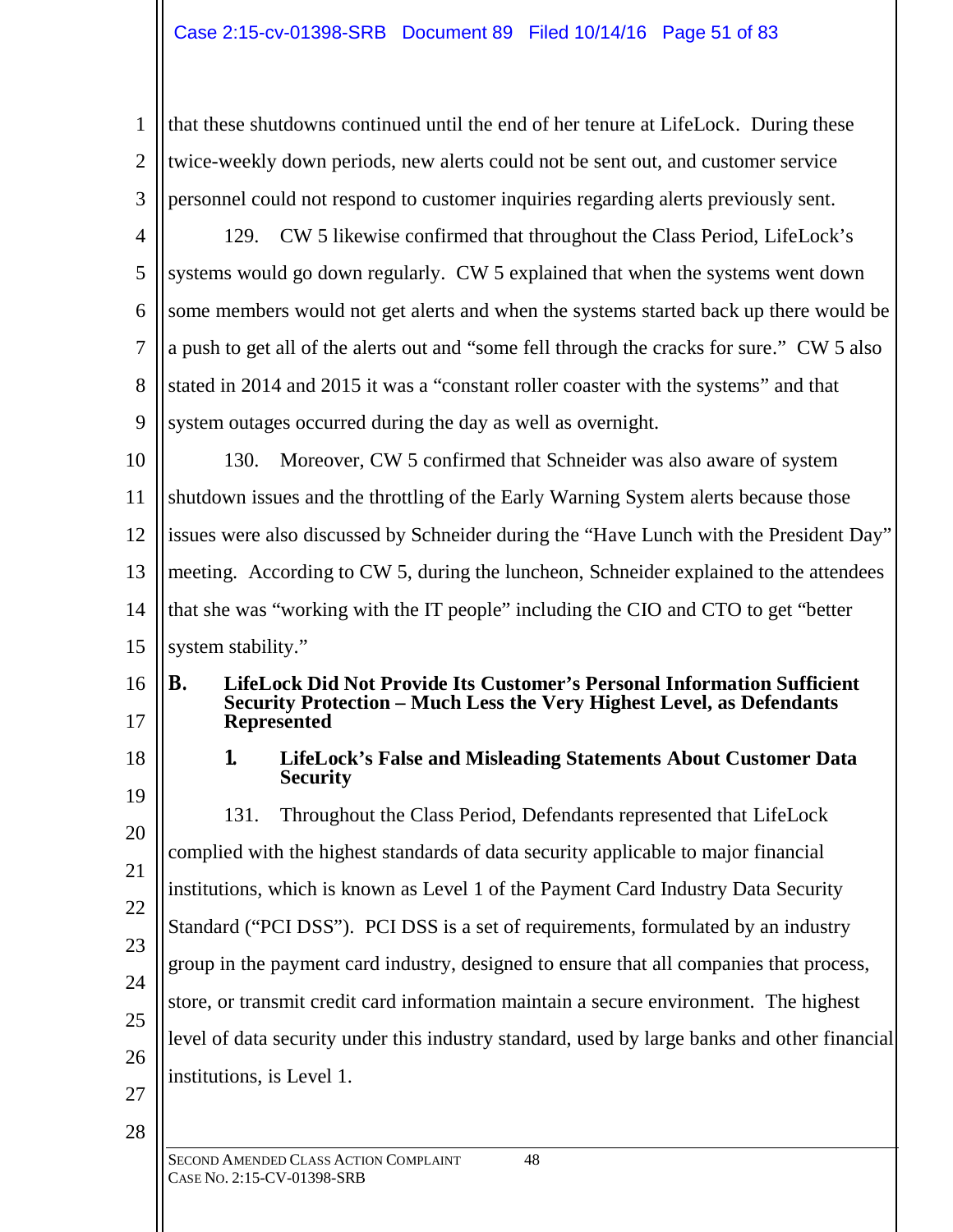| 1              | At the Deutsche Bank Technology Conference on September 9, 2014,<br>132.                                                                        |
|----------------|-------------------------------------------------------------------------------------------------------------------------------------------------|
| $\overline{2}$ | Deutsche Bank Analyst Nandan Amladi asked Davis how LifeLock protected the highly                                                               |
| 3              | confidential data that customers provided to the Company. Davis replied that "[f] rom the                                                       |
| 4              | day [he] founded the Company," he knew that LifeLock was "consolidating all the keys                                                            |
| 5              | to the kingdom, as we call it – name, birth date, Social Security Number, plus now                                                              |
| 6              | checking and savings accounts, credit card numbers, account information." LOCK-                                                                 |
| 7              | LifeLock Inc. at Deutsche Bank Technology Conference, Thomson Reuters Streetevents,                                                             |
| 8              | Sept. 9, 2014, at 4. Since data handling and information security were of paramount                                                             |
| 9              | importance to LifeLock's ecosystem, Davis explained that the Company had to operate                                                             |
| 10             | under the PCI Level 1 security standard:                                                                                                        |
| 11             | So of course we're going to look to operate under the highest data                                                                              |
| 12             | handling and data security standards, PCI Level 1, for our core business,<br>right? That's how we're going to make sure that we operate $\dots$ |
| 13             | <i>Id.</i> (emphasis added).                                                                                                                    |
| 14             | Davis' statement about operating under the PCI Level 1 security standard<br>133.                                                                |
| 15             | was explained in more detail on LifeLock's website. Indeed, at all times throughout the                                                         |
| 16             | Class Period, LifeLock's website contained a discussion in which the Company                                                                    |
| 17             | represented that its security credentials included "PCI level 1" compliance (emphasis                                                           |
| 18             | added):                                                                                                                                         |
| 19             | <b>Our Credentials</b>                                                                                                                          |
| 20             | At LifeLock, relentless protection of your identity is our primary mission.                                                                     |
| 21             | Here are just a few examples of the steps we take to help ensure you stay<br>ahead of identity thieves:                                         |
| 22             | First in the industry to offer proactive identity theft protection                                                                              |
| 23             | Level 1 compliant under the Payment Card Industry Data Security                                                                                 |
| 24             | <b>Standard</b>                                                                                                                                 |
| 25             | Member of TRUSTe                                                                                                                                |
| 26             | Direct access to fraud resolution teams within our extensive network of<br>lenders and service providers                                        |
| 27             | Expert thought leadership with internationally recognized experts in                                                                            |
| 28             | privacy and security technologies, fraud, and criminal methods                                                                                  |
|                | SECOND AMENDED CLASS ACTION COMPLAINT<br>49<br>CASE No. 2:15-CV-01398-SRB                                                                       |
|                |                                                                                                                                                 |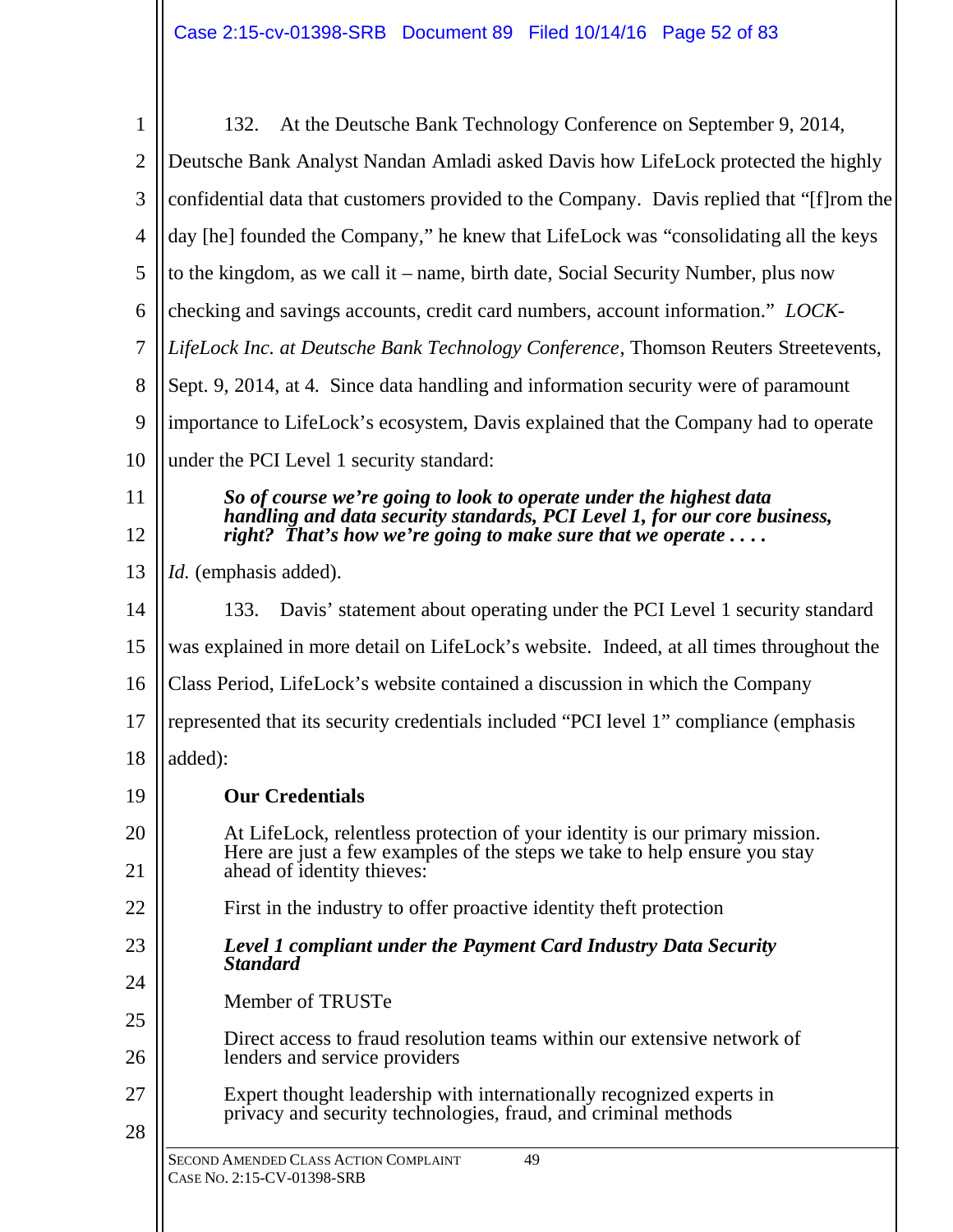|          | Case 2:15-cv-01398-SRB Document 89 Filed 10/14/16 Page 53 of 83                                                                                |
|----------|------------------------------------------------------------------------------------------------------------------------------------------------|
| 1<br>2   | Partnerships with FBI Law Enforcement Executive Development<br>Association (FBI-LEEDA), National Organization for Victim Assistance<br>(NOVA). |
| 3        | 2.<br>LifeLock Was Not PCI DSS Level 1 Compliant, and Did Not Provide                                                                          |
| 4        | <b>Adequate Data Security Protection for Its Customers' Personal</b><br><b>Information</b>                                                     |
| 5        | 134.<br>In fact, Defendants knew, or with deliberate recklessness disregarded, that                                                            |
| 6        | LifeLock did not provide the level of data security protection for its customers' personal                                                     |
| 7        | information that Defendants claimed. As set forth in the Peters Compl. and confirmed by                                                        |
| 8        | Confidential Witnesses, LifeLock failed to:                                                                                                    |
| 9        | encrypt personal customer information, but rather stored and<br>(a)<br>transmitted it in readable text;                                        |
| 10       | limit access to personal customer information to those LifeLock<br>(b)<br>employees and contractors who needed such access for the             |
| 11<br>12 | performance of their jobs;<br>install critical patches and updates to avoid known security threats;<br>(c)<br>and                              |
| 13       | comply with PCI DSS Level 1 requirements at all relevant times.<br>(d)                                                                         |
| 14       | 135.<br>Peters – LifeLock's former Chief Information Security Officer – alleged                                                                |
| 15       | facts in his whistleblower complaint that demonstrate LifeLock's failure to provide                                                            |
| 16       | personal customer data with adequate security protection. Peters averred that:                                                                 |
| 17       | LifeLock's technological security readiness was only 27% of the minimum                                                                        |
| 18       | needed to protect the personal information of LifeLock's customers,                                                                            |
| 19       | LifeLock's security vigilance was 0% of the minimum needed to protect                                                                          |
| 20       | the information of LifeLock's customers, and                                                                                                   |
| 21       | LifeLock's internal capacity for implementing governance regarding                                                                             |
| 22       | security was only 47% of the minimum needed to protect the personal                                                                            |
| 23       | information of LifeLock's customers.                                                                                                           |
| 24       | Peters Compl. ¶ 18-20.                                                                                                                         |
| 25       | Peters alleged that one of the principal causes of LifeLock's inadequate<br>136.                                                               |
| 26       | data security protection was insufficient staffing, and that he asked to immediately hire an                                                   |
| 27       | additional 12 information security professionals to bring LifeLock up to even the                                                              |
| 28       | minimum level necessary for information security - but LifeLock's management                                                                   |
|          | SECOND AMENDED CLASS ACTION COMPLAINT<br>50<br>CASE No. 2:15-CV-01398-SRB                                                                      |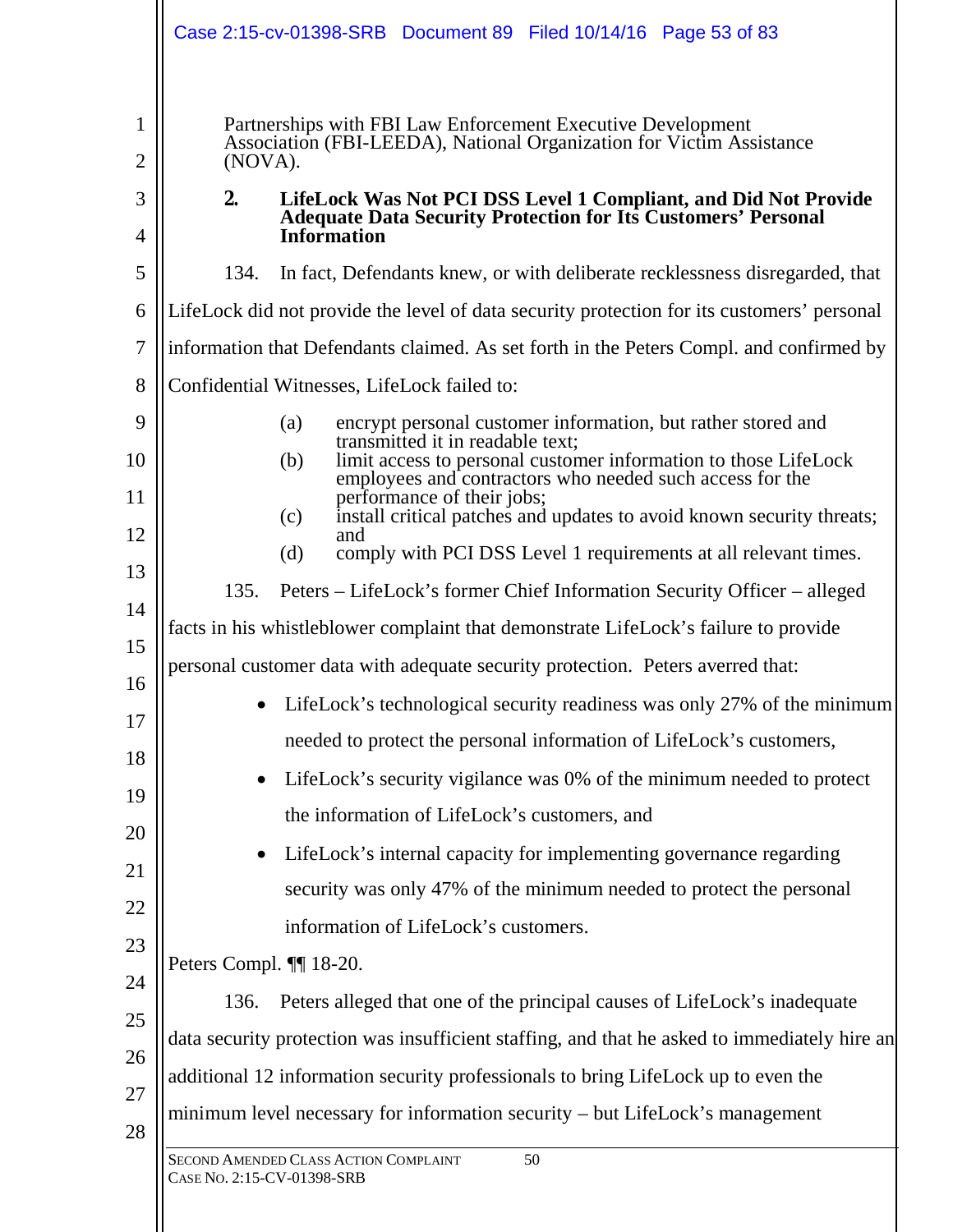| $\mathbf{1}$   | responded that the Company would hire no more than two additional security                                                                                                        |
|----------------|-----------------------------------------------------------------------------------------------------------------------------------------------------------------------------------|
| $\overline{2}$ | professionals (if that many) within the next year, and that full staffing would take years to                                                                                     |
| 3              | reach, if it was to be done at all. Peters Compl. [22.]                                                                                                                           |
| $\overline{4}$ | 137. Peters alleged that he discussed his concerns about LifeLock's inadequate                                                                                                    |
| 5              | customer data security protection directly with Defendant Power on or about July 9,                                                                                               |
| 6              | 2013.                                                                                                                                                                             |
| 7              | Emails produced pursuant to Lead Plaintiffs' FOIA request show that the<br>138.                                                                                                   |
| 8              | FTC staff was taking Peters' allegations seriously. On January 7, 2014, Madden                                                                                                    |
| 9              | informed LifeLock that, in addition to alerts, the FTC staff "would also like to discuss                                                                                          |
| 10             | LifeLock's information security program to protect consumers' personal information,"                                                                                              |
| 11             | during the meeting on January 17, 2014. Madden requested the following:                                                                                                           |
| 12             | Specifically, we would like LifeLock to identify the employee(s) currently<br>responsible for the company's information security program, including job titles                    |
| 13             | and qualifications, and the internal organizational structure in place for reviewing<br>and reporting on the adequacy of the information security program. In addition, we        |
| 14             | are interested in learning about internal information security risk assessments                                                                                                   |
| 15<br>16       | conducted since November 2012, including assessment of safeguards in place to<br>protect consumer information, and the results of any such assessments. Please                    |
| 17             | include any reviews of service providers' capabilities for protecting consumers'<br>financial information provided to them by LifeLock. Finally, please have LifeLock             |
| 18             | identify how it receives and responds to information from third parties regarding<br>risks to consumers' personal information.                                                    |
| 19             | The FTC's information request mirrors the areas of LifeLock's information<br>139.                                                                                                 |
| 20             | security program identified as insufficient in the Peters Compl.                                                                                                                  |
| 21             | Additionally, LifeLock's information security program was woefully<br>140.                                                                                                        |
| 22             | inadequate to protect customer information and was out of compliance with PCI DSS                                                                                                 |
| 23             | v3.0.6                                                                                                                                                                            |
| 24             |                                                                                                                                                                                   |
| 25             | <sup>6</sup> Version 3.0 of the Payment Card Industry Data Security Standard was published in<br>November 2013 and was the operative PCI DSS standard at the time Defendants made |
| 26             | false and misleading statements to the market about the Lifelock's compliance with PCI<br>Level 1 standards. See PCI Sec. Standards Council, Payment Card Industry (PCI) Data     |
| 27<br>28       | Security Standard, v3.0 (Nov. 2013),<br>https://www.pcisecuritystandards.org/document_library.                                                                                    |
|                | SECOND AMENDED CLASS ACTION COMPLAINT<br>51<br>CASE No. 2:15-CV-01398-SRB                                                                                                         |
|                |                                                                                                                                                                                   |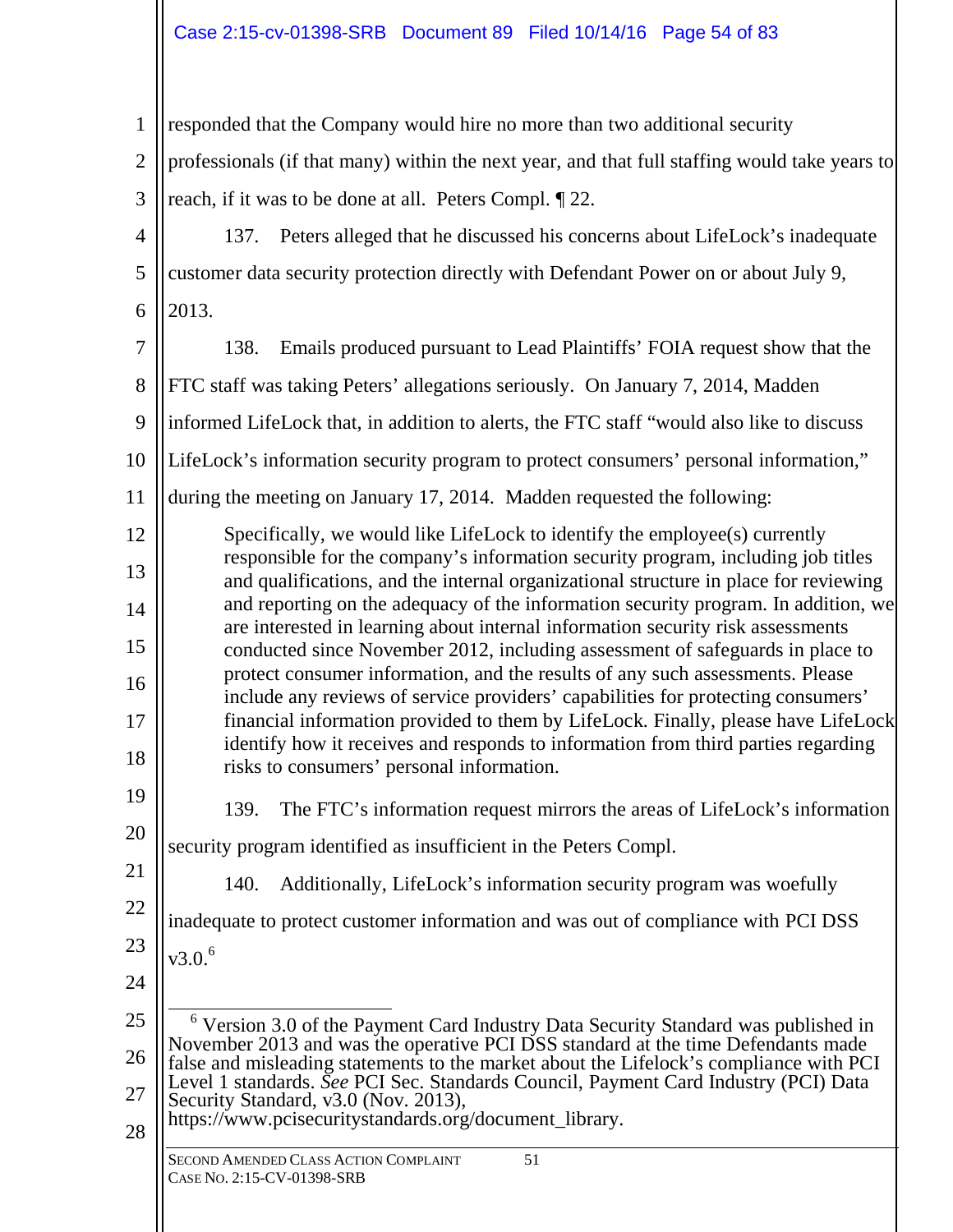| $\mathbf{1}$   | 141. PCI DSS Requirement 6.1 of PCI DSS v3.0 required LifeLock to                                                                                        |
|----------------|----------------------------------------------------------------------------------------------------------------------------------------------------------|
| $\overline{2}$ | "[e]stablish a process to identify security vulnerabilities, using reputable outside sources                                                             |
| 3              | for security vulnerability information, and assign a risk ranking (for example, as 'high,'                                                               |
| $\overline{4}$ | 'medium,' or 'low') to newly discovered security vulnerabilities." PCI DSS v3.0, at 49.                                                                  |
| 5              | In addition, Requirement 6.1 notes:                                                                                                                      |
| 6              | Risk rankings should, at a minimum, identify all vulnerabilities considered                                                                              |
| 7              | to be a 'high risk' to the environment. In addition to the risk ranking,<br>vulnerabilities may be considered 'critical' if they pose an imminent threat |
| 8              | to the environment, impact critical systems, and/or would result in a<br>potential compromise if not addressed. Examples of critical systems may         |
| 9              | include security systems, public-facing devices and systems, databases, and                                                                              |
| 10             | other systems that store, process, or transmit cardholder data.                                                                                          |
| 11             | Id.                                                                                                                                                      |
| 12             | 142. PCI DSS Requirement 6.2 required LifeLock to "[e]nsure that all system                                                                              |
| 13             | components and software are protected from known vulnerabilities by installing                                                                           |
| 14             | applicable vendor-supplied security patches. <i>Id.</i> at 50. And to "[i]nstall critical security                                                       |
| 15             | patches within one month of release." Id. PCI DSS Requirement 6.2 goes on to note:                                                                       |
| 16             | "Critical security patches should be identified according to the risk ranking process                                                                    |
| 17             | defined in Requirement 6.1." Id.                                                                                                                         |
| 18             | 143. Security patches are typically available within one month of a vulnerability                                                                        |
| 19             | being identified. For example, Microsoft has released security patches on the second                                                                     |
| 20             | Tuesday of every month. See Microsoft Security Bulletins, MICROSOFT SECURITY                                                                             |
| 21             | TECHCENTER, https://technet.microsoft.com/en-us/security/bulletins.aspx (last visited                                                                    |
| 22             | Sept. 22, 2015) (stating Microsoft security updates are released on the second Tuesday of                                                                |
| 23             | each month). For more critical vulnerabilities, patches are often released even faster.                                                                  |
| 24             | Internal LifeLock emails cited in the FTC's Memorandum in Support of its<br>144.                                                                         |
| 25             | Notice of Lodging Proposed Documents Under Seal, obtained through a FOIA request,                                                                        |
| 26             | confirm that LifeLock's internal systems were out of compliance with the applicable PCI                                                                  |
| 27             | DSS v3.0 requirements during the Class Period. Specifically, the FTC's Memorandum                                                                        |
| 28             |                                                                                                                                                          |
|                | 52<br>SECOND AMENDED CLASS ACTION COMPLAINT<br>CASE No. 2:15-CV-01398-SRB                                                                                |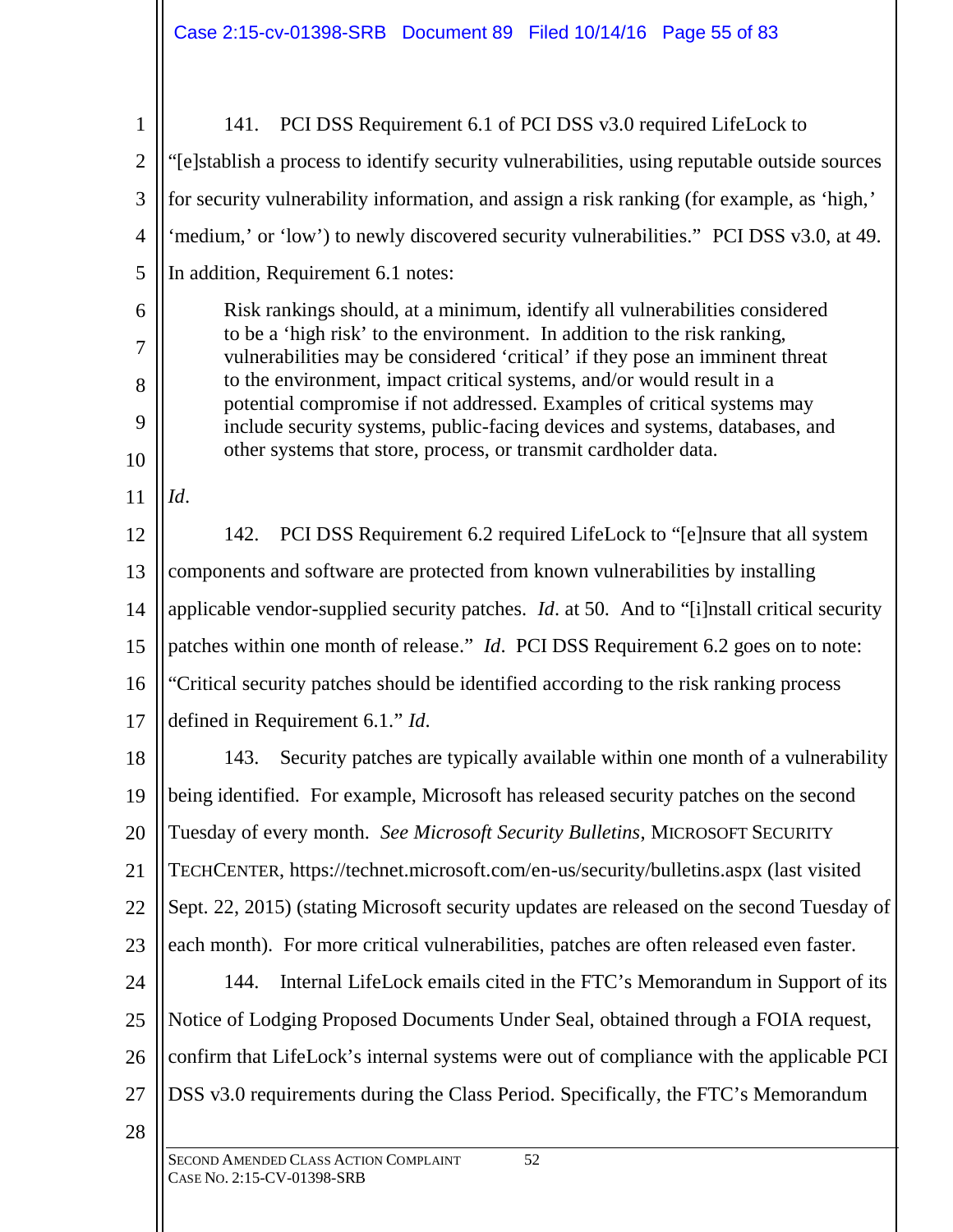1 2 3 4 5 6 7 confirms that "LifeLock failed to timely remediate many known critical system vulnerabilities." For example, one internal LifeLock email dated August 1, 2014, referenced in the FTC's Memorandum in Support of its Notice of Lodging Proposed Documents Under Seal, stated that there were "over 100 high or critical Vulnerability Remediation Requests more than 150 days old." These high or critical vulnerabilities went unaddressed more than five times longer than allowed under PCI DSS v3.0 Requirements 6.1 and 6.2.

8 9 10 11 12 13 14 145. CWs also confirm what is contained in the LifeLock emails referenced by the FTC – namely, that prior to and during the Class Period, LifeLock's data security program did not adequately protect customers' personal information. CW 3 said that LifeLock had data protection issues and the Company purported to be PCI Level 1 compliant, but was not. Similarly, CW 2 also asserted that third parties call centers contracted by LifeLock were not PCI Level 1 compliant and had no intention of becoming so at any reasonable pace.

15 16 17 18 19 20 21 22 23 24 25 26 146. CW 4 stated that senior management at LifeLock told LifeLock employees, including the witness, that it would cost as much as \$100 million to bring LifeLock into compliance, but that the Company did not intend to spend that money. In addition, in a meeting in or about March or April 2013, CW 4 communicated concerns about LifeLock's data security protection to Defendant Hilary Schneider, and Schneider replied that the Company had other priorities. During the conversation CW 4 explained to Schneider that LifeLock needed to update their systems because their system could not handle large enrollments or automation and required frequent system shutdowns. Moreover, CW 4 told Defendant Schneider that the system issues made enrollment more difficult and affected LifeLock's members directly. Schneider responded to CW 4 that in order to fix the problem, it would take a \$100 million system overhaul and LifeLock "can't afford that."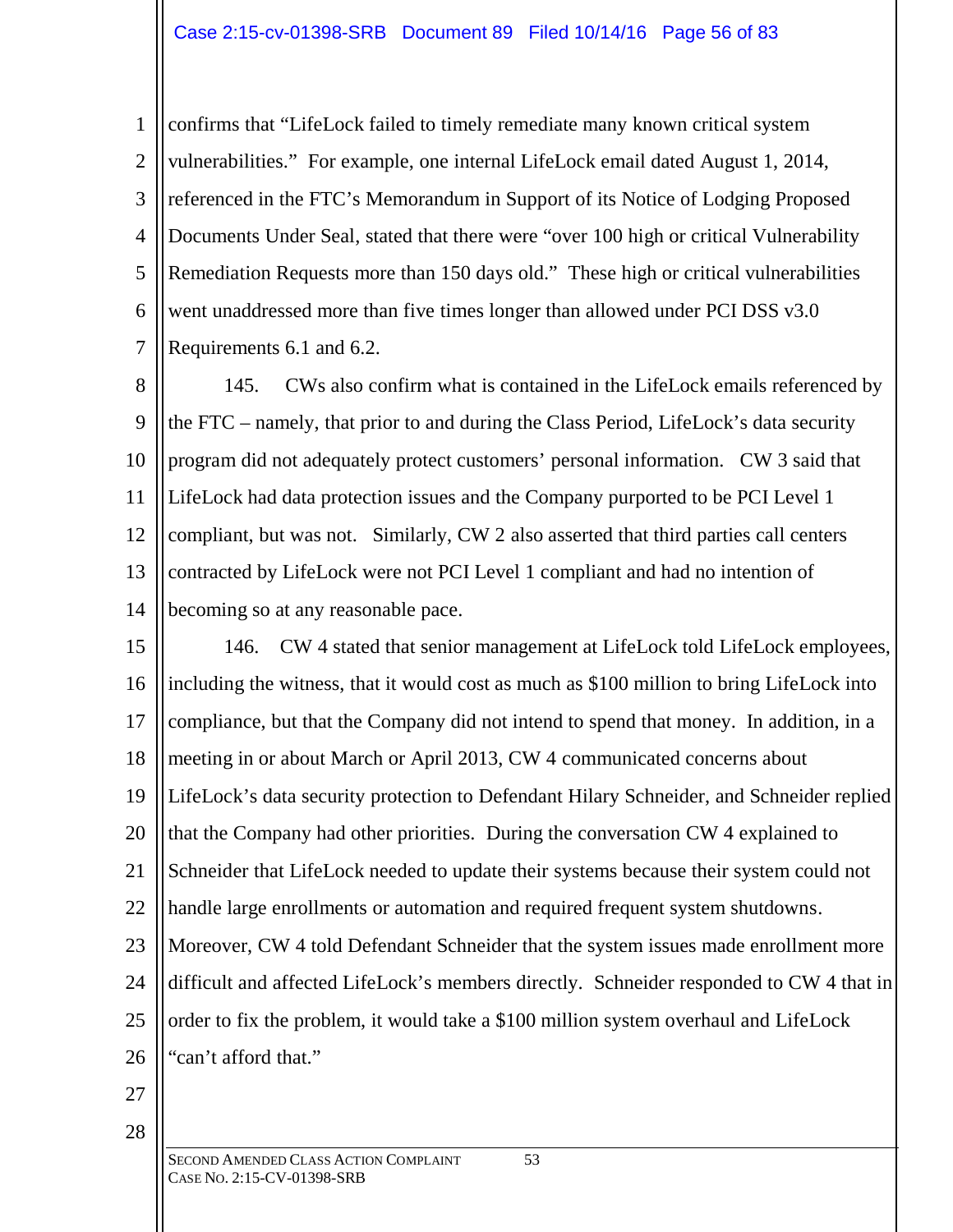1 2 3 4 147. CW 4 referred to a conspiracy within the Company to cover up its lack of PCI compliance. Among other things, in or about January or February 2014, LifeLock Director of Internal Audits Tony Valentine instructed the witness not to communicate any facts concerning LifeLock's data security problems to auditors.

5 6 7 8 9 10 11 148. Aside from its lack of PCI compliance, LifeLock failed to take the most basic steps to protect its customers' personal information. CW 4 reported that when LifeLock made product demonstrations to potential "partners" – companies that would retain LifeLock to provide data protection services to employees – the partners' representatives would be allowed to watch LifeLock's employees operate the computers accessing consumer customers' information, where they were able to see screens containing personal customer information.

12 13 14 15 16 17 149. CW 4 also reported that customer information was vulnerable during the twice-weekly extended shutdowns of LifeLock's computer systems. *See* ¶ 128. Additionally, according to a declaration filed in the Ebarle Action, from January 1, 2012 to April 30, 2015 LifeLock was unable to provide alerts during multiple planned and unplanned system outages and could not provide certain alerts during 42 different weekends during that time.

18 19 150. Moreover, according to CW 4, LifeLock did not always encrypt customer information properly (or at all), thus rendering that information vulnerable to breaches.

**C. Defendants Misled Investors by Misrepresenting the Severity of the FTC's Investigation of LifeLock**

21 22 23 24 25 26 27 28 151. Throughout the Class Period, LifeLock represented to investors that the FTC's inquiries into its customer alerts and data security protection of customer information were nothing more than a run-of-the-mill inquiry, initiated at LifeLock's insistence in response to a cash-grabbing whistleblower, that was part of the FTC's routine monitoring of the consumer data protection industry as a whole. In fact, Defendants were aware, as early as January 2, 2014, that LifeLock was being specifically targeted by the FTC for an investigation into matters as to which it was non-compliant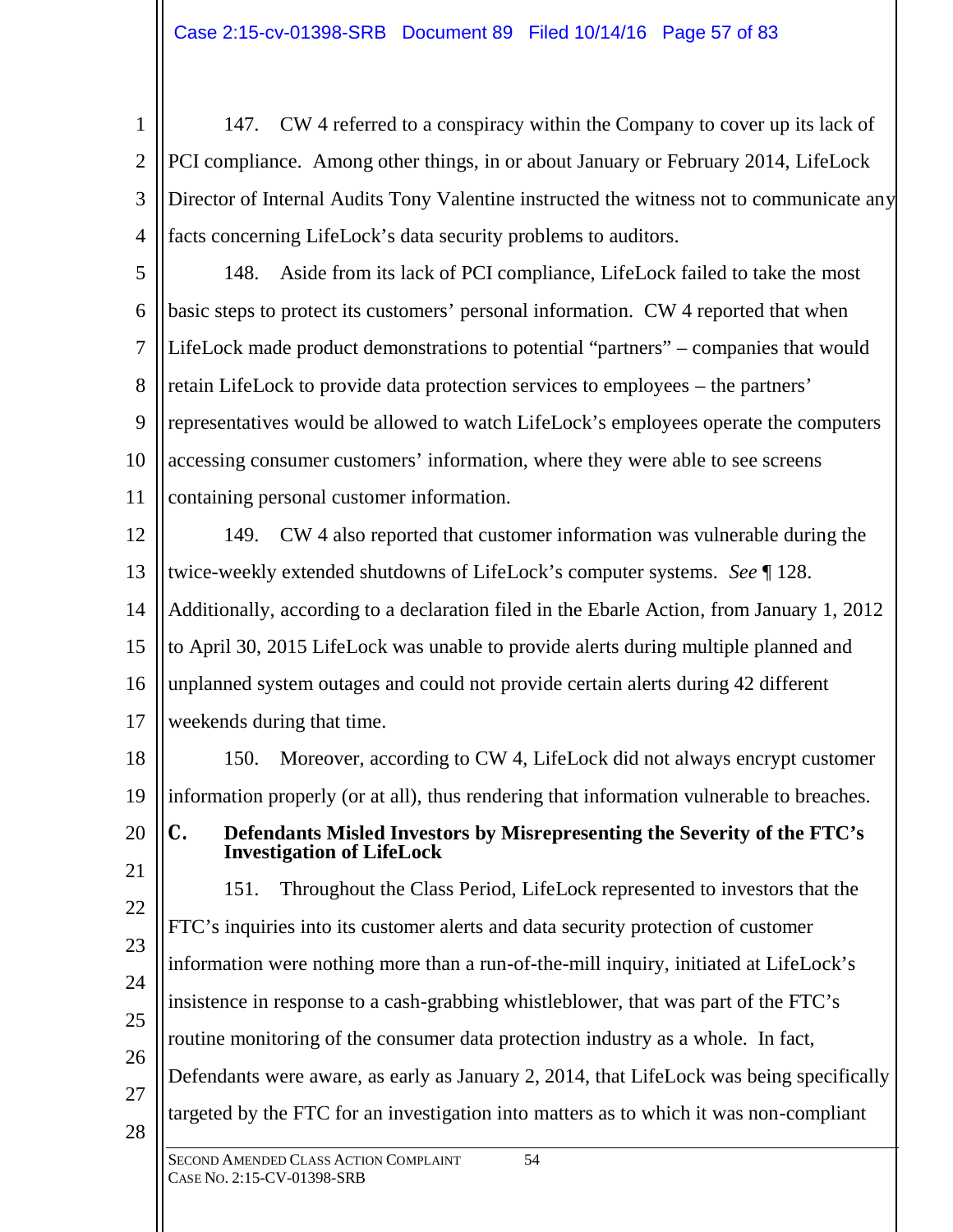| $\mathbf{1}$                                             | with the FTC Order – and, as early as February 4, 2015, when LifeLock made a $$20$                                                                                                                                                                                                                                                                                                                                                                                                                                                                                                                                                                                                                                                                                                                                                                                                                                                                                                                                                                                                                                                                                                                                                                                                                                                                                                                                                                                                                                          |
|----------------------------------------------------------|-----------------------------------------------------------------------------------------------------------------------------------------------------------------------------------------------------------------------------------------------------------------------------------------------------------------------------------------------------------------------------------------------------------------------------------------------------------------------------------------------------------------------------------------------------------------------------------------------------------------------------------------------------------------------------------------------------------------------------------------------------------------------------------------------------------------------------------------------------------------------------------------------------------------------------------------------------------------------------------------------------------------------------------------------------------------------------------------------------------------------------------------------------------------------------------------------------------------------------------------------------------------------------------------------------------------------------------------------------------------------------------------------------------------------------------------------------------------------------------------------------------------------------|
| $\overline{2}$                                           | million settlement offer to the FTC, that an enforcement action (in the form of a motion                                                                                                                                                                                                                                                                                                                                                                                                                                                                                                                                                                                                                                                                                                                                                                                                                                                                                                                                                                                                                                                                                                                                                                                                                                                                                                                                                                                                                                    |
| 3                                                        | to hold LifeLock in contempt) was imminent and that the action was likely to result in                                                                                                                                                                                                                                                                                                                                                                                                                                                                                                                                                                                                                                                                                                                                                                                                                                                                                                                                                                                                                                                                                                                                                                                                                                                                                                                                                                                                                                      |
| $\overline{4}$                                           | significant penalties.                                                                                                                                                                                                                                                                                                                                                                                                                                                                                                                                                                                                                                                                                                                                                                                                                                                                                                                                                                                                                                                                                                                                                                                                                                                                                                                                                                                                                                                                                                      |
| 5                                                        | Prior to the beginning of the Class Period, Defendants spoke about the<br>152.                                                                                                                                                                                                                                                                                                                                                                                                                                                                                                                                                                                                                                                                                                                                                                                                                                                                                                                                                                                                                                                                                                                                                                                                                                                                                                                                                                                                                                              |
| 6                                                        | Company's interactions with the FTC, which formed the foundation for the Class Period                                                                                                                                                                                                                                                                                                                                                                                                                                                                                                                                                                                                                                                                                                                                                                                                                                                                                                                                                                                                                                                                                                                                                                                                                                                                                                                                                                                                                                       |
| $\overline{7}$                                           | misstatements about the FTC's scrutiny of the Company and its violation of the FTC                                                                                                                                                                                                                                                                                                                                                                                                                                                                                                                                                                                                                                                                                                                                                                                                                                                                                                                                                                                                                                                                                                                                                                                                                                                                                                                                                                                                                                          |
|                                                          |                                                                                                                                                                                                                                                                                                                                                                                                                                                                                                                                                                                                                                                                                                                                                                                                                                                                                                                                                                                                                                                                                                                                                                                                                                                                                                                                                                                                                                                                                                                             |
| 8                                                        | Order.                                                                                                                                                                                                                                                                                                                                                                                                                                                                                                                                                                                                                                                                                                                                                                                                                                                                                                                                                                                                                                                                                                                                                                                                                                                                                                                                                                                                                                                                                                                      |
| 9                                                        | On February 19, 2014, LifeLock filed its Form 10-K for the year ending<br>153.                                                                                                                                                                                                                                                                                                                                                                                                                                                                                                                                                                                                                                                                                                                                                                                                                                                                                                                                                                                                                                                                                                                                                                                                                                                                                                                                                                                                                                              |
| 10                                                       | December 31, 2013 (the "2013 Form 10-K"). In the 2013 Form 10-K, Defendants                                                                                                                                                                                                                                                                                                                                                                                                                                                                                                                                                                                                                                                                                                                                                                                                                                                                                                                                                                                                                                                                                                                                                                                                                                                                                                                                                                                                                                                 |
| 11                                                       | downplayed the scope and severity of the FTC investigation and attributed the FTC's                                                                                                                                                                                                                                                                                                                                                                                                                                                                                                                                                                                                                                                                                                                                                                                                                                                                                                                                                                                                                                                                                                                                                                                                                                                                                                                                                                                                                                         |
| 12                                                       | inquiry to routine industry wide scrutiny and a cash-grabbing whistleblower, stating:                                                                                                                                                                                                                                                                                                                                                                                                                                                                                                                                                                                                                                                                                                                                                                                                                                                                                                                                                                                                                                                                                                                                                                                                                                                                                                                                                                                                                                       |
| 13<br>14<br>15<br>16<br>17<br>18<br>19<br>20<br>21<br>22 | With the growing public concern regarding privacy and the collection,<br>distribution, and use of consumer personal information, we believe we<br>are in an environment in which there is an increased regulatory scrutiny<br>concerning data collection and use practices and the provision and<br>marketing of services, like ours, that seek to protect that information. We<br>expect that kind of scrutiny to continue as the marketplace for services<br>like ours continues to develop. In addition, we believe there has been a<br>recent increase in whistleblower claims made to regulatory agencies,<br>including whistleblower claims made by former employees, which we<br>believe will likely continue, in part because of the provisions enacted by<br>the Dodd-Frank Wall Street Reform and Consumer Protection Act, or the<br>Dodd-Frank Act, that may entitle persons who report alleged wrongdoing<br>to the SEC to cash rewards. Often, the allegations underlying such claims<br>to regulatory agencies result in federal and state inquiries and<br>investigations. On January 17, 2014, we met with FTC Staff, at our<br>request, to discuss issues regarding allegations that have been asserted in<br>a whistleblower claim against us relating to our compliance with the FTC<br>Order. Following this meeting, we expect to receive either a formal or<br>informal investigatory request from the FTC for documents and<br>information regarding our policies, procedures, and practices for our |
| 23                                                       | services and business activities. Given the heightened public awareness of<br>data breaches and well as attention to identity theft protection services                                                                                                                                                                                                                                                                                                                                                                                                                                                                                                                                                                                                                                                                                                                                                                                                                                                                                                                                                                                                                                                                                                                                                                                                                                                                                                                                                                     |
| 24                                                       | like ours, it is also possible that the FTC, at any time, may commence an<br>unrelated inquiry or investigation of our business practices and our                                                                                                                                                                                                                                                                                                                                                                                                                                                                                                                                                                                                                                                                                                                                                                                                                                                                                                                                                                                                                                                                                                                                                                                                                                                                                                                                                                           |
| 25                                                       | compliance with the FTC Order. We endeavor to comply with all                                                                                                                                                                                                                                                                                                                                                                                                                                                                                                                                                                                                                                                                                                                                                                                                                                                                                                                                                                                                                                                                                                                                                                                                                                                                                                                                                                                                                                                               |
| 26                                                       | applicable laws and believe we are in compliance with the requirements<br>of the FTC Order. We believe the increased regulatory scrutiny will<br>continue in our industry for the foreseeable future and could lead to                                                                                                                                                                                                                                                                                                                                                                                                                                                                                                                                                                                                                                                                                                                                                                                                                                                                                                                                                                                                                                                                                                                                                                                                                                                                                                      |
| 27                                                       | additional meetings or inquiries or investigations by the agencies that<br>regulate our business, including the FTC.                                                                                                                                                                                                                                                                                                                                                                                                                                                                                                                                                                                                                                                                                                                                                                                                                                                                                                                                                                                                                                                                                                                                                                                                                                                                                                                                                                                                        |
| 28                                                       |                                                                                                                                                                                                                                                                                                                                                                                                                                                                                                                                                                                                                                                                                                                                                                                                                                                                                                                                                                                                                                                                                                                                                                                                                                                                                                                                                                                                                                                                                                                             |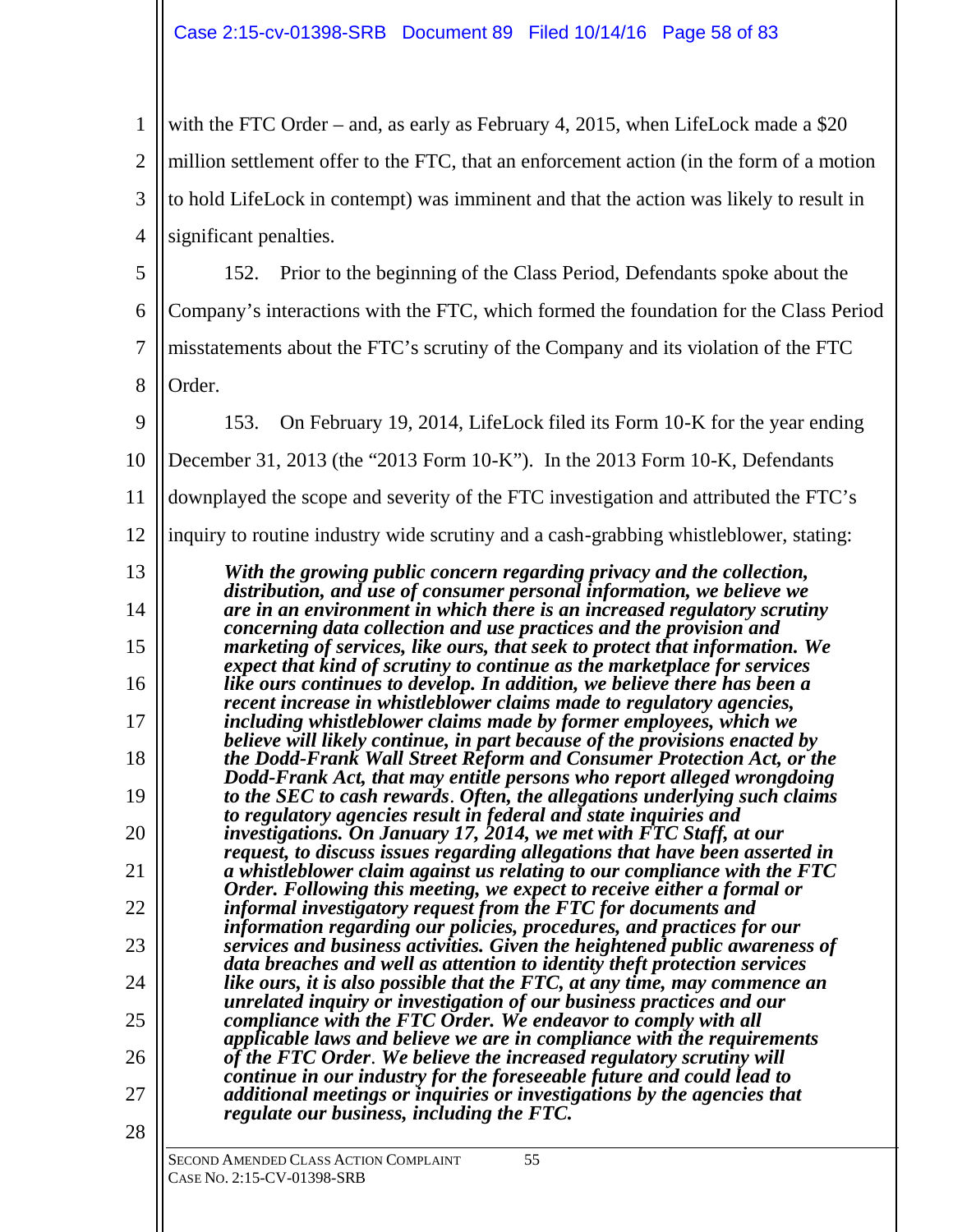1 2013 Form 10-K at 10 (emphasis added).

| $\overline{2}$ | 154. In Class Period filings and conferences, Defendants used various forms of                                                                                                                                  |
|----------------|-----------------------------------------------------------------------------------------------------------------------------------------------------------------------------------------------------------------|
| 3              | the quoted language in paragraph 153 above, to convey a false and misleading impression                                                                                                                         |
| $\overline{4}$ | that the Company was compliant with the FTC Order – LifeLock initiated contact with                                                                                                                             |
| 5              | the FTC proactively to discuss its compliance, as opposed to non-compliance, with the                                                                                                                           |
| 6              | FTC Order – and that the FTC was only making inquiries of the Company, as opposed to                                                                                                                            |
| 7              | formally investigating the Company for violating the FTC Order.                                                                                                                                                 |
| 8              | On March 17, 2014 the Company first made mention of the FTC inquiry<br>155.                                                                                                                                     |
| 9              | when it filed a Form 8-K, stating "[o]n March 13, 2014, LifeLock received, as expected,                                                                                                                         |
| 10             | a request from the FTC for documents and information related to LifeLock's compliance                                                                                                                           |
| 11             | with the FTC Stipulated Final Judgment and Order for Permanent Injunction and Other                                                                                                                             |
| 12             | Equitable Relief that LifeLock entered into in March 2010."                                                                                                                                                     |
| 13             | On July 31, 2014, the Company filed its quarterly report for the period<br>156.                                                                                                                                 |
| 14             | ending June 30, 2014 with the SEC on Form 10-Q (the "Q2 2014 10-Q"). Defendants                                                                                                                                 |
| 15             | Davis and Power signed the Q2 2014 10-Q. Defendants stated the following (emphasis                                                                                                                              |
| 16             | added):                                                                                                                                                                                                         |
| 17             | On March 13, 2014, we received a request from the Federal Trade                                                                                                                                                 |
| 18             | Commission, or the FTC, for documents and information related to our compliance with the FTC Order. Prior to our receipt of the FTC's<br>request, we met with FTC Staff on January 17, 2014, at our request, to |
| 19             | discuss issues regarding allegations that have been asserted in a<br>whistleblower claim against us relating to our compliance with the FTC                                                                     |
| 20             | Order. On March 13, 2014, we received a request from the FTC for<br>documents and information related to our compliance with the FTC                                                                            |
| 21             | Order. We are in the process of completing our response to the FTC's<br>March 13, 2014 request for information regarding our information                                                                        |
| 22             | security program and alert and notification processing, along with a<br>subsequent request for clarification regarding certain information that                                                                 |
| 23             | we previously submitted.                                                                                                                                                                                        |
| 24             | 157.<br>On August 5, 2014, Davis presented at the Needham Interconnect                                                                                                                                          |
| 25             | Conference held in New York City and attended by financial analysts, investors, and                                                                                                                             |
| 26             | members of the industry, among others. Accompanying Davis was Defendant Power.                                                                                                                                  |
| 27             | Davis' presentation, which was hosted by Needham analyst Scott Zeller, was streamed                                                                                                                             |
| 28             |                                                                                                                                                                                                                 |
|                | SECOND AMENDED CLASS ACTION COMPLAINT<br>56<br>CASE No. 2:15-CV-01398-SRB                                                                                                                                       |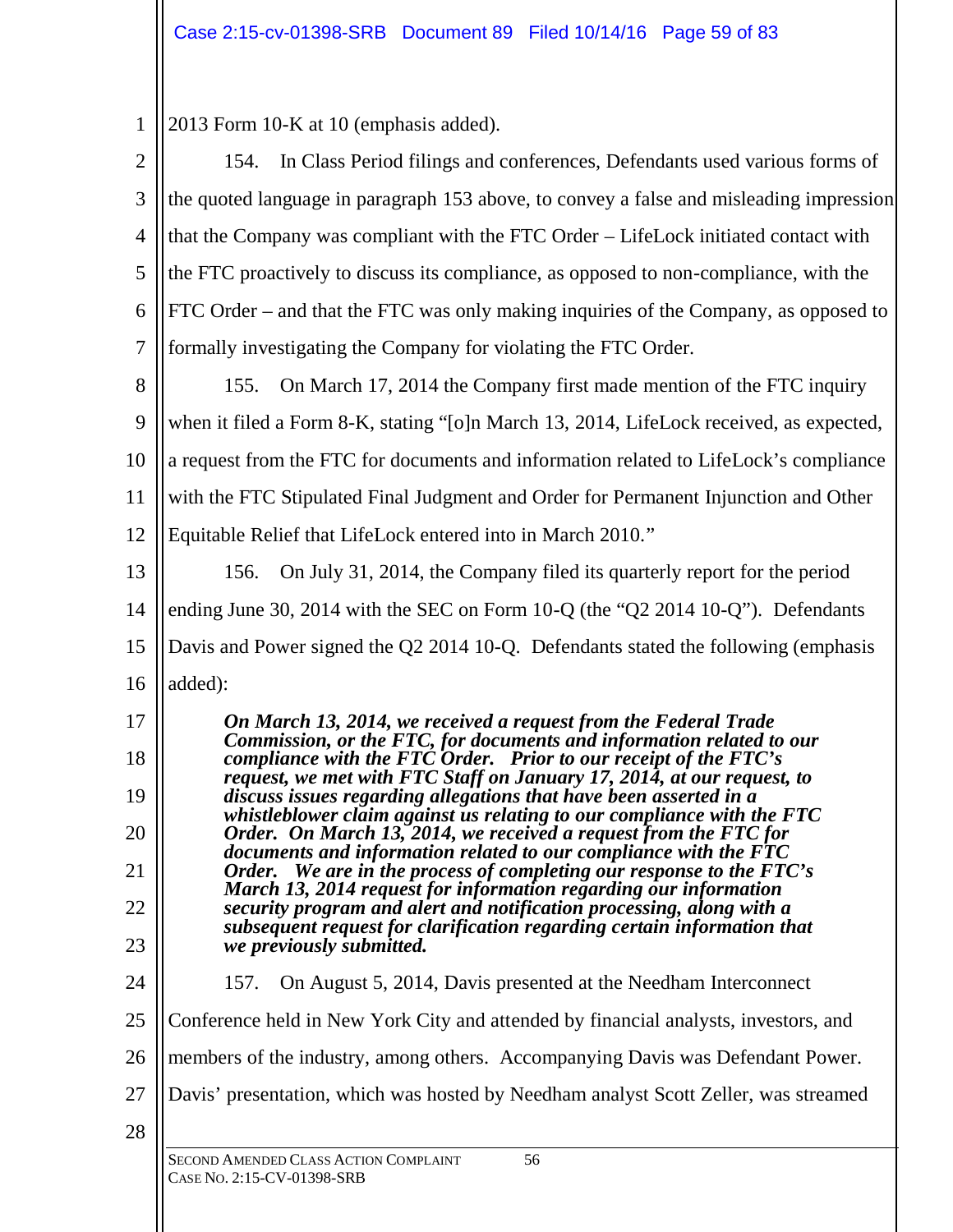| $\mathbf{1}$   | live and hosted on the Investor Relations page of LifeLock's website. Replays of the                                                                                                                                            |
|----------------|---------------------------------------------------------------------------------------------------------------------------------------------------------------------------------------------------------------------------------|
| $\overline{2}$ | presentation were also made available on the Investor Relations page. The presentation                                                                                                                                          |
| 3              | was conducted in the form of questions and answers between Zeller, on the one hand, and                                                                                                                                         |
| $\overline{4}$ | Davis and Power, on the other hand. In one exchange, Zeller asked Davis about the                                                                                                                                               |
| 5              | Company's "dialog" with the FTC. In response, Davis dismissively characterized Burke                                                                                                                                            |
| 6              | and Peters as disgruntled employees and/or untrustworthy individuals who did not blow                                                                                                                                           |
| 7              | the whistle on the Company:                                                                                                                                                                                                     |
| 8              | So kind of reminding people, initially there were a couple of different                                                                                                                                                         |
| 9              | whistleblower claims that were brought by former employees. The first<br>one that was brought we were able to resolve fairly quickly favorable to                                                                               |
| 10             | the company and that individual double-tracked their previous claims.<br>The other one is ongoing with a former employee who was with us for<br>less than 30 days. Not granted in the seesaw rule, but because of the fact      |
| 11             | that we found that there was deception in resumes and application, we<br>didn't want to have the person in charge of information security.                                                                                      |
| 12             | Someone that we found was not being honest at the time they applied for<br>the jobs. So it was terminated for those reasons, having to nothing to do                                                                            |
| 13<br>14       | with whistleblower. But we wanted to in kind of an unusual situation, we<br>actually proactively ask for a meeting with the FTC to try to address<br>things, straightforward head up.                                           |
| 15             | LOCK- LifeLock Inc. at Needham Interconnect Conference, Thomson Reuters                                                                                                                                                         |
| 16             | Streetevents, Aug. 5, 2014, at 5 (emphasis added).                                                                                                                                                                              |
| 17             | In the earnings call with investors and market analysts on October 29, 2014,<br>158.                                                                                                                                            |
| 18             | Davis falsely implied that the FTC was merely conducting an inquiry in which it was                                                                                                                                             |
| 19             | engaged an "initial data and question gathering process":                                                                                                                                                                       |
| 20             | [W] e are continuing to cooperate with the FTC as they work through                                                                                                                                                             |
| 21             | their process. At this point, we have answered all of the questions they<br>have posed to us. We could certainly receive more questions before this<br>process is complete, but I wanted to provide a status update as to where |
| 22             | we stand today. Even if we, indeed, are at the end of the initial data and<br>question gathering process, there is still no way for me to predict when                                                                          |
| 23             | the $FTC$ 's inquiry may be completed.                                                                                                                                                                                          |
| 24             | LOCK - Q3 2014 LifeLock Inc. Earnings Call, Thomson Reuters Streetevents, Oct. 29,                                                                                                                                              |
| 25             | 2014, at 4 (emphasis added).                                                                                                                                                                                                    |
| 26             | On November 10, 2014, the Company filed its quarterly report for the<br>159.                                                                                                                                                    |
| 27             | period ending September 30, 2014 with the SEC on Form 10-Q (the "Q3 2014 10-Q").                                                                                                                                                |
| 28             |                                                                                                                                                                                                                                 |
|                | 57<br>SECOND AMENDED CLASS ACTION COMPLAINT<br>CASE No. 2:15-CV-01398-SRB                                                                                                                                                       |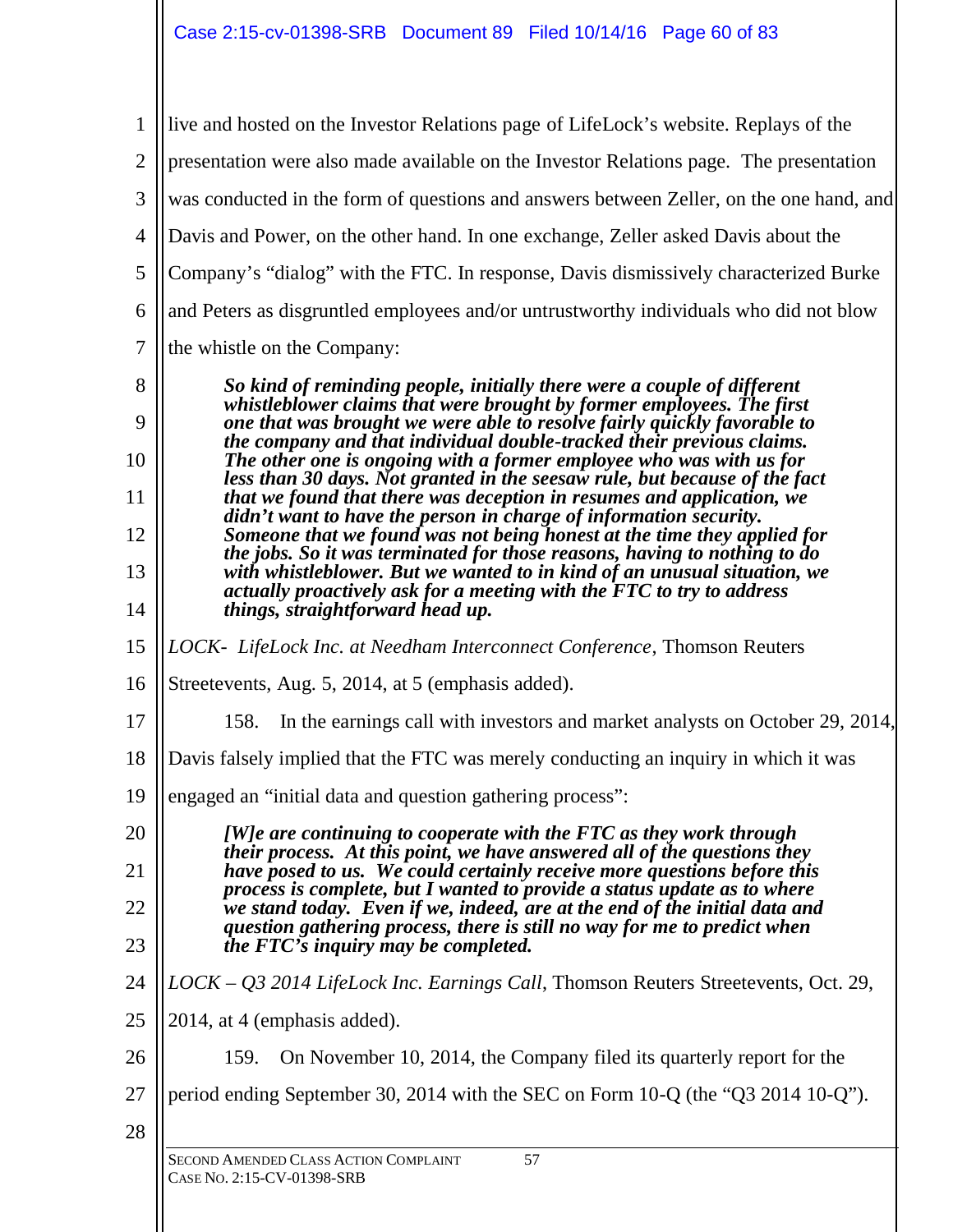SECOND AMENDED CLASS ACTION COMPLAINT 58 CASE NO. 2:15-CV-01398-SRB 1 2 3 4 5 6 7 8 9 10 11 12 13 14 15 16 17 18 19 20 21 22 23 24 25 26 27 28 Defendants Davis and Power signed the Q3 2014 10-Q. Relevant to the allegations in this Complaint, Defendants stated the following (emphasis added): On March 13, 2014, we received a request from the FTC for documents and information related to our compliance with the FTC Order. Prior to our receipt of the FTC's request, we met with FTC Staff on January 17, 2014, at our request, to discuss issues regarding allegations that have been asserted in a whistleblower claim against us relating to our compliance with the FTC Order. On October 29, 2014, we completed our responses to the FTC's March 13, 2014 request for information along with the FTC's subsequent requests for clarification regarding certain information that we previously submitted. *The FTC may request additional information or clarification on the information submitted or may request that we discuss with the FTC the issues relating thereto.* 160. At the RBC Conference on November 11, 2014, Davis falsely stated that the Company was complying with the FTC in discussing how such compliance served as an "overhang" on operations: *I think from our perspective we believe there is this overhang from FTC inquiries into us as we operate under an FTC consent decree. That being said, we're working as aggressively as we can. We have provided all of the responses to the FTC today. And as of today, and with the last earnings call, we have what's called certified our responses. So that is meaning that we have documented signoff on we've responded to everything now.* To be clear . . . that doesn't meant they can't come back and decide they want to ask some more questions or get some more data. *But at this point, today, we are in a position that we've delivered everything to them and now, from our perspective, we have to wait and it's kind of in their court from there. LOCK – LifeLock Inc. at RBC Capital Markets Technology, Internet, Media & Telecom Conference*, Thomson Reuters Streetevents, Nov. 11, 2014, at 9 (emphasis added). 161. The following day, November 12, 2014, Davis and Power presented at the Pacific Crest Internet Innovations Conference in New York City (the "Pacific Crest Conference"). The Pacific Crest Conference, which was hosted by Pacific Crest analyst Josh Beck, was attended by financial analysts, investors, and members of the industry, among others. Davis and Power's presentations were streamed live and hosted on the Investor Relations page of LifeLock's website. Replays of the presentation were also made available on the Investor Relations page. During the presentation, Davis represented that LifeLock was at all times in compliance with the FTC Order, described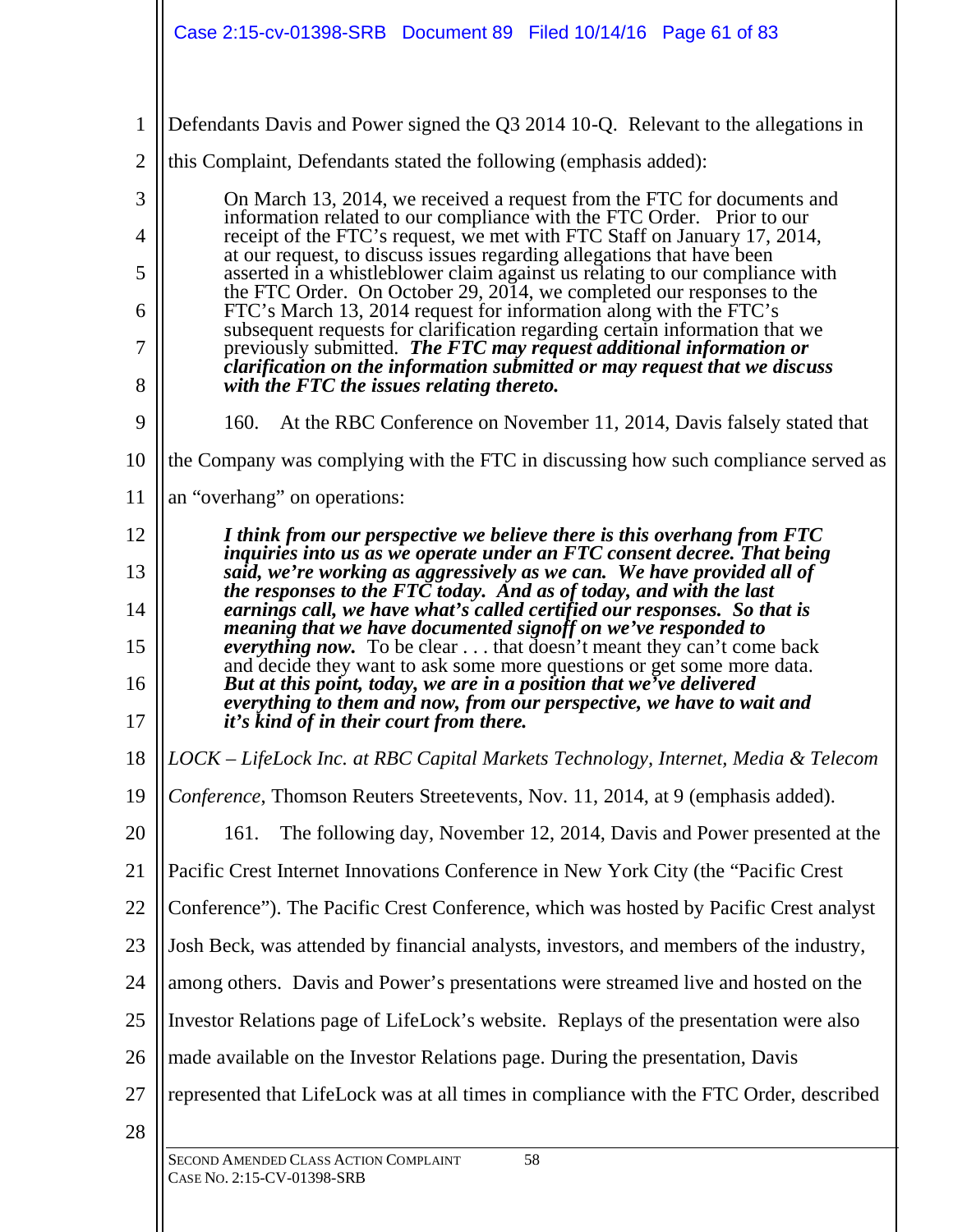| $\mathbf{1}$   | the process with the FTC as a mere "dialogue" in which the Company was acting                                                                              |
|----------------|------------------------------------------------------------------------------------------------------------------------------------------------------------|
| $\overline{2}$ | "proactively," and dismissively referred to the Burke and Peters lawsuits as "nuisance"                                                                    |
| 3              | proceedings, stating:                                                                                                                                      |
| $\overline{4}$ | Well, certainly, we have operated under an FTC consent decree since<br>2010. So when we had a couple of whistleblower claims that came up                  |
| 5              | early last year, end of the year before, early last year, or earlier this year,<br>we actually proactively reached out to the FTC to say, we would like to |
| 6              | call a meeting. We want to go address this, try to get ahead of it some. We<br>knew there would be a dialogue. That has gone on over the course of this    |
| 7              | year. We have at least, up to this moment, completed answering all their<br>requests, clarifications, further data. So we have done what is called         |
| 8              | <i>certify our responses.</i>                                                                                                                              |
| 9              | Now, that doesn't mean that they couldn't come back and ask, we want<br>some more data or we want more clarification. But at least at this point, we       |
| 10             | are at where we have provided the information. We have certified those<br>responses. It is basically in their court now. I can't predict what that         |
| 11             | outcome would look like or when they will decide to give us the feedback<br>or have any discussions with us.                                               |
| 12             | And I will say, we will continue to pursue and defend from this                                                                                            |
| 13             | whistleblower claim. One of them was resolved fairly quickly. They were<br>tracked at more of a nuisance kind of claim. But the second one, we will        |
| 14             | continue to vigorously defend that position. That one will run its course.                                                                                 |
| 15             | LOCK – LifeLock Inc at Pacific Crest Internet Innovations Conference, Thomson                                                                              |
| 16             | Reuters Streetevents, Nov. 12, 2014, at 7 (emphasis added).                                                                                                |
| 17             | The statements in paragraphs 153 through 161 were knowingly, or with<br>162.                                                                               |
| 18             | deliberate recklessness, false and misleading because Defendants knew that the FTC was                                                                     |
| 19             | not merely engaged in an innocent "dialogue" or non-threatening "inquiry," or looking at                                                                   |
| 20             | LifeLock as part of an industry-wide, run-of-the-mill regulatory surveillance program.                                                                     |
| 21             | Rather, Defendants knew that the FTC was formally investigating the Company in                                                                             |
| 22             | connection with the contemplated filing of a motion to hold LifeLock in contempt for                                                                       |
| 23             | violating the FTC Order.                                                                                                                                   |
| 24             | According to Winston, LifeLock's communications with the FTC in<br>163.                                                                                    |
| 25             | January 2014 were not a merely proactive attempt by the Company to "discuss" the                                                                           |
| 26             | allegations in the whistleblower complaints, given that Lifelock: (1) was subject to the                                                                   |
| 27             | injunctive terms and conditions of the FTC Order; (2) was aware that the FTC considered                                                                    |
| 28             |                                                                                                                                                            |
|                | SECOND AMENDED CLASS ACTION COMPLAINT<br>59<br>CASE No. 2:15-CV-01398-SRB                                                                                  |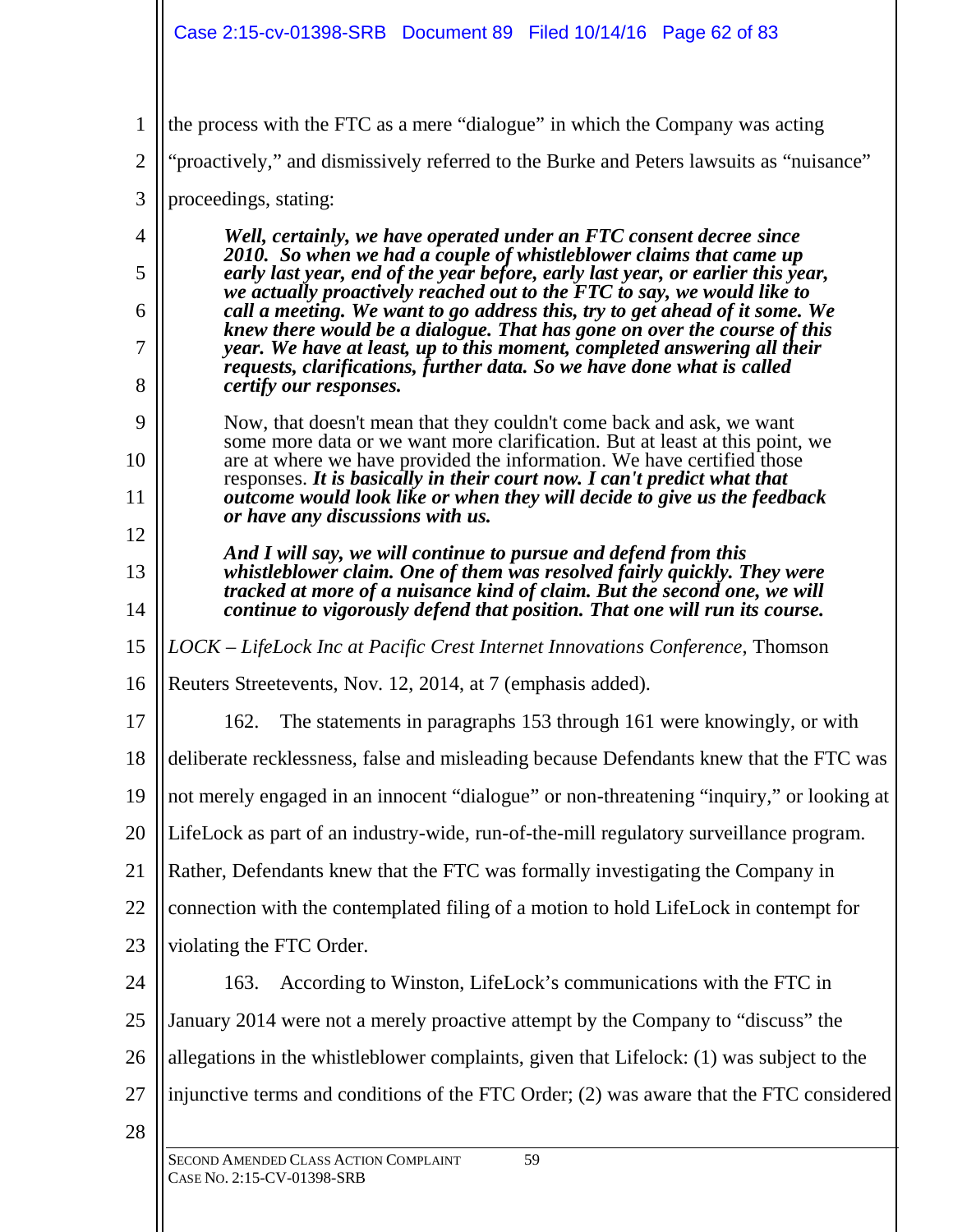1 2 3 4 5 6 alerts to be an area of interest and would be asking for information and documents; and (3) was urged to enter a litigation hold on "any documents relevant to Lifelock Alerts." In accordance with standard FTC enforcement procedures, Defendants knew or with deliberate recklessness disregarded that LifeLock already had become the subject of a formal FTC investigation, the end result of which was likely to be significant penalties and/or changes in operating procedure.

7 8 9 10 11 12 13 14 15 164. Defendants also knew that the Burke and Peters actions were neither nuisance proceedings nor their allegations tainted by their employment terminations. As discussed above in paragraphs 17 and 66 through 67, Defendants knew that the FTC was using the two complaints as the basis for their investigation, or contemplated investigation, of the Company, and that as a result, the FTC considered the allegations to be sufficiently detailed and credible to warrant an investigation. In fact, LifeLock and the FTC each used the Burke and Peters Compls. as the bases for discussion during the January  $17<sup>th</sup>$  meeting: the former requested use of the Burke complaint and the latter used the Peters Compl. as an additional predicate for discussion.

16

## **D. The Truth About LifeLock's Failure to Provide Adequate Identity Protection Services and the Severity of the FTC Investigation Begins to Emerge**

17 18 19 20 21 22 23 165. The market began to learn of Defendants' fraud in February 2015, when LifeLock announced that it had accrued a \$20 million legal reserve for a possible settlement with the FTC regarding LifeLock's compliance with the FTC Order – which was a decree ordering LifeLock from engaging in certain conduct, including conduct relating to the effectiveness of LifeLock's customer alerts and the effectiveness of its security system.

24 25 26 27 28 166. On February 10, 2015, LifeLock made a partial corrective disclosure in a Form 8-K filed with the SEC and in a press release later that day. In the press release, LifeLock represented to the market that it had accrued an additional \$20 million in legal reserves "*for a possible settlement with the Federal Trade Commission of their inquiry into our compliance with our 2010 FTC Consent Decree.*"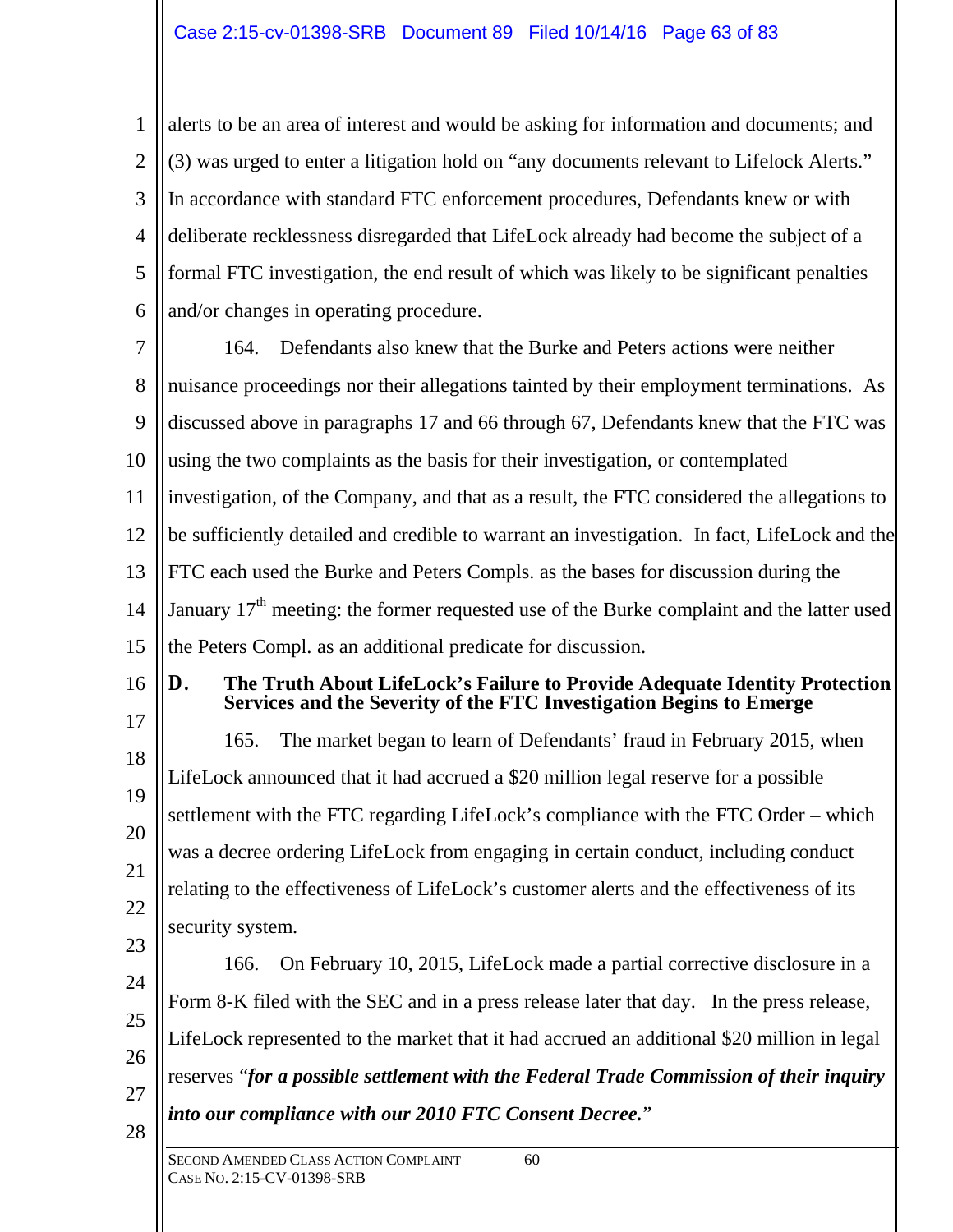| $\mathbf{1}$   | That same day on an earnings call with analysts after the market closed,<br>167.                                                                        |
|----------------|---------------------------------------------------------------------------------------------------------------------------------------------------------|
| $\overline{2}$ | Defendants continued to downplay the nature and severity of the FTC's investigations                                                                    |
| 3              | into what LifeLock knew were problems with alerts and security (based on its email                                                                      |
| $\overline{4}$ | exchange with the FTC and its own knowledge of its internal systems), and also                                                                          |
| 5              | downplayed the pending enforcement action. During the call Davis reiterated that                                                                        |
| 6              | Lifelock had "made a settlement offer of \$20 million and as a result, have set up a legal                                                              |
| $\tau$         | reserve that you can see reflected in our financial statements." $LOCAL - QA$ 2014                                                                      |
| 8              | LifeLock Inc. Earnings Call, Thomson Reuters Streetevents, Feb. 10, 2015, at 3                                                                          |
| 9              | (emphasis supplied).                                                                                                                                    |
| 10             | 168.<br>Power went on to state:                                                                                                                         |
| 11             | As Todd mentioned through these discussions we made a settlement offer                                                                                  |
| 12             | to the FTC staff in the order of \$20 million. While we have not come to<br>terms with the FTC as of yet, and our dialog continues, we have reached     |
| 13             | the point, based on our preliminary discussions with the FTC staff, that<br>we can make a reasonable assessment of the potential impact. At this        |
| 14             | point, we estimate the potential range of outcomes to be between \$20<br>million and \$100 million.                                                     |
| 15             | <i>Id.</i> at 6 (emphasis added).                                                                                                                       |
| 16             | Following these statements, LifeLock's stock price fell from \$15.33 share<br>169.                                                                      |
| 17             | at the close on February 10, 2015, to \$14.34 per share at the close on February 11, 2015,                                                              |
| 18             | a drop of 6.46% on heavy volume.                                                                                                                        |
| 19             | The scope and severity of the conduct related to the FTC investigation and<br>170.                                                                      |
| 20             | the possible settlement as a result of that conduct were of particular importance to                                                                    |
| 21             | investors. One analyst participating on the February 10, 2015 earnings call, Scott Zeller                                                               |
| 22             | of Needham & Company asked:                                                                                                                             |
| 23             | Could we go back to the provision for legal? If you could comment just<br>from a high level, I think a number of investors are probably wondering       |
| 24             | what the scope of this would include. So maybe Todd or Chris, if you could<br>just help us from a high level understanding what this might cover out of |
| 25             | what is out there, legally, right now that needs to be dealt with?                                                                                      |
| 26             | <i>Id.</i> at 12.                                                                                                                                       |
| 27             |                                                                                                                                                         |
| 28             |                                                                                                                                                         |
|                | SECOND AMENDED CLASS ACTION COMPLAINT<br>61<br>CASE No. 2:15-CV-01398-SRB                                                                               |
|                |                                                                                                                                                         |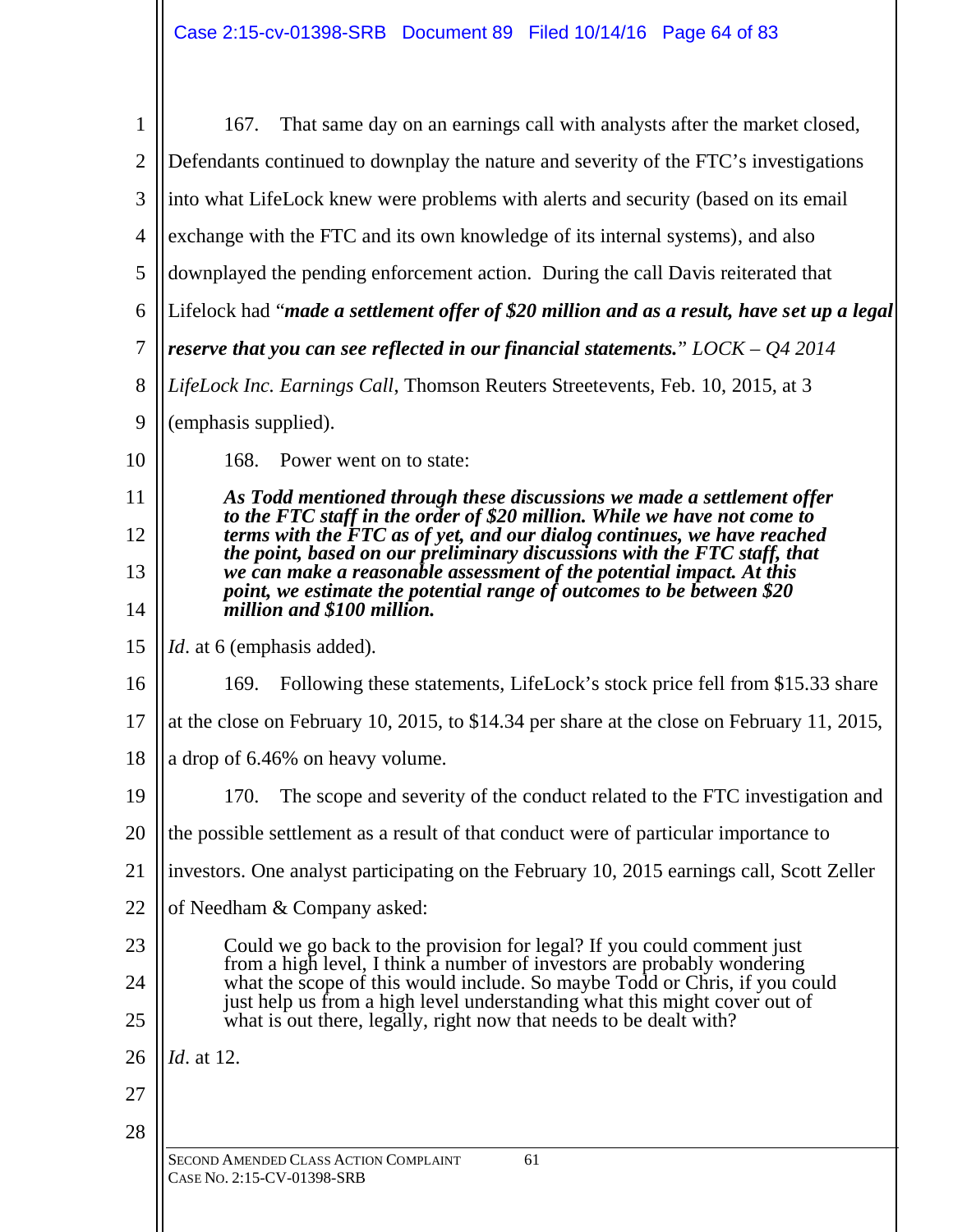1 2 3 4 5 6 7 8 9 10 11 12 13 14 15 16 171. According to Winston, settlement discussions do not occur between the FTC staff and targets of investigations unless and until the FTC staff has decided that an enforcement proceeding is warranted on the grounds that the FTC has "reason to believe" that a violation has occurred, a standard that is taken very seriously at the FTC and requires a significant level of proof, especially where the FTC staff is seeking to initiate a contempt proceeding. Indeed, according to Winston, under the standard FTC staff settlement procedure, the FTC staff makes the first offer: once it believes that an enforcement proceeding is appropriate because a violation is likely to have occurred, the FTC staff arrives at a settlement figure that then must be approved by the Director of the FTC Bureau of Consumer Protection and that is then presented to the company, along with a draft complaint and consent decree. In over 35 years of experience dealing with hundreds of the same type of settlement negotiations, Winston could not recall one occurrence where the company made the initial settlement offer. Even if LifeLock rather than the FTC made the initial settlement offer, Defendants would not have offered to pay tens of millions of dollars to the FTC, unless they knew an enforcement proceeding was imminent.

17 18 19 20 21 22 23 24 172. The partial disclosures contained in paragraphs 166 through 168 were nevertheless false and misleading in that Defendants failed to disclose the scope of wrongdoing that the FTC was investigating. Defendants knew, or with deliberate recklessness failed to know, that the conduct being investigated by the FTC involved the Company's ecosystem – providing near real-time alerts – and protecting members' sensitive data. As such, Defendants knew that a motion to hold the Company in contempt would (and did) have a materially adverse impact on LifeLock's core business, *i.e.*, detecting and preventing identity theft and identity fraud before it happens.

25

# **E. The End of the Class Period**

26 27 173. On July 21, 2015, the FTC issued a press release entitled, "FTC Takes Action Against LifeLock for Alleged Violations of 2010 Order." Therein, the FTC, in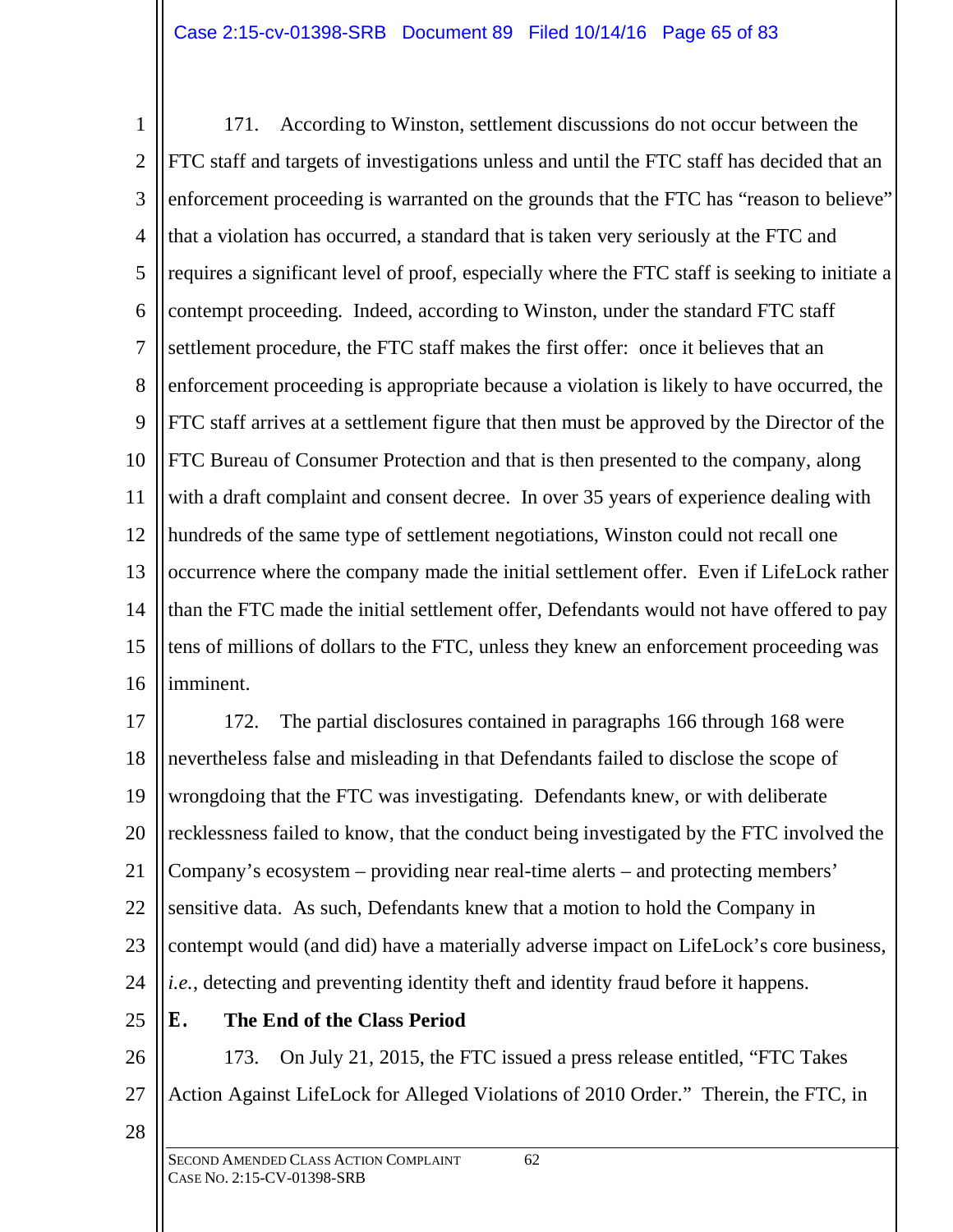| 1                                                                                                                                                                                                                                          | relevant part, announced to the public $-$ including the securities markets $-$ that it had                                                                                                                                                                                                                            |
|--------------------------------------------------------------------------------------------------------------------------------------------------------------------------------------------------------------------------------------------|------------------------------------------------------------------------------------------------------------------------------------------------------------------------------------------------------------------------------------------------------------------------------------------------------------------------|
| $\overline{2}$                                                                                                                                                                                                                             | determined through its investigation that there was reason to believe that (a) LifeLock did                                                                                                                                                                                                                            |
| 3                                                                                                                                                                                                                                          | <i>not</i> consistently provide "real-time" alerts as represented, and (b) LifeLock was <i>not</i> in                                                                                                                                                                                                                  |
| $\overline{4}$                                                                                                                                                                                                                             | compliance with the FTC Order (emphasis added):                                                                                                                                                                                                                                                                        |
| 5<br>2010 settlement with the agency and 35 state attorneys general by<br>continuing to make deceptive claims about its identity theft protection<br>6<br>services, and by failing to take steps required to protect its users' data.<br>7 | The Federal Trade Commission today asserted that LifeLock violated a                                                                                                                                                                                                                                                   |
|                                                                                                                                                                                                                                            |                                                                                                                                                                                                                                                                                                                        |
| 8<br>9                                                                                                                                                                                                                                     | In documents filed with the U.S. District Court for the District of Arizona,<br>the FTC charged that LifeLock failed to live up to its obligations under the<br>2010 settlement, and asked the court to impose an order requiring LifeLock<br>to provide full redress to all consumers affected by the company's order |
| 10                                                                                                                                                                                                                                         | violations.                                                                                                                                                                                                                                                                                                            |
| 11                                                                                                                                                                                                                                         | "It is essential that companies live up to their obligations under orders<br>obtained by the FTC," said Jessica Rich, Director of the FTC's Bureau of<br>Consumer Protection. "If a company <i>continues</i> with practices that violate                                                                               |
| 12                                                                                                                                                                                                                                         | orders and harm consumers, we will act."                                                                                                                                                                                                                                                                               |
| 13<br>14                                                                                                                                                                                                                                   | The 2010 settlement stemmed from previous FTC allegations that LifeLock<br>used false claims to promote its identity theft protection services. The<br>settlement barred the company and its principals from making any further                                                                                        |
| 15                                                                                                                                                                                                                                         | deceptive claims; required LifeLock to take more stringent measures to<br>safeguard the personal information it collects from customers; and required<br>LifeLock to pay \$12 million for consumer refunds.                                                                                                            |
| 16                                                                                                                                                                                                                                         | The FTC charged today that in spite of these promises, from at least                                                                                                                                                                                                                                                   |
| 17<br>18                                                                                                                                                                                                                                   | October 2012 through March 2014, LifeLock violated the 2010 Order by:<br>1) failing to establish and maintain a comprehensive information security<br>program to protect its users' sensitive personal data, including credit card,                                                                                    |
| 19                                                                                                                                                                                                                                         | social security, and bank account numbers; 2) falsely advertising that it<br>protected consumers' sensitive data with the same high-level safeguards                                                                                                                                                                   |
| 20                                                                                                                                                                                                                                         | <i>as financial institutions;</i> and 3) failing to meet the $2010$ order's<br>record keeping requirements.                                                                                                                                                                                                            |
| 21                                                                                                                                                                                                                                         | The FTC also asserts that from at least January 2012 through December<br>2014, LifeLock falsely claimed it protected consumers' identity 24/7/365                                                                                                                                                                      |
| 22                                                                                                                                                                                                                                         | by providing alerts "as soon as" it received any indication there was a<br>problem.                                                                                                                                                                                                                                    |
| 23                                                                                                                                                                                                                                         | Details of the FTC's action against the company were filed under seal. The                                                                                                                                                                                                                                             |
| 24                                                                                                                                                                                                                                         | court will determine which portions of the case will be unsealed.                                                                                                                                                                                                                                                      |
| 25                                                                                                                                                                                                                                         | The Commission vote to file the application for a show cause order was 4-<br>1, with Commissioner Maureen K. Ohlhausen voting no.                                                                                                                                                                                      |
| 26                                                                                                                                                                                                                                         |                                                                                                                                                                                                                                                                                                                        |
| 27                                                                                                                                                                                                                                         |                                                                                                                                                                                                                                                                                                                        |
| 28                                                                                                                                                                                                                                         |                                                                                                                                                                                                                                                                                                                        |
|                                                                                                                                                                                                                                            | 63<br>SECOND AMENDED CLASS ACTION COMPLAINT<br>CASE No. 2:15-CV-01398-SRB                                                                                                                                                                                                                                              |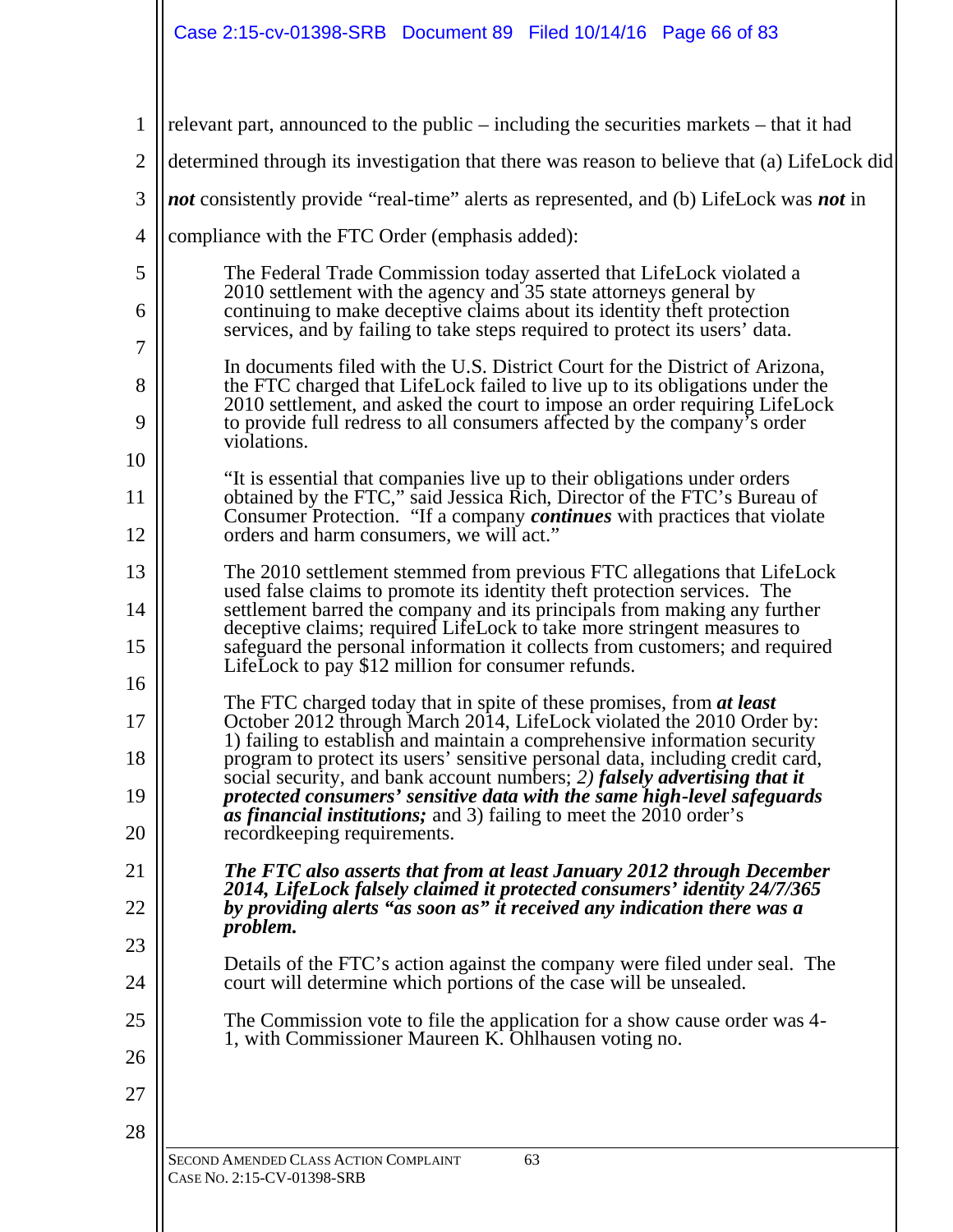1 2 3 174. On this news, shares of LifeLock declined \$7.91 per share, nearly 50%, after mid-day trading halts, to close on July 21, 2015, at \$8.15 per share, on unusually heavy volume.

4

# **F. Post-Class Period Events**

5 6 7 8 9 10 11 12 175. At the RBC Capital Markets TMT Investor Conference on November 10, 2015, Davis – after repeating the claim that LifeLock sends customers instantaneous alerts of potentially fraudulent transactions "while you're standing in the store," *LOCK – LifeLock Inc. at RBC Capital Markets TMT Investor Conference*, Thomson Reuters Streetevents, Nov. 10, 2015, at 2 – announced a "preliminary agreement with the staff that we'll go to the commission of the FTC." *Id.* at 3. Davis acknowledged that "we know that we had some impact from" the commencement of the FTC contempt proceeding. *Id.*

13 14 15 16 17 18 176. On October 28, 2015, along with its third quarter results, the Company announced that it reached tentative agreements to settle lawsuits with the FTC and consumers who sued the Company for a combined \$116 million. As a result of this announcement, LifeLock's stock price increased from \$9.69 per share at the close on October 28, 2015, to \$13.94 per share at the close on October 29, 2015, an increase of 43.86% on heavy volume.

19 20 177. In an SEC Form 8-K filed on November 25, 2015, LifeLock announced that its Chief Legal Strategist, Clarissa Cerda, was leaving the Company.

21 22 23 24 178. Then, in an SEC Form 8-K filed on January 20, 2016, LifeLock announced that Defendant Davis was resigning from the position of Chief Executive Officer of the Company and as Chairman of the Company's Board of Directors effective March 1, 2016.

25 26 179. In the same 8-K, LifeLock announced that Defendant Schneider was appointed to the position of Chief Executive Officer and President of the Company,

27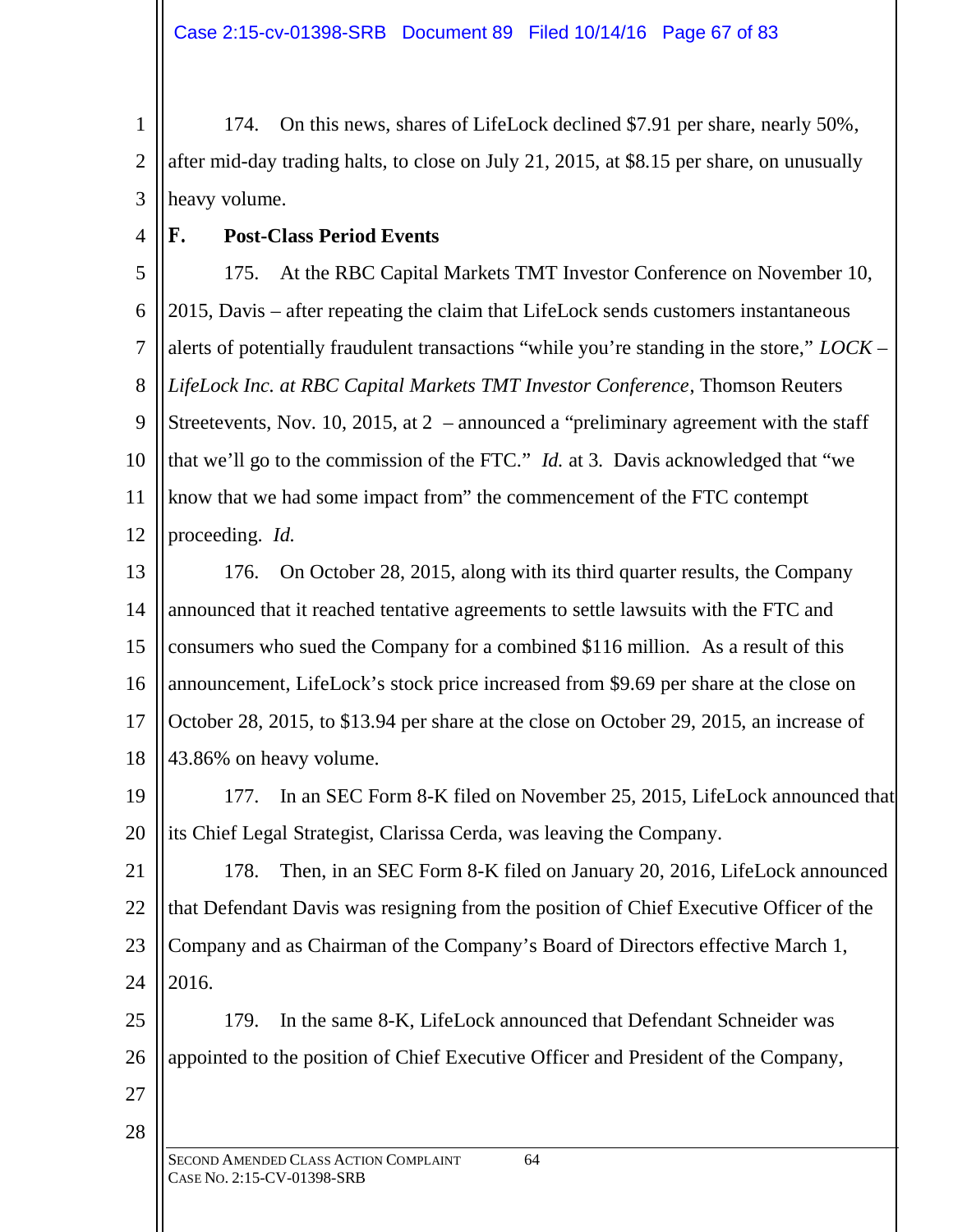1 2 effective March 1, 2016. Defendant Schneider was also appointed as a member of the Board of Directors.

3 4 5 6 180. Finally, in an SEC Form 8-K filed on March 7, 2016, LifeLock announced that Defendant Power was stepping down from his position of Chief Financial Officer and would be employed by the Company in a non-executive employee advisory role until December 31, 2016.

7

#### **CLASS ACTION ALLEGATIONS**

8 9 10 11 12 13 14 15 16 17 18 19 181. Lead Plaintiffs bring this action on their own behalf and as a class action pursuant to Rules 23(a) and (b)(3) of the Federal Rules of Civil Procedure on behalf of the Class (*i.e.*, all persons and entities who purchased shares of LifeLock's publicly traded common stock and/or call options, and/or sold LifeLock's publicly traded put options, and were damaged thereby), during the Class Period (*i.e.*, from July 30, 2014 through July 21, 2015, inclusive). Excluded from the Class are the Excluded Parties (*i.e.*, Defendants; members of the immediate families of the Individual Defendants; LifeLock's subsidiaries and affiliates, including LifeLock's employee retirement and benefit plan(s); any person who is or was an officer or director of LifeLock or any of LifeLock's subsidiaries or affiliates during the Class Period; any entity in which any Defendant has a controlling interest; and the legal representatives, heirs, successors and assigns of any such excluded person or entity).

20 21 22 23 24 25 26 27 182. The members of the Class are so numerous that joinder of all members is impracticable. During the Class Period, LifeLock had between 92 million to 95 million shares of common stock outstanding and actively trading on the NYSE with the ticker symbol "LOCK." While the exact number of Class members is unknown to Lead Plaintiffs at this time and can only be ascertained through appropriate discovery, Lead Plaintiffs believe that the proposed Class numbers in the thousands and is geographically widely dispersed. Record owners and other members of the Class may be identified from records maintained by LifeLock or its transfer agent and may be notified of the pendency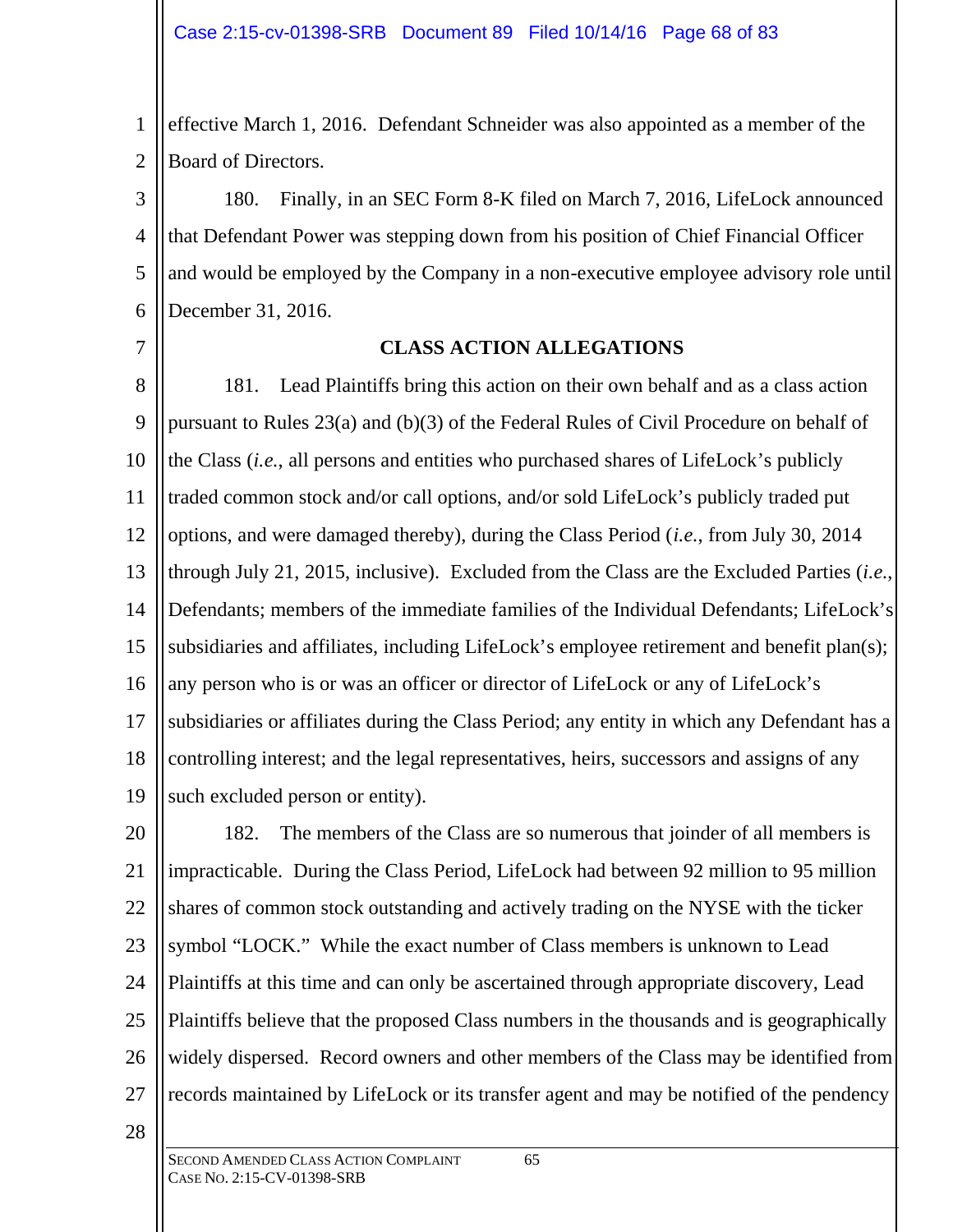1 2 of this action by mail, using a form of notice similar to that customarily used in securities class actions.

3 4 5 183. Lead Plaintiffs' claims are typical of the claims of the members of the Class. All members of the Class were similarly affected by Defendants' allegedly wrongful conduct in violation of the Exchange Act as complained of herein.

6 7 8 184. Lead Plaintiffs will fairly and adequately protect the interests of the members of the Class. Lead Plaintiffs have retained counsel competent and experienced in class and securities litigation.

9 10 11 185. Common questions of law and fact exist as to all members of the Class, and predominate over any questions solely affecting individual members of the Class. The questions of law and fact common to the Class include:

12 13 (a) whether the federal securities laws were violated by Defendants' acts and omissions as alleged herein;

14 15 (b) whether the statements made to the investing public during the Class Period contained material misrepresentations or omitted to state material information;

16 17 18 (c) whether and to what extent the market price of LifeLock's common stock and call options were artificially inflated, and the market price of LifeLock's put options artificially deflated, during the Class Period because of the material

19 misstatements alleged herein;

20 21

(d) whether Defendants acted with the requisite level of scienter;

(e) whether the Individual Defendants were controlling persons of

22 LifeLock;

23 24 (f) whether reliance may be presumed pursuant to the fraud-on-themarket doctrine; and

25 26 (g) whether the members of the Class have sustained damages as a result of the conduct complained of herein and, if so, the proper measure of damages.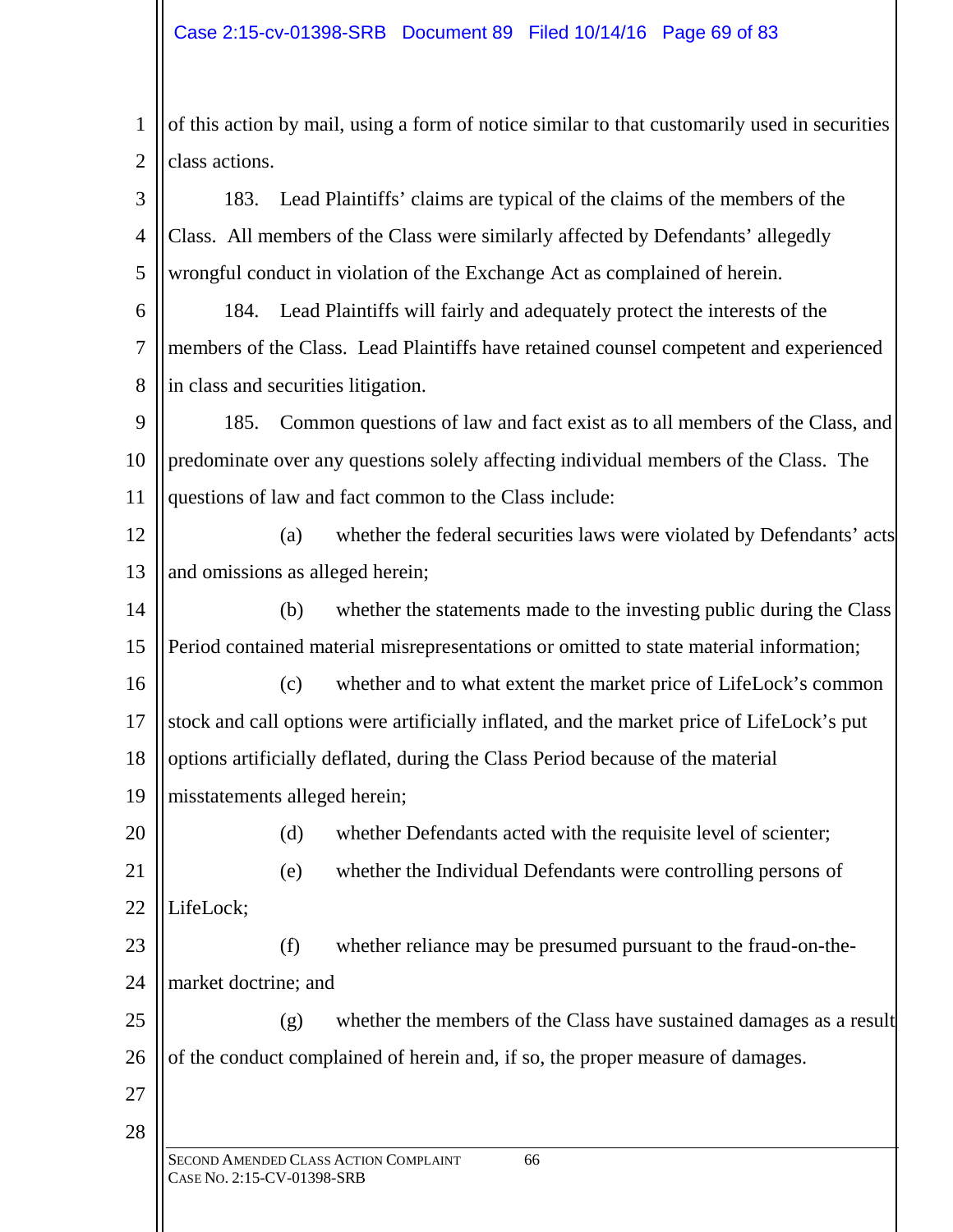1 2 3 4 5 6 7 186. A class action is superior to all other available methods for the fair and efficient adjudication of this controversy because, among other things, joinder of all members of the Class is impracticable. Furthermore, because the damages suffered by individual Class members may be relatively small, the expense and burden of individual litigations make it impossible for members of the Class to individually redress the wrongs done to them. There will be no difficulty in the management of this action as a class action.

8

### **LOSS CAUSATION**

9 10 11 12 13 14 15 16 187. During the Class Period, as detailed herein, Defendants engaged in a scheme to deceive the market and a course of conduct that artificially inflated the price of LifeLock securities and operated as a fraud or deceit on Class Period purchasers of LifeLock securities by failing to disclose and misrepresenting the adverse facts detailed herein. As Defendants' prior misrepresentations and fraudulent conduct were disclosed and became apparent to the market, the price of LifeLock common stock and call options declined significantly, and the price of put options rose significantly, as the prior artificial inflation was removed from the Company's stock price.

17 18 19 20 21 22 188. As a result of their purchases of LifeLock securities during the Class Period, Lead Plaintiffs and the other Class members suffered economic loss, *i.e*., damages, under the federal securities laws. Defendants' false and misleading statements had the intended effect and caused LifeLock securities to trade at artificially inflated levels throughout the Class Period, with LifeLock's common stock reaching as high as \$19.15 per share on December 31, 2014.

23 24 25 189. By making the false and misleading statements to investors detailed herein,

Defendants presented a false and misleading picture of LifeLock's business and operations. As the truth about the Company was revealed to the market and/or as the risks misrepresented and concealed by Defendants materialized, the price of LifeLock securities fell significantly. These declines removed the inflation from the price of

28

27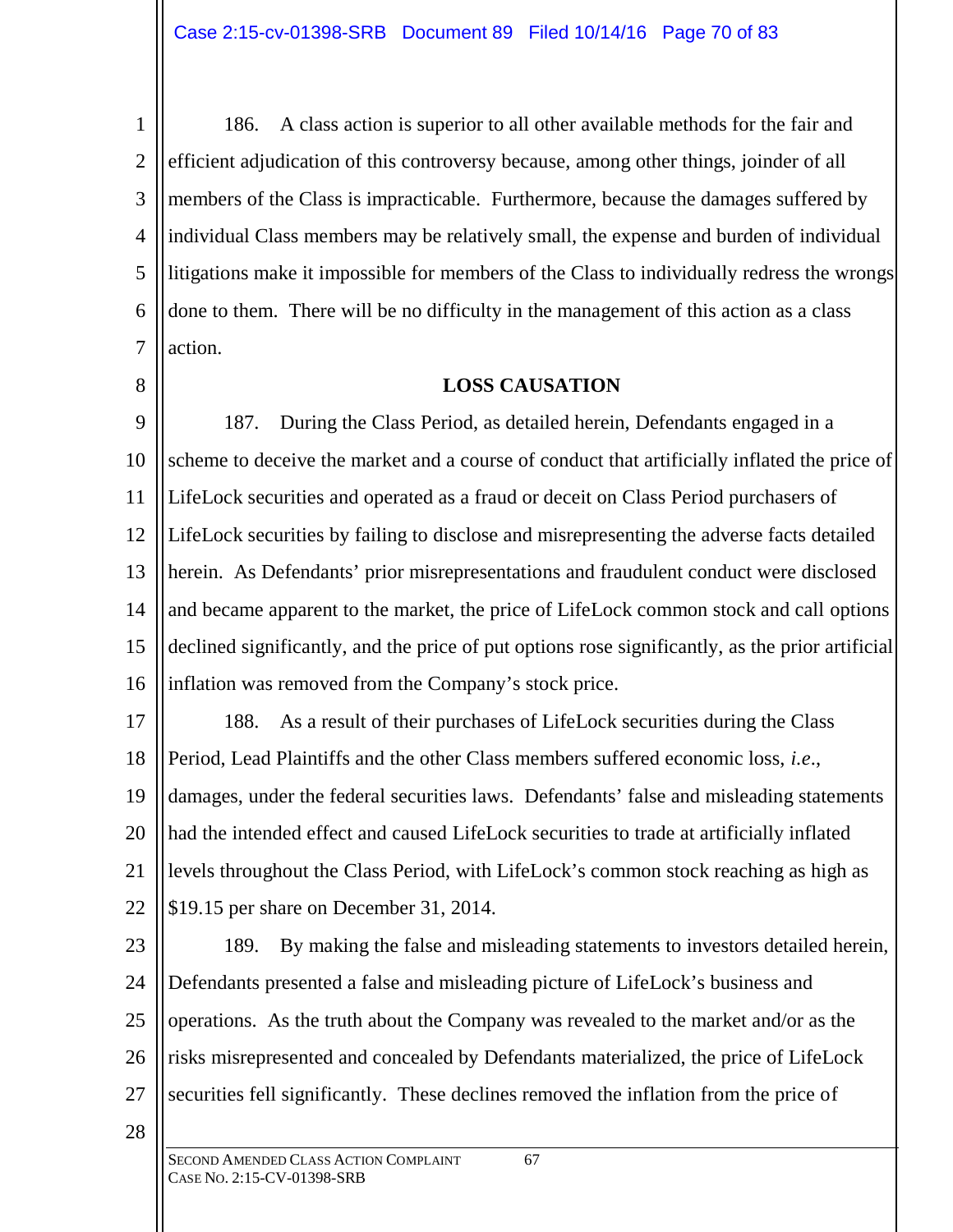1 2 LifeLock securities, causing real economic loss to investors who had purchased LifeLock securities during the Class Period.

3 4 5 6 7 8 9 190. The decline in the price of LifeLock securities after the corrective disclosures came to light were a direct result of the nature and extent of Defendants' fraudulent misrepresentations and omissions being revealed to investors and the market. The timing and magnitude of the price declines in LifeLock securities negate any inference that the loss suffered by Lead Plaintiffs and the other Class members was caused by changed market conditions, macroeconomic or industry factors, or Companyspecific facts unrelated to Defendants' fraudulent conduct.

10 11 191. During the Class Period, the price of LifeLock stock declined as the true state of LifeLock's business and operations were revealed to the investing public.

12 13 14 15 16 192. The economic loss*, i.e*., damages, suffered by Lead Plaintiffs and the other Class members, was a direct result of Defendants' fraudulent scheme to artificially inflate the price of LifeLock securities and the subsequent significant decline in the value of LifeLock securities when Defendants' prior misrepresentations and other fraudulent conduct were revealed.

17

## **SCIENTER ALLEGATIONS**

18 19 20 21 22 23 24 25 26 193. As alleged herein, Defendants acted with scienter in that Defendants knew that the public documents and statements issued or disseminated in the name of the Company were materially false and/or misleading; knew that such statements or documents would be issued or disseminated to the investing public; and knowingly and substantially participated or acquiesced in the issuance or dissemination of such statements or documents as primary violations of the federal securities laws. The Individual Defendants, by virtue of their receipt of information reflecting the true facts regarding LifeLock, their control over, and/or receipt and/or modification of LifeLock's allegedly materially misleading misstatements and/or their associations with the

27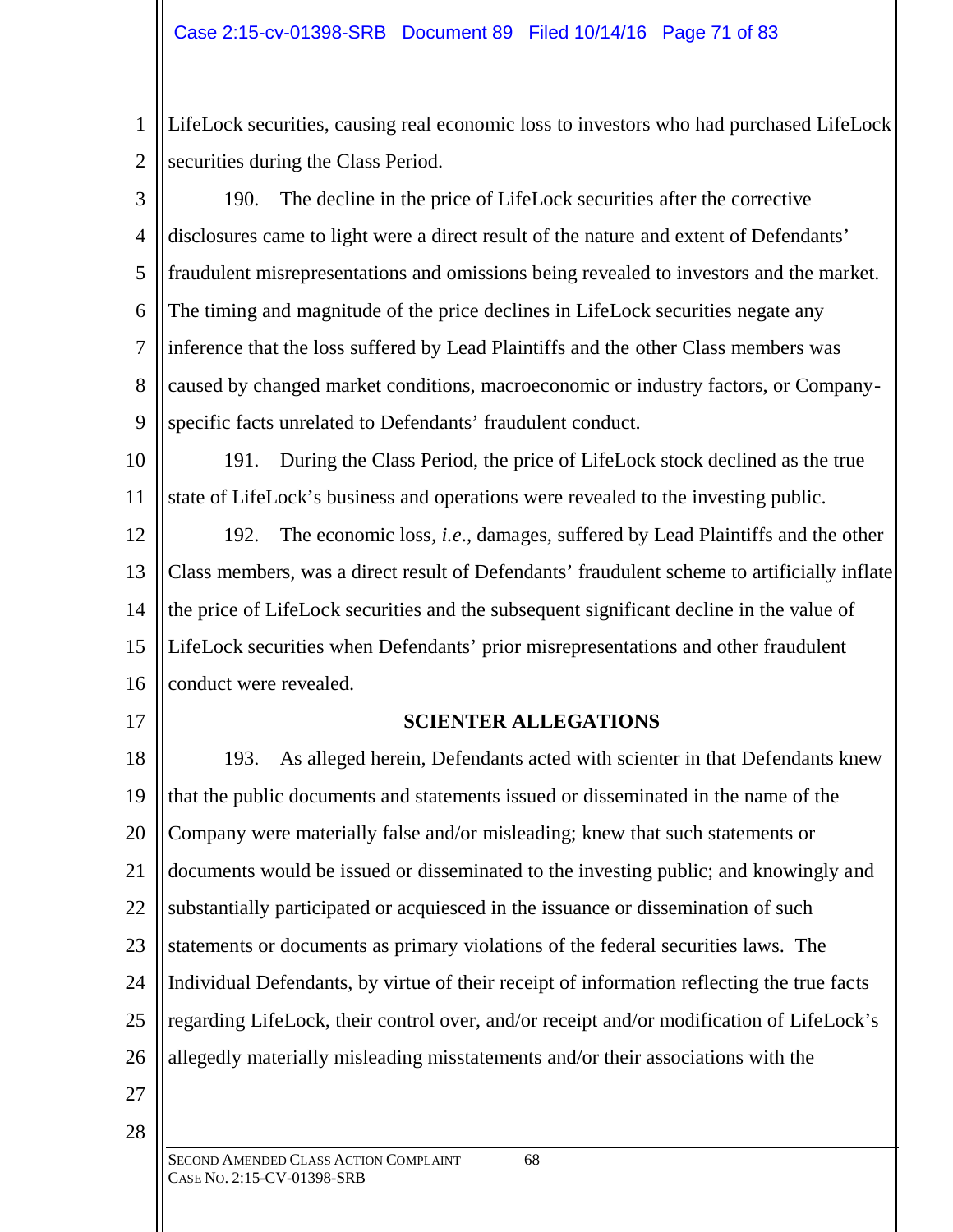#### Case 2:15-cv-01398-SRB Document 89 Filed 10/14/16 Page 72 of 83

1 2 Company, which made them privy to confidential proprietary information concerning LifeLock, participated in the fraudulent scheme alleged herein.

3

4 5 6 7 194. These misrepresentations concern LifeLock's core operations. Provision of alerts to consumer customers, and other matters at issue in the FTC's investigation, were at the very heart of LifeLock's business – *i.e.*, the LifeLock ecosystem. Senior management – including Davis, Power and Schneider – knew the details of, and were intimately involved in, LifeLock's core operations.

8 9 10 11 12 13 14 195. During the Class Period, identity theft and fraud detection and protection were LifeLock's "core business." Indeed, it was the primary service LifeLock offered. Defendants' constant emphasis on instantaneous alerts that enable consumers to intervene in fraudulent transactions before they are completed shows that this service was a cornerstone of LifeLock's business. Similarly, the other matters covered by the FTC Order, including security protection of personal customer data, were other aspects of the primary service LifeLock provided.

15 16 17 18 19 20 21 22 23 24 25 26 196. As such, LifeLock's senior personnel knew the details concerning LifeLock's customer alerts and customer data security protection. LifeLock was not a large operation, and Defendants Davis, Power and Schneider, LifeLock's CEO, CFO and President, had "hands-on" involvement in day-to-day operations. Moreover, according to CW 5 Defendant Schneider took over the member services side of the business after Defendant Davis had taken a step back to focus on the Company's marketing efforts. 197. According to CW 2, Power led "Operations Review Meetings," held approximately monthly, for all LifeLock's departments (including Information Technology, Marketing, the Call Center, Finance, and all the other departments at LifeLock). CW 2 stated that, at these meetings, systems issues such as data security protection, and problems with the Customer Service Department (such as those that led

- 27
- 28

LifeLock to engage in "throttling"), were discussed. Moreover, CW 2 stated that these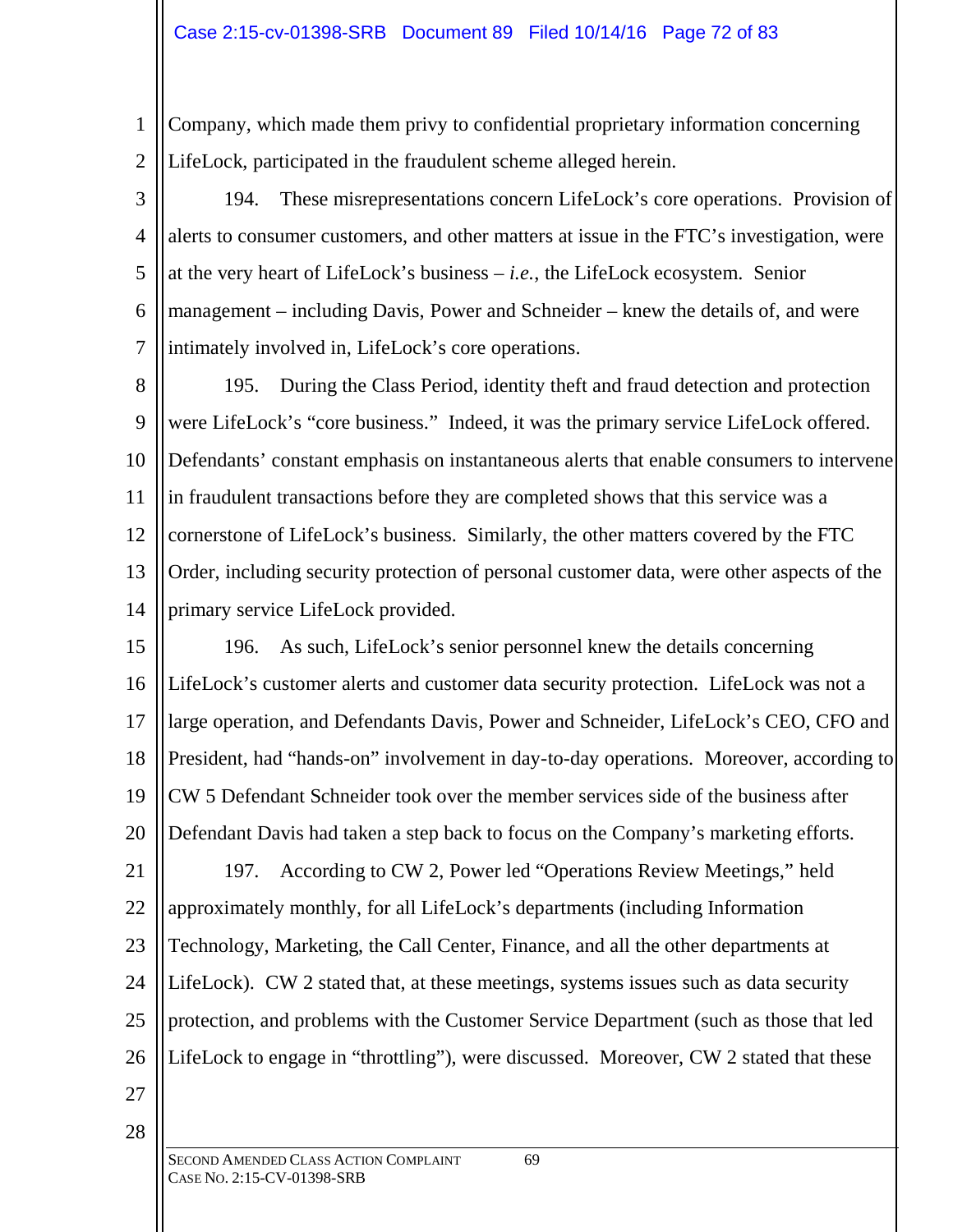1 2 meetings were attended by all LifeLock department directors, and sometimes by Davis and Schneider.

3 4 5 6 7 8 9 10 11 12 13 14 15 16 17 198. Defendants' scienter is further established by factual allegations set forth above. The allegations set forth in paragraphs 119 through 130 establish that LifeLock's senior management (including Hilary Schneider) were apprised of problems with "stale" alerts and that LifeLock purposely elected to throttle customer alerts. CW 5 created reports that detailed statistics related to the staleness of alerts and these reports were sent to Defendant Schneider on a monthly basis and were also sent to the Company's senior management. Moreover, CW 5 confirmed that Defendant Schneider acknowledged the Company's system stability and stale alerts issue in May 2015 at a luncheon meeting both CW 5 and Defendant Schneider attended. As the provision of alerts to customers was LifeLock's core business, LifeLock's senior management – including the Individual Defendants – knew of and were involved in the making of the decision to suppress and delay customer alerts, contrary to Defendants' constant representations that LifeLock provided "proactive" "near real-time" alerts. LifeLock's senior management – including the Individual Defendants – knew, or with deliberate recklessness disregarded, that LifeLock failed to send out near real-time alerts to customers.

18 19 20 21 22 23 24 25 26 27 199. The allegations set forth in Paragraphs 134 through 150 establish that LifeLock's senior management knew of, or with deliberate recklessness disregarded, the serious deficiencies in LifeLock's data security protection of private customer information. Among other things alleged in those Paragraphs, senior management asserted to employees that the Company would not spend the \$100 million necessary to bring it into data security compliance; the Company's President told an employee that the Company had other priorities than to remedy its data security problems; and the Company's Director of Internal Audits instructed an employee not to communicate any facts concerning LifeLock's data security problems to auditors. As the protection of the private information of customers was a core business of LifeLock, its senior management

28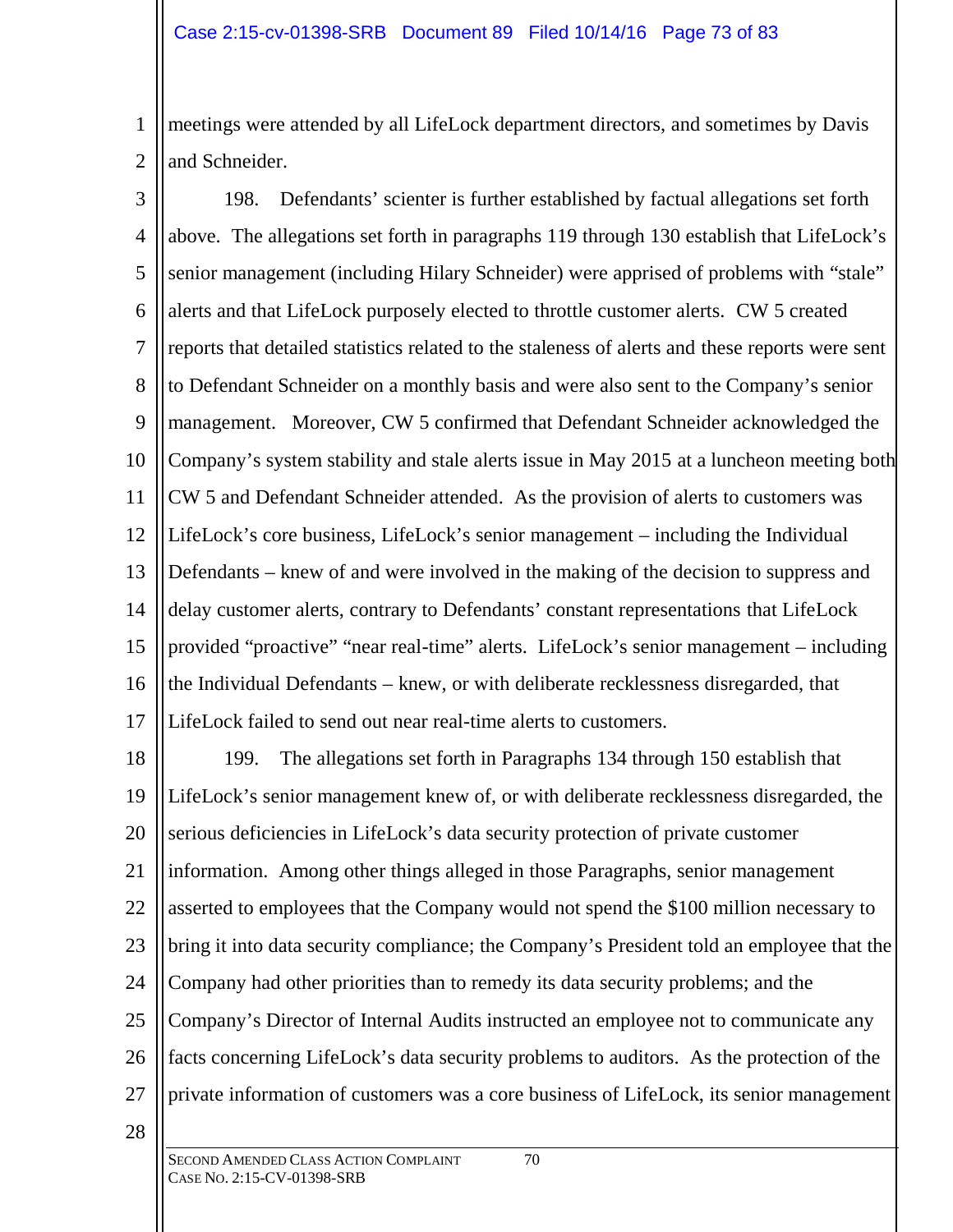1 2 (including the Individual Defendants) knew of, or with deliberate recklessness disregarded, the Company's data security problems.

3 4 5 6 7 8 9 10 200. The allegations of Paragraphs 71 through 72, 162 through 164 and 171 through 172 establish, on the basis of facts pled and information supplied by Lead Plaintiffs' Consultant, that Defendants knew, or with deliberate recklessness disregarded, that prior to and throughout the Class Period, LifeLock was the subject of a formal FTC investigation, the end result of which was likely to be significant penalties and/or changes in operating procedure; and that the discussion of settlement meant that an enforcement proceeding, the end result of which was likely to be significant penalties and/or changes in operating procedure, was imminent.

## 11

12

#### **APPLICABILITY OF PRESUMPTION OF RELIANCE (FRAUD-ON-THE-MARKET DOCTRINE)**

13 14 15 16 17 18 19 20 201. The market for LifeLock's securities was open, well-developed and efficient at all relevant times. As a result of the materially false and/or misleading statements and/or failures to disclose, LifeLock's securities traded at artificially inflated prices during the Class Period. On December 31, 2014, the Company's stock traded at a Class Period high of \$19.15 per share. Plaintiffs and other members of the Class purchased or otherwise acquired the Company's securities relying upon the integrity of the market price of LifeLock's securities and market information relating to LifeLock, and have been damaged thereby.

21 22 23 24 25 26 27 28 202. During the Class Period, the artificial inflation of LifeLock's securities was caused by the material misrepresentations and/or omissions particularized in this Complaint causing the damages sustained by Plaintiffs and other members of the Class. As described herein, during the Class Period, Defendants made or caused to be made a series of materially false and/or misleading statements about LifeLock's business and operations. These material misstatements and/or omissions created an unrealistically positive assessment of LifeLock and its business and operations, thus causing the price of the Company's securities to be artificially inflated at all relevant times, and when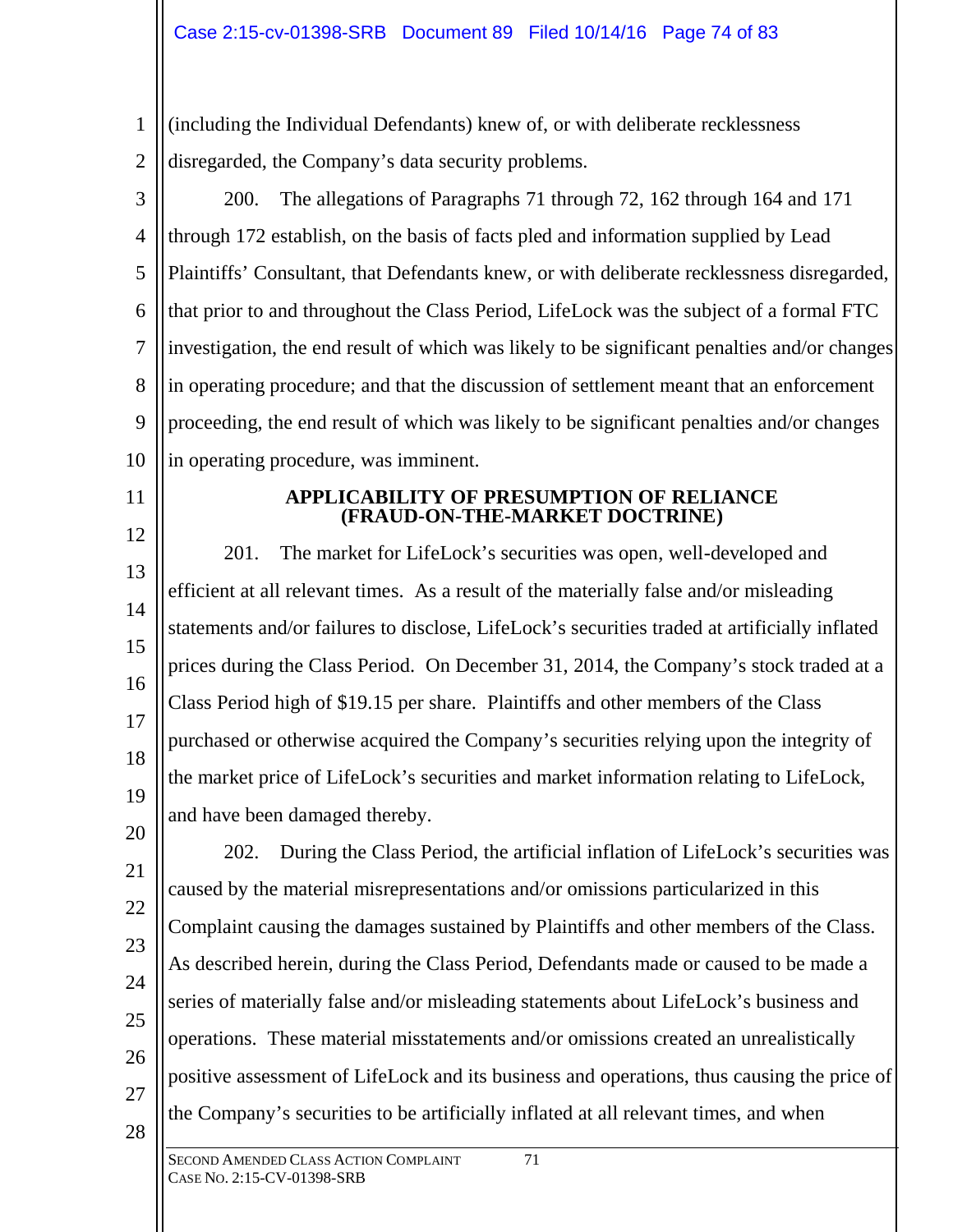# Case 2:15-cv-01398-SRB Document 89 Filed 10/14/16 Page 75 of 83

1 2 3 4 disclosed, negatively affected the value of the Company securities. Defendants' materially false and/or misleading statements during the Class Period resulted in Plaintiffs and other members of the Class purchasing the Company's securities at such artificially inflated prices, and each of them has been damaged as a result.

5 6 203. At all relevant times, the market for LifeLock's securities was an efficient market for the following reasons, among others:

7 8 (a) LifeLock's stock met the requirements for listing, and was listed and actively traded on the NYSE, a highly efficient and automated market;

9 10 (b) as a regulated issuer, LifeLock filed periodic public reports with the SEC and/or the NYSE;

11 12 13 14 15 (c) LifeLock regularly communicated with public investors via established market communication mechanisms, including through regular dissemination of press releases on the national circuits of major newswire services and through other wide-ranging public disclosures, such as communications with the financial press and other similar reporting services; and/or

16 17 18 19 (d) LifeLock was followed by securities analysts employed by brokerage firms who wrote reports about the Company, and these reports were distributed to the sales force and certain customers of their respective brokerage firms. Each of these reports was publicly available and entered the public marketplace.

20 21 22 23 24 25 204. As a result of the foregoing, the market for LifeLock's securities promptly digested current information regarding LifeLock from all publicly available sources and reflected such information in LifeLock's stock price. Under these circumstances, all purchasers of LifeLock's securities during the Class Period suffered similar injury through their purchase of LifeLock's securities at artificially inflated prices and a presumption of reliance applies.

26

27

28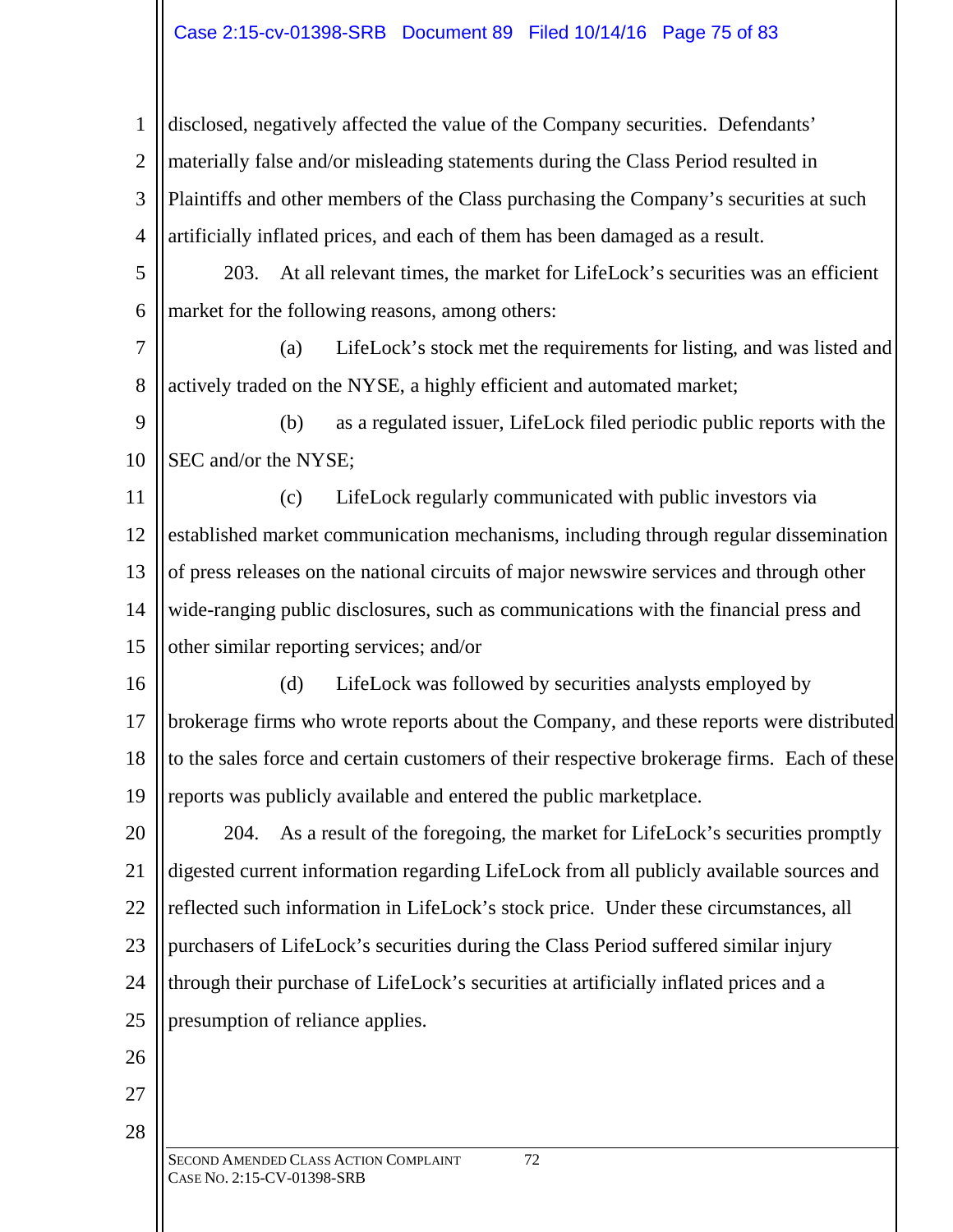1

#### **NO SAFE HARBOR**

SECOND AMENDED CLASS ACTION COMPLAINT 73 CASE NO. 2:15-CV-01398-SRB 2 3 4 5 6 7 8 9 10 11 12 13 14 15 16 17 18 19 20 21 22 23 24 25 26 27 28 205. The statutory safe harbor provided for forward-looking statements under certain circumstances does not apply to any of the allegedly false statements pleaded in this Complaint. The statements alleged to be false and misleading herein all relate to then-existing facts and conditions. In addition, to the extent certain of the statements alleged to be false may be characterized as forward looking, they were not identified as "forward-looking statements" when made and there were no meaningful cautionary statements identifying important factors that could cause actual results to differ materially from those in the purportedly forward-looking statements. In the alternative, to the extent that the statutory safe harbor is determined to apply to any forward-looking statements pleaded herein, Defendants are liable for those false forward-looking statements because at the time each of those forward-looking statements was made, the speaker had actual knowledge that the forward-looking statement was materially false or misleading, and/or the forward-looking statement was authorized or approved by an executive officer of LifeLock who knew that the statement was false when made. **COUNT I Violation of § 10(b) of the Exchange Act and Rule 10b-5 Promulgated Thereunder Against All Defendants** 206. Lead Plaintiffs repeat and reallege each and every allegation set forth above as if fully set forth herein. 207. This Count is asserted pursuant to Section 10(b) of the Exchange Act and Rule 10b-5 promulgated thereunder by the SEC against all Defendants. 208. As alleged herein, throughout the Class Period, Defendants, individually and in concert, directly and indirectly, by the use of the means or instrumentalities of interstate commerce, the mails and/or the facilities of national securities exchanges, made untrue statements of material fact and/or omitted to state material facts necessary to make their statements not misleading and carried out a plan, scheme and course of conduct, in violation of Section 10(b) of the Exchange Act and Rule 10b-5 promulgated thereunder.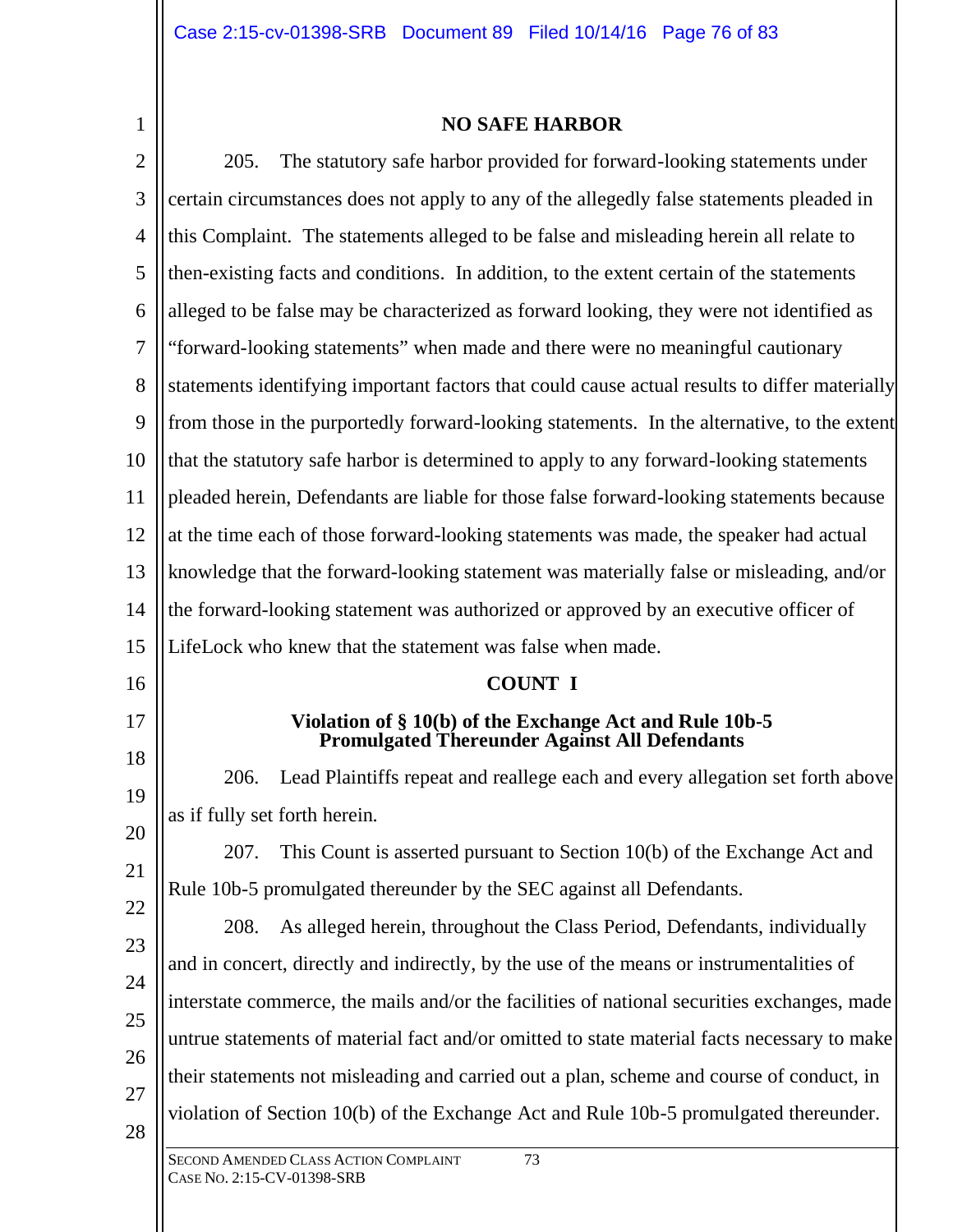### Case 2:15-cv-01398-SRB Document 89 Filed 10/14/16 Page 77 of 83

1 2 3 4 Defendants intended to and did, as alleged herein, (i) deceive the investing public, including Lead Plaintiffs and members of the Class; (ii) artificially inflate and maintain the prices of LifeLock common stock; and (iii) cause Lead Plaintiffs and members of the Class to purchase LifeLock common stock at artificially inflated prices.

5 6 7 8 9 10 11 209. The Individual Defendants were individually and collectively responsible for making the false and misleading statements and omissions alleged herein and having engaged in a plan, scheme and course of conduct designed to deceive Lead Plaintiffs and members of the Class, by virtue of having made public statements and prepared, approved, signed and/or disseminated documents that contained untrue statements of material fact and/or omitted facts necessary to make the statements therein not misleading.

12 13 14 15 16 210. As set forth above, Defendants made their false and misleading statements and omissions and engaged in the fraudulent activity described herein knowingly and intentionally, or in such a deliberately reckless manner as to constitute willful deceit and fraud upon Lead Plaintiffs and the other members of the Class who purchased LifeLock securities during the Class Period.

17 18 19 20 21 22 23 24 25 26 211. In ignorance of the false and misleading nature of Defendants' statements and omissions, and relying directly or indirectly on those statements or upon the integrity of the market price for LifeLock securities Lead Plaintiffs and other members of the Class purchased LifeLock securities at artificially inflated prices during the Class Period. But for the fraud, Lead Plaintiffs and members of the Class would not have purchased LifeLock securities at such artificially inflated prices. As set forth herein, when the true facts were subsequently disclosed, the price of LifeLock securities declined precipitously and Lead Plaintiffs and members of the Class were harmed and damaged as a direct and proximate result of their purchases of LifeLock securities at artificially inflated prices and the subsequent decline in the price of that security when the truth was disclosed.

27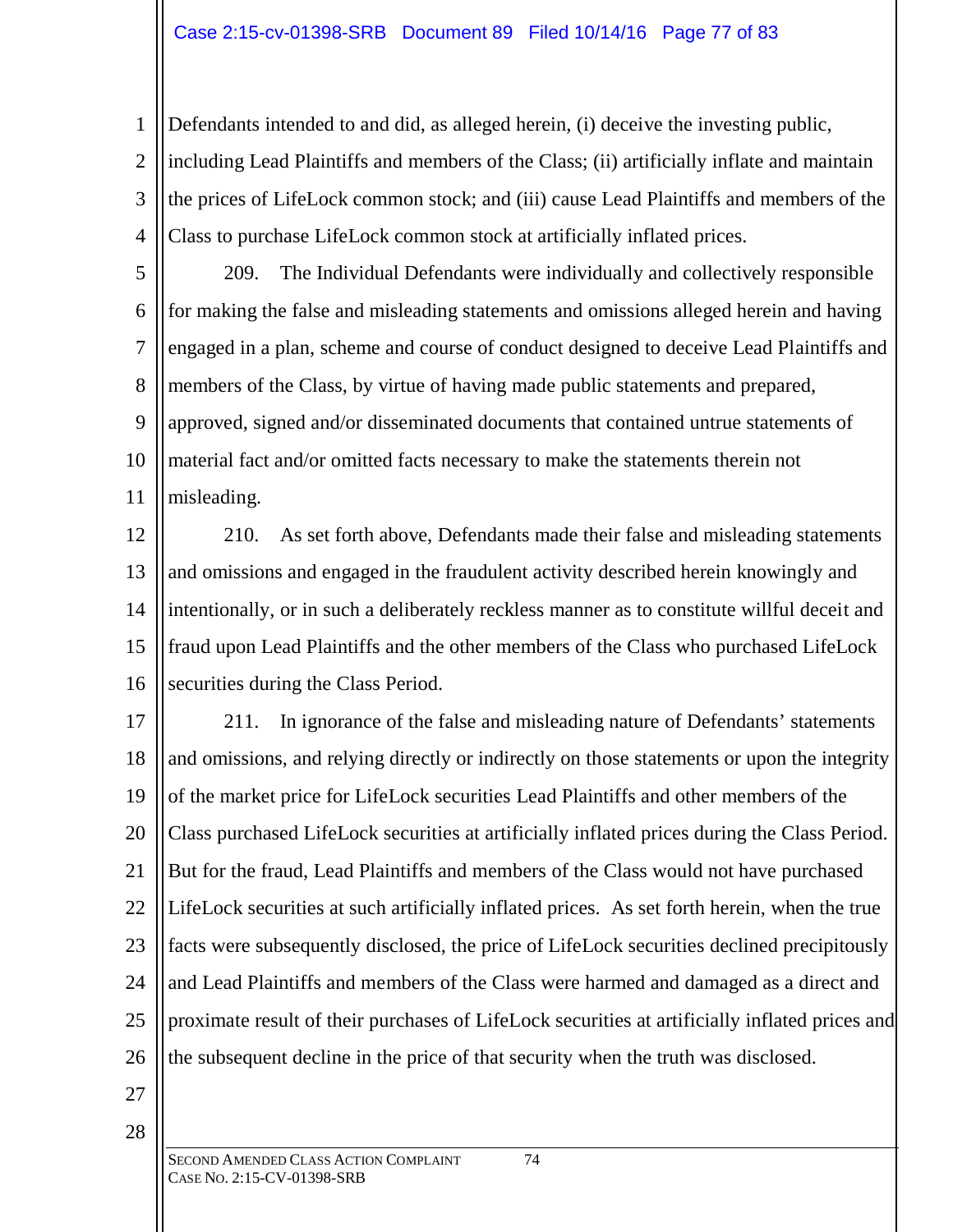SECOND AMENDED CLASS ACTION COMPLAINT 75 1 2 3 4 5 6 7 8 9 10 11 12 13 14 15 16 17 18 19 20 21 22 23 24 25 26 27 28 212. By virtue of the foregoing, Defendants are liable to Lead Plaintiffs and members of the Class for violations of Section 10(b) of the Exchange Act and Rule 10b-5 promulgated thereunder. **COUNT II Violation of § 20(a) of the Exchange Act Against the Individual Defendants** 213. Lead Plaintiffs repeat and reallege each of the allegations set forth above as if fully set forth herein. 214. This Count is asserted pursuant to Section 20(a) of the Exchange Act against each of the Individual Defendants. 215. As alleged above, LifeLock violated Section 10(b) of the Exchange Act and Rule 10b-5 promulgated thereunder by making materially false and misleading statements in connection with the purchase and sale of LifeLock's securities and by participating in a fraudulent scheme and course of business or conduct throughout the Class Period. This fraudulent conduct was undertaken with scienter and the Company is charged with the knowledge and scienter of each of the Individual Defendants who knew of or acted with deliberate reckless disregard of the falsity of the Company's statements and the fraudulent nature of its scheme during the Class Period. 216. As set forth above, the Individual Defendants were controlling persons of LifeLock during the Class Period, due to their senior executive positions with the Company and their direct involvement in the Company's day-to-day operations, including its business practices and compliance with the FTC Order. 217. By virtue of the foregoing, the Individual Defendants each had the power to influence and control, and did influence and control, directly or indirectly, the decisionmaking of LifeLock, including the content of its public statements with respect to its business practices and compliance with the FTC Order, especially as related to the practice of throttling, LifeLock's adherence to the highest level, Level 1, of the Payment Card Industry Data Security Standard and the Company's failure to establish and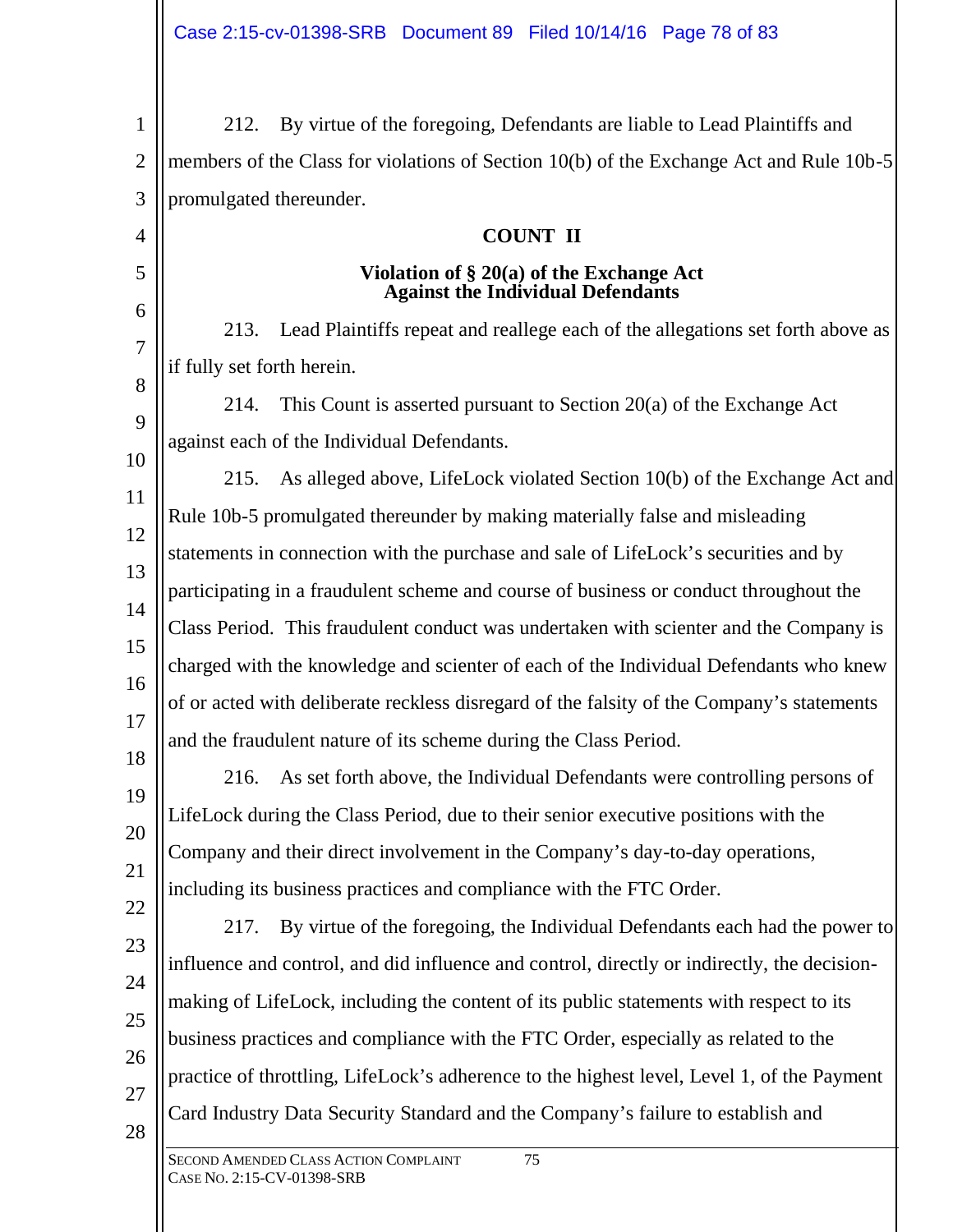1 2 maintain a comprehensive information security program to protect its users' sensitive personal data.

3 4 5 6 218. These Individual Defendants acted knowingly and intentionally, or in such a deliberately reckless manner as to constitute willful fraud and deceit upon Lead Plaintiffs and the other members of the Class who purchased LifeLock securities during the Class Period.

7 8 9 10 11 12 13 14 15 16 17 219. In ignorance of the false and misleading nature of the Company's statements and omissions, and relying directly or indirectly on those statements or upon the integrity of the market prices for LifeLock securities, Lead Plaintiffs and other members of the Class purchased LifeLock securities at an artificially inflated price during the Class Period. But for the fraud, Lead Plaintiffs and members of the Class would not have purchased LifeLock securities at artificially inflated prices. As set forth herein, when the true facts were subsequently disclosed, the price of LifeLock common stock declined precipitously and Lead Plaintiffs and members of the Class were harmed and damaged as a direct and proximate result of their purchases of LifeLock securities stock at artificially inflated prices and the subsequent decline in the price of those securities when the truth began to be disclosed.

18 19 20 220. By reason of the foregoing, the Individual Defendants are liable to Lead Plaintiffs and the members of the Class as controlling persons of LifeLock in violation of Section 20(a) of the Exchange Act.

21

22 23 **PRAYER FOR RELIEF**

**WHEREFORE,** Lead Plaintiffs respectfully pray for judgment as follows: A. Determining that this action is a proper class action maintained under Rules

24 25 26 23(a) and (b)(3) of the Federal Rules of Civil Procedure, certifying Lead Plaintiffs as class representatives, and appointing Labaton Sucharow LLP and Bernstein Liebhard

27

28

LLP as class counsel pursuant to Rule  $23(g)$ ;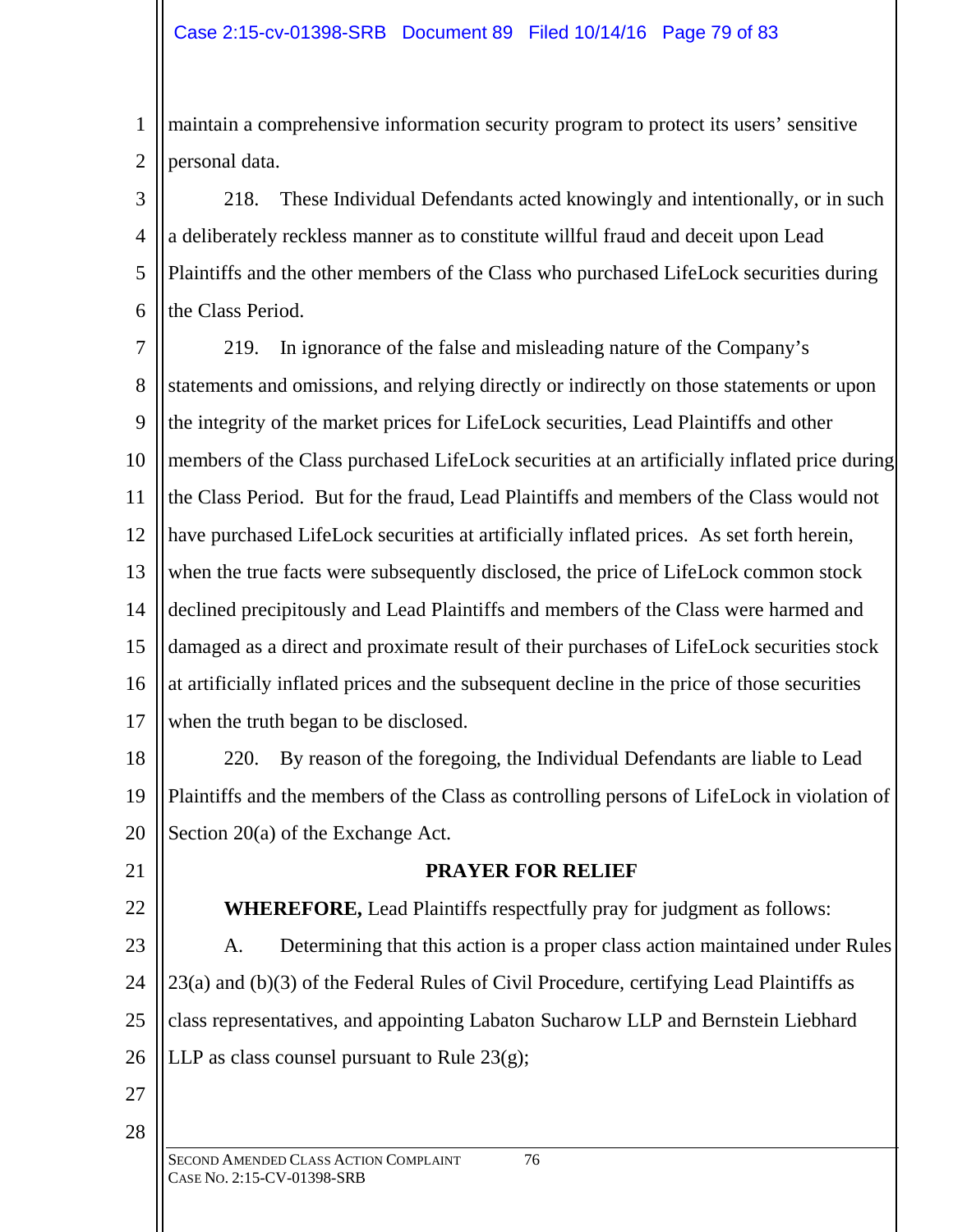| $\mathbf{1}$   | <b>B.</b>                                                                                   | Declaring and determining that Defendants violated the Exchange Act by              |  |  |  |
|----------------|---------------------------------------------------------------------------------------------|-------------------------------------------------------------------------------------|--|--|--|
| $\mathbf{2}$   | reason of the acts and omissions alleged herein;                                            |                                                                                     |  |  |  |
| 3              | $C_{\cdot}$                                                                                 | Awarding Lead Plaintiffs and the Class compensatory damages against all             |  |  |  |
| $\overline{4}$ |                                                                                             | Defendants, jointly and severally, in an amount to be proven at trial together with |  |  |  |
| 5              | prejudgment interest thereon;                                                               |                                                                                     |  |  |  |
| 6              | D.                                                                                          | Awarding Lead Plaintiffs and the Class their reasonable costs and expenses          |  |  |  |
| $\tau$         | incurred in this action, including but not limited to attorney's fees and costs incurred by |                                                                                     |  |  |  |
| $8\,$          | consulting and testifying expert witnesses; and                                             |                                                                                     |  |  |  |
| 9              | E.                                                                                          | Granting such other and further relief as the Court deems just and proper.          |  |  |  |
| 10             |                                                                                             |                                                                                     |  |  |  |
| 11             |                                                                                             |                                                                                     |  |  |  |
| 12             |                                                                                             |                                                                                     |  |  |  |
| 13             |                                                                                             |                                                                                     |  |  |  |
| 14             |                                                                                             |                                                                                     |  |  |  |
| 15             |                                                                                             |                                                                                     |  |  |  |
| 16             |                                                                                             |                                                                                     |  |  |  |
| 17             |                                                                                             |                                                                                     |  |  |  |
| 18             |                                                                                             |                                                                                     |  |  |  |
| 19             |                                                                                             |                                                                                     |  |  |  |
| 20             |                                                                                             |                                                                                     |  |  |  |
| 21             |                                                                                             |                                                                                     |  |  |  |
| 22             |                                                                                             |                                                                                     |  |  |  |
| 23             |                                                                                             |                                                                                     |  |  |  |
| 24             |                                                                                             |                                                                                     |  |  |  |
| 25<br>26       |                                                                                             |                                                                                     |  |  |  |
| 27             |                                                                                             |                                                                                     |  |  |  |
| 28             |                                                                                             |                                                                                     |  |  |  |
|                |                                                                                             | SECOND AMENDED CLASS ACTION COMPLAINT<br>77<br>CASE No. 2:15-CV-01398-SRB           |  |  |  |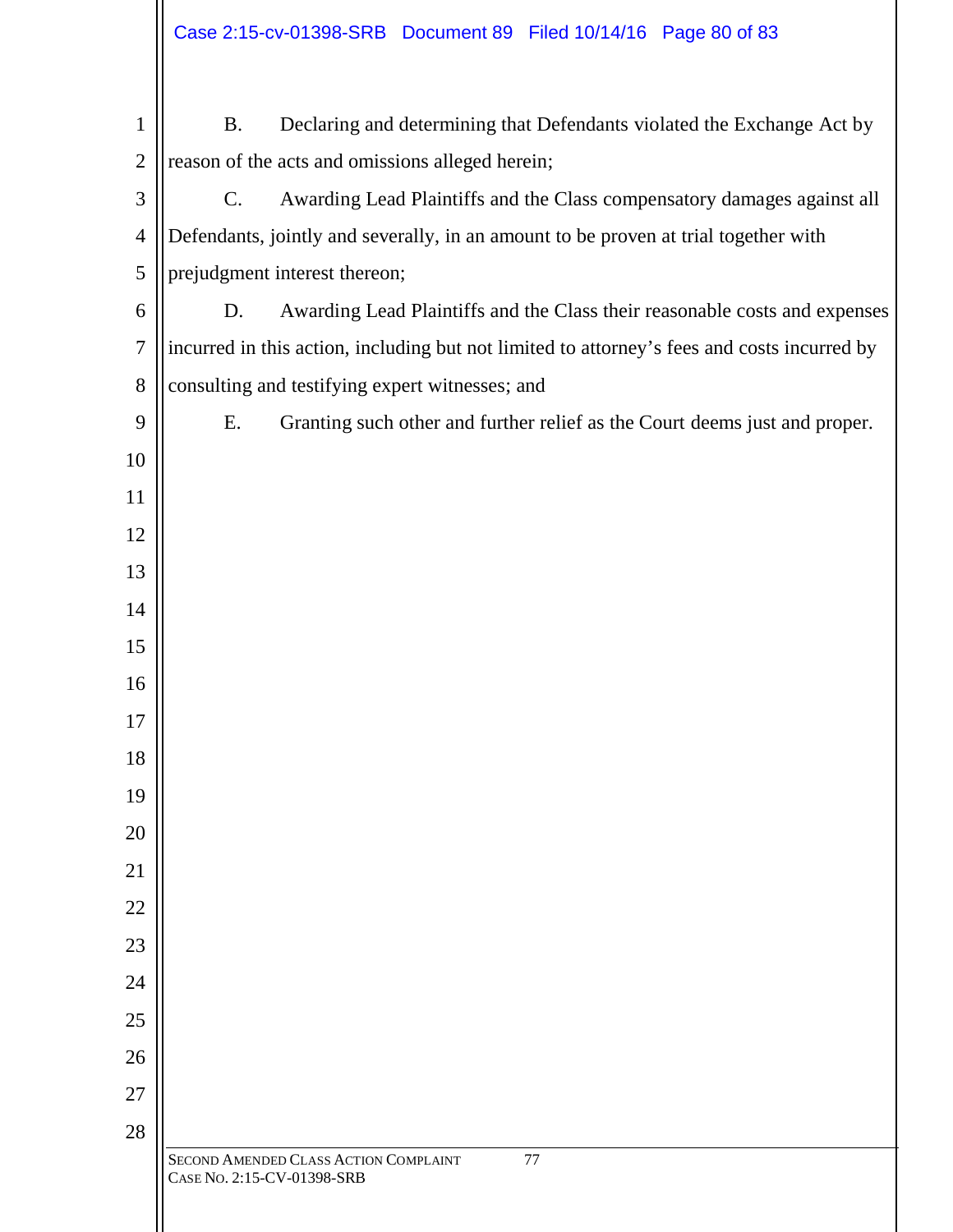| 1              | <b>JURY DEMAND</b>                                                                           |  |  |  |  |  |
|----------------|----------------------------------------------------------------------------------------------|--|--|--|--|--|
| $\overline{2}$ | Lead Plaintiffs demand a trial by jury of all issues so triable.                             |  |  |  |  |  |
| 3              |                                                                                              |  |  |  |  |  |
| $\overline{4}$ | Dated: October 14, 2016<br><b>LABATON SUCHAROW LLP</b>                                       |  |  |  |  |  |
| 5              | By: /s/ James W. Johnson                                                                     |  |  |  |  |  |
| 6              | <b>JAMES W. JOHNSON</b>                                                                      |  |  |  |  |  |
| 7              | <b>CAROL C. VILLEGAS</b><br><b>BARRY MICHAEL OKUN</b>                                        |  |  |  |  |  |
|                | MARISA N. DEMATO (pro hac vice                                                               |  |  |  |  |  |
| 8              | forthcoming)                                                                                 |  |  |  |  |  |
| 9              | <b>JAMES T. CHRISTIE</b>                                                                     |  |  |  |  |  |
| 10             | 140 Broadway<br>New York, NY 10005                                                           |  |  |  |  |  |
| 11             | Telephone: (212) 907-0700                                                                    |  |  |  |  |  |
|                | Facsimile: (212) 818-0477                                                                    |  |  |  |  |  |
| 12             | Email:<br>jjohnson@labaton.com                                                               |  |  |  |  |  |
| 13             | cvillegas@labaton.com<br>bokun@labaton.com                                                   |  |  |  |  |  |
| 14             | mdemato@labaton.com                                                                          |  |  |  |  |  |
| 15             | jchristie@labaton.com                                                                        |  |  |  |  |  |
| 16             |                                                                                              |  |  |  |  |  |
| 17             | <b>BERNSTEIN LIEBHARD LLP</b><br><b>STANLEY D. BERNSTEIN</b>                                 |  |  |  |  |  |
|                | <b>MICHAEL S. BIGIN</b>                                                                      |  |  |  |  |  |
| 18             | JOSEPH R. SEIDMAN, JR.                                                                       |  |  |  |  |  |
| 19             | PETER J. HARRINGTON                                                                          |  |  |  |  |  |
| 20             | 10 East 40th Street<br>New York, NY 10016                                                    |  |  |  |  |  |
|                | Telephone: (212) 779-1414                                                                    |  |  |  |  |  |
| 21             | Facsimile: (212) 779-3218                                                                    |  |  |  |  |  |
| 22             | Email:<br>Bernstein@bernlieb.com                                                             |  |  |  |  |  |
| 23             | Bigin@bernlieb.com<br>Seidman@bernlieb.com                                                   |  |  |  |  |  |
| 24             | Harrington@bernlieb.com                                                                      |  |  |  |  |  |
| 25             | Counsel for the Oklahoma Police Pension and                                                  |  |  |  |  |  |
| 26             | Retirement System and the Oklahoma                                                           |  |  |  |  |  |
| 27             | <b>Firefighters Pension and Retirement System</b><br>and Proposed Lead Counsel for the Class |  |  |  |  |  |
| 28             |                                                                                              |  |  |  |  |  |
|                | SECOND AMENDED CLASS ACTION COMPLAINT<br>78                                                  |  |  |  |  |  |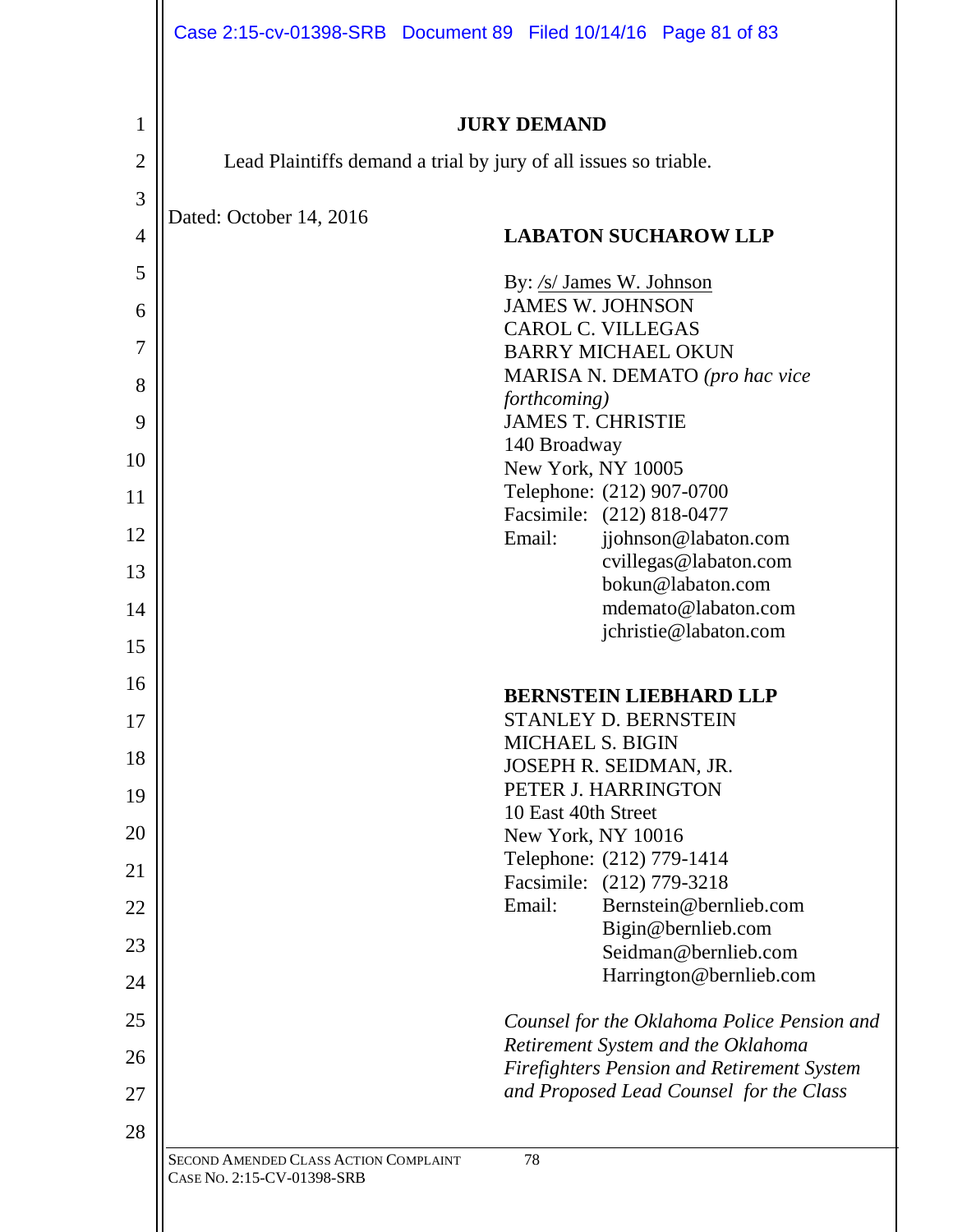| Case 2:15-cv-01398-SRB  Document 89  Filed 10/14/16  Page 82 of 83 |  |  |
|--------------------------------------------------------------------|--|--|

| 1              | BONNETT, FAIRBOURN, FRIEDMAN                                                     |
|----------------|----------------------------------------------------------------------------------|
| $\overline{2}$ | & BALINT, P.C.<br>Kimberly C. Page (AZ # 022631)                                 |
| 3              | 2325 E. Camelback Road, #300                                                     |
| $\overline{4}$ | Phoenix, AZ 85016<br>Telephone: (602)-274-1100                                   |
| 5              | Facsimile: (602) 274-1199<br>kpage@bffb.com<br>Email:                            |
| 6              |                                                                                  |
| $\overline{7}$ | Liaison Counsel for the Oklahoma Police<br>Pension and Retirement System and the |
| 8              | Oklahoma Firefighters Pension and Retirement                                     |
| 9              | System and Liaison Counsel for the Class                                         |
| 10             |                                                                                  |
| 11             |                                                                                  |
| 12             |                                                                                  |
| 13             |                                                                                  |
| 14             |                                                                                  |
| 15             |                                                                                  |
| 16             |                                                                                  |
| 17             |                                                                                  |
| 18             |                                                                                  |
| 19             |                                                                                  |
| 20             |                                                                                  |
| 21             |                                                                                  |
| 22             |                                                                                  |
| 23             |                                                                                  |
| 24             |                                                                                  |
| 25             |                                                                                  |
| 26             |                                                                                  |
| 27             |                                                                                  |
| 28             |                                                                                  |
|                | 79<br>SECOND AMENDED CLASS ACTION COMPLAINT<br>CASE No. 2:15-CV-01398-SRB        |
|                |                                                                                  |